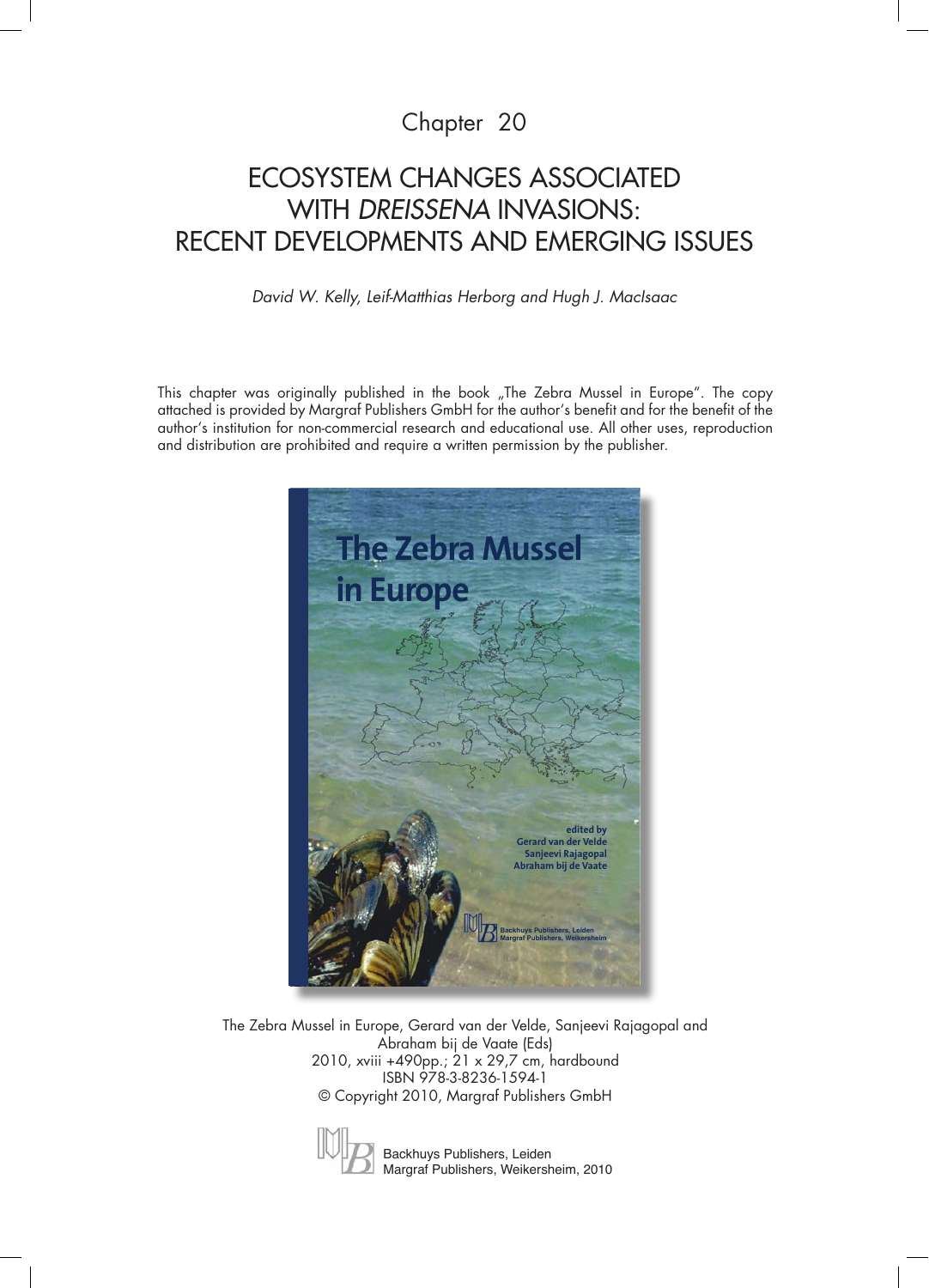### **Table of Contents**

| <b>Preface</b> |                                                                                                                                                                             |                                             | 16. Reproducti<br>shallow an                               |
|----------------|-----------------------------------------------------------------------------------------------------------------------------------------------------------------------------|---------------------------------------------|------------------------------------------------------------|
|                | <b>List of Contributing Authors</b>                                                                                                                                         | IX                                          | R. Bacchei                                                 |
|                | <b>Fossil and Recent Species</b><br>1. From zebra mussels to quagga mussels:                                                                                                | 17. An evolutic<br>temporal va<br>zebra mus |                                                            |
|                | an introduction to the Dreissenidae<br>G. van der Velde, S. Rajagopal and A. bij de Vaate                                                                                   | 1                                           | M. Czarnol<br>Müller and                                   |
| 2.             | Neogene dreissenids in Central Europe: evolutionary<br>shifts and diversity changes<br>M. Harzhauser and O. Mandic                                                          | 11                                          | 18. Life cycle a<br>zebra mus<br>R. Araujo,                |
| З.             | <i>Mytilopsis leucophaeata:</i> the brackish water<br>equivalent of Dreissena polymorpha? A review<br>A. Verween, M. Vincx and S. Degraer                                   | 29                                          | 19. Growth-at-<br>of Dreisser<br>J.-N. Beise               |
|                | <b>Distribution, Dispersal and Genetics</b>                                                                                                                                 |                                             | Ecology and                                                |
|                | 4. A perspective on global spread of Dreissena<br>polymorpha: a review on possibilities and limitations 45<br>B. J. A. Pollux, G. van der Velde and A. bij de Vaate         |                                             | 20. Ecosystem<br>invasions:<br>issues<br>D. W. Kelly       |
| 5.             | Invasion success within the Dreissenidae:<br>prerequisites, mechanisms and perspectives<br>T. W. Therriault and M. I. Orlova                                                | 59                                          | 21. The associ<br>plants in th<br>M. Sullivan              |
| 6.             | Range expansion of Dreissena polymorpha:<br>a review of major dispersal vectors in Europe<br>and North America<br>J. R. Bidwell                                             | 69                                          | 22. Dynamics<br>polymorph<br>G. Juhel, C<br>and S. Cul.    |
| 7.             | Dreissena polymorpha in Great Britain:<br>history of spread, impacts and control<br>D. C. Aldridge                                                                          | 79                                          | 23. Investigatio<br>stankovici                             |
| 8.             | Dreissena polymorpha: current status of<br>knowledge about the distribution in Italy.<br>S. Cianfanelli, E. Lori and M. Bodon                                               | 93                                          | confirmatio<br>D. P. Mollo<br>A. Y. Karat<br>and $S. P. T$ |
| 9.             | Dreissena polymorpha in Belarus: history of spread,<br>population biology and ecosystem impacts<br>A. Karatayev, L. E. Burlakova and D. K. Padilla                          | 101                                         | 24. Effects of p<br>mussels ar<br>M. Mörtl, S              |
|                | 10. Zebra mussel distribution and habitat preference<br>in the lower Ebro river (North East Spain)<br>A. Palau Ibars, I. Cia Abaurre, R. Casas Mulet<br>and E. Rosico Ramón | 113                                         | 25. How Dreis.<br>dynamic in<br>zebra mus<br>M. R. van l   |
|                | 11. Distribution and densities of Dreissena polymorpha<br>in Poland - past and present<br>A. Stanczykowska, K. Lewandowski and<br>M. Czarnoleski                            | 119                                         | 26. Crash of ze<br>bird popula<br>R. Noordhu               |
|                | I2. A microgeographic analysis of genetic variation in<br>Dreissena polymorpha, in Lough Key, Ireland<br>I. Astanei and E. Gosling                                          | 127                                         | Indicator for \<br>27. Steps from                          |
|                | 13. Genetic differentiation of Dreissena polymorpha<br>from East-European countries<br>M. Soroka                                                                            | 133                                         | to the mon<br>mussel in a<br>J. Borcherd                   |
|                | Food, Growth and Life History                                                                                                                                               |                                             | 28. Field applic<br>Dreissena<br>P. Mantecc                |
|                | 14. Careless youth? Food in the early life-stages of<br>zebra mussels<br>A. Wacker                                                                                          | 145                                         | 29. Application<br>polymorph<br>effects                    |
|                | 15. Fatty acid nutrition: its role in the reproduction and<br>growth of zebra mussels<br>A. Wacker and E. Kraffe                                                            | 153                                         | S. G. P. Ro<br>van der Ve                                  |

| 16. Reproductive behaviour of zebra mussels living in |     |
|-------------------------------------------------------|-----|
| shallow and deep water in the South Alps lakes        | 161 |
| R. Bacchetta, P. Mantecca and G. Vailati              |     |

- onary perspective on the geographic and ariability of life histories in European<br>sels zebra mussels 169 leski, J. Kozlowski, K. Lewandowski, T. A. Stanczykowska
- and density of a newcomer population of zels in the Ebro River, Spain 183 M. Valladolid and I. Gómez
- length model and related life-history traits na polymorpha in lotic ecosystems 191 el, V. Bachmann and J.-C. Moreteau

#### **Ecological Impact**

- changes associated with Dreissena recent developments and emerging issues 199 , L.-M. Herborg and H. J. MacIsaac
- iation between zebra mussels and aquatic e Shannon River system in Ireland 211 n, F. Lucy and D. Minchin
- of Ophryoglena sp. infection in Dreissena polymorpha, in Ireland 219 G. Moroney, R. McNamara, R. O'Riordan loty
- on of the endosymbionts of Dreissena with morphological and molecular on of host species 227 y, L. Giamberini, L. E. Burlakova, .<br>ayev, J. R. Cryan, S. L. Trajanovski Trajanovska
- predation by wintering water birds on zebra<br>nd on associated macroinvertebrates 239 nd on associated macroinvertebrates 8. Werner and K.-O. Rothhaupt
- sena sets the winter scene for water birds: teractions between diving ducks and zebra mussels 251 Eerden and J. J. de Leeuw
- ebra mussel, transparency and water bird populations in Lake Markermeer 265 uis, M. R. van Eerden and M. Roos

#### *<u><b>Nater Quality and Applications</u>*

| 27. Steps from ecological and ecotoxicological research<br>to the monitoring for water quality using the zebra               |     |  |
|------------------------------------------------------------------------------------------------------------------------------|-----|--|
| mussel in a biological early warning system<br>J. Borcherding                                                                | 279 |  |
| 28. Field application of histopathological biomarkers in<br>Dreissena polymorpha<br>P. Mantecca, R. Bacchetta and G. Vailati | 285 |  |
| 29. Application of the comet assay in Dreissena<br>polymorpha: seasonal changes in genotoxic                                 |     |  |

effects 295 otteveel, P. J. den Besten and M. J. C. en.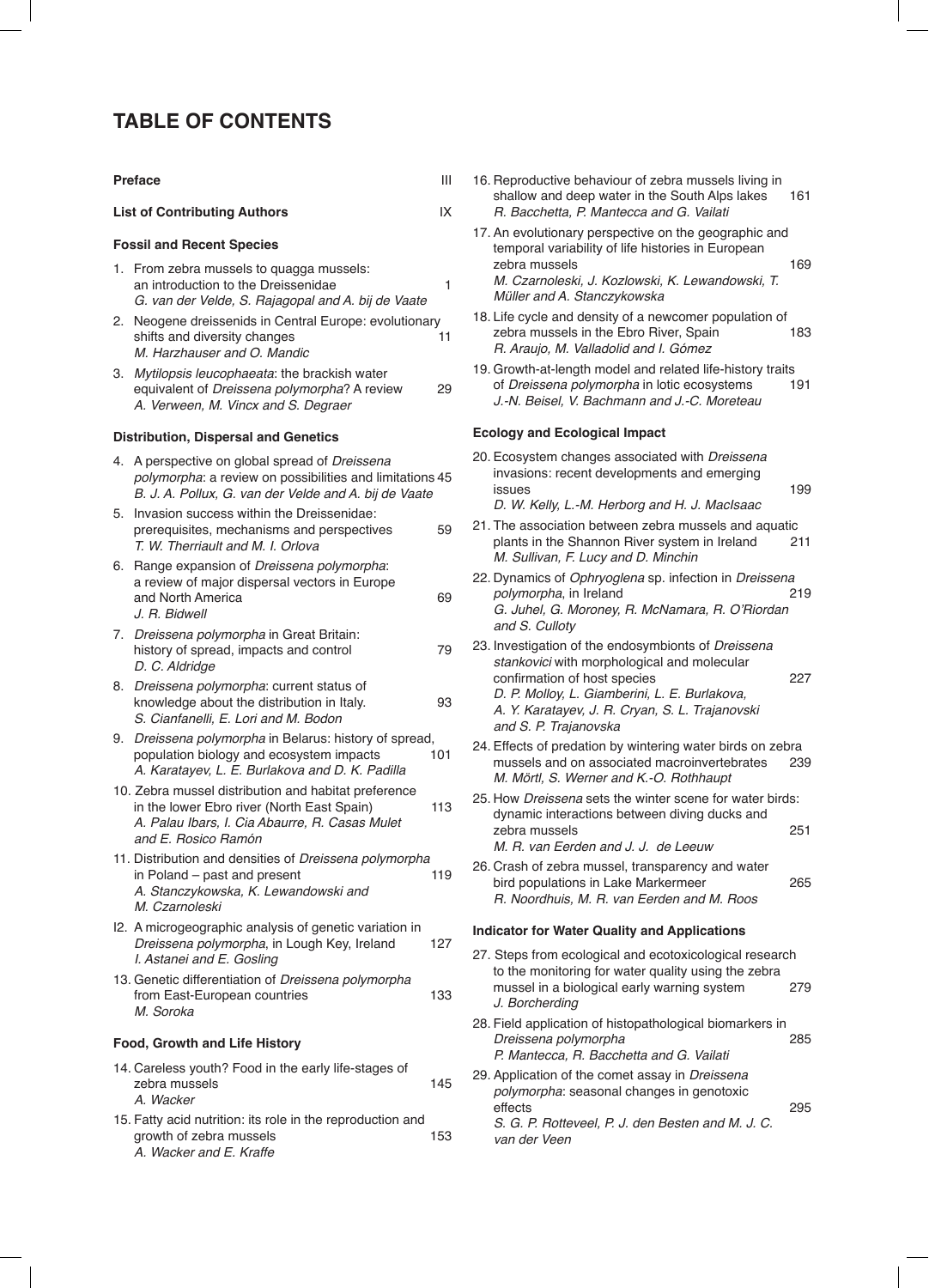| 30. Biomonitoring environmental pollution in freshwater                                                                                                                                                                                                                                                 |            |  |  |
|---------------------------------------------------------------------------------------------------------------------------------------------------------------------------------------------------------------------------------------------------------------------------------------------------------|------------|--|--|
| ecosystems using Dreissena polymorpha<br>J. Voets, L. Bervoets, R. Smolders, A. Covaci,<br>W. De Coen and R. Blust                                                                                                                                                                                      | 301        |  |  |
| 31. The design of a Zebra-Mussel-Biofilter<br>R. Kusserov, M. Mörtl, J. Mählmann, D. Uhlmann<br>and I. Röske                                                                                                                                                                                            | 323        |  |  |
| 32. Zebra mussels as a potential tool in the restoration<br>of eutrophic shallow lakes, dominated by toxic<br>cyanobacteria<br>L. M. Dionisio Pires, B. W. Ibelings and E. van Donk<br>33. Eutrophication and algal blooms: zebra mussels<br>as a weapon<br>A. Weber, M. G. D. Smit and M. T. Collombon | 331<br>343 |  |  |
| <b>Biofouling and Control</b>                                                                                                                                                                                                                                                                           |            |  |  |
| 34. Attachment strength of Dreissena polymorpha on<br>artificial substrates<br>J. Kobak                                                                                                                                                                                                                 | 349        |  |  |
| 35. Industrial cooling water fouling by Dreissenidae<br>M.C.M. Bruijs, H. A. Jenner and S. Rajagopal                                                                                                                                                                                                    | 355        |  |  |
| 36. Turning the heat on <i>Dreissena polymorpha</i> :<br>temperature as a control option<br>S. Rajagopal, G. van der Velde and H. A. Jenner                                                                                                                                                             | 363        |  |  |
| 37. The development of micro-encapsulated toxins to con-<br>trol zebra mussels<br>P. Elliott, D. C. Aldridge and G. D. Moggridge                                                                                                                                                                        | 371        |  |  |
| 38. Chlorination for Dreissena polymorpha control:<br>old war-horse for the new pest?<br>S. Rajagopal, G. van der Velde and H. A. Jenner                                                                                                                                                                | 383        |  |  |
| 39. Mitigation of biofouling in once-through cooling<br>systems: an overview and case study on treatment<br>optimization<br>R. Claudi and A. J. Van Oostrom                                                                                                                                             | 393        |  |  |
| 40. The zebra mussel in Spain: management strategies to<br>prevent its spread<br>Y. Bernat, C. Durán and A. Viamonte                                                                                                                                                                                    | 403        |  |  |
| 41. The zebra mussel in Europe:<br>summary and synthesis<br>A. bij de Vaate, S. Rajagopal and G. van der Velde                                                                                                                                                                                          | 415        |  |  |
| <b>References</b><br>423                                                                                                                                                                                                                                                                                |            |  |  |
| <b>Index</b>                                                                                                                                                                                                                                                                                            | 479        |  |  |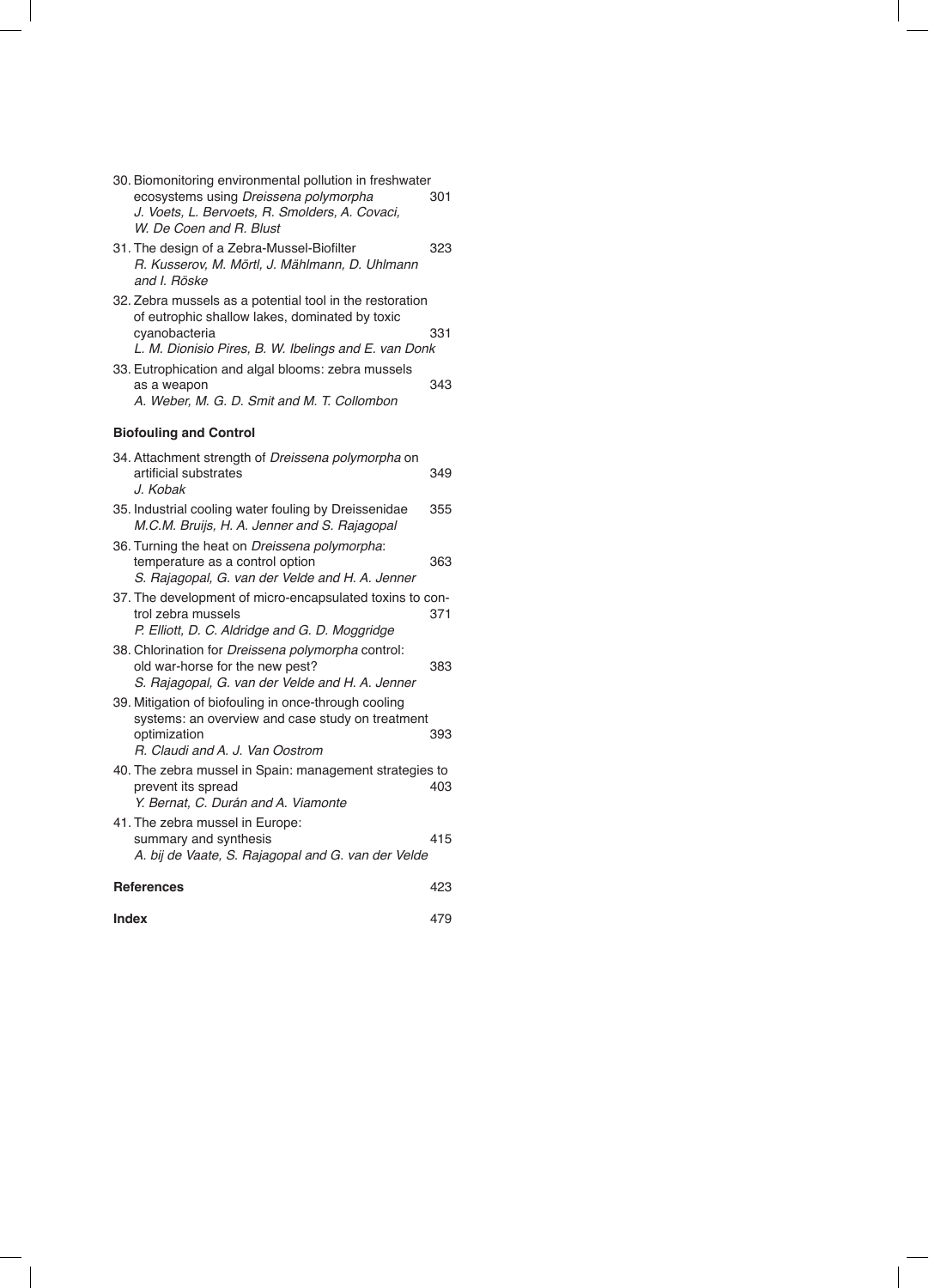© Copyright 2010 Backhuys Publishers, Leiden, The Netherlands Backhuys Publishers is a division of Margraf Publishers GmbH Scientific Books, Weikersheim, Germany. All rights reserved. No part of this book may be translated or reproduced in any form by print, photoprint, microfilm, or any other means without prior written permission of the publisher. Margraf Publishers GmbH Scientific books, P.O. Box 1205, D-97985 Weikersheim, Germany.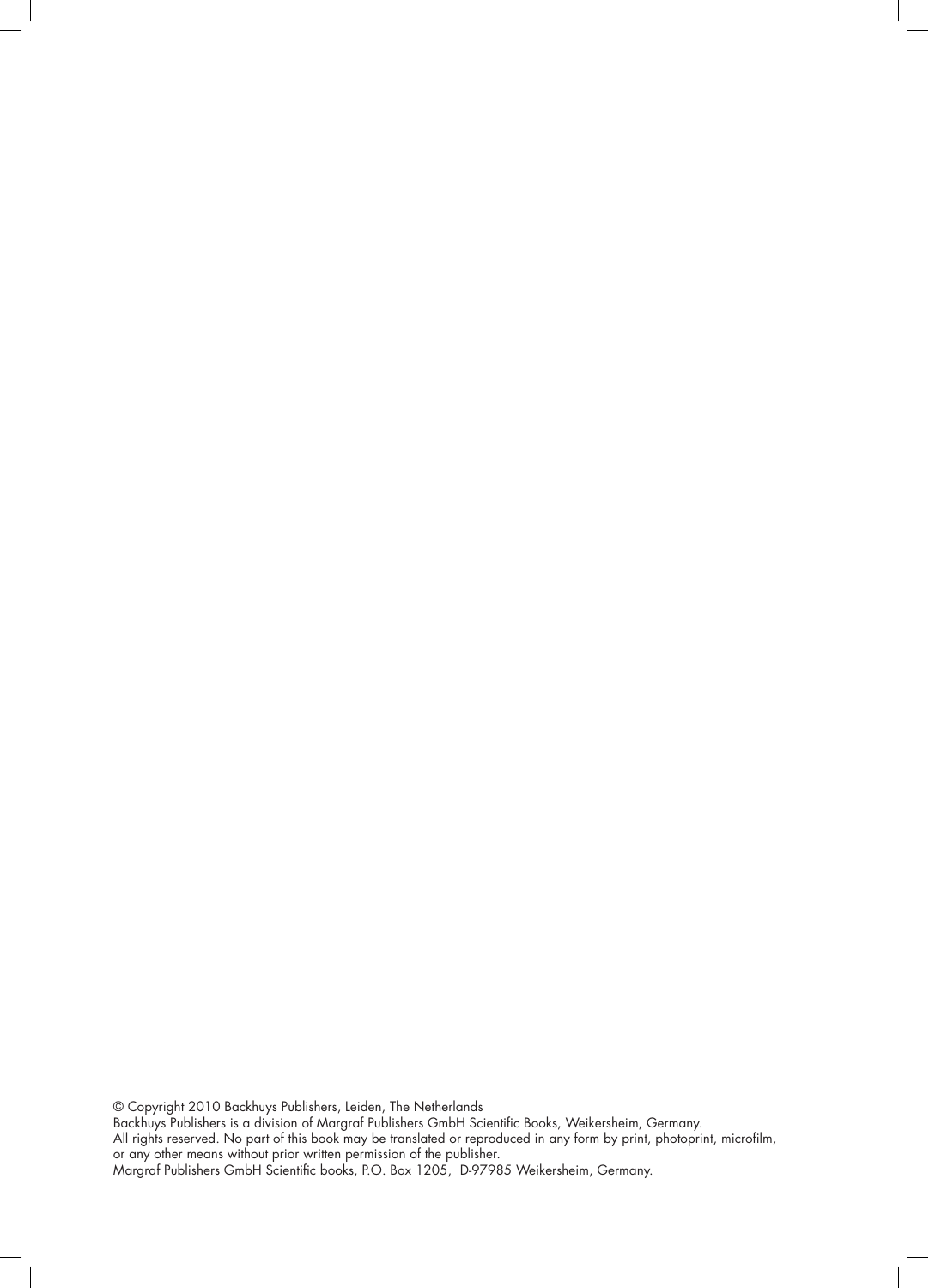## **20. Ecosystem changes associated with** *Dreissena* **invasions: recent developments and emerging issues**

**David W. Kelly, Leif-Matthias Herborg and Hugh J. MacIsaac**

#### **Abstract**

*Dreissena* mussels are amongst the best-studied aquatic organisms. Here, we review the recent literature to explore biodiversity and ecosystem changes associated with invasions by dreissenid mussels. Physical changes are most pronounced in shallow lakes and rivers, though deeper systems may experience enhanced light penetration. Sediment resuspension in some rivers can limit this effect. Chemical changes vary, though generally mussels increase mineralization of phosphorus and nitrogen, particularly in benthic water directly above lake sediment. Some areas with large *Dreissena* populations experience hypoxia above and in mussel beds, though the effect can be moderated by physical factors. One of the strongest impacts *Dreissena* exert in nearshore systems is a 'shunt' of phytoplankton (and energy) from pelagic to benthic communities. While many benthic invertebrates benefit either directly from enhanced habitat availability (mussel shells) or indirectly via resource supplementation (mussel faeces and pseudofaeces), some taxa (e.g. unionids) may be suppressed or eliminated via *Dreissena* fouling. Zooplankton typically exhibit size-dependent community changes, with small-bodied species suppressed (ingested) by mussels, whereas larger species may experience food limitation associated with mussel grazing. Intense grazing by mussel populations may facilitate growth of small algal species with high growth rates or promote blooms of cyanobacteria, the mechanism underlying which is not clear. *Dreissena* invasion also may facilitate growth of macrophytes, increased seasonal abundances of molluscivorous waterfowl, and changes in organochlorine and metal contaminant accumulation patterns in foodwebs. Some of the recently reported changes to ecosystems attributed to *Dreissena* could not be predicted *a priori.* Thus, despite a long history of research on the species, many questions remain regarding *Dreissena*'s direct and indirect effects on aquatic ecosystems.

#### **Introduction**

Biological invasion by nonindigenous species is one of mankind's most profound ecological perturbations, and lakes are amongst the ecosystems most impacted by introduced species. As *Dreissena* mussels spread from their native Ponto-Caspian region to elsewhere in Europe and to North America, reports of their ecological impacts have grown. Because excellent reviews exist regarding the taxonomy, genetics, reproduction and ecology of *Dreissena* (e.g. Stanczykowska, 1977; Mackie et al., 1989; Ackerman et al., 1994; Rosenberg and Ludyanskiy, 1994; MacIsaac, 1996; Mills et al., 1996; Karatayev et al., 1997), the purpose of this paper is to explore recent findings with respect to direct and indirect effects of *Dreissena* on biodiversity and ecosystem functioning, and to identify areas where our understanding remains poor. As *Dreissena* is still spreading in North America, and,

to a lesser extent, in Europe, we developed our review using studies from both continents. We began our search by utilizing the keywords '*Dreissena'* and 'zebra mussel' to search the ISI Web of Knowledge to identify papers published between 1998 and 2005; we added additional papers cited in the captured studies, as well as other recent papers of which we are aware. Our review synthesizes work published during this period to provide an account of recent trends in physical, chemical or biological changes in communities invaded by *Dreissena*. For a summary of these changes and the underlying mechanisms see Table 1.

#### **Effects on water clarity**

Forming dense colonies and with filtering rates that exceed that of displaced native unionids by over 10-fold, *Dreissena* can reduce turbidity and improve water clarity through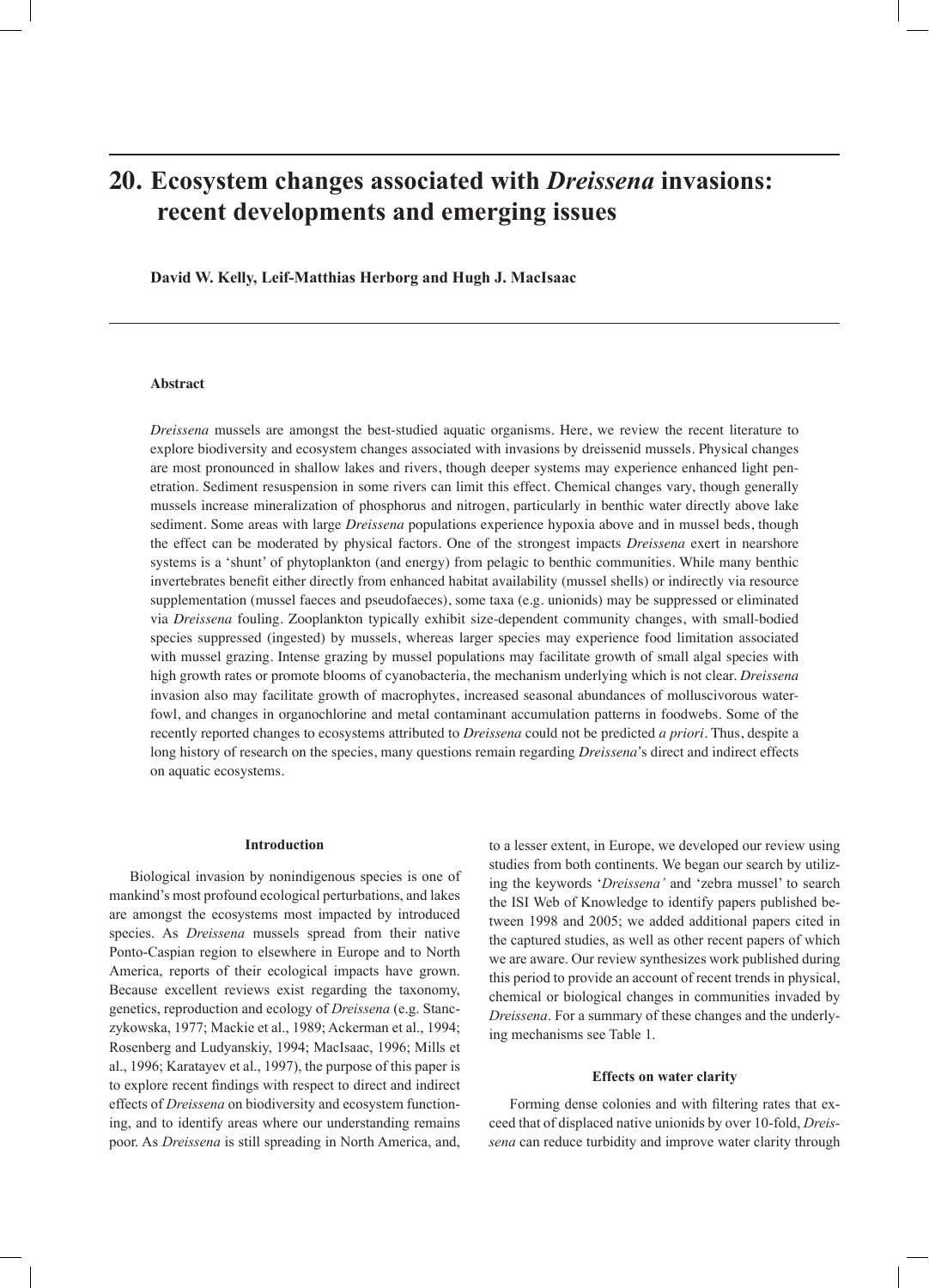top-down control of phytoplankton and particulate material (Strayer et al., 1999; Idrisi et al., 2001; Vanderploeg et al., 2002). Lake St. Clair, with a mean depth of 3 m, provides a striking example of an invaded shallow system where zebra mussel filtering has had a dramatic effect on water clarity. After mussel establishment, light penetration increased twofold and now reaches much of the lake bottom (Vanderploeg et al., 2002). Similarly, in Oneida Lake, NY, a shallow and well mixed system, Idrisi et al. (2001) reported that Secchi depth increased up to 1 m concomitant following *Dreissena* invasion. However, this was tempered by enhanced phytoplankton production at greater depths. Thus, as lake depth increases more variable water clarity changes have been reported. In Lake Erie, water clarity initially improved coincident with mussel invasion. For example, Makarewicz et al. (1999) assessed trends in offshore phytoplankton and water clarity in Lake Erie from 1983-1993, a period spanning preand post-*Dreissena* invasion. In the well-mixed western basin, Secchi depth changed little, and even decreased at times owing to resuspension of mussel faeces and pseudofaeces and blooms of cyanobacteria (Makarewicz et al., 1999; Noonburg et al., 2003). Likewise, despite initial improvements, Secchi depth subsequently declined in Saginaw Bay, Lake Huron, and in western Lake Erie, owing to increasing phytoplankton biomass and cyanobacteria blooms (Conroy et al., 2005; Pillsbury et al., 2002; see also below).

Within basin variation in morphometry also influences spatial patterns of effects of *Dreissena*. Makarewicz et al. (1999, 2000) reported greater Secchi depths in offshore areas of the central and eastern basins of Lake Erie post-*Dreissena* invasion. However, by 2004, the central basin showed a decrease in clarity, while the western basin showed no evidence of improvement (Barbiero and Tuchman, 2004). The authors attributed this to the high suspended solids inputs to the western basin, and to resuspension of unassimilated nonalgal particulates in the central basin. The only convincing improvement in clarity was in the deeper eastern basin where spring transparency increased, ostensibly through reduced sediment loads. However, Barbiero and Tuchman (2004) hypothesized that historical natural 'whiting' events from calcium super-saturation in the eastern basin may have been reduced by increased mussel assimilation. Mussel filtering effects on turbidity can also depend on sediment composition. For example, initial improvements in clarity in Saginaw Bay were attributed to the relatively large particle sizes and lower sediment resuspension rates (Vanderploeg et al., 2002).

In Lake Ontario, tangible improvements in water clarity followed implementation of a phosphorus abatement program. This effect was enhanced by introduced *Dreissena*, as both light penetration and euphotic depth increased, with the light extinction coefficient in the eastern end of the lake decreasing from  $0.35 \text{ m}^{-1}$  to  $0.26 \text{ m}^{-1}$  (Mills et al., 2003). However, other studies indicate that improvements to water clarity may be confined principally to the benthic boundary layer directly above (<2 m) mussel beds (MacIsaac et al., 1999; Yu and Culver, 1999; Ackerman et al., 2001; Edwards et al., 2005).

Water column mixing or the lack thereof plays an important role in determining mussel grazing and, indirectly, on improvements to water clarity (Vanderploeg et al., 2002; Noonburg et al., 2003). However, this effect depends on the concentration of inorganic particulates, turbulence, and the ability of mussel grazing to exceed downstream losses by advection (Strayer et al., 1999; Effler et al., 2004). Consistent clarity improvements have been documented in the Hudson, Seneca and Oswego Rivers of New York, where 50-250% increases in light penetration were reported post-*Dreissena* invasion (Strayer et al., 1999; Effler and Siegfried, 1998; Effler et al., 2004). Changes were mediated mainly by incorporation into pseudofaeces of light-regulating tripton. Descy et al. (2003) developed a model to predict effects of mussel grazing in the River Moselle, France. Their results, which were consistent with studies from North America, demonstrated increased water clarity and reduced turbidity when mussel densities were high, with effects most pronounced in summer. Although mussel filtering impacts were predicted to be highest under turbulent conditions (Bartsch et al., 2003), clarity improvements may be precluded by high turbidity and resuspension of pseudofaeces (Schneider et al., 1998b; Vanderploeg et al., 2002). Despite this, a general improvement in water clarity is typically reported from invaded rivers and shallow lakes.

Positive effects on water clarity may also lead to positive feedback on mussel recruitment by increasing the availability of suitable macrophyte settling substrate for larval *Dreissena* (Muskó and Bako, 2005).

#### **Temperature changes**

Studies on changes in thermal characteristics of systems invaded by *Dreissena* are limited, though evidence suggests that lentic systems may experience thermal shifts in conjunction with changes in the light environment. For example, Yu and Culver (2000) demonstrated that greater light penetration after *Dreissena* invasion of a small reservoir caused a dramatic increase in metalimnetic temperature (mean 1.7-  $2.7^{\circ}$ C). Lester et al. (2004) used a model to predict the interactive effects of water clarity, temperature and bathymetry on optimal habitat for walleye (*Stizostedion vitreum*) in the Great Lakes. Thermal-optical habitat area initially increased with clarity but then declined exponentially. *Dreissena* impacts on light and temperature may, in turn, affect dissolved oxygen, thereby adding to the indirect consequences of *Dreissena* invasion.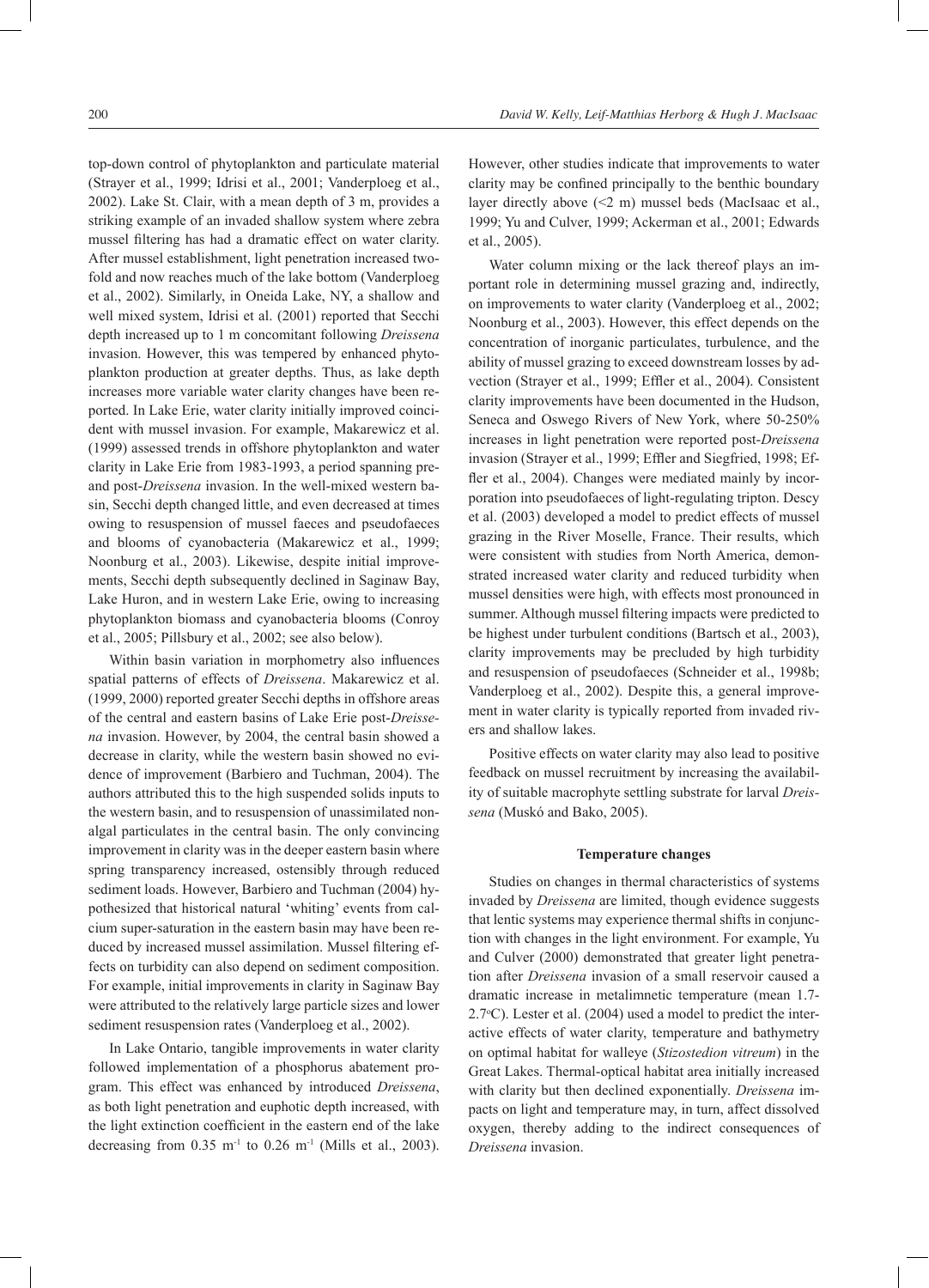Table 1. Documented changes in physical, chemical and biological components after Dreissena invasions. Changes occur as a consequence of direct (D) interactions with *Dreissena*, indirectly (I) through *Dreissena* alteration of other processes or ecological levels, or as a consequence of unknown interactions (?) that appear associated with Dreissena invasion. The direction of change in each component is given where = increase; = decrease; **-** = no change.

| <b>Component</b>          | $\uparrow$ /<br>↓ | indirect (I)             | Direct (D) Mechanism                                                                                                                                                | Reference(s)                                                                                                                                                                        |
|---------------------------|-------------------|--------------------------|---------------------------------------------------------------------------------------------------------------------------------------------------------------------|-------------------------------------------------------------------------------------------------------------------------------------------------------------------------------------|
|                           | $\uparrow$        | D/I                      | Mussel ingestion of phytoplankton, POM,<br>$Ca2+$ and tripton.                                                                                                      | Effler and Siegfried, 1998; Effler et al., 2004;<br>Idrisi et al., 2001; Makarewicz et al., 1999, 2000;<br>Mills et al., 2003; Strayer et al., 1999;<br>Vanderploeg et al., 2002    |
| <b>Water Clarity</b>      |                   |                          |                                                                                                                                                                     | Barbiero and Tuchman, 2004                                                                                                                                                          |
|                           | $\downarrow$      | $\overline{\phantom{a}}$ | Pseudofaeces/faeces & non-assimilated<br>algal resuspension, increased cyanobacteria<br>and phytoplankton growth                                                    | Conroy et al., 2005; Makarewicz et al., 1999;<br>Noonberg et al., 2003; Pillsbury et al., 2002                                                                                      |
| <b>Temperature</b>        | $\uparrow$        | $\mathbf{I}$             | Enhanced light penetration                                                                                                                                          | Lester et al., 2004; Yu and Culver, 2000                                                                                                                                            |
| <b>Dissolved Oxygen</b>   | $\downarrow$      | D/I                      | Heterotrophic decomposition of mussel<br>faeces/pseudofaeces, mussel respiration                                                                                    | Caraco et al., 2000; Conroy and Culver, 2004;<br>Descy et al., 2003; Effler and Siegfried, 1998;<br>Effler et al., 2004; Pelley, 2003                                               |
|                           | $\uparrow$        | $\overline{\phantom{a}}$ | Increased photo-depth facilitates<br>macrophyte growth and photosynthesis                                                                                           | Caraco et al., 2000; Matthews et al., 2001                                                                                                                                          |
| Nutrient concentrations 1 |                   | D/I                      | Heterotrophic decomposition of mussel faeces/<br>pseudofaeces, nutrients release from top down<br>control by mussel grazing on phytoplankton,<br>nutrient excretion | Conroy et al., 2005; Effler et al., 2004;<br>Hecky et al., 2004; Makarewicz et al., 1999,<br>2000; Orlova et al., 2004a; Strayer et al., 1999;<br>Strayer et al., 2004              |
|                           | ↓                 | D                        | P assimilation to maintain mussel tissue<br>N:P ratio                                                                                                               | Vanderploeg et al., 2002                                                                                                                                                            |
| Benthic Carbon supply 1   |                   | D                        | Faeces/pseudofaeces deposition                                                                                                                                      | Poepperl 2003; Marvin et al., 2000;<br>Strayer et al., 1999                                                                                                                         |
| <b>Contaminants</b>       |                   |                          |                                                                                                                                                                     |                                                                                                                                                                                     |
| Benthic food web          | ↑                 | D                        | Bioaccumulation, ingestion of contaminated<br>Dreissena pseudofaeces                                                                                                | Berny et al., 2003; Cho et al., 2004                                                                                                                                                |
| Avian predators           | Ť                 | D/I                      | Biomagnification                                                                                                                                                    | Berny et al., 2003; Fox et al., 2005;<br>Holeck et al., 2004                                                                                                                        |
| Sediment                  | $\uparrow$        | D                        | POM egestion or in pseudofaeces                                                                                                                                     | Marvin et al., 2000                                                                                                                                                                 |
| Phytoplankton             |                   |                          |                                                                                                                                                                     |                                                                                                                                                                                     |
| Phytoplankton             | ↓                 | D                        | Filter feeding                                                                                                                                                      | Ackerman et al., 2001; Barbiero and Tuchman,<br>2004; Idrisi et al., 2001; MacIsaac et al., 1999;<br>Makarewicz et al., 1999; Nicholls, 2001;<br>Strayer et al., 1999; Wilson, 2003 |
| Diatoms                   | $\uparrow$        | $\overline{\phantom{a}}$ | Selective filter feeding/rejection                                                                                                                                  | Baker et al., 1998; Bastviken et al., 1998                                                                                                                                          |
| Cyanobacteria             |                   |                          |                                                                                                                                                                     |                                                                                                                                                                                     |
| Single cells              | ↓                 | D                        | Filter feeding preference                                                                                                                                           | Baker et al., 1998; Bastviken et al., 1998;<br>Dionisio Pires et al., 2004                                                                                                          |
| Cyanobacterial blooms     | $\mathsf{T}$      | D/I                      | Dreissena ingestion of zooplankton reduces<br>phytoplankton grazing pressure,<br>elevated nutrient and light conditions,<br>altered N and P ratios                  | Conroy and Culver, 2004; Makarewicz et al.,<br>1999; Matthews et al., 2001; Pillsbury et al.,<br>2002; Raikow et al., 2004; Vanderploeg et al.,<br>2001, 2002; Vincent et al., 2004 |
|                           | ↓                 | D                        | Selective ingestion of Microcystis                                                                                                                                  | Baker et al., 1998; Dionisio Pires et al., 2004b                                                                                                                                    |
| Zooplankton               |                   |                          |                                                                                                                                                                     |                                                                                                                                                                                     |
| Zooplankton               |                   | D/I                      | Mussel ingestion, reduction of phytoplankton<br>and rotifers food supply                                                                                            | Horgan and Mills, 1999; Johannsson et al.,<br>2000; Pace et al., 1998; Thorp and Casper,<br>2003; Wong et al., 2003                                                                 |
| Cladocerans, copepods     |                   |                          |                                                                                                                                                                     | Pace et al., 1998; Strayer et al., 1999                                                                                                                                             |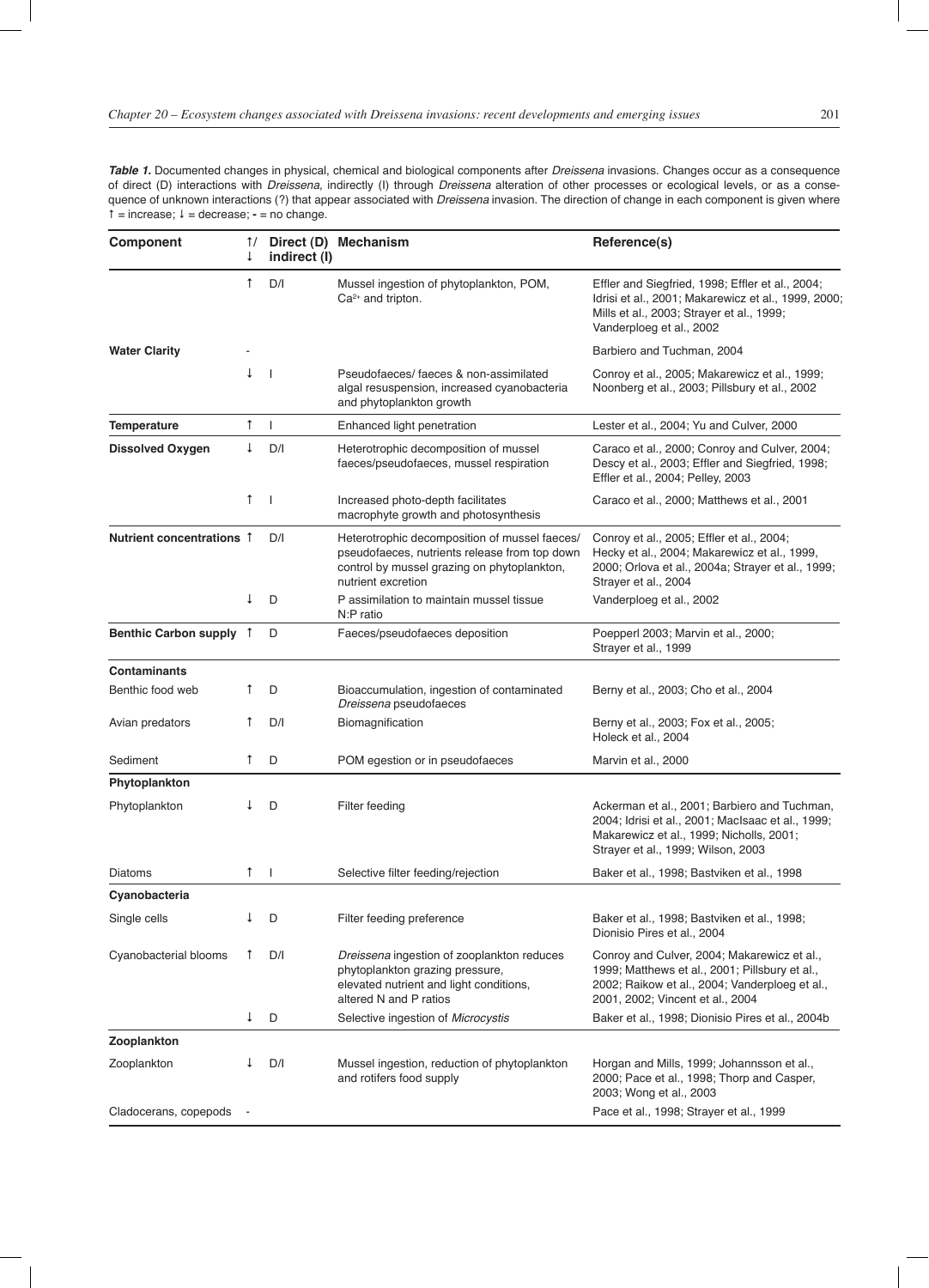| Component                                | $\uparrow$ /<br>↓ | Direct (D)<br>indirect (I) | <b>Mechanism</b>                                                                         | Reference(s)                                                                                                                                                                                                                                     |
|------------------------------------------|-------------------|----------------------------|------------------------------------------------------------------------------------------|--------------------------------------------------------------------------------------------------------------------------------------------------------------------------------------------------------------------------------------------------|
| <b>Benthic invertebrates</b>             |                   |                            |                                                                                          |                                                                                                                                                                                                                                                  |
| Biomass/abundance                        | Ť                 | D/I                        | Biomass of <i>Dreissena</i> , pseudofaeces release,<br>shelter and particle accumulation | Beekey et al., 2004b; Bially and MacIsaac,<br>2000; Beekey et al., 2004a; Dieterich et al.,<br>2004; Johannsson et al., 2000; Haynes et al.,<br>1999; Kolar et al., 2002; Moertl and Rothhaupt,<br>2003; Stewart et al., 1998; Reed et al., 2004 |
| Long term abundance                      | ↓                 | $\overline{1}$             | Food competition                                                                         | Lozano et al., 2001 Haynes et al., 2005                                                                                                                                                                                                          |
| Biodiversity                             |                   | D/I                        | Food/ space competition, pseudofaeces<br>blockage of interstitial spaces                 | Ratti and Barton, 2003                                                                                                                                                                                                                           |
| Native unionids                          |                   | D                          | Overgrowth and food competition                                                          | Schloesser et al., 1998; Thorp and Casper, 2002                                                                                                                                                                                                  |
| Diporeia hoyi                            |                   | ?                          | Unknown                                                                                  | Lozano et al., 2001; Mills et al., 2003;<br>Nalepa et al., 2000                                                                                                                                                                                  |
| Fish                                     |                   |                            |                                                                                          |                                                                                                                                                                                                                                                  |
| Pelagic species                          | Ť                 | -1                         | Depletion of zooplankton forage species<br>via Dreissena grazing                         | Strayer et al., 2004                                                                                                                                                                                                                             |
| Littoral species                         |                   | -1                         | Energy shunt to benthos                                                                  | Johannsson et al., 2000; Mills et al., 2003;<br>Strayer et al., 2004                                                                                                                                                                             |
| Lake whitefish<br>Coregonus clupeaformis |                   | $\overline{\phantom{a}}$   | Decline in <i>D. hoyi</i> abundance                                                      | Lozano et al., 2001; Madenjian et al., 2002;<br>Pothoven et al., 2004                                                                                                                                                                            |
| Larval fish abundance                    |                   |                            | Food competition for small zooplankton                                                   | Bartsch et al., 2003; Raikow, 2004;<br>Thorp and Casper, 2003                                                                                                                                                                                    |
| <b>Invasive species</b>                  |                   |                            |                                                                                          |                                                                                                                                                                                                                                                  |
| Echinogammarus ischnus ↓                 |                   | D                          | Pseudofaeces/particles as food, shelter                                                  | Nehring, 2002; Ratti and Barton, 2003;<br>Van der Velde et al., 2002                                                                                                                                                                             |
| Round goby Neogobius<br>melanostomus     |                   | D                          | Dreissena and E. ischnus as food source                                                  | Ricciardi, 2004                                                                                                                                                                                                                                  |

#### **Table 1. Continued**

#### **Changes in dissolved oxygen and nutrient cycling**

*Dreissena* has a direct influence on biochemical oxygen demand, and an indirect effect through facilitation of heterotrophic decomposition of faeces and pseudofaeces (Effler and Siegfried, 1998). Caraco et al. (2000) ascribed significant oxygen declines in the Hudson River to an increase in net system respiration associated with zebra mussels. However, oxygen depleting effects of *Dreissena* can be moderated by physical factors, including increased light penetration and consequent enhanced macrophyte photosynthesis and growth (Caraco et al., 2000; Matthews et al., 2001). However, in the Seneca River drastic reductions in oxygen led to violations of water quality standards following establishment of large *Dreissena* populations, with phytoplankton supplied from eutrophic lakes upstream (Effler et al., 2004). These patterns closely resemble those observed in the Moselle River, France (Descy et al., 2003).

River flow and turbulence can moderate oxygen-depleting effects of mussels. For example, Caraco et al. (2000) calculated that despite higher mussel densities, per capita oxygen depletion rates were actually lower in the Seneca than Hudson River due to higher flows. Indeed, in the largely canalized Oswego River, low dissolved oxygen levels that were observed after *Dreissena* had invaded were likely exacerbated by limited water surface-atmospheric exchange and low turbulence (Effler and Siegfried, 1998). Thus, Caraco et al. (2000) suggested that oxygen depletion would be higher in lentic systems where advection is usually much lower.

In Lake Erie, the effects of cultural eutrophication (1950s-1970s) were largely mitigated by phosphorus abatement programs. However, from 1993-2003 total phosphorus concentration increased and could not be explained by point-source loadings (Makarewicz et al., 2000; Nicholls et al., 2001; Pelley, 2003; Marvin et al., 2004). The return of hypolimnetic hypoxic zones, particularly in the central basin, have been attributed, in part, to increased deposition and resuspension of organic material and excretion of nutrients by mussels (Pelley, 2003; Conroy and Culver, 2004).

*Dreissena* may alter nutrient concentrations through their cycling effects on organic and inorganic matter (Strayer et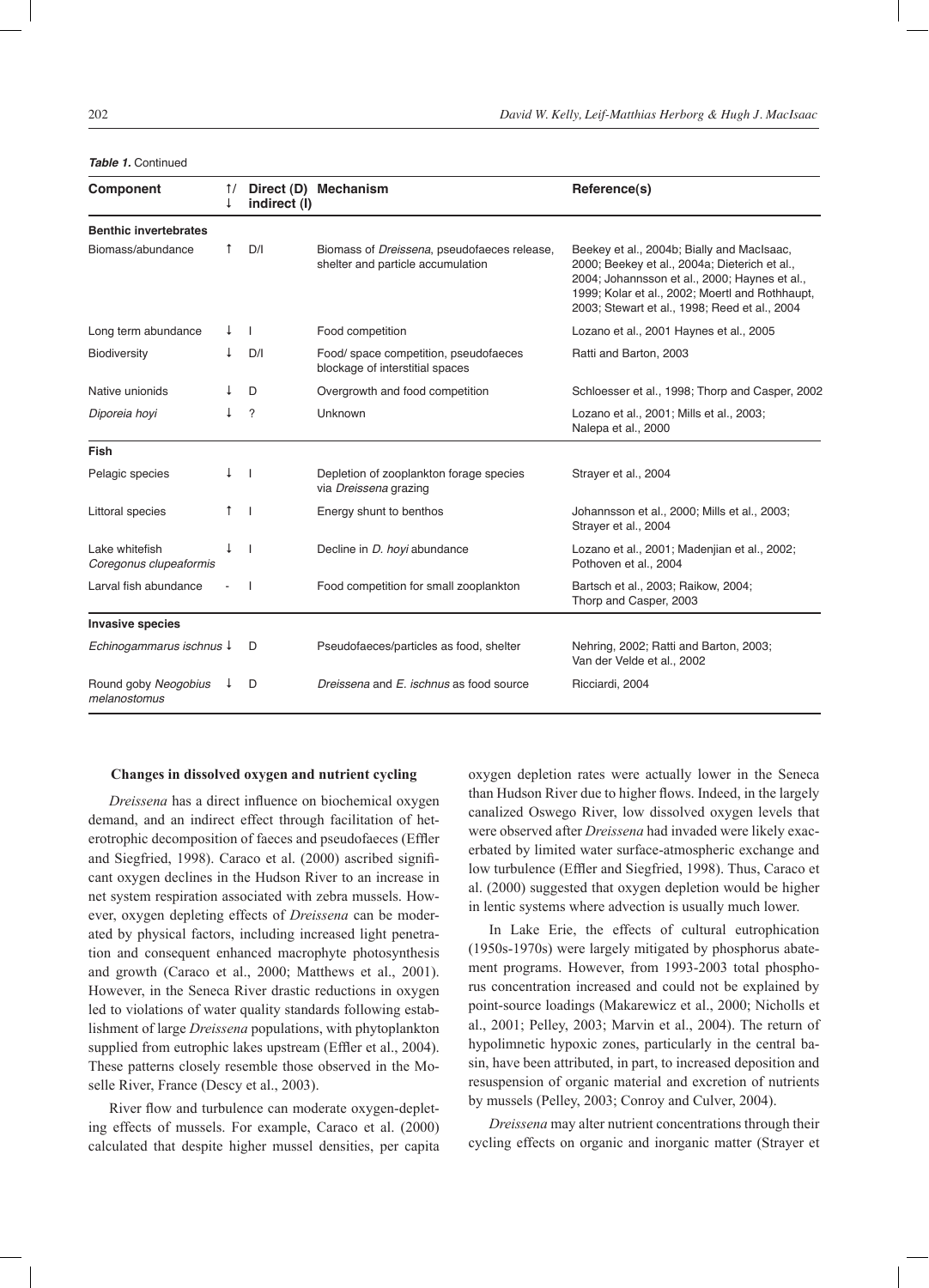al., 1999; Vanni, 2002; Newell, 2004). Top-down control by filtering of particulate material causes a 'shunt' of energy from pelagic to benthic areas as *Dreissena* biomass, and to the sediments as deposited faeces and pseudofaeces (Mills et al., 2003; Hecky et al., 2004). This may increase resource availability to other benthic consumers but will depend on bottom retention and, for unassimilated nutrients in mussel faeces, bacterial decomposition and remineralization (Strayer et al., 1999; Vanni 2002). This shift is also mediated by indirect effects of *Dreissena* on benthic primary production through increased water clarity (see physical changes). Additionally, *Dreissena* can exert bottom-up control on nutrient fluxes by excreting phosphate and ammonia, and indirectly by grazing phytoplankton and reducing control of the latter over nutrients (Vanni, 2002; Conroy and Culver, 2004; Conroy et al., 2005). Effler et al. (2004) provided compelling evidence for this in the Seneca River where temporal decreases in chlorophyll, a 17-fold increase in soluble reactive phosphorus (SRP), and a 3-fold increase in ammonia occurred post- (1993-2002) *Dreissena* invasion. In the Gulf of Finland, Baltic Sea, mussels contributed 500 kg of dissolved inorganic phosphorus (DIP) per day along the shore of the Neva River estuary relative to the supply of 32 kg per day from the river and its tributaries (Orlova et al., 2004a). The magnitude of nutrient cycling effects appears to vary with *Dreissena* density, age class, water depth/mixing, and nutrient and phytoplankton supply (Makarewicz et al., 2000; Idrisi et al., 2001; Strayer et al., 2004; Conroy et al., 2005). For example, a much lower increase in SRP (only two-fold) was observed in the Hudson River than in the Seneca River, reflecting the latter's shallower depth, higher mussel densities and the influence of an upstream phytoplankton source (Strayer et al., 1999, 2004; Effler et al., 2004).

Ambient nutrient levels also appear important moderators of *Dreissena* effects on nutrients, and on the mussels themselves. In Oneida Lake, Idrisi et al. (2001) suggested that water column phosphorus levels were important in altering N:P excretion ratios of *Dreissena*. This contention is supported by the differing responses to *Dreissena* invasion of SRP levels in Saginaw Bay (dramatic decrease) and in western Lake Erie (increase). Saginaw Bay was phosphorus-poor relative to western Lake Erie and by maintaining homoestatic regulation of tissue N:P ratios, *Dreissena* decreased the level of seston phosphorus through higher assimilation rates, whereas increased phosphorus availability reduced assimilation in western Lake Erie (Vanderploeg et al., 2002). In addition, increased macrophyte growth in Saginaw Bay served as a phosphorus sink.

In oligohaline areas of the Baltic Sea, *Cladophora* growths have become a public bathing nuisance and appear linked to high DIP levels induced by *Dreissena* (Orlova et al., 2004a). In the Oswego River and its Lake Ontario outflow,

increased SRP levels led Effler and Siegfried (1998) to predict symptoms of enrichment in nearshore areas of the Great Lakes. Studies of Lake Erie during the post-*Dreissena* period support this contention. The western basin has seen increases in a range of nutrients including SRP, nitrate and ammonia, and excessive *Cladophora* growth indicative of increasingly eutrophic conditions (Makarewicz et al., 1999, 2000; Hecky et al., 2004). These observations lead Hecky et al. (2004) to propose the 'nearshore shunt' model. The model proposes a fundamental distinction be made with respect to *Dreissena*induced nutrient cycling processes between nearshore and offshore areas. In nearshore areas, mussel interception and retention of fine particulates advected from offshore areas and nearshore diffusive inputs facilitate the deposition of large, non-ingested material as organic-mineral complexes. Recently, offshore areas have received lower particulate loads since larger complexes are better retained in nearshore areas. In the pre-invasion scenario, nearshore particulates were smaller and more easily resuspended, transported and deposited offshore. Retention offered by *Dreissena* beds also facilitates decomposition and remineralization, enhancing phosphorus availability in nearshore areas (Hecky et al., 2004). Where sediment oxygen content is reduced, a decoupling of excretion rates by zebra and quagga mussels showed that mussels have increased nutrient fluxes in Lake Erie by reducing turnover times (Conroy et al., 2005). Higher excretion rates by zebra mussels as compared to quagga mussels, coupled with increasing dominance by quagga mussels, has implications for future nutrient cycling in this and other lakes invaded by these species (Conroy et al., 2005).

Evidence that *Dreissena* increase organic carbon supply to the benthos is consistent with an energy shunt model. In lowland rivers of Germany, filtering effects of *Dreissena* accounted for a high proportion of the system organic carbon budget (Poepperl, 2003). Although total organic carbon (TOC) is generally lower in pseudofaeces than in water column particulates, Marvin et al. (2000) reported two-fold greater TOC in *Dreissena* colonized versus non-colonised sediments in western Lake Erie. High retention of TOC in faeces and pseudofaeces was facilitated by sheltering effects associated bottom roughness of colonies, which reduced resuspension from wave action. In the Hudson River, peaks in *Dreissena* densities were associated with elevated carbon deposition, which may have facilitated consumer populations (Strayer et al., 1999). Thus, nutrient cycling and organic matter deposition by *Dreissena* may have significant ecosystem level effects.

#### **Bioaccumulation of contaminants**

Zebra mussels have been employed in 'mussel watch' programs to assess spatial and temporal patterns of con-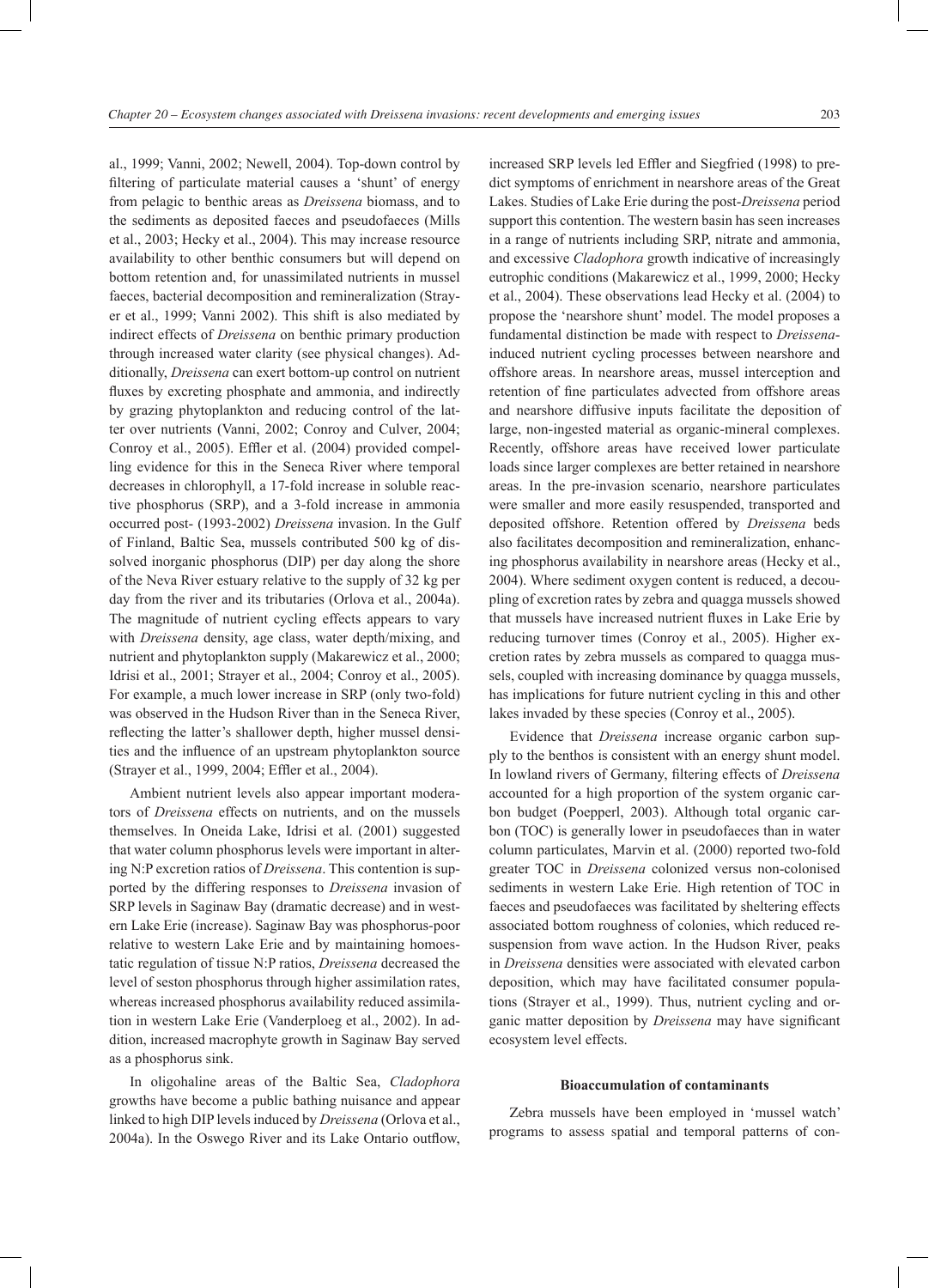taminants. Roe and MacIsaac's (1998) study on Lake Erie illustrated that moderately hydrophobic organic contaminants with mid- $K_{ow}$  (octanol-water partition coefficient) values exhibited higher accumulation rates than either lowor high- $K_{\infty}$  congeners, that correlations between high  $K_{\infty}$ compounds and mussel lipid content was greatest for neutral lipids, and that reproduction indirectly affects contaminant levels. Binelli et al. (2001b) found that mussels collected from Lake Como, Italy, contained more than twice as much PCBs after the spawning period than before (lipid-adjusted values), although neutral lipid concentrations did not vary substantially between sampling intervals.

Researchers have used two general approaches to survey contamination patterns using *Dreissena*. First, they may conduct synoptic surveys across sites that are expected to vary in contaminant exposure, or they may conduct repeated surveys at a limited number of sites to assess temporal patterns in naturally occurring mussels (e.g. Robertson and Lauenstein, 1998; Cope et al., 1999; Binelli et al., 2001b, 2003b, 2004a, 2004b). Alternatively, researchers may utilize laboratory experiments or may experimentally transplant mussels whose contaminant levels have been ascertained prior to deployment such that accumulation and depuration kinetics can be determined (Berny et al., 2002). For example, Bervoets et al. (2005) found that *Dreissena* experimentally transplanted in 56 Flemish water bodies accumulated organic pollutants within a six-week interval. These workers also found that concentrations of only four PCB congeners (101, 153, 138, 180) surveyed were correlated with sediment concentrations. In contrast to some metals (see below), the absence of a relationship between sediment concentration and tissue concentration suggests mussels become contaminated from other sources, notably water (Binelli and Provini, 2003b) or food (Cho et al., 2004).

Much of the particulate organic matter processed by *Dreissena* may be egested as pseudofaeces, particularly when food concentration is high (Cho et al., 2004). Highly contaminated pseudofaeces may, in turn, be consumed by other benthic invertebrates, shunting contaminants to benthic taxa and their predators (Cho et al., 2004). While mussels appear not to become contaminated from sediments, the opposite does not hold true. Marvin et al. (2000) observed higher concentrations of dibenzo-p-dioxin and polychlorinated dibenzofuran congeners in sediment associated with *Dreissena* mussels in Lake Ontario than in otherwise similar sediments that had not been colonized by mussels. Thus, colonization of sediments by mussels may portend changes in contaminant exposure both for epibenthic and infauna.

*Dreissena* accumulate other organic contaminants, including a variety of pesticides. A temporal survey on Lake Maggiore, Italy, demonstrated highly elevated concentrations of DDT and its breakdown products in

*Dreissena* biomonitors following a large flood (Binelli et al., 2004b). *Dreissena* exhibited seasonal variation in tissue DDT concentrations, apparently owing to water column mixing during autumn and winter, which exposed them to more contaminated deeper waters. High levels of DDT during 2001 were associated with neuroendocrine interference of reproduction in *Dreissena* (Binelli et al., 2004a, 2004b). DDT in *Dreissena* collected from the Great Lakes was present primarily as DDD and DDE, except for eastern Lake Erie and Lakes Ontario where the parental chemical dominated (Robertson and Lauenstein, 1998).

Mussels also may accumulate other organochlorine pesticides to which they are exposed. A study of *Dreissena* on the Upper Mississippi River demonstrated contamination by α- chlordane and dieldrin at different sites (Cope et al., 1999). Berny et al. (2002) found that *Dreissena* could both accumulate and depurate lindane quickly, with an equilibrium achieved with four days. Accumulation of lindane in *Dreissena* in Lake Geneva varied both and spatially, and also was observed at high levels in tufted ducks (*Aythya fuligula*) that prey on *Dreissena* (Berny et al., 2003). Likewise, Fox et al. (2005) expressed concern about possible toxicological consequences of *Dreissena*-mediated transfer of selenium to lesser scaup (*Aythya affinis*) in North America.

*Dreissena* also may be used as a biomonitor of polybrominated diphenylethers (PBDEs), a class of flame retardant compounds (e.g. De Boer et al., 2003). Covaci et al. (2004) reported that *D. polymorpha* accumulated PBDEs, usually at concentrations lower than those observed in fish from the same sites (except congener 99). Tissue concentrations of PBDEs in *Dreissena* collected in the Netherlands tended to be similar to but slightly higher than those observed in *Mytilus edulis* collected in coastal areas of the country (De Boer et al., 2003).

*Dreissena* also bioaccumulate metal contaminants. For example, in their study of 56 Flemish water bodies, Bervoets et al. (2005) observed that some mussels were very heavily contaminated with cadmium, zinc, copper, nickel and lead. Tissue concentrations of the former two metals were well predicted by knowledge of dissolved and sediment-bound metal concentrations (51 and 75%, respectively). Mussel tissue concentrations of chromium and lead were predicted reasonably well (38 and 45%, respectively) by sediment-bound concentrations, when corrected for clay content and organic matter (Bervoets et al., 2005). This study also revealed that contaminated food was a significant source of metal uptake by mussels. Contamination by metals is predictive of *Dreissena* body condition within but not among sites (Bervoets et al., 2004c). Other studies have revealed contamination of *D. polymorpha* with lead, cadmium, mercury and other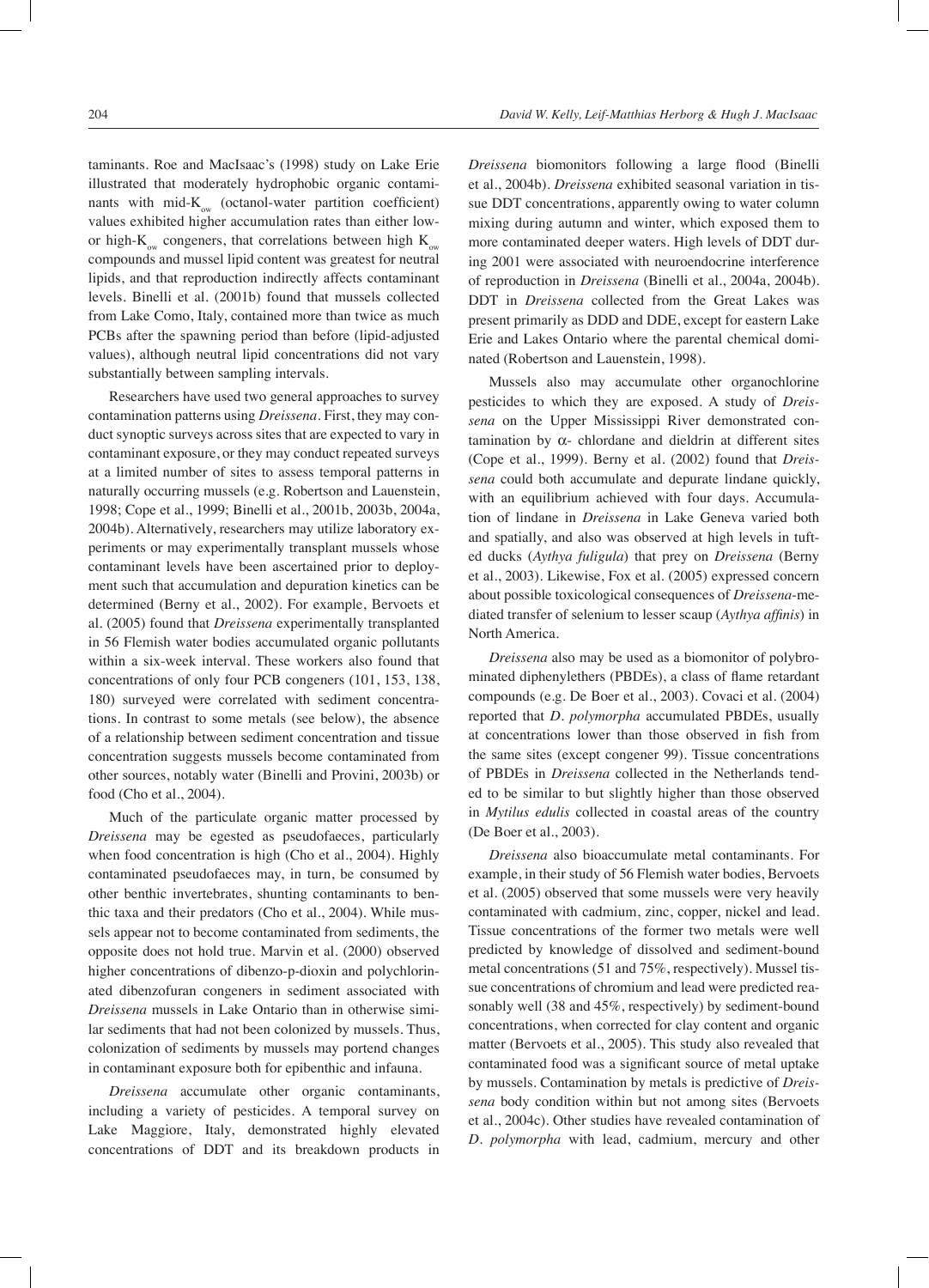heavy metals in Lake Geneva, the Rhine and Meuse Rivers and the Oder River estuary (Hendriks et al., 1998; Wiesner et al., 2001; Berny et al., 2003).

In Lake Ontario, Johns and Timmerman (1998) determined that quagga (*D. bugensis*) and zebra mussels accumulated metal contaminants to differing extents. Quagga mussels accumulated greater amounts of cadmium, whereas zebra mussels had more copper and zinc and also exhibited greater interannual variation. As with organochlorine contaminants, metals in both species varied with reproductive cycle (Johns and Timmerman, 1998; Kwan et al., 2003). This pattern was not supported in another study on Lakes Ontario and Erie, which found that these mussel species tended to accumulate similar quantities of a broad spectrum of metals (Rutzke et al., 2000). Kwan et al. (2003) found that mussels could be used successfully for biomonitoring of metal availability in the St. Lawrence River if mussel size and seasonal effects were controlled. Conversely, Roditi et al. (2000) field tested a bioaccumulation model for metals in the Hudson and Niagara rivers, and found that predicted cadmium concentration was 2.6 fold higher than measured values. The model performed much better, however, for sites in Lakes Erie and Ontario, and for other metals (silver, chromium, mercury and selenium). The authors concluded that tissue concentrations could generally be predicted using their kinetic model that incorporated knowledge of dissolved and particulate metal concentrations (Roditi et al., 2000).

#### **Phytoplankton**

In many systems, *Dreissena* invasion is followed by a reduction in phytoplankton biomass and a shift in community composition but this appears dependent on physical factors and seasonality. In long-term studies of Lake Ontario and the upper Saint Lawrence River, major declines in chlorophyll-*a* were documented after *Dreissena* establishment (Nicholls, 2001). However, in the spatially heterogeneous Lake Erie effects were more variable. In the shallow western basin, where mussels had better access to the water column, Makarewicz et al. (1999) reported a general decline in diatoms and planktonic green algae, though little change was noted in the deeper and stratified central and eastern basins. However, a recent study of phytoplankton dynamics by Barbiero and Tuchman (2004) showed a decrease in chlorophyll-*a* in both the eastern and western basins during the spring isothermal and in all basins during summer stratification. Consistent with impacts on water clarity (see above), the vertical profile of phytoplankton may be moderated by lake depth and mixing (Noonburg et al., 2003). For example, in Lake Erie depletion rates of chlorophyll-*a* and organic seston were greatest immediately above mussel beds (MacIsaac et al., 1999; Ackerman et al., 2001). In contrast, chlorophyll-*a* declined by 46% in Oneida Lake, NY, after zebra mussel invasion, likely as a consequence of its shallow depth (Idrisi et al., 2001). Water flow rate influences delivery of food to *Dreissena*, as does the location of individual mussels within colonies (Tuchman et al., 2004). Because benthic waters above mussel beds may become depleted of food, individual ingestion rates and estimated colony consumption rates will be correspondingly lower than theoretically derived estimates.

Several studies have reported compositional changes in phytoplankton communities after invasion by *Dreissena*, suggesting selective ingestion. For example, although *Dreissena* caused large declines in phytoplankton in the Hudson River (Strayer, 1999), species of cyanobacteria declined while diatoms flourished (Baker et al., 1998). Baker et al. (1998) showed that this may be partly explained by preferential consumption of cyanobacteria and rejection of diatoms exhibited by *Dreissena*. Dionisio Pires et al. (2004b) also showed that adult *Dreissena* had higher clearance rates on cyanobacteria than on phytoplankton and detritus. Nevertheless, potential selection of cyanobacteria may be species-specific. However, these results are inconsistent with numerous other studies. For example, Wilson (2003) showed that zebra mussel filtering had little effect on colonial algae in mesocosm trials, despite a 53% reduction in phytoplankton biomass. Bastviken et al. (1998) demonstrated selective egestion of live phytoplankton in mussel pseudofaeces, and suggested that these cells could be resuspended and continue to grow in some systems. This finding supports the contention that other factors may have driven compositional changes in phytoplankton communities concomitant with invasion by *Dreissena*. For example, in a lake-wide comparison of phytoplankton community composition in Lake Ontario pre- and post-*Dreissena* invasion, Mills et al. (2003) suggested that a shift from diatoms and cyanobacteria to oligotrophic species was linked to decreasing phosphorus concentrations.

#### **Mussels and cyanobacteria blooms**

One of the most complex and controversial aspects of *Dreissena* ecology is whether the mussels facilitate the growth and dominance of cyanobacteria in lakes (Sarnelle et al., 2005). While the Great Lakes, and especially Lake Erie, have sustained cyanobacterial blooms prior to *Dreissena* invasions, the species involved and their relative abundance have changed following mussel invasion. For example, large 'blooms' of *Microcystis aeruginosa* were observed in the western Lake Erie and in Saginaw Bay, Lake Huron, following invasion by *Dreissena* (Makarewicz et al., 1999; Pillsbury et al., 2002; Vanderploeg et al., 2001; Conroy et al., 2005; Vincent et al., 2004). Makarewicz et al. (1999) also reported cyanobacteria biomass increased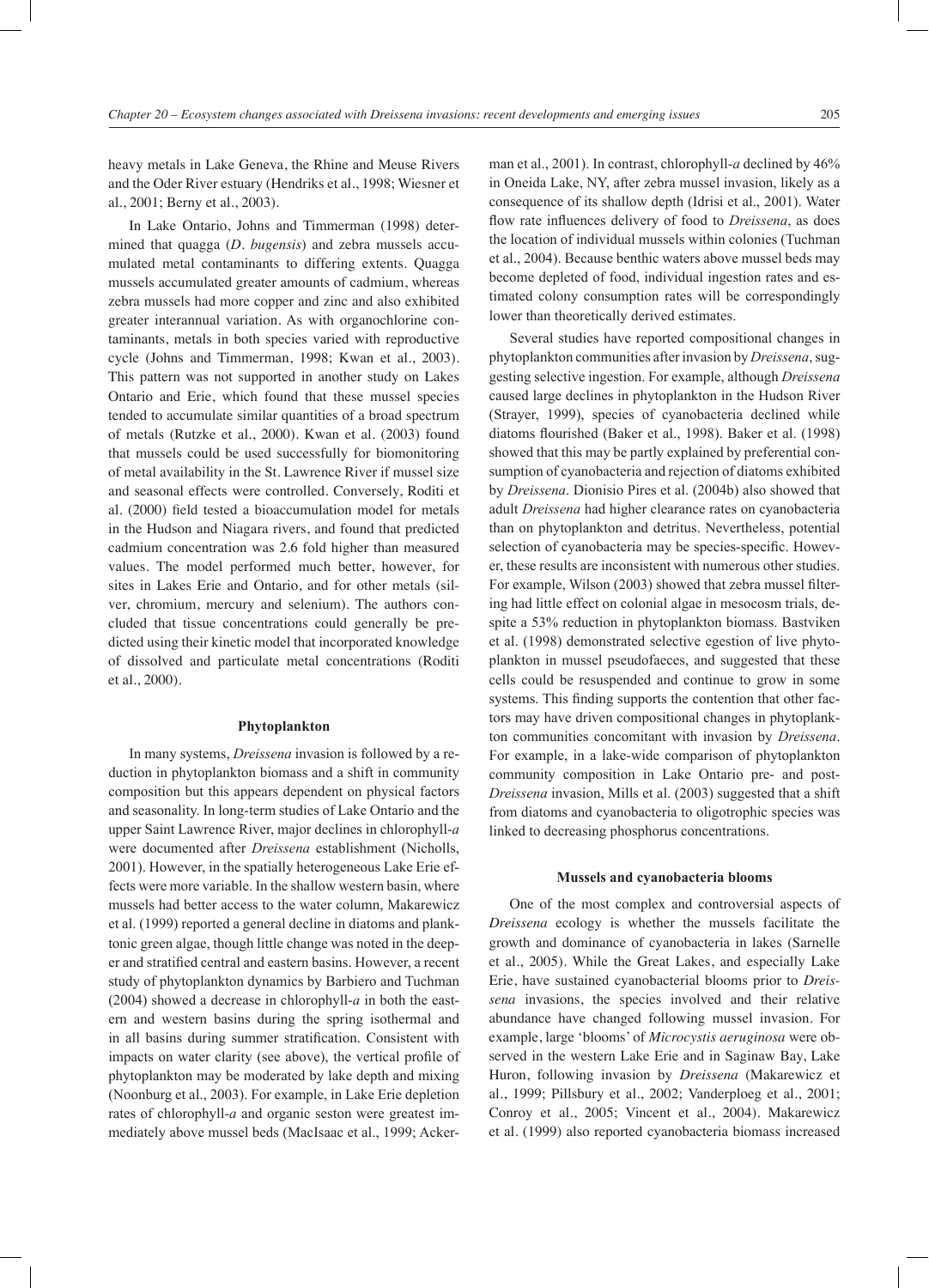during spring following *Dreissena* invasion in all three basins of the lake, but noted that biomass declined in the western basin during summer owing to a loss of *Aphanizomenon flos-aquae*. Indeed, historic blooms of cyanobacteria in Lake Erie involved nitrogen-fixing taxa (e.g. *Aphanizomenon flos-aquae*, *Anabaena spiroides*) - rather than *Microcystis* which flourished under low N:P ratios associated with cultural eutrophication (see Vanderploeg et al., 2001). Recent blooms of *Microcystis* have occurred despite successful reductions in phosphorus loading and a general improvement in water quality (Vanderploeg et al., 2001). These blooms all followed invasion by dreissenid mussels. Likewise, *Microcystis* was not abundant in Saginaw Bay for the two years prior to *Dreissena* invasion, but was abundant in three of five years immediately following mussel establishment (Vanderploeg et al., 2001). Additional evidence for enhanced growth of *Microcystis* in the presence of introduced *Dreissena* is derived from inland lakes (e.g. Raikow, 2004; Raikow et al., 2004). Matthews et al. (2001) suggested that a severe *Microcystis* bloom in Onondaga Lake, NY, was likely caused by explosive population growth of introduced *D. polymorpha*. Likewise, a survey of 61 inland lakes in Michigan revealed a positive relationship between *Dreissena* presence and *Microcystis* dominance, although the effect was limited to lakes in which total phosphorus concentration was  $<$  25 µg l<sup>-1</sup> (Raikow et al., 2004). Because phosphorus levels in many European lakes exceed  $25 \mu g$  l<sup>-1</sup>, any relationship between *Dreissena* and *Microcystis* would be difficult to discern. Moreover, these species have co-occurred in many European lakes for long periods, rendering it difficult to link invasion by the former to dominance by the latter. Facilitation of cyanobacteria by *Dreissena* may be confined to standing waters, as in the well-studied Hudson River pronounced declines of phytoplankton included cyanobacteria, particularly *Microcystis* (Strayer et al., 1999; Baker and Levinton, 2003).

A debate has developed regarding the mechanism(s) responsible for elevated cyanobacteria abundance in lakes invaded by *Dreissena*. Alternative hypotheses propose that either population growth rates of *Microcystis* are elevated in invaded systems, and/or that grazing rate on the species is reduced. Elevated growth rates by cyanobacteria in *Dreissena*-altered environments could be caused by elevated nutrient or light conditions, while dominance could be fostered by selective grazing on more palatable species by mussels. Evidence to separate these hypotheses is very difficult to obtain because of confounding and the lack of opportunity for replicated field studies (Conroy and Culver 2004). It is possible, and indeed likely, that more than one of the mechanisms may function simultaneously to enhance growth and dominance of cyanobacteria, particularly *Microcystis*, in *Dreissena*-invaded lakes. Conroy and Culver (2004) and Conroy et al. (2005) determined that introduced dreissenids

increased nitrogen and phosphorus mineralization in western Lake Erie, shortened turnover times, and reduced the N:P ratio in a manner that promoted growth of *Microcystis.*  However, Raikow et al. (2004) found that the N:P ratio was related to cyanobacteria dominance only in lakes lacking *Dreissena*. Pillsbury et al. (2002) also implicated favourable resource conditions for growth of cyanobacteria, noting that mid-summer blooms of *Microcystis* in Saginaw Bay were not associated with eutrophic conditions, but rather seemed consistent with reduced competition with phytoplankton, a condition created by selective grazing of the latter by *Dreissena*. This view implicitly incorporates the corollary that once present, *Microcystis* cells are differentially rejected or otherwise not ingested by *Dreissena*, resulting in its eventual dominance.

An alternative paradigm suggests that *Microcystis* may dominate phytoplankton because of differential ingestion of more palatable species by *Dreissena*. Vanderploeg et al. (2002) conducted a series of laboratory feeding trials with toxic strains of *M. aeruginosa* and found that *Dreissena* filtered at normal or reduced rates in the presence of the cyanobacterium. Filtered cells were rejected in pseudofaeces, whereas palatable *Cryptomonas* was ingested. In this way, *Dreissena* could induce a shift in phytoplankton community composition by differentially ingesting palatable species and rejecting *Microcystis*. However, available evidence in North America and Europe do not support this hypothesis. For example, Baker et al. (1998) observed that both colonial and single-celled forms of a toxic *M. aeruginosa* strain (LB 3835) were preferentially ingested over most other food sources by *D. polymorpha* from the Hudson River, a finding consistent with the observed decline of *Microcystis* in the river since its invasion by *Dreissena*. Dionisio Pires et al. (2004b) used flow cytometry to assess grazing by adult and larval *Dreissena* from Lake IJsselmeer, Netherlands, and noted that toxic *Microcystis* cells were apparently preferentially ingested over other foods and that mussel clearance rates on a mixture of the green alga *Scenedesmus* and *Microcystis* was higher than that with only the former species. Even if *Microcystis* were differentially rejected by filtering *Dreissena*, many of the cells contained in the rejected pseudofaeces are dead and thus incapable of contributing to future growth of and dominance by *Microcystis* in lakes (Dionisio Pires and Van Donk, 2002). Sarnelle et al. (2005) argued that even though *Dreissena* may feed on *Microcystis* cells, its stimulative effects on the species more than offset consumptive losses and thereby facilitates growth and dominance of the cyanobacterium.

*Dreissena* health is obviously affected by the food it ingests. Assessments of the biochemical composition of foods ingested by *Dreissena* may provide a more meaningful view of diet than its simple taxonomic composition. For example, foods rich in polyunsaturated fatty acids are highly nutritious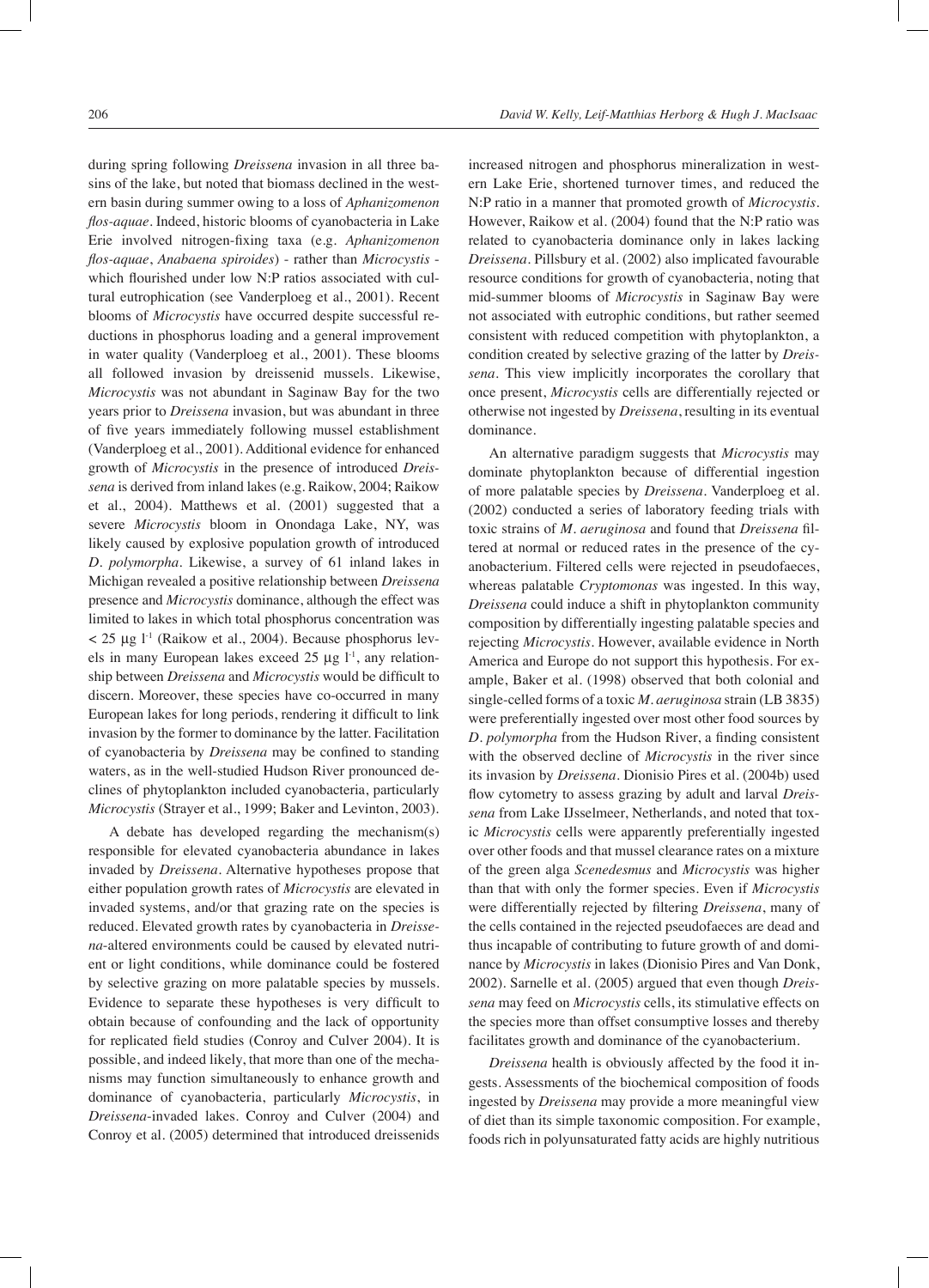and strongly affect mussel reproductive investment (Wacker and Von Elert, 2003a). Thus, a feedback system may exist in lakes colonized by *Dreissena* in which mussel grazing activities either directly or indirectly alter phytoplankton composition, and phytoplankton composition in turn affects mussel health, reproduction and population size.

#### **Zooplankton**

*Dreissena* feeding can have important consequences for zooplankton communities, mediated via two main mechanisms. First, mussel feeding can negatively affect zooplankton through direct predation on the small and weak-swimming species, including tintinnids, rotifers, and copepod nauplii. Secondly, mussels may indirectly suppress zooplankton by depleting food resources. For example, in the Hudson River, rotifers constituted 25 % of the daily energy requirement of *Dreissena* (Wong et al., 2003). In the same system, small zooplankton declined to 10-20 % of pre-*Dreissena* invasion levels, whereas adult copepod and cladoceran densities did not change (Pace et al., 1998; Strayer et al., 1999). In contrast, *in situ* mesocosm experiments conducted on the Mississippi River found that zebra mussels reduced the abundance of both small and large zooplankton that encompassed eight out of ten groups of rotifers, copepods, and cladocerans (Thorp and Casper, 2003). In Lake Erie, a reduction in zooplankton was attributed both to predation on small-bodied zooplankton and to depression of primary production (Johannsson et al., 2000). This suppression was particularly acute in unstratified bays due to water column mixing. Similar indirect effects were found in Lake Oneida where *Daphnia* biomass declined post-*Dreissena* invasion owing to food limitation (Horgan and Mills, 1999).

The presence of dreissenid veligers may also have a direct influence on the structure of the zooplankton community or, if occurring in sufficient density, alter such communities through competitive interactions. *Dreissena* veligers contribute between 10% and 25% to overall zooplankton production in Lake Erie (Johannsson et al., 2000). Despite the dominance of zebra mussel veligers (up to 80% abundance) in the tidal freshwater zooplankton assemblage of the highly productive St. Lawrence River estuary, the abundance of potential planktonic competitors did not decrease (Winkler et al., 2005). Declines in small-bodied zooplankton species were consistent with studies that reported direct ingestion by mussels.

#### **Benthic invertebrates**

The colonization of the benthos by *Dreissena* alters habitats in several ways, the most pronounced of which is the energy 'shunt' (Mills et al., 2003). Johannsson et al. (2000) reported a marked increase in biomass of most benthic invertebrates after *Dreissena* invasion, but noted that mussels accounted for >90% of biomass at five of six study sites in Lake Erie. Dense *Dreissena* colonies also increase habitat complexity, transforming soft sediment or bare cobble into a three dimensional substrate. In Lake Ontario, this resulted in a shift in community structure with an increase in snail abundance, a decrease in insect (e.g. chironomids, trichopterans), sphaeriid and oligochaete abundances, and continued dominance by amphipods (Lozano et al., 2001; Haynes et al., 2005). This pattern was corroborated in Lake Michigan, where *Dreissena* colonies teemed with amphipods, while adjacent soft sediments harboured mainly oligochaetes and chironomids (Reed et al., 2004). Although studies typically find a two- to five-fold increase in benthic invertebrates density in association with *Dreissena*, this may occur with or without a shift in community composition (Stewart et al., 1998; Bially and MacIsaac, 2000; Mörtl and Rothhaupt, 2003; Beekey et al., 2004a). Some invertebrates benefit directly from the abundance of hard mussel substrate. For example, sponges settle on mussel shells and benefit from enhanced water flow (Lauer and Spacie, 2004) or reduction in turbidity.

Despite local increases in density, long-term declines in invertebrate biodiversity have been observed in *Dreissena*associated communities relative to pre-invasion assemblages (Lozano et al., 2001; Ratti and Barton, 2003). In Lake Ontario, oligochaetes and gastropods increased in abundance after *Dreissena* invasion, though most such increases were not sustained (e.g. turbellarians, bivalves and gastropods) (Haynes et al., 1999). Follow-up studies 8-9 years after the *Dreissena* invasion found that a native bivalve, trichopterans and chironomids decreased, while results were mixed for 4 species of gastropods (Haynes et al., 2005). Similarly, in eastern Lake Erie, formerly abundant ephemeropterans, trichopterans and other insect species disappeared, while gastropods and the invasive amphipod *Echinogammarus ischnus* increased (Ratti and Barton, 2003). Interestingly, field experiments have found no difference in macroinvertebrate abundance associated with empty mussel shells as compared to live mussels, suggesting that physical habitat was the factor responsible for reported changes (Stewart et al., 1998; Mörtl and Rothhaupt, 2003).

In addition to increasing the availability of habitat for fouling species like *Cladophora*, *Dreissena* beds provide other species with shelter from predators. Numerous studies have demonstrated enhanced amphipod abundance and survival in the presence of *Dreissena* when exposed to fish and crayfish predators (Bially and MacIsaac, 2000; Kolar et al., 2002; Beekey et al., 2004b; Dieterich et al., 2004; Reed et al., 2004). However, these studies also showed performance differences between fish species when feeding near *Dreissena* substrates. Indeed, invasive Eurasian ruffe (*Gymno-*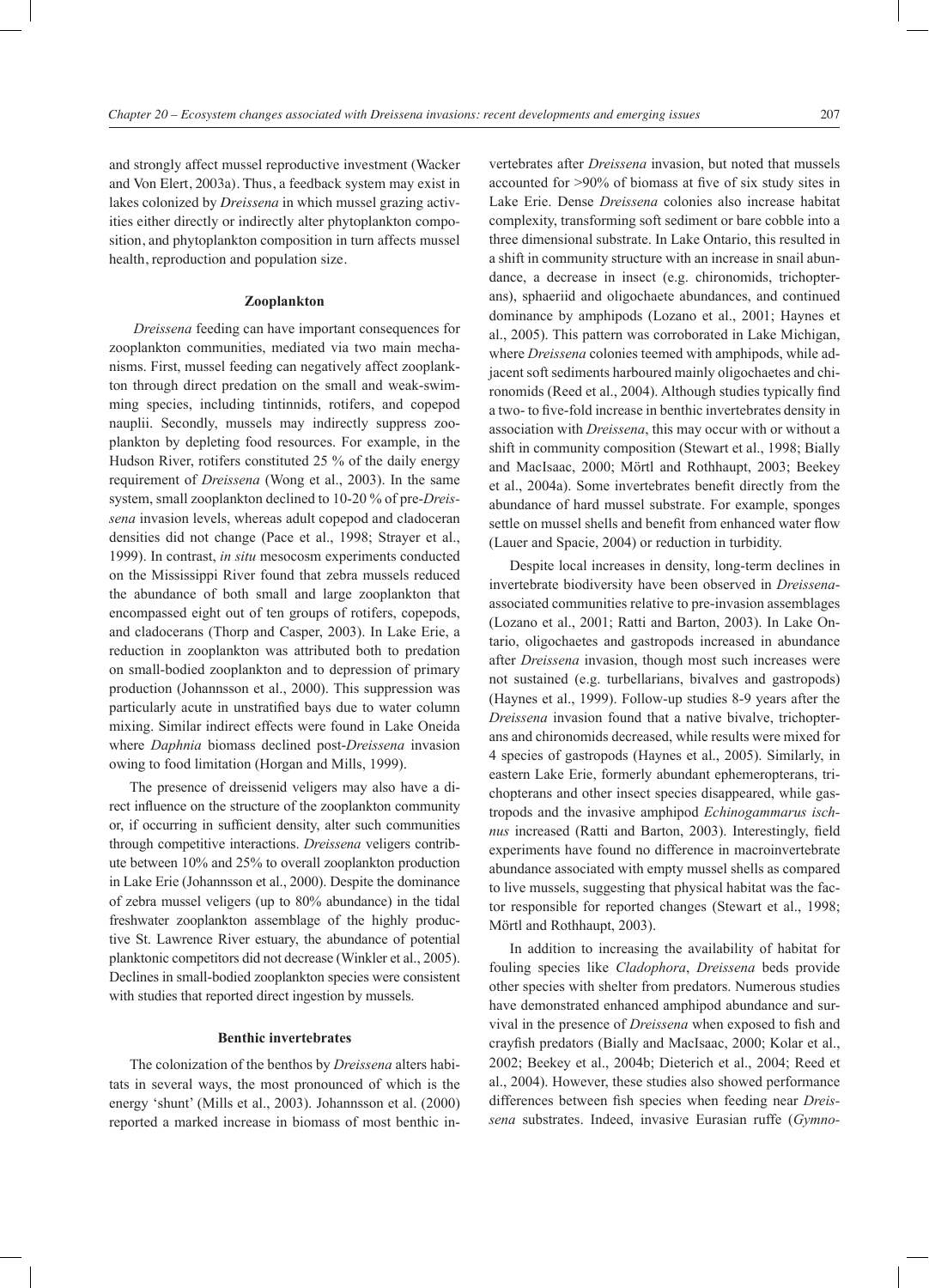*cephalus cernuus*) were better able than native yellow perch (*Perca flavescens*) to forage on amphipods in the presence of *Dreissena* (Kolar et al., 2002).

*Dreissena* colonization of lakes has a profound, negative effect on native unionid molluscs (Burlakova et al., 2000). *Dreissena* compete with unionids both exploitatively for food and via interference fouling of their shells. Though *Dreissena* has not caused unionid species extinctions, it does cause local extirpations (Ricciardi, 2004). For example, in the Detroit River unionid populations have declined sharply with eight species extirpated within six years of *Dreissena* colonization (Schloesser et al., 1998). The number of live unionids has declined from >84% pre-*Dreissena* to <10% post-*Dreissena* (Schloesser et al., 1998). A number of traits may favour *Dreissena* over native unionids. Firstly, unionids infested with *Dreissena* experience a sharp reduction of algal cells in the gut almost certainly because the invaders have first access to the water containing food (Parker et al., 1998). Secondly, while unionids and *Dreissena* compete directly for bacterioplankton and phytoplankton, zooplankton can only be effectively exploited by *Dreissena* (Thorp and Casper, 2002), thereby providing it with an exclusive food resource. Despite inherent competitive disadvantages, native unionids may persist in certain settings, including marsh lands and wave-swept shorelines, where *Dreissena* perform poorly (Strayer, 1999). Dreissenids also appear to have contributed to the demise of the once dominant deepwater amphipod *Diporeia hoyi* in Lakes Ontario, Erie and Michigan. This is of particular concern since *Diporeia* was a key consumer within the benthic food web and dominated the diet of many fishes at some point in their life cycle (Lozano et al., 2001). Although the precise mechanism for the decline of *Diporeia* has not been ascertained, strong evidence exists for a link to *Dreissena* invasion. *Diporeia* declined in 40% of soft substrates in Lake Ontario coincident with the increase of dreissenids on soft and hard substrates (Lozano et al., 2001; Mills et al., 2003). Further, lipid content of *Diporeia* was at a level that compromised reproductive success in *Dreissena*-infested areas of Lake Michigan, suggesting poor food quality (Nalepa et al., 2000). This was supported by laboratory experiments in which exposure to *Dreissena* pseudofaeces caused a 30% decrease in *Diporeia* survival (Dermott et al., 2005).

#### **Fish**

*Dreissena* could impact fish directly through changes in habitat quality, particularly with respect to the light intensity or quality (see previously), by consumption of zooplankton suitable as fish food, or indirectly through suppression of foods required by larval or adult fishes and as fish food. The energy 'shunt' from the pelagic to the benthic habitats

is a central factor determining the effects of *Dreissena* on fishes. In the Hudson River, for example, a marked shift in fish community was observed after the *Dreissena* invasion as open water fish species abundance decreased by 28% while littoral species increased by 97% (Strayer et al., 2004). Open water fish species and their larval stages suffered from suppression of phytoplankton and zooplankton, while littoral fish species benefited from increased benthic productivity (Strayer et al., 2004). Likewise, in Lake Erie, the benthic food chain supported 75% to 95% of fish production after *Dreissena* invasion (Johannsson et al., 2000). These shifts obviously benefit some species, including the deepwater sculpin (*Myoxocephalus thompsoni*) in Lake Ontario (Mills et al., 2003).

For other recreationally and commercially important fish species, *Dreissena* appears to have more negative than positive effects. In Lake Erie, eight fish species have declined in abundance, though mussel-induced effects are difficult to separate from oligotrophication associated with phosphorus abatement (Ryan et al., 1999). Following *Dreissena* invasion, the decline of the amphipod *D. hoyi* caused a shift in the diet of lake whitefish (*Coregonus clupeaformis*) to one dominated by lower quality foods, as well as reduced fish body weight and growth rates (Lozano et al., 2001; Madenjian et al., 2002; Pothoven et al., 2004).

Several studies have explored exploitative competition between *Dreissena* and larval fish for zooplankton prey, but results are inconclusive. Juvenile yellow perch (*Perca flavescens*) and fathead minnows (*Pimephales promelas*) may or may not compete with *Dreissena* for rotifers (Thorp and Casper, 2003; Bartsch et al., 2003). This may be attributed to differences in prey preferences, with larval white perch (*Morone americana*) and striped bass (*Morone saxatilis*) selective for copepods and cladocerans, while *Dreissena* tend to feed on smaller zooplankton (Pace et al., 1998). Indeed, fish may experience higher growth rates in some systems following mussel invasion. Raikow (2004) reported increased growth rates of juvenile bluegill (*Lepomis macrochirus*) in mesocosms with *Dreissena*, though larval fishes were adversely affected.

#### **Invasional meltdown**

*Dreissena* provides habitat for or is consumed by an array of species, including some that also are nonindigenous (Thorp et al., 1998; Petrie and Knapton, 1999; Reynolds and Donohoe, 2001; Sietman et al., 2003; Werner et al., 2005). The 'invasional meltdown' hypothesis states that nonindigenous species facilitate one another's establishment in new habitats (Ricciardi, 2001). Indeed, facilitative interactions involving introduced species have increased exponentially in the Great Lakes over the last 120 years (Ricciardi, 2005).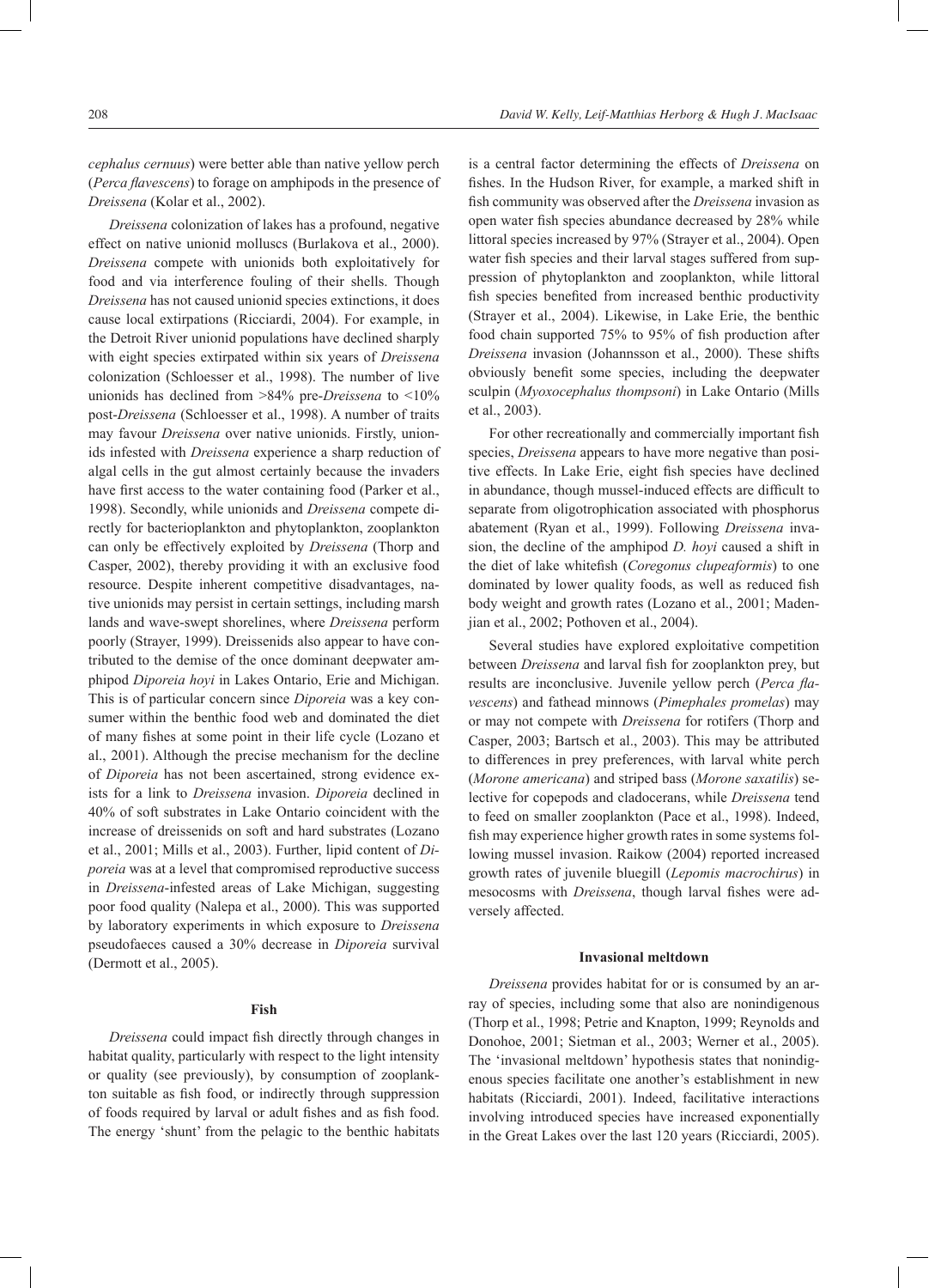A study of the Great Lakes revealed 101 interactions between pairs of introduced species, including 17 cases of positive interactions (mutualism and commensalism) and 11 cases of negative interactions (antagonism and amensalism). In fact, there are some indications that a Black Sea foodweb is being reconstructed in the Great Lakes (as well as in the lower Rhine River). *Dreissena* seemingly facilitated subsequent invasion by the round goby (*Neogobius melanostomus*), which feeds on it in its native range. *Dreissena* also may have facilitated establishment and spread of the amphipod *Echinogammarus ischnus*, which exploits mussel shell habitats in the native range. *Echinogammarus* is also an important food item for juvenile round gobies. A somewhat similar sequence has transpired on the lower Rhine River following the opening of the Main-Danube Canal in 1992, which dramatically increased connectivity between the Black and North Sea basins allowed an influx of Ponto-Caspian species (Nehring, 2002; Van der Velde et al., 2002). Many of the late arriving invasive species (e.g. *Chelicorophium curvispinum* and *Dikerogammarus villosus* amphipods) consumed or otherwise adversely affected invaders that established in the system at an earlier date (e.g. see Devin et al., 2003).

Not all of the effects involving introduced *Dreissena* populations can be predicted based upon knowledge of populations elsewhere. Two primary examples of this include massive 'blooms' of cyanobacteria in North American systems invaded by *Dreissena* (see above), as well as possible links between *Dreissena* and mortality of piscivorous waterfowl principally red-breasted mergansers (*Mergus serrator*) and common loon (*Gavia immer*) – on eastern Lake Erie. In the latter case, *Dreissena* appears to facilitate growth of the bacterium *Clostridium botulinum*, which, in turn, is consumed by a food chain of *Dreissena*, round gobies (*Neogobius melanostomus*) and waterfowl, which may be killed by exposure to the bacterial toxin (Holeck et al., 2004). Clear precedents for cyanobacteria blooms and waterfowl mortality associated with *Dreissena* invasion are lacking in the European literature. These intercontinental differences highlight the fact that despite the tremendous amount of study devoted to this species, much remains to be learned regarding its direct and indirect impacts in invaded foodwebs.

#### **Emerging and unresolved issues**

- 1. How does basin morphometry, stratification, and water flow patterns affect mussel populations (e.g. biomass, recruitment), and how is this translated into ecological impacts?
- 2. In recently invaded systems such as the North American Great Lakes, how will mussel populations change over time?
- 3. What factors determine the intensity of the near-shore 'shunt' attributed to *Dreissena*?
- 4. How does invasion by *Dreissena* mussels affect local and regional biodiversity, and what taxa exhibit the greatest response (+/-) to the presence of *Dreissena*?
- 5. Does *Dreissena* facilitate establishment and proliferation of other 'invasive' species, including cyanobacteria and other nonindigenous species?
- 6. What role, if any, does *Dreissena* have on transmission of pathogens or toxins to higher trophic levels?

#### **Acknowledgements**

DKW was supported by a GLIER postdoctoral fellowship, LMH by an NSF grant to D. Lodge, and HJM by NSERC and DFO research chair funds.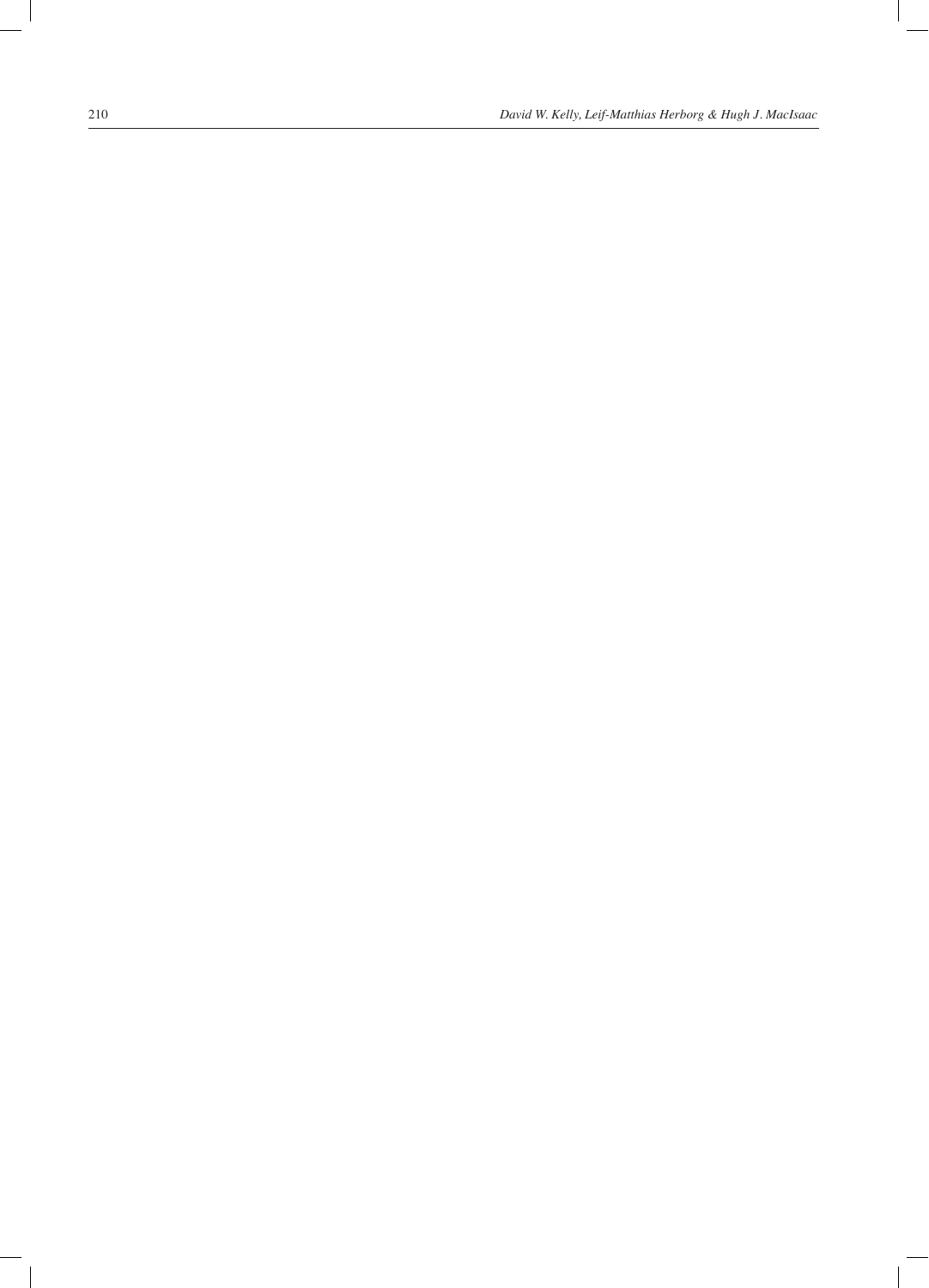## **References**

- Abbott RT (1974) American seashells. The marine mollusca of the Atlantic and Pacific coasts of North America. 2<sup>nd</sup> ed., Van Nostrand Reinhold Co., New York, USA. 663 pp.
- Abraszewska-Kowalczyk A, Jobczyk I, Pazera E (1999) Inwazja racicznicy zmiennej *Dreissena polymorpha* (Pallas, 1771) w Zbiorniku Sulejowskim i w dolnym biegu Pilicy. [Invasion of zebra mussel *Dreissena polymorpha* (Pallas, 1771) in Sulejowski Reservoir and the lower Pilica]. XV Krajowe Seminarium Malakologiczne, 23-25 IX 1999, Lódź, Polska, pp 3-5.
- Ackerman JD (1995) Zebra Mussel life history. Proceedings of the 5th International Zebra Mussel and other Aquatic Nuisance organisms Conference, Toronto. 8 pp.
- Ackerman JD (1999) Effect of velocity on the filter feeding of dreissenid mussels (*Dreissena polymorpha* and *Dreissena bugensis*): implications for trophic dynamics. Can J Fish Aquat Sci 56: 1551-1561.
- Ackerman JD, Cottrell CM, Ethier CR, Allen DG, Spelt JK (1995) A wall jet to measure the attachment strength of zebra mussel. Can J Fish Aquat Sci 52: 126-135.
- Ackerman JD, Cottrell CM, Ethier CR, Allen DG, Spelt JK (1996) Attachment strength of zebra mussels on natural, polymeric, and metallic materials. J Environ Eng ASCE 122: 141-148.
- Ackerman JD, Loewen MR, Hamblin PF (2001) Benthic-pelagic coupling over a zebra mussel reef in western Lake Erie. Limnol Oceanogr 46: 892-904.
- Ackerman JD, Sim B, Nichols SJ, Claudi R (1994) A review of the early life history of zebra mussels (*Dreissena polymorpha*): comparisons with marine bivalves. Can J Zool 72: 1169-1179.
- Adam W (1960) Faune de Belgique : Mollusques terrestres et dulcicoles. Institut Royal des Sciences Naturelles de Belgique, Bruxelles. 402 pp.
- Adams SM, Breck FE (1990) Bioenergetics. In: Schreck CB, Maylme PB (eds) Methods for fish biology. American Fisheries Society, Bethesda, MD, USA, pp 389-416.
- Adams SM, Greeley MS (2000) Ecotoxicological indicators of water quality: Using multi-response indicators to assess the health of aquatic ecosystems. Water Air Soil Pollut 123: 103-115.
- Adams SM, Shepard KL, Greeley JMS, Jimenez BO, Ryon MG, Shugart LR, McCarthy JF (1989) The use of bioindicators for assessing the effects of pollutant stress on fish. Mar Environ Res 28: 459-464.
- Adams WJ, Kimerle RA, Barnett JW Jr (1992) Sediment quality and aquatic life assessment. Environ Sci Technol 26: 1864-1875.
- Ahlgren G, Lundstedt L, Brett MT, Forsberg C (1990) Lipid composition and food quality of some freshwater phytoplankton for cladoceran zooplankters. J Plankton Res 12: 809-818.
- Ahlstedt SA (1994) Invasion and impacts of the zebra mussel in the United States. Abstracts and annotated list of papers presented at Pearls '94, International Pearl Conference, Honolulu, Hawaii, May 14-19, 1994. J Shellfish Res 13: 330.
- Akopian M, Garnier J, Testard P, Ficht A (2001) Estimating the benthic population of *Dreissena polymorpha* and its impact in the lower Seine River, France. Estuaries 24: 1003-1014.
- Aladin NV, Potts WTW (1992) Changes in the Aral Sea ecosystems during the period 1960-1990. Hydrobiologia 237: 67-79.
- Albrecht C, Schultheiss R, Kevrekis T, Streit B, Wilke T (2007) Invaders or endemics? Molecular phylogenetics, biogeography and systematics of *Dreissena* in the Balkans. Freshw Biol 52: 1525-1536.
- Aldridge DC (2003) Zebra mussels, *Dreissena polymorpha*, in the Yorkshire region: results of river and water treatment works surveys. Report produced by Cambridge Environmental Consultants for Yorkshire Water.
- Aldridge DC (2004) Conservation of freshwater unionid mussels in Britain. J Conchol, Special Publication No. 3: 81-90.
- Aldridge DC (2005a) The zebra mussel, *Dreissena polymorpha*, in the Anglian region: results of river and water treatment works surveys. Report produced by Cambridge Environmental Consultants for Anglian Water.
- Aldridge DC (2005b) Zebra mussels and the UK water industry: control options, combination treatments, algal clearance to predict infestation levels, population genetics. Report produced by Cambridge Environmental Consultants for Water Network.
- Aldridge D (2010) *Dreissena polymorpha* in Great Britain: history of spread, impacts and control. Chapter 7. In: Van der Velde G, Rajagopal S, Bij de Vaate A (eds) The zebra mussel in Europe. Backhuys Publishers, Leiden/Margraf Publishers, Weikersheim, pp 79-92.
- Aldridge DC, Elliott P, Moggridge GD (2004) The recent and rapid spread of the zebra mussel (*Dreissena polymorpha*) in Great Britain. Biol Conserv 119: 253-261.
- Aldridge DC, Elliott P, Moggridge GD (2006) Microencapsulated BioBullets for the control of biofouling zebra mussels. Environ Sci Technol 40: 975-979.
- Alexander JE Jr, McMahon RF (2004) Respiratory response to temperature and hypoxia in the zebra mussel *Dreissena polymorpha*. Comp Biochem Physiol A 137: 425-434.
- Alexander JE Jr, Thorp JH, Fell RD (1994) Turbidity and temperature effects on oxygen consumption in the zebra mussel (*Dreissena polymorpha*). Can J Fish Aquat Sci 51: 179-184.
- Allain V (2001) Reproductive strategies of three deep-water benthopelagic fishes from the northeast Atlantic Ocean. Fish Res 51: 165-176.
- Allen YC, Ramcharan CW (2001) *Dreissena* distribution in commercial waterways of the U.S.: using failed invasions to identify limiting factors. Can J Fish Aquat Sci 58: 898-907.
- Allen YC, Thompson BA, Ramcharan CW (1999) Growth and mortality rates of the zebra mussel, *Dreissena polymorpha*, in the Lower Mississippi River. Can J Fish Aquat Sci 56: 748-759.
- Allendorf FW, Lunquist LL (2003) Introduction: Population biology, evolution, and control of invasive species. Conserv Biol 17: 24-30.
- Allonier AS, Khalanski M, Camel V, Bermond A (1999) Characterization of chlorination by-products in cooling effluents of coastal nuclear power stations. Mar Pollut Bull 38: 1232-1241.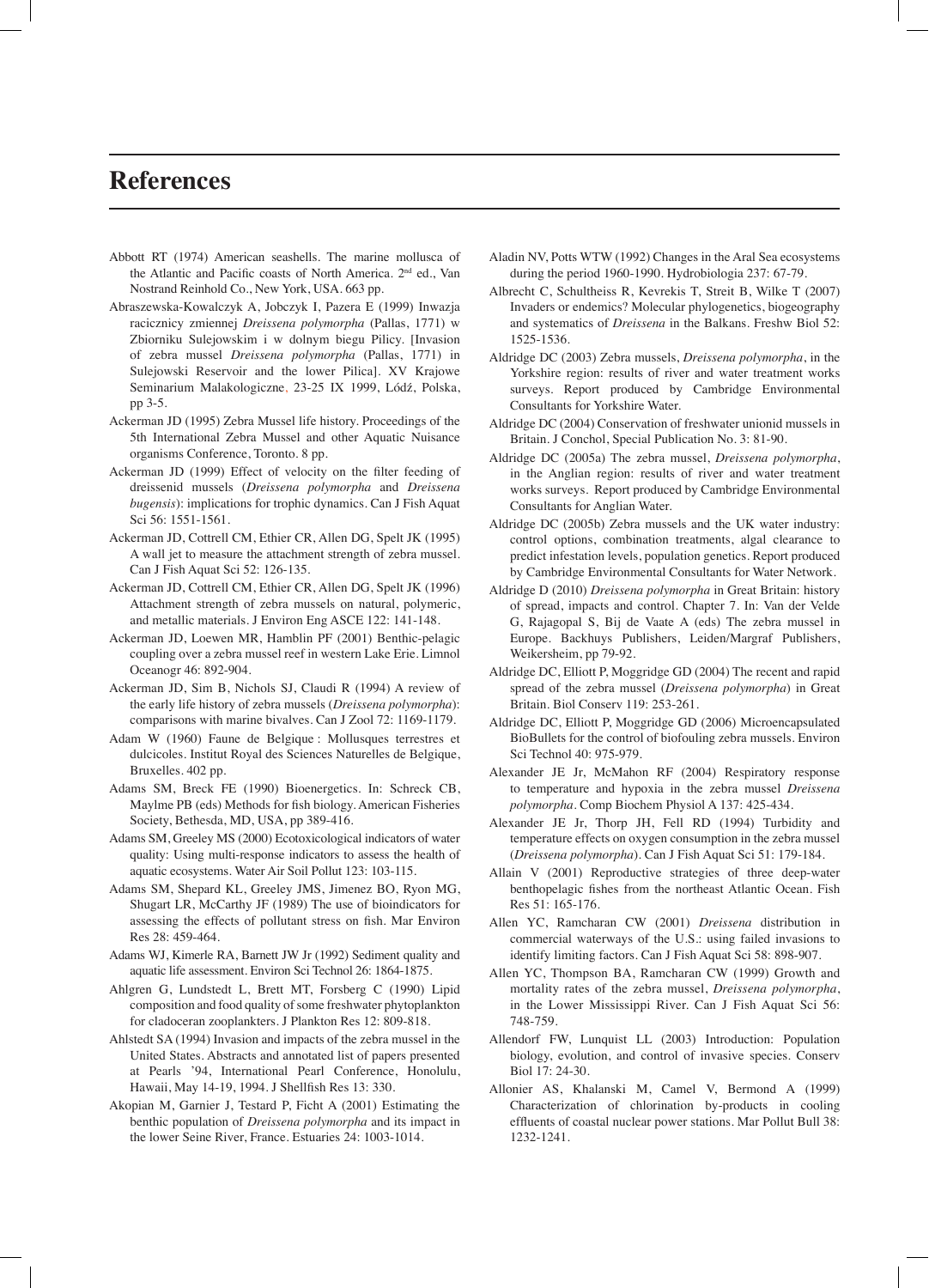- Álvarez Halcón RM (2001) El mejillón cebra: una amenaza para el Ebro. Ibón, Revista de naturaleza y divulgación ambiental 15: 16-20.
- Amiard-Triquet C, Rainglet F, Larroux C, Regoli F, Hummel H (1998) Metallothioneins in Arctic bivalves. Ecotox Environ Safe 41: 96-102.
- Andersen S, Ringvold H (2000) Seasonal differences in effect of broodstock diet on spawning success in the great scallop. Aquacult Int 8: 259-265.
- Anderson DB, Richards BR (1966) Chlorination of seawater: effects on fouling and corrosion. Trans ASME, pp 203-208.
- Anderson D, Tian-Wei Yu, McGregor DV (1998) Comet assay responses as indicators of carcinogen exposure. Mutagenesis 13: 539-555.
- Andrusov NI (1897a) Iskopaemye i zivuscie Dreissenidae Evrazii [Fossil and recent Dreissenidae of Eurasia]. Trudy Sankt-Petersb Obshch Estestvoispyt Otd Geol Mineral 25: 1-683.
- Andrusov NI (1897b) Fossile und lebende Dreissenidae Eurasiens. Erstes Supplement. Traveaux Societé Naturalistes St. Petersbourg 29: 59-132.
- Angilletta MJ, Dunham AE (2003) The temperature-size rule in ectotherms: simple evolutionary explanations may not be general. Am Nat 162: 332-342.
- Angilletta MJ, Steury TD, Sears MW (2004) Temperature, growth rate, and body size in ectotherms: fitting pieces of a life-history puzzle. Integr Comp Biol 44: 498-509.
- Annoni D, Barletta G, Bianchi I, Bona E, Girod A, Mariani M, Torchio M (1981) Ricerche sui molluschi viventi in alcuni piccoli laghi dell'Italia Settentrionale. Atti IV Congresso S.M.I., 6-9/10/ 1978, Siena, Lav Soc Malacol Ital 17-18: 195-199.
- Annoni D, Bianchi I, Girod A, Mariani M (1978) Inserimento di *Dreissena polymorpha* nelle malacocenosi costiere del Lago di Garda (Nord Italia). [Introduction of *Dreissena polymorpha* (Pallas) (Mollusca, Bivalvia) in the coastal mollusc beds of Lake Garda (North Italy)]. Quad Civ Staz Idrobiol Milano 6: 7-84.
- Anonymous (2001) Zebra mussel discovered in Spain. Aquatic Invaders 12: 21.
- Anonymous (2005) 100th Meridian Initiative Website. http:// www.100thmeridian.org, Accessed: May 2005.
- Ansell AD, Barnett PRO, Bodoy A, Masse H (1980) Upper temperature tolerances of some European molluscs, I. *Tellina fabula* and *T. tenuis*. Mar Biol 58: 33‑39.
- Ansell AD, Barnett PRO, Bodoy A, Masse H (1981) Upper temperature tolerances of some European molluscs. III. *Cardium glaucum*, *C. tuberculatum* and *C. edule*. Mar Biol 65: 177‑183.
- Ansell AD, McLachlan A (1980) Upper temperature tolerances of three molluscs from South African sandy beaches. J Exp Mar Biol Ecol 48: 243‑251.
- Antheunisse LJ (1963) Neurosecretory phenomena in the zebra mussel *Dreissena polymorpha* Pallas. Arch Néerl Zool 15: 237-314.
- Antonov PI (1993) About invasion of bivalve *Dreissena bugensis* (Andr.) into the Volga River Reservoirs. Ecological problems of large rivers basins. Book of abstracts of international conference, Togliatti, Russia, 6-10 September, 1993. Publishers of IEVB RAS, Togliatti, Russia: 52-53. [in Russian]
- Antsulevitch AE, Välipakka P, Vaittinen J (2003) How are zebra mussels doing in the Gulf of Finland? Proc Estonian Acad Sci, Biol Ecol 52: 268-283.
- Aquatic Nuisance Species Task Force (2005) ANS Task Force Website. http://www.anstaskforce.gov/index.htm#, Accessed: May 2005.
- Araujo R, Álvarez Halcón RM (2001) El mejillón cebra en el Ebro: un grave caso de riesgo ambiental en Aragón. Naturaleza Aragonesa 8: 39-46.
- Araujo R, Ramos MA (2000) Status and conservation of the giant European freshwater pearl mussel *Margaritifera auricularia* (Spengler, 1793). Biol Conserv 96: 233-239.
- Araujo R, Valladolid M, Gómez I (2010) Life cycle and density of a newcomer population of zebra mussels in the Ebro River, Spain. Chapter 18. In: Van der Velde G, Rajagopal S, Bij de Vaate A (eds) The zebra mussel in Europe. Backhuys Publishers, Leiden/Margraf Publishers, Weikersheim, pp 183-190.
- Arnott DL, Vanni MJ (1996) Nitrogen and phosphorus recycling by the zebra mussel (*Dreissena polymorpha*) in the western basin of Lake Erie. Can J Fish Aquat Sci 53: 646-659.
- Arnaud S, Monteforte M, Galtier N, Bonhomme F, Blanc F (2000) Population structure and genetic variability of pearl oyster *Pinctada mazatlanica* along Pacific coasts from Mexico to Panama. Cons Gen 1: 299-307.
- Ashley MV, Willson MF, Pergams ORW, O'Dowd DJ, Gende SM, Brown JS (2003) Evolutionarily enlightened management. Biol Conserv 111: 115-123.
- Astanei I, Gosling E (2010) A microgeographic analysis of genetic variation in *Dreissena polymorpha*, in Lough Key, Ireland. Chapter 12. In: Van der Velde G, Rajagopal S, Bij de Vaate A (eds) The zebra mussel in Europe. Backhuys Publishers, Leiden/ Margraf Publishers, Weikersheim, pp 127-132.
- Astanei I, Gosling E, Wilson J, Powell E (2005) Genetic variability and phylogeography of the invasive zebra mussel, *Dreissena polymorpha* (Pallas). Mol Ecol 14: 1655-1666.
- Atkins D (1937) On the ciliary mechanisms and interrelationships of Lamellibranchs. Part III: Types of lamellibranch gill and their food currents. Q Jl microsc Sci 79: 375-421.
- Atkinson D (1994) Temperature and organism size A biological law for ectotherms? Adv Ecol Res 25: 1-58.
- Atkinson D, Sibly RM (1997) Why are organisms usually bigger in colder environments? Making sense of a life history puzzle. Trends Ecol Evol 12: 235-239.
- Avramova DA, Synsynys BI, Romantsova VA, Rott GM (1999) Metallothionein level estimation in the bioassay method for water quality assessment in freshwater reservoirs polluted by waste waters. In: Klaasen C (ed.) Metallothionein IV, Birkhaüser Verlag, Basel, Switzerland, pp 633-640.
- Azpeitia Moros F (1933) Conchas bivalvas de agua dulce de España y Portugal. Memorias del Instituto Geológico y Minero de España, 38(1): 1-458, 39(2): 459-763, láms. I-XXXVI, 750-756.
- Babak EV (1983) Pliotseno I Chevertichnye Dreissenid (Dreissenidae, Bivalvia) Evksinskogo Basseina [The Pliocene and Quarternary Dreissenidae of the Euxinian Basin]. Trudy Paleontologicheskogo Instituta, Akademia Nauka SSSR 204: 1-104.
- Bacchetta R, Binelli A, Galassi S, Provini A, Vailati G (2000a) Effetti della contaminazione da DDT nel Lago Maggiore sulla riproduzione di *Dreissena polymorpha*. Acqua & Aria 8: 105-111.
- Bacchetta R, Mantecca P, Vailati G (2000b) *Dreissena polymorpha* in Italy: first data on its reproductive behaviour. Primo congresso congiunto delle Società Malacologiche del Mediterraneo, Genova 13-15 novembre 2000. Abstract. 1 p.
- Bacchetta R, Mantecca P, Vailati G (2001) Reproductive behavior of the freshwater mussel *Dreissena polymorpha* in Italy: a comparison between two populations. Arch Hydrobiol 151: 247-262.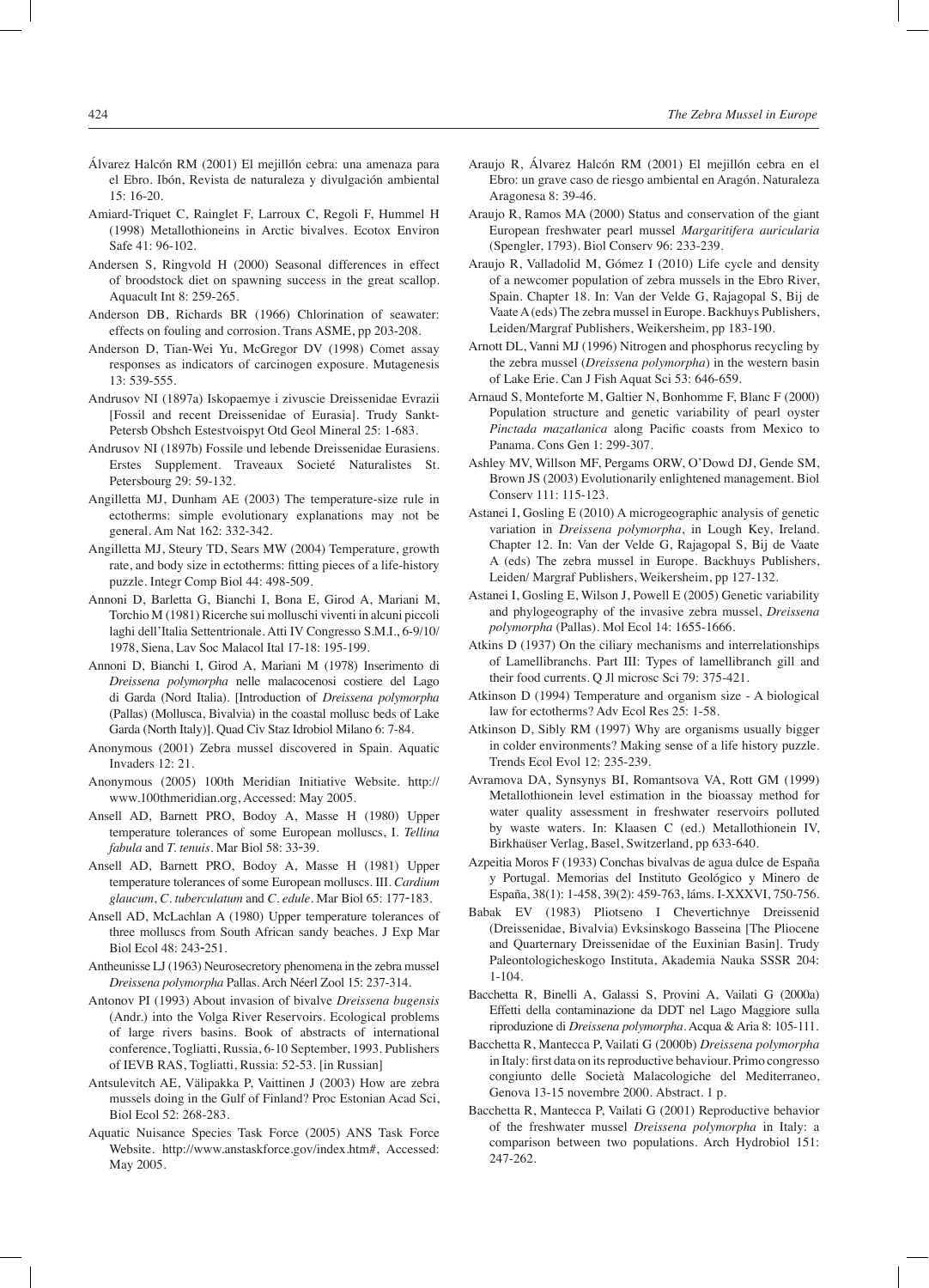- Bacchetta R, Mantecca P, Vailati G (2010) Reproductive behaviour of zebra mussels living in shallow and deep water in the South Alps lakes. Chapter 16. In: Van der Velde G, Rajagopal S, Bij de Vaate A (eds) The zebra mussel in Europe. Backhuys Publishers, Leiden/Margraf Publishers, Weikersheim, pp 161- 168.
- Bachmann V (2000) Dynamique spatio-temporelle d'espèces invasives, particulièrement *Corbicula* spp. et *Dreissena polymorpha* (Mollusca : Bivalvia) en hydrosystème fluvial : évolution des populations et effets de l'artificialisation sur les peuplements macrobenthiques. PhD Thesis, University of Metz (France). 228 pp.
- Bachmann V, Beisel J-N, Usseglio-Polatera P, Moreteau JC (2001) Decline of *Dreissena polymorpha* in the River Moselle: biotic and abiotic key factors involved in dynamics of invasive species. Arch Hydrobiol 151: 263-281.
- Bachmann V, Cegielka E, Wagner P, Usseglio-Polatera P, Moreteau J-C (1995) Installation de l'Amphipode *Corophium curvispinum* et de la palourde asiatique *Corbicula* sp dans la partie française de la Moselle. Hydroécologie Appliquée 7 (1-2): 185-190.
- Bajkiewicz-Grabowska E, Mikulski Z (1993) Hydrologia ogólna [General Hydrology]. Wydawnictwo Naukowe PWN, Warszawa. 286 pp.
- Bak A, Bouma S, Poot M, Schouten P (2004) Waterzuivering door driehoeksmosselen (*Dreissena polymorpha*) in het Volkerak-Zoommeer. Het stimuleren van de ontwikkeling van driehoeksmosselen door het storten van natuurlijk substraat. Rapport nr. 03-231 Bureau Waardenburg Februari 2004. [in Dutch]
- Baker, SM, Levinton JS (2003) Selective feeding by three native North American freshwater mussels implies food competition with zebra mussels. Hydrobiologia 505: 97-105.
- Baker SM, Levinton JS, Kurdziel JP, Shumway SE (1998) Selective feeding and biodeposition by zebra mussels and their relation to changes in phytoplankton composition and seston load. J Shellfish Res 17: 1207-1213.
- Baker SM, Levinton JS, Ward JE (2000) Particle transport in the zebra mussel *Dreissena polymorpha* (Pallas). Biol Bull 199: 116-125.
- Balcom NC, Rohmer EM (1993) Zebra mussel awareness and boat use patterns among boaters using three "high risk" Connecticut lakes. Connecticut Sea Grant Publication, CT-SG-94-03.
- Baldwin BS, Black M, Sanjur O, Gustafson R, Lutz RA, Vrijenhoek RC (1996) A diagnostic molecular marker for zebra mussels (*Dreissena polymorpha*) and potentially co-occuring bivalves: mitochondrial COI. Mol Mar Biol Biotechnol 5: 9-14.
- Baldwin BS, Mayer MS, Dayton J, Pau N, Mendilla J, Sullivan M, Moore A, Ma A, Mills EL (2002) Comparative growth and feeding in zebra and quagga mussels (*Dreissena polymorpha* and *Dreissena bugensis*): implications for North American lakes. Can J Fish Aquat Sci 59: 680-694.
- Baldwin JD, Bass AL, Bowen BW, Clark WC (1998) Molecular phylogeny and biogeography of the marine shrimp *Penaeus*. Mol Phylogen Evol 10: 399-407.
- Bamber RN, Taylor, JD (2002) The Brackish Water Mussel *Mytilopsis leucophaeta* (Conrad, 1831) (Bivalvia: Dreissenidae) in the River Thames. J Conchol 37: 403-404.
- Barbato G (1978) La resistenza della *Dreissena polymorpha* (Pall.) al trattamento con sostanze inquinanti le acque del Benaco. Quad Civ Staz Idrobiol Milano 6: 93-102.
- Barber BJ, Blake NJ (1991) Reproductive physiology. In: Shumway SE (ed.) Scallops: biology, ecology and aquaculture. Developments in Aquaculture and Fisheries Science. 21. Elsevier, Amsterdam, pp 377-428.
- Barbiero RP, Tuchman ML (2004) Long-term dreissenid impacts on water clarity in Lake Erie. J Great Lakes Res 30: 557-565.
- Barnard C, Frenette JJ, Vincent WF (2003) Planktonic invaders of the St. Lawrence estuarine transition zone: environmental factors controlling the distribution of zebra mussel veligers. Can J Fish Aquat Sci 60: 1245-1257.
- Barreto S, Kramer KJM (2003) Application of the biological early warning system Musselmonitor<sup>®</sup> in monitoring of chlorinated drinking water. Fiera SETAC 2003, Hamburg. Poster.
- Barrett-O'Leary M, Henning B, Martin A (1997) Survey as an Education/Outreach Tool. In: D'Itri F (ed.) Zebra mussels and aquatic nuisance species. Ann Arbor, Chelsea MI, USA, pp 611-620.
- Barthelt D (1989) Faziesanalyse und Untersuchungen der Sedimentationsmechanismen in der Unteren Brackwasser-Molasse Oberbayerns. Münchner Geowissenschaftliche Abhandlungen Reihe A: Geologie und Paläontologie 17: 1-118.
- Bartholomew GA (1982) Energy metabolism. In: Gordon MS, Bartholomew GA, Grinnell AD, Jorgensen CB, White FN (ed.) Animal Physiology, 4th edition. Macmillan, New York, USA, pp 46-93.
- Barton LK (1990) Control of Zebra mussels at CEI facilities. In: McBride AE (ed.), Proceedings of the American Power Conference, Illinois Institute of Technology, Chicago, Vol. 52: 1001-1005.
- Barton LK (1993) Control program for Zebra Mussels (*Dreissena polymorpha*) at the Perry nuclear power plant, Lake Erie. Chapter 32. In: Nalepa TF, Schloesser DW (eds) Zebra mussels: Biology, impacts and control. Lewis Publishers, Boca Raton, FL, pp 555-562.
- Bartsch LA, Richardson WB, Sandheinrich MB (2003) Zebra mussels (*Dreissena polymorpha*) limit food for larval fish (*Pimephales promelas*) in turbulent systems: a bioenergetics analysis. Hydrobiologia 495: 59-72.
- Basch O (1990) Die Molluskenfauna der Pontischen Stufe in Kroatien. In: Stevanović P, Nevesskaja LA, Marinescu Fl., Sokač A, Jámbor A (eds) Pl1. Pontien (sensu F. Le Play, N. P. Barbot de Marny, N.I. Andrusov). Chronostratigraphie und Neostratotypen 8: 538-557.
- Basch O, Žagar-Sakač A (1992) Dreissenidae (Mollusca, Lamellibranchiata) Pontskoga kata u Hrvatskoj. Acta Geologica  $22: 1-96.$
- Bastviken DTE, Caraco NF, Cole JJ (1998) Experimental measurements of Zebra mussel (*Dreissena polymorpha*) impacts on phytoplankton community composition. Freshw Biol 39: 375-386.
- Battegazzore M, Petersen RC, Moretti G, Rossaro B (1992) An evaluation of the environmental quality of the River Po using benthic macroinvertebrates. Arch Hydrobiol 125: 175-206.
- Baudrimont M, Andres S, Metivaud J, Lapaquellerie Y, Ribeyre F, Maillet N, Latouche C, Boudou A (1999) Field transplantation of the freshwater bivalve *Corbicula fluminea* along a polymetallic contamination gradient (river Lot, France): II. Metallothionein response to metal exposure. Environ Toxicol Chem 18: 2472- 2477.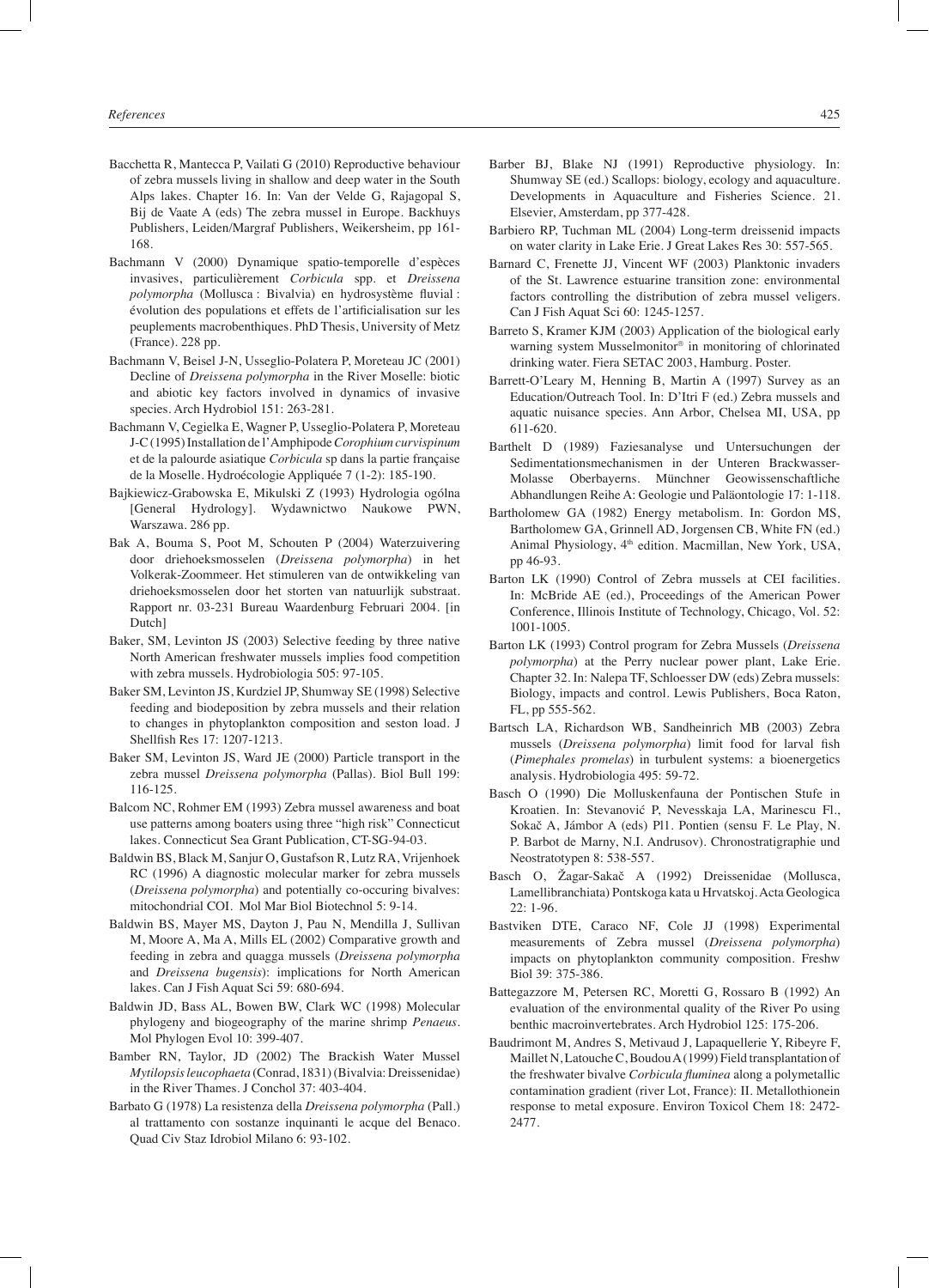- Baudrimont M, Metivaud J, Maury-Brachet R, Ribeyre F, Boudou A (1997) Bioaccumulation and metallothionein response in the Asiatic clam (*Corbicula fluminea*) after experimental exposure to cadmium and inorganic mercury. Environ Toxicol Chem 16: 2096-2105.
- Bauer J, Triebskorn R, Negele RD (2002) Untersuchungen zum Großmuschelsterben in oberbayerischen Seen. Bayerisches Landesamt für Wasserwirtschaft 106, München. 51 pp.
- Baumgärtner D (2004) Principles of macroinvertebrate community structure in the littoral zone of Lake Constance. Dissertation, University of Konstanz, Faculty of Biology. 198 pp.
- Baumgärtner D, Rothhaupt, K-O (2003) Predictive length−dry mass regressions for freshwater invertebrates in a pre-alpine lake littoral. Int Rev Hydrobiol 88: 453-463.
- Bax N, Carlton JT, Mathews-Amos A, Haedrich RL, Howarth FG, Purcell JE, Rieser A, Gray A (2001) The control of biological invasion in the world's oceans. Conserv Biol 15: 1234-1246.
- Bayne BL (1976a) Aspects of reproduction in bivalve molluscs. In: Wiley M (eds) Estuarine processes, Vol. 1: Uses, stresses and adaptation to the estuary. Academic Press, New York, pp 432-448.
- Bayne BL (1976b) The biology of mussel larvae. In: Bayne BL (ed.) Marine mussels: their ecology and physiology. International Biological Programme, Cambridge University Press, Cambridge, pp 81-120.
- Bayne BL (1980) Physiological measurements of stress. Rapp P -v Reun Cons int Explor Mer 179: 56-61.
- Bayne BL, Clarke KR, Moore MN (1981) Some practical considerations in the measurement of pollution effects on bivalve molluscs and some possible ecological consequences. Aquat Toxicol 1: 159-174.
- Bayne BL, Thompson RJ, Widdows J (1976) Physiology: I. In: Bayne BL (ed.) Marine mussels: their ecology and physiology. Cambridge University Press, Cambridge, pp 121‑206.
- Bebianno MJ, Cravo A, Miguel C, Morais S (2003) Metallothionein concentrations in a population of *Patella aspera*: variation with size. Sci Total Environ 301: 151-161.
- Bebianno MJ, Serafim MA (1998) Comparison of metallothionein induction in response to cadmium in the gills of the bivalve molluscs *Mytilus galloprovincialis* and *Ruditapes decussatus*. Sci Total Environ 214: 123-131.
- Bebianno MJ, Serafim MA (2003) Variation of metal and metallothionein concentrations in a natural population of *Ruditapes decussatus*. Arch Environ Contam Toxicol 44: 53-66.
- Bedulli D, Franchini DA (1980) *Dreissena polymorpha* (Pallas): primi rivenimenti nel fiume Po e predazione su di essa da parte di *Rattus norvegicus* (Berk). Quad Civ Staz Idrobiol Milano 6: 85-92.
- Beekey MA, McCabe DJ, Marsden JE (2004a) Zebra mussel colonisation of soft sediments facilitates invertebrate communities. Freshw Biol 49: 535-545.
- Beekey MA, McCabe DJ, Marsden JE (2004b) Zebra mussels affect benthic predator foraging success and habitat choice on soft sediments. Oecologia 141: 164-170.
- Beenakkers AMT, Van der Horst DJ, Van Marrewijk WJA (1985) Insect lipids and lipoproteins, and their role in physiological processes. Prog Lipid Res 24: 19-67.
- Beisel JN, Bachmann V, Moreteau JC (2010) Growth-at-length model and related life-history traits of *Dreissena polymorpha* in lotic ecosystems. Chapter 19. In: Van der Velde G, Rajagopal S, Bij de Vaate A (eds) The zebra mussel in Europe. Backhuys Publishers, Leiden/Margraf Publishers, Weikersheim, pp 191-198.
- Belgian Biodiversity Platform (2005) Invasive Species. http:// www.biodiversity.be/bbpf/ Accessed: April 2005.
- Belk MC, Houston DD (2002) Bergmann's rule in ectotherms: a test using freshwater fishes. Am Nat 160: 803-808.
- Belkhir K, Borsa P, Chikhi L, Raufaste N, Bonhomme F (2000) GENETIX 4.01, Logiciel sous Windows pour la génétique des populations. Laboratoire Génome et Populations, CNRS UPR 9060, Université de Montpellier II, Montpellier, France.
- Bell EC, Gosline JM (1997) Strategies for life in flow: tenacity, morphometry, and probability of dislodgment of two *Mytilus* species. Mar Ecol Prog Ser 159: 197-208.
- Bell RJ (1843) Note on the rapid increase of the Polymorphous Muscle (*Dreissena polymorpha*) in Great Britain. The Zoologist 1: 253-255.
- Bendell Young L, Harvey HH (1991) Metal concentrations in chironomids in relation to the geochemical characteristics of surficial sediments. Arch Environ Contam Toxicol 21: 202-211.
- Beninger P, Le Pennec M, Dorange G, Widowati I (1991) Trophic relationships between the gonad intestinal loop and developing gametes in *Pecten maximus*. Oral communication, 8th International Pectinid Workshop, 21-29 May 1991. Cherbourg.
- Benson AJ, Richerson MM, Maynard E (2008) *Dreissena rostriformis bugensis*. USGS Nonindigenous Aquatic Species Database, Gainesville, FL. (http://nas.er. usgs.gov/queries/ FactSheet.asp? speciesID=95). Revision date: 10/31/2008.
- Berger A, German JB, Gershwin ME (1993) Biochemistry of CL: Sensitivity to dietary fatty acids. In: Kissela JE (ed.) Advances in food and nutrition research, 37. Academic Press, San Diego, pp 259-338.
- Berger C (1987) Habitat en ecologie van *Oscillatoria agardhii* Gomont. PhD thesis Groningen University. 233 pp.
- Berger L (1960) Badania nad mięczakami (Mollusca) Pojezierza Mazurskiego. [Studies on molluscs in the Mazurian Lakeland] Bad Fizjogr Pol Zach 4: 7-49.
- Berkeley MF (1836) Notice of the occurrence of *Dreissena polymorpha* Vanbeneden in Northamptonshire. Loudon's Magazine of Natural History 9: 572-274.
- Berkman PA, Garton DW, Haltuch MA, Kennedy GW, Febo LR (2000) Habitat shift in invading species: zebra and quagga mussel population characteristics on shallow soft substrates. Biol Invas 2: 1-6.
- Berkman PA, Haltuch MA, Tichich E, Garton DW, Kennedy GW, Gannon JE, Mackey SD, Fuller JA, Liebenthal DL (1998) Zebra mussels invade Lake Erie muds. Nature 393(6680): 27-28.
- Bernat Y, Durán C, Viamonte A (2010) The zebra mussel in Spain: management strategies to prevent its spread. Chapter 40. In: Van der Velde G, Rajagopal S, Bij de Vaate A (eds) The zebra mussel in Europe. Backhuys Publishers, Leiden/Margraf Publishers, Weikersheim, pp 403-414.
- Berner L (1963) Sur l'invasion de la France par *Potamopyrgus jenkinsi* (Smith). Arch Molluskenk 92: 19-29.
- Berny PJ, Lachaux O, Buronfosse T, Mazallon M, Gillet C (2002) Zebra mussels (*Dreissena polymorpha*) as indicators of freshwater contamination with lindane. Environ Res Section A 90: 142-151.
- Berny PJ, Veniat A, Mazallon M (2003) Bioaccumulation of lead, cadmium, and lindane in zebra mussels (*Dreissena polymorpha*) and associated risk for bioconcentration in tufted duck (*Aythya fuligula*). Bull Environ Contam Toxicol 71: 90-97.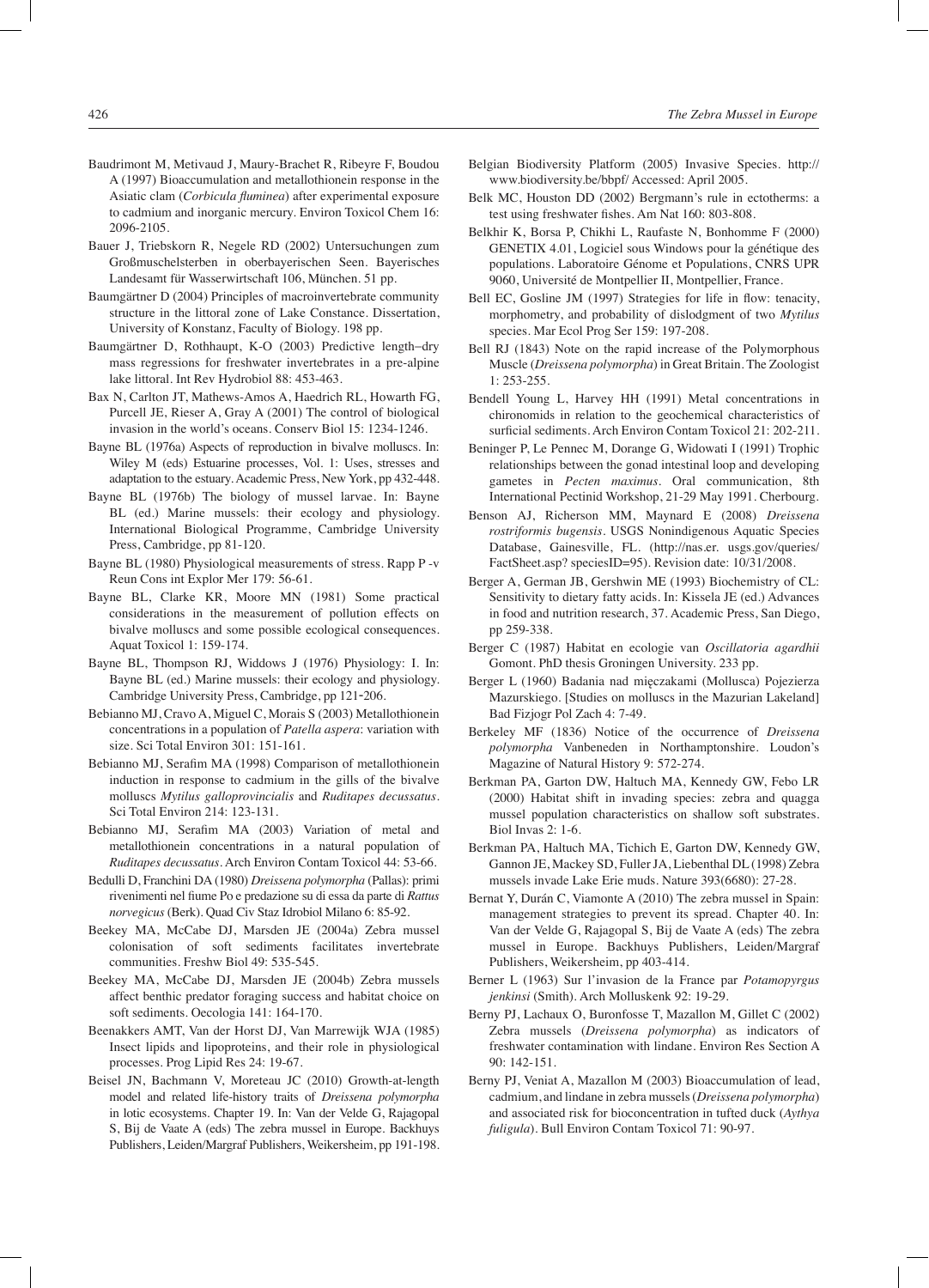- Berti G (1996) L'utilizzo di *Dreissena polymorpha* (Pallas, 1771) per il biomonitoraggio dei composti organoclorurati. Riassunti delle tesi di laurea svolte presso l'Acquario Civico e Stazione Idrobiologica di Milano. Quad Civ Staz Idrobiol Milano 21: 121.
- Bervoets L, Blust R (1999) Bioavailability of cadmium and zinc to midge larvae under natural and experimental conditions: Effects of some environmental factors. Belg J Zool 129: 269-284.
- Bervoets L, Blust R (2000) Effects of pH on cadmium and zinc uptake by the midge larvae *Chironomus riparius*. Aquat Toxicol 49: 145-157.
- Bervoets L, Blust R, De Wit M, Verheyen R (1997) Relationships between river sediment characteristics and trace metal concentrations in tubificid worms and chironomid larvae. Environ Pollut 95: 345-356.
- Bervoets L, Blust R, Verheyen R (1996) Effect of temperature on cadmium and zinc uptake by the midge larvae *Chironomus riparius*. Arch Environ Contam Toxicol 31: 502-511.
- Bervoets L, Meregalli G, De Cooman W, Goddeeris B, Blust R (2004a) Caged midge larvae (*Chironomus riparius*) for the assessment of metal bioaccumulation from sediments in situ. Environ Toxicol Chem 23: 443-454.
- Bervoets L, Voets J, Chu SG, Covaci A, Schepens P, Blust R (2004b) Comparison of accumulation of micropollutants between indigenous and transplanted zebra mussels (*Dreissena polymorpha*). Environ Toxicol Chem 23: 1973-1983.
- Bervoets L, Voets J, Covaci A, Chu SG, Qadah D, Smolders R, Schepens P, Blust R (2005) Use of transplanted zebra mussels (*Dreissena polymorpha*) to assess the bioavailability of microcontaminants in Flemish surface waters. Environ Sci Technol 39: 1492-1505.
- Bervoets L, Voets J, Smolders R, Blust R (2004c) Metal accumulation and condition of transplanted zebra mussel (*Dreissena polymorpha*) in metal polluted rivers. 7th International Conference of the Aquatic Ecosystem Health and Management Society Meeting, September 15-17 2003, Lyon, France.
- Bettinetti R, Morabito G, Provini A (2000) Phytoplankton assemblage structure and dynamics as indicator of the recent trophic and biological evolution of the western basin of Lake Como (N. Italy). Hydrobiologia 435: 177-190.
- Beverton RJH, Holt S J (1959) A review of the lifespans and mortality rates of fish in nature and the relation to growth and other physiological characteristics. In: Ciba Foundation colloquia in ageing. V. The lifespan of animals. Churchill, London, pp 142-176.
- Bially A, MacIsaac HJ (2000) Fouling mussels (*Dreissena* spp.) colonize soft sediments in Lake Erie and facilitate benthic invertebrates. Freshw Biol 43: 85-97.
- Bianchi I, Girod A, Mariani M (1974) Densità, strutture di popolazione e distribuzione di *Dreissena polymorpha* nel bacino idrografico del Benaco. Arch Moll 104: 97-105.
- Bianchi I, Girod A, Mariani M (1976) Ritrovamento di *Dreissena polymorpha* Pallas nel Lago di Valvestino (Brescia). Natura Bresciana Ann Mus Civ St Nat Brescia 13: 115-116.
- Biddittu I, Celletti P (2001) Plio-Pleistocene Proboscidea and Lower Palaeolithic bone industry of southern Latium (Italy). The World of Elephants – International Congress, Rome: 91-96.
- Bidwell JR (2010) Range expansion of *Dreissena polymorpha*: a review of major dispersal vectors in Europe and North America.

Chapter 6. In: Van der Velde G, Rajagopal S, Bij de Vaate A (eds) The zebra mussel in Europe. Backhuys Publishers, Leiden/Margraf Publishers, Weikersheim, pp 69-78.

- Bidwell JR, Cherry DS, Farris JL Petrille JC, Lyons LA (1999) Effects of intermittent halogenation on settlement, survival and growth of the zebra mussel, *Dreissena polymorpha*. Hydrobiologia 394: 53-62.
- Bielefeld U (1991) Histological observation of gonads and digestive gland in starving *Dreissena polymorpha* (Bivalvia). Malacologia 33: 31-42.
- Bignami S, Cont M, Spreafico E (1978) Osservazioni sulla distribuzione di *Dreissena polymorpha* (Pallas) nel Lago di Garda. Nat Alpina 29 (16): 27-30.
- Bij de Vaate A (1991) Distribution and aspects of population dynamics of the zebra mussel, *Dreissena polymorpha* (Pallas, 1771), in the Lake IJsselmeer area (The Netherlands). Oecologia 86: 40-50.
- Bij de Vaate A (2006) De quaggamossel, *Dreissena rostriformis bugensis* (Andrusov 1897), een nieuwe zoetwater mosselsoort voor Nederland. Spirula, Corr Bl Ned Malacol Ver No. 353: 143-144.
- Bij de Vaate A, Greijdanus-Klaas M, Smit H (1992) Densities and biomass of zebra mussels in the Dutch part of the lower Rhine. In: Neumann D, Jenner HA (eds) The Zebra Mussel *Dreissena polymorpha*. Ecology, biological monitoring and first applications in the water quality management. Gustav Fischer Verlag, Stuttgart. Limnologie aktuell 4: 67-77.
- Bij de Vaate A, Jansen EA (2007) Onderscheid tussen de driehoeksmossel en de quaggamossel. Spirula, Cor Bl Ned Malacol Ver. No 356: 78-81.
- Bij de Vaate A, Jazdzewski K, Ketelaars H, Gollasch S, Van der Velde G (2002) Geographical patterns in range extension of Ponto-Caspian macroinvertebrate species in Europe. Can J Fish Aquat Sci 59: 1159-1174.
- Binelli A, Bacchetta R, Vailati G, Galassi S, Provini A (2001a) DDT contamination in Lake Maggiore (N. Italy) and effects on zebra mussel spawning. Chemosphere 45: 409-415.
- Binelli A, Bacchetta R, Mantecca P, Ricciardi F, Provini A, Vailati G (2004a) DDT in zebra mussels from Lake Maggiore (N. Italy): level of contamination and endocrine disruptions. Aquat Toxicol 69: 175-188.
- Binelli A, Galassi S, Mariani M (1996) Uso di un mollusco bivalve (*Dreissena polymorpha*) per il biomonitoraggio di composti organoclorurati nella parte terminale del fiume Po. Acqua & Aria 7/8: 689-696.
- Binelli A, Galassi S, Provini A (2001b) Factors affecting the use of *Dreissena polymorpha* as a bioindicator: the PCB pollution in Lake Como (N. Italy). Water Air Soil Pollut 125: 19-32.
- Binelli AP, Provini A (2002) Valutazione del rischio tossicologico per alcune specie ittiche del Lago d'Iseo. Biologi Italiani 10: 44-53.
- Binelli A, Provini A (2003a) DDT is still a problem in developed countries: the heavy pollution of Lake Maggiore. Chemosphere 52: 717-723.
- Binelli A, Provini A (2003b) The PCB pollution of Lake Iseo (N. Italy) and the role of biomagnification in the pelagic food web. Chemosphere 53: 143-151.
- Binelli A, Provini A (2004) Risk for human health of some POPs due to fish from Lake Iseo. Ecotoxicol Environ Saf 58: 139- 145.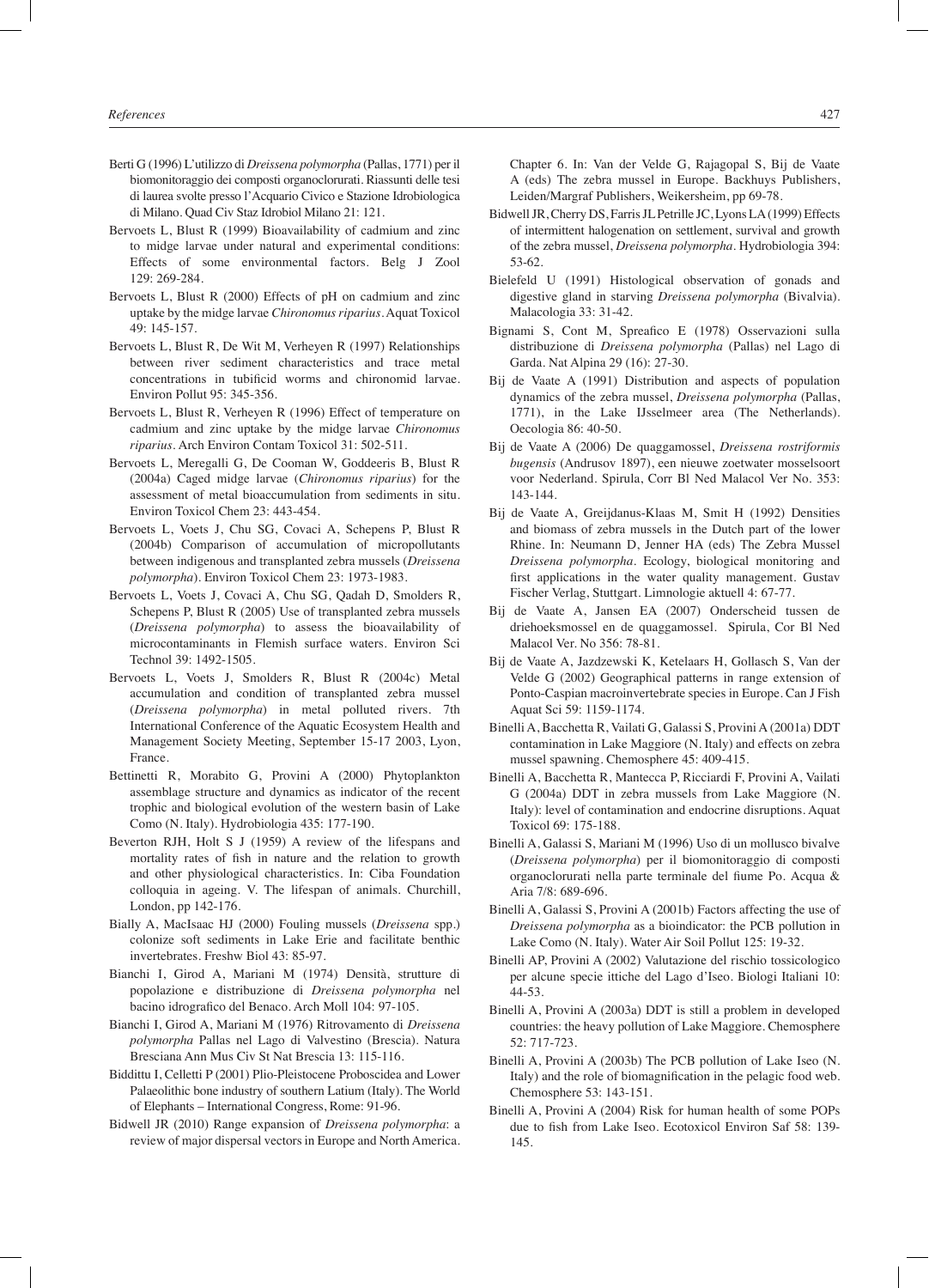- Binelli A, Provini A, Galassi S (1997) Trophic modifications in Lake Como (N. Italy) caused by the zebra mussel (*Dreissena polymorpha*). Water Air Soil Pollut 99: 633-640.
- Binelli A, Ricciardi F (2004) Biomonitoraggio con molluschi. In: Calderoni A (ed.) Monitoraggio della presenza del DDT e di altri contaminanti nell'ecosistema Lago Maggiore. Rapporto annuale aprile 2003 – marzo 2004. Commissione Internazionale per la protezione delle acque italo-svizzere, Pallanza, pp 52-58.
- Binelli A, Ricciardi F, Provini A (2002a) Evoluzione della contaminazione da DDT nel Lago Maggiore. Biologi Italiani 32 (1): 14-20.
- Binelli A, Ricciardi F, Provini A (2002b) Valutazione del sistema SPMD (Semi-Permeable Membrane Device) come strumento per il monitoraggio di un ecosistema acquatico. Biologi Italiani 32 (4): 46-53.
- Binelli A, Ricciardi F, Provini A (2004b) Present status of POP contamination in Lake Maggiore (Italy). Chemosphere 57: 27-34.
- Björk M (1995) Bioavailability and uptake of hydrophobic organic contaminants in bivalve filterfeeders. Ann Zool Fennici 32: 237-245.
- Blankendaal VG, Smit MGD (2003) De toepasbaarheid van *Dreissena polymorpha* (Driehoeksmossel) in een waterfilter. TNO report, TNO-MEP-R2003/375.
- Bligh EG, Dyer WJ (1959) A rapid method of total lipid extraction and purification. Can J Biochem Physiol 37: 911-917.
- Blomquist GJ, Borgeson CE, Vundla M (1991) Polyunsaturated fatty acids and eicosanoids in insects. Insect Biochem 21: 99- 106.
- Bodar CWM, Vandersluis I, Voogt PA, Zandee DI (1988) Effects of cadmium on consumption, assimilation and biochemical parameters of *Daphnia magna* - Possible implications for reproduction. Comp Biochem Phys C 90: 341-346.
- Bodon M, Cianfanelli S, Manganelli G, Castagnolo L, Pezzoli E, Giusti F (2005a) Mollusca Bivalvia. In: Ruffo S, Stoch F (eds) Checklist e distribuzione della fauna italiana. Mem Mus Civ St Nat Verona, 2. Serie, Sezione Scienze della Vita 16: 83-84.
- Bodon M, Cianfanelli S, Manganelli G, Pezzoli E, Giusti F (2005b) Gastropoda Prosobranchia ed Heterobranchia Heterostropha. In: Ruffo S, Stoch F (eds) Checklist e distribuzione della fauna italiana. Mem Mus Civ St Nat Verona, 2. Serie, Sezione Scienze della Vita 16: 79-81.
- Bodon M, Lori E, Cianfanelli S (2004) Un'altra specie aliena per la malacofauna italiana: *Hawaiia minuscula* (Binney, 1840) (Pulmonata: Zonitidae). Boll Malacol 40 (1-4): 11-14.
- Bodon M, Manganelli G, Favilli L, Giusti F (1995) Prosobranchia Archaeogastropoda Neritimorpha (generi 013-014); Prosobranchia Caenogastropoda Architaenioglossa (generi 060- 065); Prosobranchia Caenogastropoda Neotaenioglossa p.p. (generi 070-071, 077, 095-126); Heterobranchia Heterostropha p.p. (genere 294). In: Minelli A, Ruffo S, La Posta S (eds) Checklist delle specie della fauna italiana (Gastropoda Prosobranchia, Heterobranchia). Calderini, Bologna, 14: 1-60.
- BOE 2002. BOE nº 271 de 12 de noviembre de 2002. RESOLUCIÓN de 24 de septiembre de 2002, de la Confederación Hidrográfica del Ebro, sobre normas para la navegación en los embalses de Mequinenza, Ribarroja y Flix, tramos inferior del río Ebro por la aparición del mejillón cebra.
- Boettger CR (1933) Über die Ausbreitung der Muschel *Congeria cochleata* Nyst in europäischen Gewässern und ihr Auftreten im Nordostseekanal. Zool Anz 101: 43-48.
- Bohannan BJM, Lenski RE (2000) Linking genetic change to community evolution: insights from studies of bacteria and bacteriophage. Ecol Lett 3: 362-377.
- Bohlken S, Joosse J (1982) The effect of photoperiod on female reproductive activity and growth of the freshwater pulmonate snail *Lymnaea stagnalis* kept under laboratory breeding conditions. Int J Invertebr Reprod 4: 213-222.
- Boileau MG, Hebert PDN (1993) Genetics of the Zebra Mussel (*Dreissena polymorpha*) in populations from the Great Lakes region and Europe. Chapter 14. In: Nalepa TF, Schloesser DW (eds) Zebra mussels: Biology, impacts and control. Lewis Publishers, Boca Raton, FLA., pp 227-238.
- Böing WJ, Wagner A, Voigt H, Deppe T, Benndorf J (1998) Phytoplankton responses to grazing by *Daphnia galeata* in the biomanipulated Bautzen reservoir. Hydrobiologia 389: 101- 114.
- Bole J (1962) *Congeria kusceri* sp. n. (Bivalvia: Dreissenidae). Bioloski Vestik 10: 55-61.
- Bolker B, Holyoak M, Křivan V, Rowe L, Schmitz O (2003) Connecting theoretical and empirical studies of trait-mediated interactions. Ecology 84: 1101-1114.
- Booij K, Zegers BN, Boon JP (2002) Levels of some polybrominated diphenyl ether (PBDE) flame retardants along the Dutch coast as derived from their accumulation in SPMDs and blue mussels (*Mytilus edulis*). Chemosphere 46: 683-688.
- Borcherding J (1991) The annual reproductive cycle of the freshwater mussel *Dreissena polymorpha* Pallas in lakes. Oecologia 87: 208-218.
- Borcherding J (1992a) Another early warning system for the detection of toxic discharges in the aquatic environment based on valve movements of the freshwater mussel *Dreissena polymorpha*. In: Neumann D, Jenner HA (eds) The zebra mussel *Dreissena polymorpha*. Ecology, biological monitoring and first applications in the water quality management. Gustav Fischer Verlag, Stuttgart, Jena, New York. Limnologie aktuell 4: 127-146.
- Borcherding J (1992b) Die Schalenbewegungen der Muschel *Dreissena polymorpha* als Monitorsystem zur Gewässerüberwachung. In: Hansen PD, Steinhäuser KG (eds) Biologische Testverfahren - Beiträge zu den Biotest-Statusseminaren 1989 und 1992, vol Nr. 89. Gustav Fischer Verlag, Stuttgart, pp 361-373.
- Borcherding J (1992c) Morphometric changes in relation to the annual reproductive cycle in *Dreissena polymorpha* - a prerequisite for biomonitoring studies with zebra mussels. In: Neumann D, Jenner HA (eds) The zebra mussel *Dreissena polymorpha.* Ecology, biological monitoring and first applications in the water quality management. Gustav Fischer Verlag, Stuttgart, Jena, New York, pp 87-99.
- Borcherding J (1994) The "Dreissena-Monitor" Improved evaluation of dynamic limits for the establishment of alarmthresholds during toxicity tests and for continuous water control. In: Hill IA, Heimbach F, Leeuwangh P, Matthiesen P (eds) Freshwater field tests for hazard assessment of chemicals. Lewis Publishers, Boca Raton, FLA., pp 477-484.
- Borcherding J (1995) Laboratory experiments on the influence of food availability, temperature and photoperiod on gonad development in the freshwater mussel *Dreissena polymorpha*. Malacologia 36: 15-27.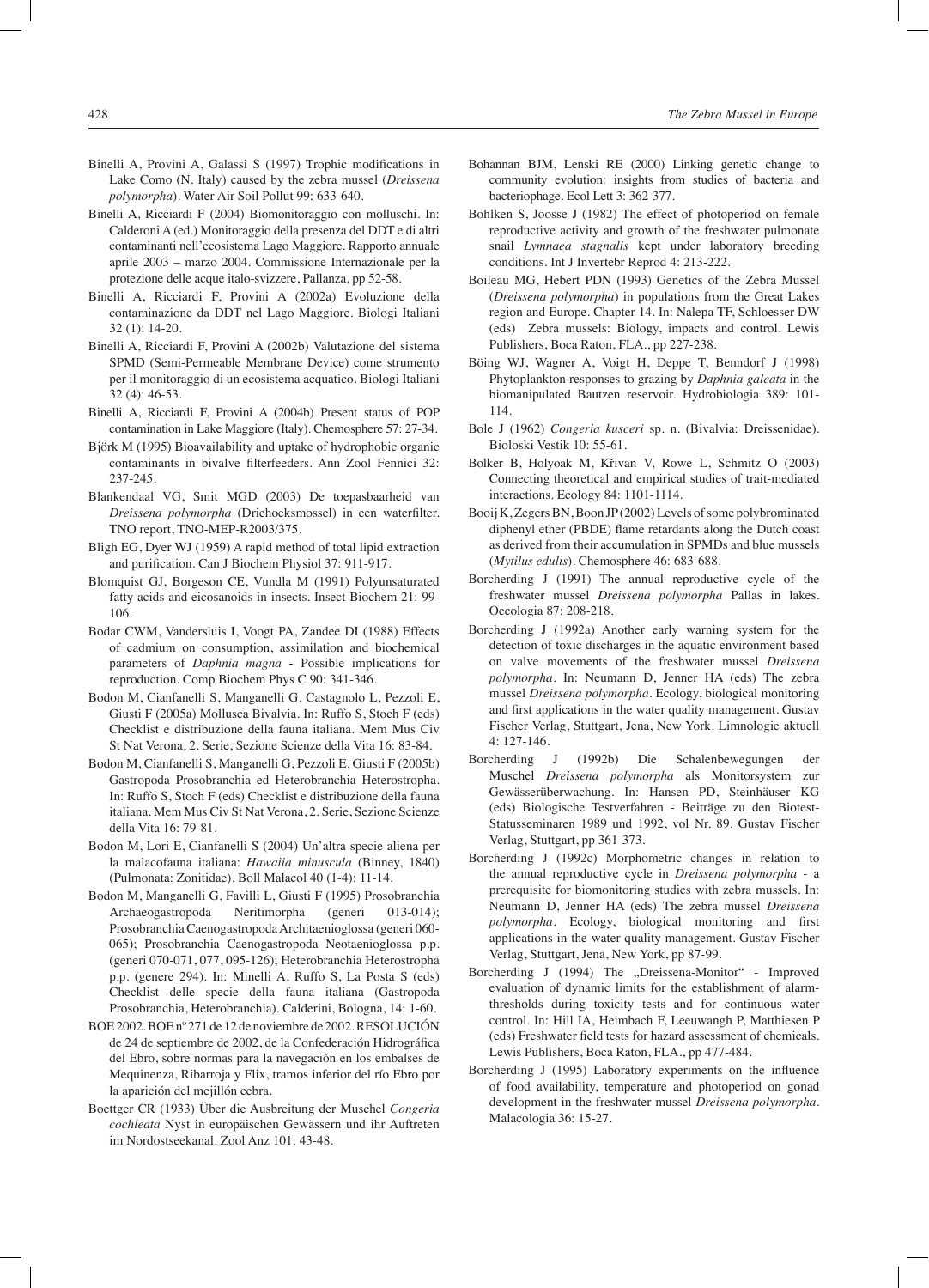- Borcherding J (2006) Ten years of practical experience with the *Dreissena*-Monitor, a biological early warning system for continuous water quality monitoring. Hydrobiologia 556: 417- 426.
- Borcherding J (2010) Steps from ecological and ecotoxicological research to the monitoring for water quality using the zebra mussel in a biological early warning system. Chapter 27. In: Van der Velde G, Rajagopal S, Bij de Vaate A (eds) The zebra mussel in Europe. Backhuys Publishers, Leiden/Margraf Publishers, Weikersheim, pp 279-284.
- Borcherding J, De Ruyter van Steveninck ED (1992) Abundance and growth of *Dreissena polymorpha* larvae in the water column of the River Rhine during downstream transportation. In: Neumann D, Jenner HA (eds). The zebra mussel *Dreissena polymorpha*. Ecology, biological monitoring and first applications in the water quality management. Gustav Fischer Verlag, Stuttgart, Jena, New York. Limnologie aktuell 4: 29-44.
- Borcherding J, Jantz B (1997) Valve movement response of the mussel *Dreissena polymorpha* - the influence of pH and turbidity on the acute toxicity of pentachlorophenol under laboratory and field conditions. Ecotoxicology 6: 153-165.
- Borcherding J, Sturm W (2002) The seasonal succession of macroinvertebrates, in particular the zebra mussel (*Dreissena polymorpha*), in the River Rhine and two neighbouring gravelpit lakes monitored using artificial substrates. Int Rev Hydrobiol 87: 165-181.
- Borcherding J, Volpers M (1994a) The *Dreissena*-monitor 1st results on the application of this biological early warning system in the continuous monitoring of water quality. Wat Sci Tech 29: 199-201.
- Borcherding J, Volpers M (1994b) Der *Dreissena*-Monitor - Untersuchungen zum Verhalten der Zebramuscheln im Rhein - Störfallbewertung in der kontinuierlichen Gewässerüberwachung. Wasser & Boden 8/1994: 25-30.
- Borcherding J, Wolf J (2001) The influence of suspended particles on the acute toxicity of 2-chloro-4-Nitro-Aniline, cadmium, and pentachlorophenol on the valve movement response of the zebra mussel (*Dreissena polymorpha*). Arch Environ Contam Toxicol 40: 497-504.
- Borsani G, Mariani M, Saronni G (1992) The distribution of *Dreissena polymorpha* (Pallas, 1771) in northern Italy. Giusti F, Manganelli G (eds) Abstr 11 Intern Malacol Congr Siena, pp 19-22.
- Boscaini E (1977) La presenza della folaga (*Fulica atra*) nell'Alto Garda (1968-76) e i suoi rapporti coi popolamenti della "*Dreissena polymorpha*". Nat Alpina 28 (12): 198-204.
- Bossenbroek JM, Kraft CE, Nekola JC (2001) Prediction of longdistance dispersal using gravity models: Zebra mussel invasion of inland lakes. Ecol Appl 11: 1778-1788.
- Botts PS, Patterson BA, Schloesser DW (1996) Zebra mussel effects on benthic invertebrates: physical or biotic? J N Am Benthol Soc 15: 179-184.
- Bovee KD (1986) Development and evaluation of habitat suitability criteria for use in the instream flow incremental methodology. U.S. Fish and Wildlife Service Biological Report 86(7): 1-235.
- Bowman JJ (1998) River Shannon lake water quality monitoring 1995 to 1997. Irish Environmental Protection Agency, Wexford. 74 pp.
- Bowman MF, Bailey RC (1998) Upper pH tolerance limit of the zebra mussel (*Dreissena polymorpha*). Can J Zool 76: 2119- 2123.
- Bowmer CT, Van der Meer M, Scholten MCT (1991) A histopathological analysis of wild and transplanted *Dreissena polymorpha* from the Dutch sector of the River Maas. Comp Biochem Physiol C 100: 225-229.
- Bradbury PC (1994) Parasitic protozoa of molluscs and crustacea. In: Kreier JP (ed.) Parasitic protozoa (Vol. 8, 2nd edition). Academic Press, San Diego, California, pp 139-263.
- Bradford MM (1976) A rapid and sensitive method for the quantitation of microgram quantities of protein utilizing the principle of protein-dye binding. Anal Biochem 72: 248-254.
- Brandt K (1896) Über des Stettiner Haff. Wiss Meeresunters NF 13 d IH 2: 105-141.
- Brett MT, Müller-Navarra DC (1997) The role of highly unsaturated fatty acids in aquatic food web processes. Freshw Biol. 38: 483- 499.
- British Waterways (2004) Waterways 2025: our vision for the shape of the waterway network. British Waterways, Watford.
- Broglio E (1996) Distribuzione e diversità delle malacocenosi costiere del Lago di Como. Riassunti delle tesi di laurea svolte presso l'Acquario Civico e Stazione Idrobiologica di Milano. Quad Civ Staz Idrobiol Milano 21: 127.
- Brohmer P (1962) Die Weichtiere Mitteleuropas. In: Die Tierwelt Mitteleuropas Bd. 2,1. Ergänzung. Quelle und Meyer, Leipzig. Europe.
- Brongers I (2001) Inventarisatie Driehoeksmosselen Markermeer. Rijkswaterstaat, Directorate IJsselmeergebied, report 2001-4, Lelystad.
- Brookfield IFY (1996) A simple new method for estimating null allele frequency from heterozygote deficiency. Mol Ecol 5: 453-455.
- Brown EB (1843) Note on the multiplication of *Dreissena polymorpha*. The Zoologist 1: 255.
- Brown MR, Jeffrey SW, Volkman JK, Dunstan GA (1997) Nutritional properties of microalgae for mariculture. Aquaculture 151: 315-331.
- Bruijs MCM, Janssen-Mommen JPM, Van Aerssen GHFM, Jenner HA (2008) Comparison of the effectiveness of heat treatment against the Zebra mussel (*Dreissena polymorpha*) and the Quagga-mussel (*Dreissena rostriformis bugensis*) at Dutch power stations. Report of KEMA Technical and Operational Services, Arnhem, The Netherlands.
- Bruijs MCM, Jenner HA, Rajagopal S (2010) Industrial cooling water fouling by Dreissenidae. Chapter 35. In: Van der Velde G, Rajagopal S, Bij de Vaate A (eds) The zebra mussel in Europe. Backhuys Publishers, Leiden/Margraf Publishers, Weikersheim, pp 355-362.
- Bruner KA, Fisher SW, Landrum PF (1994) The role of the zebra mussel, *Dreissena polymorpha*, in contaminant cycling: I. The effect of the body size and lipid content on the bioconcentration of PCB's and PAH's. J Great Lakes Res 20: 725-734.
- Brusina S (1874) Fossile Binnenmollusken aus Dalmatien, Kroatien und Slavonien. Agram. 144 pp.
- Brusina S (1902) Iconographia Molluscorum Fossilium in tellure tertiaria Hungariae, Croatiae, Slavoniae, Dalmatiae, Bosniae, Herzegovinae, Serbiae and Bulgariae inventorum. 30 plates, Agram (Officina Soc. Typographicae).
- Buchan LAJ, Padilla DK (1999) Estimating the probability of longdistance overland dispersal of invading aquatic species. Ecol Appl 9: 254-265.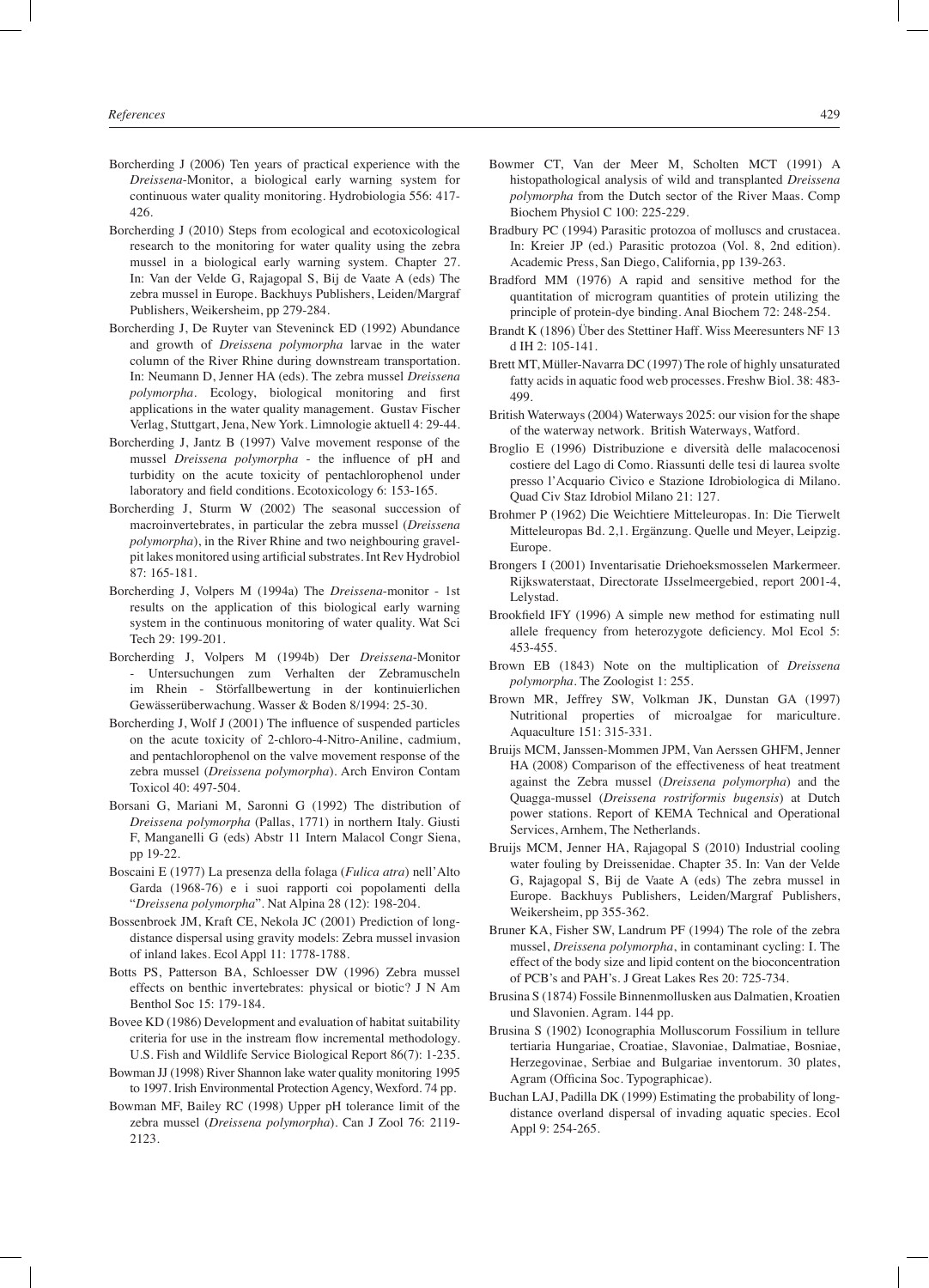- Budd JW, Drummer TD, Nalepa TF, Fahnenstiel GL (2001) Remote sensing of biotic effects: Zebra mussels (*Dreissena polymorpha*) influence on water clarity in Saginaw Bay, Lake Huron. Limnol Oceanogr 46: 213-223.
- Bund/Länder-Projektgruppe "Wirkungstests Rhein" (1994) Continuous biotests for water monitoring of the River Rhine - Summary, Recommendations, Description of tests methods. Berlin. 27 pp.
- Bund/Länder-Projektgruppe .Wirkungstests Rhein" (1995) Kontinuierliche Biotestverfahren zur Überwachung des Rheins. Erich Schmidt Verlag, Berlin. 289 pp.
- Bunt CM, MacIsaac HJ, Sprules WG (1993) Pumping rates and projected filtering impacts of juvenile zebra mussels (*Dreissena polymorpha*) in western Lake Erie. Can J Fish Aquat Sci 50: 1017-1022.
- Burks RL, Tuchman NC, Call CA (2002) Colonial aggregates: effects of spatial position on zebra mussel responses to vertical gradients in interstitial water quality. J N Am Benthol Soc 21: 64-75.
- Burlakova L (1995) The relationship between *Dreissena polymorpha* and other benthic animals. In: Proceedings of the 5th International Zebra Mussel and other Nuisance Aquatic Organisms Conference, Toronto, Canada, pp 23-29.
- Burlakova LE (1998) Ecology of *Dreissena polymorpha* (Pallas) and its role in the structure and function of aquatic ecosystems. PhD Thesis, Zoology Institute of the Academy of Science, Republic Belarus, Minsk, Belarus. 167 pp. [in Russian]
- Burlakova LE (1999) The spread of *Dreissena* in Belarusian lakes. In: The Results and Future of Aquatic Ecology Research. Proceedings of International Conference on Aquatic Ecosystems, Minsk, November 25-26, 1999, pp 30-34. [in Russian with English summary]
- Burlakova LE, Karatayev AY (1999) The spread of *Dreissena* in Belarusian lakes and its influence on fish forage reserve. In: The present status and perspectives of development of aquaculture. Proceedings of the International Conference. Belarusian Agricultural Academy in Gorky Press, pp 125-127 (in Russian).
- Burlakova LE, Karatayev AY, Molloy DP (1998) Field and laboratory studies of zebra mussel (*Dreissena polymorpha*) infection by the ciliate *Conchophthirus acuminatus* in the Republic of Belarus. J Invertebr Pathol 71: 251-257.
- Burlakova LE, Karatayev AY, Padilla DK (2000) The impact of *Dreissena polymorpha* (Pallas) invasion on unionid bivalves. Int Rev Hydrobiol 85: 529-541.
- Burlakova LE, Karatayev AY, Padilla DK (2005) Functional changes in benthic freshwater communities after *Dreissena polymorpha* (Pallas) invasion and consequences for filtration. In: Dame RF, Olenin S (eds) The Comparative Roles of Suspension Feeders in Ecosystems. NATO Science Series: IV – Earth and Environmental Sciences, Springer, pp 263-275.
- Burlakova LE, Karatayev AY, Padilla DK (2006a) Changes in the distribution and abundance of *Dreissena polymorpha* within lakes through time. Hydrobiologia 571: 133–146.
- Burlakova LE, Padilla DK, Karatayev AY, Minchin D (2006b) Endosymbionts of *Dreissena polymorpha* in Ireland: evidence for the introduction of adult mussels. J. Moll. Stud. 72: 207-210.
- Busch D, Schuchardt B, Kettler J, Steinweg (1995) Die Verbreitung der Muschelarten *Dreissena polymorpha* und *Congeria leucophaeata* in der Weser und ihre Eignung für ein passives

Schwermetallbiomonitoring. In: Gerken B, Schirmer M (eds) Die Weser. Zur Situation von Strom und Landschaft und Perspektiven ihrer Entwicklung. Gustav Fischer Verlag, Stuttgart. Limnologie aktuell 6: 109-122.

- Buschini, A, Carboni, P, Martino, A, Poli, P, Rossi C (2003) Effects of temperature on baseline and genotoxicant-induced DNA damage in haemocytes of *Dreissena polymorpha*. Mutat Res Genet Toxicol Environ Mutagen 537: 81-92.
- Butorin NV, Mordukhai-Boltovskoi FD (ed.) (1978) The Volga and its life. Nauka press, Leningrad, Russia. 348 pp. [in Russian]
- Cahu CL, Cuzon G, Quazuguel P (1995) Effect of highly unsaturated fatty acids, alpha-tocopherol and ascorbic acid in broodstock diet on egg composition and development of *Penaeus indicus*. Comp Biochem Physiol A: Physiol 112: 417-424.
- Cairns J, Bidwell JR (1996) The modification of human society by natural systems: Discontinuities caused by the exploitation of endemic species and the introduction of exotics. Environ Health Perspect 104: 1142-1145.
- Cairns J, McCormick PV, Niederlehner BR (1993) A proposed framework for developing indicators of ecosystem health. Hydrobiologia 263: 1-44.
- Callen DF, Thompson AD, Shen Y, Phillips HA, Richards RI, Mulley JC, Sutherland GR (1993) Incidence and origin of "null" alleles in the (AC)n microsatellite markers. Am J Hum Genet 52: 922-927.
- Callow ME (1993) A review of fouling in freshwaters. Biofouling 7: 313-327
- Calow P (1998) Ecological risk assessment: Risk for what? How do we decide? Ecotox Environ Safe 40: 15-18.
- Calow P, Sibly RM (1990) A physiological basis of population processes: ecotoxicological implications. Funct Ecol 4: 283-288.
- Campaioli S, Ghetti PF, Minelli A, Ruffo S (1994) Manuale per il riconoscimento dei macroinvertebrati delle acque dolci italiane. Provincia Autonoma di Trento. 357 pp.
- Camusso M, Balestrini R, Binelli A (2001) Use of zebra mussel (*Dreissena polymorpha*) to assess trace metal contamination in the largest Italian subalpine lakes. Chemosphere 44: 263-270.
- Camusso M, Balestrini R, Muriano F, Mariani M (1994) Use of freshwater mussel *Dreissena polymorpha* to assess trace metal pollution in the lower River Po (Italy). Chemosphere 29: 729-745.
- Camusso M, Vignati D, Van de Guchte C (2000) Ecotoxicological assessment in the rivers Rhine (The Netherlands) and Po (Italy). Aquat Ecosyst Health Managem 3: 335-345.
- Cantonati M, Maiolini B, Boscaini A, Del Prete B, Del Prete MC, Francechini A, Giordani V, Gruber E, Lencioni V, Mott D, Pozzi S, Tolotti M (1999) *Dreissena polymorpha*. Ricerca sulla presenza e diffusione del "nuovo" bivalve nel Lago di Caldonazzo. Nat Alpina 50 (2/3): 115-116.
- Caraco NF, Cole JJ, Findlay SEG, Fischer DT, Lampman GG, Pace ML, Strayer DL (2000) Dissolved oxygen declines in the Hudson River associated with the invasion of the zebra mussel (*Dreissena polymorpha*). Environ Sci Technol 34: 1204-1210.
- Caraco NF, Cole JJ, Raymond PA, Strayer DL, Pace ML, Findlay SEG, Fischer DT (1997) Zebra mussel invasion in a large, turbid river: phytoplankton response to increased grazing. Ecology 78: 588-602.
- Carissimi E (2004) Comportamento riproduttivo di *Dreissena polymorpha* in acque profonde nel Lago d'Iseo. Degree in Natural Sciences Thesis, University of Milan, 96 pp.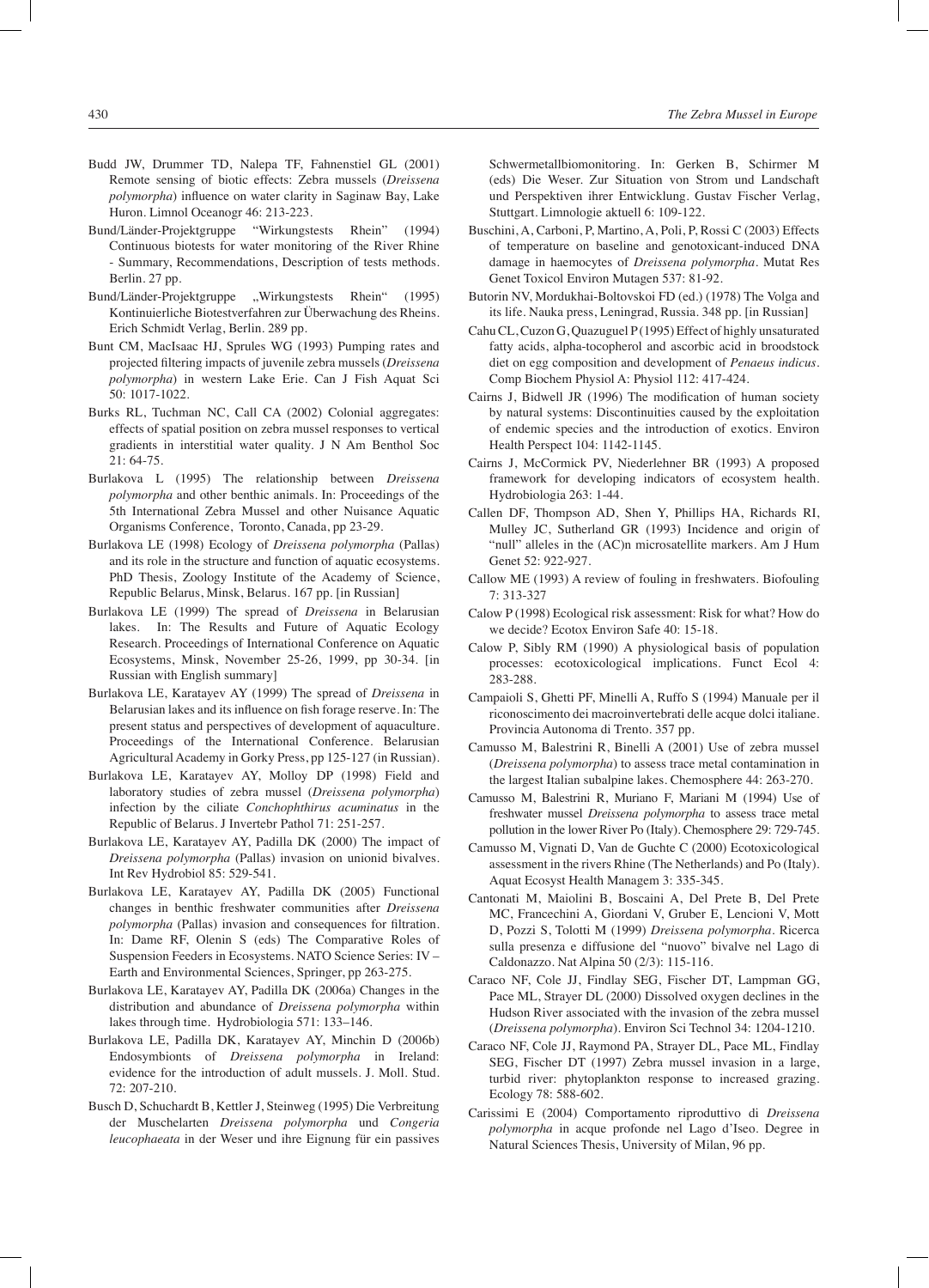- Carlton J (1994) The invasion kaleidoscope: setting the zebra mussel into patterns of global introductions. Fourth International Zebra Mussel Conference, March 7-10, Madison, Wisconsin.
- Carlton JT (1993) Dispersal mechanisms of the zebra mussel (*Dreissena polymorpha*). Chapter 40. In: Nalepa TF, Schloesser DW (eds) Zebra Mussels: Biology, impacts and control. CRC Press, Boca Raton, FLA., pp 677-697.
- Carlton JT (1996) Pattern, process, and prediction in marine invasion ecology. Biol Conserv 78: 97-106.
- Carlton JT, Geller JB (1993) Ecological roulette: The global transport of nonindigenous marine organisms. Science 261: 78-82.
- Carmichael WW, Azevedo S, An JS, Molica RJR, Jochimsen EM, Lau S, Rinehart KL, Shaw GR, Eaglesham GK (2001) Human fatalities from cyanobacteria: Chemical and biological evidence for cyanotoxins. Environ Health Perspect 109: 663-668.
- Carroll SP, Dingle H (1996) The biology of post-invasion events. Biol Conserv 78: 207-214.
- Carroll SP, Dingle H, Famula TR (2003) Rapid appearance of epistasis during adaptive divergence following colonization. Proc R Soc Lond B (Suppl) 270: S80-S83.
- Cartier S, Pellerin J, Fournier M, Tamigneaux E, Girault L, Lemaire N (2004) Use of an index based on the blue mussel (*Mytilus edulis* and *Mytilus trossulus*) digestive gland weight to assess the nutritional quality of mussel farm sites. Aquaculture 241: 633-654.
- Caspers N (1988) Kritische Betrachtung des "Dynamischen Daphnientests". Z Wasser- Abwasser Forsch 21: 152-154.
- Castagna M, Chanley P (1973) Salinity tolerance of some marine bivalves from inshore waters and estuarine environments in Virginia waters on the western Mid-Atlantic coast. Malacologia 12: 47-96.
- Cavalli RO, Lavens P, Sorgeloos P (1999) Performance of *Macrobrachium rosenbergii* broodstock fed diets with different fatty acid composition. Aquaculture 179: 387-402.
- Cawein J (1993) Zebra mussel aggregation and migration: a study of mobility and micro-habitat site selection by the invading mollusc *Dreissena polymorpha*. Masters Thesis, Northwestern University, Evanston, IL, USA.
- Ceballos-Vazquez BP, Arellano-Martinez M, Garcia-Dominguez F, Villalejo-Fuerte M (2000) Reproductive cycle of the rugose pen shell, *Pinna rugosa* Sowerby, 1835 (Mollusca: Bivalvia), from Bahia conception, Gulf of California and its relation to temperature and photoperiod. J Shellfish Res 19: 95-99.
- CEMAGREF Suivi hydrobiologique du Rhone au Bugey. in EDF. CNPE du Bugey Rapports annuels d' environnement, années 1989 1990 1991 1992 1993 1994.
- Chadwick WL, Clark FS, Fox DL (1950) Thermal control of marine fouling at Redondo Steam Station of the Southern California Edison Company. Trans ASME 72: 127‑131.
- Chakraborty R, De Andrade M, Daiger SP, Budowle B (1992) Apparent heterozygote deficiencies observed in DNA typing data and their implications in forensic applications. Ann Hum Genet 56: 45-57.
- Chang KM (1985) Newly introduced false mussel to Taiwan (Bivalvia: Dreissenidae). Bull Malacol ROC 11: 61-67.
- Characklis WG, Cooksey KE (1983) Biofilms and microbial fouling. Adv Appl Microbiol 29: 93-138.
- Characklis, WG, Bakke R, Yeh AI (1985) Microbial fouling and its control: a phenomenological approach. In: Chow W, Mussalli Y (eds) EPRI Condenser Biofouling Control Symposium: The State-of-the Art, Lake Buena Vista, FL (June 18-20). 30 pp.
- Charavgis F, Cingolani L (2004) Il lago Trasimeno ha un nuovo ospite. Micron 1 (0): 28-30.
- Charnov EL (1976) Optimal foraging: the marginal value theorem. Theor Popul Biol 9: 129-136.
- Charnov EL (1993) Life history invariants. Some explorations of symmetry in evolutionary ecology. Oxford University Press, Oxford.
- Chase ME, Bailey RC (1996) Recruitment of *Dreissena polymorpha*: Does the presence and density of conspecifics determine the recruitment density and pattern in a population? Malacologia 38: 19-31.
- Chase ME, Bailey RC (1999a) The ecology of the zebra mussel (*Dreissena polymorpha*) in the lower Great Lakes of North America: I. Population dynamics and growth. J Great Lakes Res 25: 107-121.
- Chase ME, Bailey RC (1999b) The ecology of the zebra mussel (*Dreissena polymorpha*) in the lower Great Lakes of North America: II. Total production, energy allocation, and reproductive effort. J Great Lakes Res 25: 122-134.
- CHE (2003) Valoración económica preliminar de las funciones recreativas del agua en la Cuenca del Ebro. Ebro Hydrographical Confederation.
- CHE (2004) Investigación de los efectos medioambientales del descenso temporal de la cota del embalse de Ribarroja como medida de control de la invasión del mejillón cebra. CHE, Área de Calidad de las Aguas.
- Cheng TC (1975) Functional morphology and biochemistry of molluscan phagocytes. Ann N Y Acad Sci 266: 343-379.
- Chipperfield PNJ (1953) Observations on the breeding and settlement of *Mytilus edulis* (L.) in British waters. J Mar Biol Ass UK 32: 449-476.
- Cho Y-C, Frohnhoefer RC, Rhee G-Y (2004) Bioconcentration and redeposition of polychlorinated biphenyls by zebra mussels (*Dreissena polymorpha*) in the Hudson River. Water Res 38: 769-777.
- Choiński A (1995) Zarys limnologii fizycznej Polski [An outline of physical limnology of Poland]. Wydawnictwo Naukowe UAM, Poznań. 298 pp.
- Chorus I, Bartram J (1999) Toxic cyanobacteria in water: a guide to their public health consequences, monitoring and management. E & FN Spon, London. 416 pp.
- Chow W (1985) Condenser Biofouling Control: State of the Art, EPRI CS-4339.
- Chu KH, Tam PF, Fung CH, Chen QC (1997) A biological survey of ballast water in container ships entering Hong Kong. Hydrobiologia 352: 201-206.
- Cianfanelli S, Calcagno M, Talenti E (1991) *Emmericia patula* (Brumati, 1838), nuovi dati sulla distribuzione in Italia. Boll Malacol 27 (1-4): 15-20.
- Cianfanelli S, Lori E, Bodon M (2005) Alien freshwater molluscs in Italy and chronology of the distribution of *Dreissena polymorpha* (Pallas, 1771). International Workshop Biological Invasion in Inland Waters, Florence 4-7 May 2005, Italy. Abstracts, pp 28-29.
- Cianfanelli S, Lori E, Bodon M (2007) Non-indigenous freshwater molluscs and their distribution in Italy. In: Gherardi F (ed.) Biological invaders in inland waters: profiles, distribution and threats, Springer, Dordrecht, The Netherlands, pp 103-121.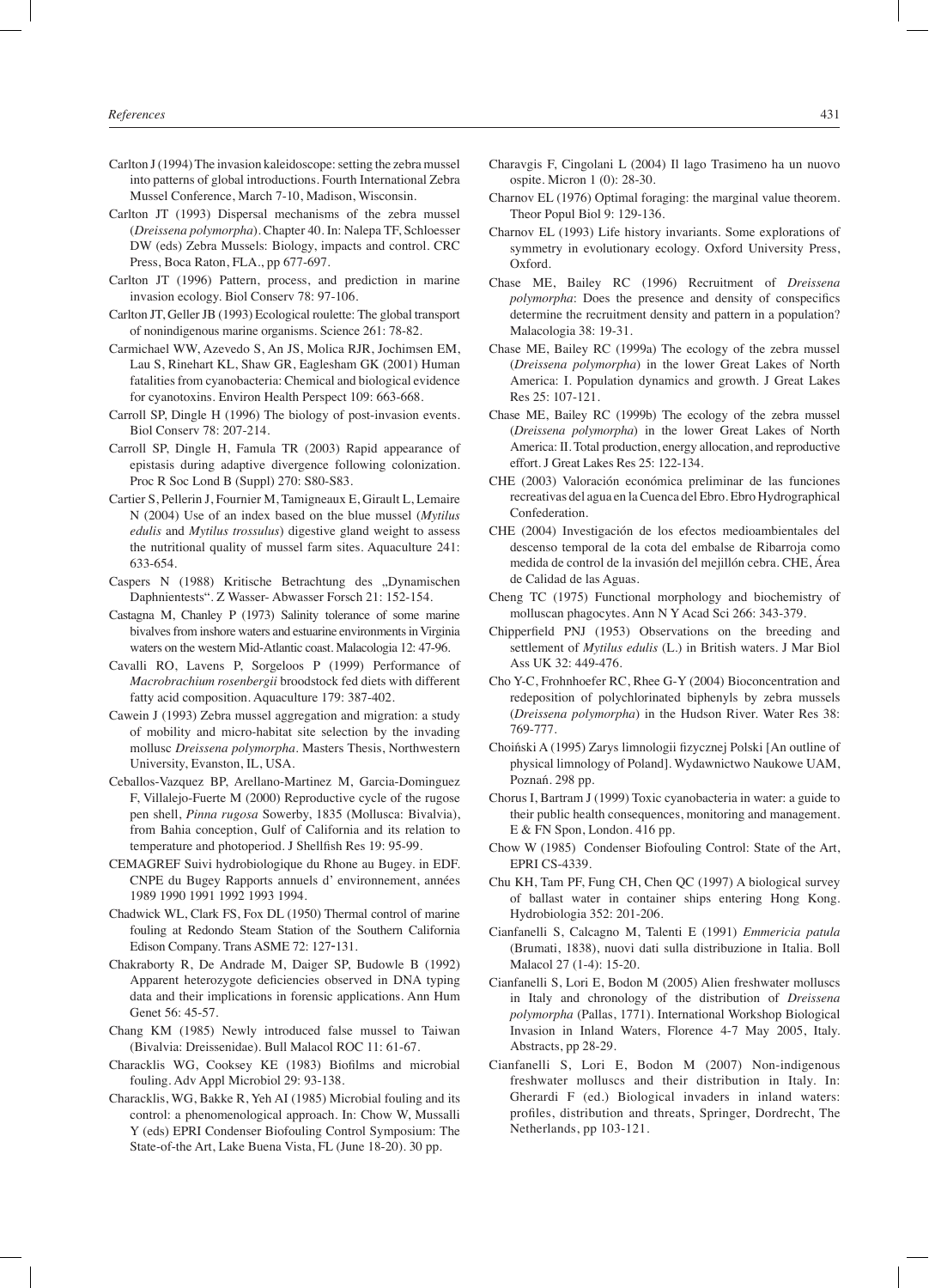- Cianfanelli S, Lori E, Bodon M (2010) *Dreissena polymorpha*: current status of knowledge about the distribution in Italy. Chapter 8. In: Van der Velde G, Rajagopal S, Bij de Vaate A (eds) The zebra mussel in Europe. Backhuys Publishers, Leiden/Margraf Publishers, Weikersheim, pp 93-100.
- Cichoń M (1997) Evolution of longevity through optimal resource allocation. Proc R Soc Lond B 264: 1383-1388.
- CIPAIS, Commissione Internazionale per la Protezione delle Acque Italo-Svizzere (1999) Ricerche sulla distribuzione e gli effetti del DDT nell'ecosistema del Lago Maggiore. Rapporto finale sui risultati delle indagini. Pallanza.
- CIPAIS, Commissione Internazionale per la Protezione delle Acque Italo-Svizzere (2003) Monitoraggio della presenza di DDT e di altri contaminanti nell'ecosistema Lago Maggiore. Pallanza.
- Clarke KB (1952) The infestation of waterworks by *Dreissena polymorpha*, a freshwater mussel. J Inst Water Works Engin 6: 370-378.
- Clarke M (1999) The effect of food availability on byssogenesis by the zebra mussel (*Dreissena polymorpha* Pallas). J Moll Stud 65: 327-333.
- Clarke M, McMahon RF (1995) Effects of current velocity on byssal thread production in the zebra mussel (*Dreissena polymorpha*). Proceedings of the Fifth International Zebra Mussel and Other Aquatic Nuisance Organisms Conference, Toronto, Canada, February 1995, pp 39-45.
- Clarke M, McMahon RF (1996) Effects of temperature on byssal thread production by the freshwater mussel, *Dreissena polymorpha* (Pallas). Am Malacol Bull 13: 105-110.
- Claudi R, Evans DW (1993) Chemical addition strategies for zebra mussel control in once-through service water systems. Chapter 33. In: Nalepa TF, Schloesser DW (eds) Zebra Mussels: Biology, impacts and control. Lewis publishers, Boca Raton, FLA, pp 563-574.
- Claudi R, Leach JH (eds) (1999) Nonindigenous freshwater organisms. Vectors, biology, and impacts. Lewis Press, Boca Raton, Florida. 464 pp.
- Claudi R, Mackie GL (1994) Practical manual for zebra mussel monitoring and control. CRC Press, Boca Raton, FLA., pp 1-227.
- Claudi R, Van Oostrom AJ (2010) Mitigation of biofouling in once-through cooling systems: an overview and case study on treatment optimization. Chapter 39. In: Van der Velde G, Rajagopal S, Bij de Vaate A (eds) The zebra mussel in Europe. Backhuys Publishers, Leiden/Margraf Publishers, Weikersheim, pp 393-402.
- Claxton WT, Mackie GL (1998) Seasonal and depth variations in gametogenesis and spawning of *Dreissena polymorpha* and *Dreissena bugensis* in eastern Lake Erie. Can J Zool 76: 2010- 2019.
- Claxton WT, Martel A, Dermott RM, Boulding EG (1997) Discrimination of field-collected juveniles of two introduced dreissenids (*Dreissena polymorpha* and *Dreissena bugensis*) using mitochondrial DNA and shell morphology. Can J Fish Aquat Sci 54: 1280-1288.
- Claxton WT, Wilson AB, Mackie GL, Boulding EG (1998) A genetic and morphological comparison of shallow- and deep-water populations of the introduced dreissenid bivalve *Dreissena bugensis*. Can J Zool 76: 1269-1276.
- Cleven E-J, Frenzel P (1992) Population dynamics and production of *Dreissena polymorpha* in the River Seerhein, the outlet of

lake Constance. In : Neumann D, Jenner HA (eds) The Zebra Mussel *Dreissena polymorpha*. Ecology, biological monitoring and first applications in the water quality management. Gustav Fischer, Stuttgart. Limnologie aktuell 4: 45-47.

- Cleven EJ, Frenzel P (1993) Population dynamics and production of *Dreissena polymorpha* PALLAS in River Seerhein, the outlet of Lake Constance (Obersee). Arch Hydrobiol 127: 395-407.
- Cloern JE, Nichols FH (1978) A Von Bertalanffy growth model with a seasonally varying coefficient. J Fish Res Board Can 35: 1479-1482.
- Cobelas MA (1988) Lipids in microalgae. A review II. Environment. Grasas y Aceites 40: 213-223.
- Cobelas MA, Lechardo JZ (1988) Lipids in microalgae. A review I. Biochemistry. Grasas y Aceites 40: 118-145.
- Codd GA, Bell SG, Kaya K, Ward CJ, Beattie KA, Metcalf JS (1999) Cyanobacterial toxins, exposure routes and human health. Eur J Phycol 34: 405-415.
- Cohen AN, Carlton JT (1998) Accelerating invasion rate in a highly invaded estuary. Science 279: 555-557.
- Colling M, Schmedtje U (1996) Ökologische Typisierung der aquatischen Makrofauna. Bayerisches Landesamt für Wasserwirtschaft 4, München. 543 pp.
- Colombi L (2003) Biomonitoraggio del Lago d'Iseo mediante lo studio del ciclo riproduttivo di *Dreissena polymorpha*. Atti dell'Ateneo di Scienze, Lettere ed Arti di Bergamo Anno Accademico 2001-2002 65: 199-211.
- Conides A, Koussouris T, Gritzalis K, Bertahas I (1995) Zebra Mussel, *Dreissena polymorpha*: population dynamics and notes on control strategies in a reservoir in Western Greece. Lake and Reservoir Management 11: 329-336.
- Conn DB, Lutz RA, Hu Y-P, Kennedy VS (1993) Guide to the identification of larval and postlarval stages of Zebra mussels *Dreissena* spp. and the dark false mussel *Mytilopsis leucophaeata*. Publication New York Sea Grant Insitute, State University of New York and Cornell University, 22 pp.
- Conn DB, Simpson SE, Minchin D, Lucy FE (2008) Occurrence of *Conchophthirus acuminatus* (Protista: Ciliophora) in *Dreissena polymorpha* (Mollusca: Bivalvia) along the River Shannon. Biol Invasions 10: 149-156.
- Conroy JD, Culver DA (2004) Do dreissenid mussels affect Lake Erie ecosystem stability processes? Am Midl Nat 153: 20-32.
- Conroy JD, Edwards WJ, Pontius RA, Kane DD, Zhang H, Shea JF, Richey JN, Culver DA (2005) Soluble nitrogen and phosphorus excretion of exotic freshwater mussels (*Dreissena* spp.): potential impacts for nutrient remineralisation in western Lake Erie. Freshw Biol 50: 1146-1162.
- Cook HW (1996) Fatty acid desaturation and chain elongation in eukaryotes. In: Vance DE, Vance JE (eds) Biochemistry of lipids, lipoproteins and membranes. Elsevier Science, Amsterdam, pp 129-152.

Cooley JM (1991) Zebra mussels. J Great Lakes Res. 17: 1-2.

- Cope WG, Bartsch MR, Rada RG, Balogh SJ, Rupprecht JE, Young RD, Johnson DK (1999) Bioassessment of mercury, cadmium, polychlorinated biphenyls, and pesticides in the upper Mississippi river with zebra mussels (*Dreissena polymorpha*). Environ Sci Technol 33: 4385-4390.
- Cornuet JML, Luikart G (1996) Description and power analysis of two tests for detecting recent population bottlenecks from allele frequency data. Genet 144: 2001-2014.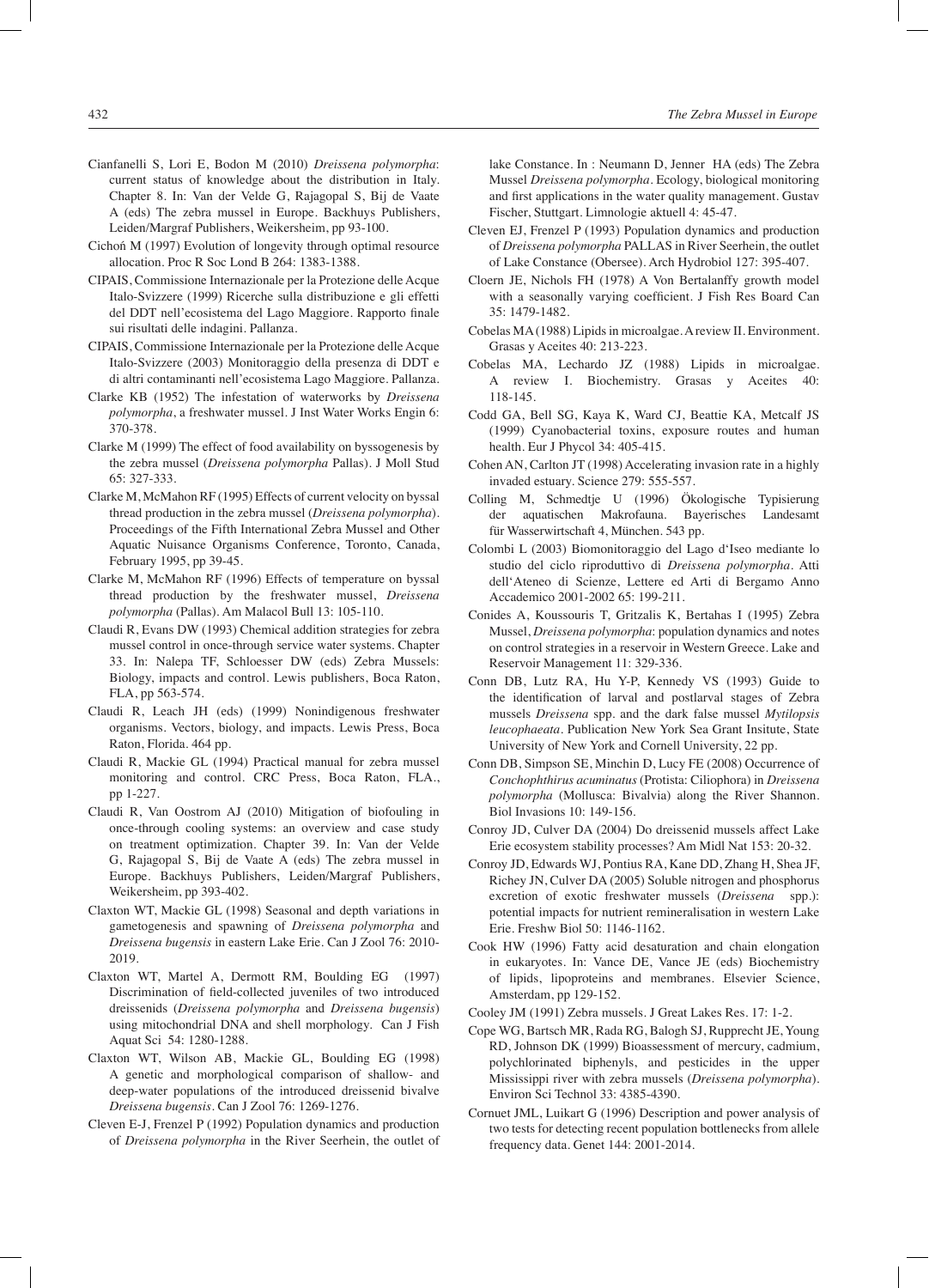- Cossignani T, Cossignani V (1995) Atlante delle conchiglie terrestri e dulciacquicole italiane. L'Informatore Piceno, Ancona, Italy, 208 pp.
- Cotner JB, Gardner WS, Johnson JR, Sada RH, Cavaletto JF, Heath RT (1995) Effects of zebra mussels (*Dreissena polymorpha*) on bacterioplankton: evidence for both size-selective consumption and growth stimulation. J Great Lakes Res 21: 517-528.
- Couillard Y, Campbell PGC, Tessier A, Auclair JC, Pellerin-Massicotte J (1995) Field transplantation of a freshwater bivalve, *Pyganodon grandis*, across a metal contamination gradient. 1. Temporal changes in metallothionein and metal (Cd, Cu, and Zn) concentrations in soft-tissues. Can J Fish Aquat Sci 52: 690-702.
- Council of Europe (2003) European strategy on invasive alien species. Final meeting of Convention on the conservation of European wildlife and natural habitats. Strasbourg, France. 50 pp.
- Council of Europe (2004) Follow-up on the Kyoto Biodiversity Resolution: Invasive Alien Species Action Plan Proposal. Eigth meeting of the Council for the Pan-European Biological and Landscape Diversity Strategy. Madrid, Spain. 4 pp.
- Coutteau P, Castell JD, Ackman RG, Sorgeloos P (1996) The use of lipid emulsions as carriers for essential fatty- acids in bivalves a test-case with juvenile *Placopecten magellanicus*. J Shellfish Res 15: 259-264.
- Coutts ADM (1999) Hull fouling as a modern vector for marine biological invasions: investigation of merchant vessels visiting northern Tasmania. M App Sci Thesis, Australian Maritime College, Launceston, Tasmania, Australia.
- Covaci A, Bervoets L, Hoff P, Voorspoels S, Voets J, Van Campenhout K, Blust R, Schepens P (2004) PBDEs in freshwater mussels and fish from Flanders, Belgium. Organohal Compounds 66: 3848-3855.
- Covaci A, Bervoets L, Hoff P, Voorspoels S, Voets J, Van Campenhout K, Blust R, Schepens P (2005) Polybrominated diphenyl ethers (PBDEs) in freshwater mussels and fish from Flanders, Belgium. J Environ Monitor 7: 132-136.
- Cowley G (1989) Showdown at Mussel Beach: Marauding crustaceans terrorize Great Lakes. Newsweek, p 66.
- Cox CB, Moore PD (1980) Biogeography: an ecological and evolutionary approach. 3<sup>rd</sup> ed. Blackwell scientific publications.
- Cozzi E (1997) I Molluschi del Sebino. Analisi e distribuzione. Argomenti delle tesi di laurea svolte presso l'Acquario Civico e Stazione Idrobiologica di Milano. Quad Civ Staz Idrobiol Milano 22: 178.
- Cramp SE, Simmons KEL (1977) Handbook of the Birds of Europe, the Middle East and North Africa, The Birds of the Western Palearctic. Oxford University Press, Oxford.
- Crisp DJ (1984) Energy flow measurements. In: Holme NA, McIntyre AD (eds) Methods for the study of marine benthos. IBP Handbook No 16, 2nd edition, Blackwell, Oxford, pp 284-372.
- Crooks JA (2002) Characterizing ecosystem-level consequences of biological invasions: the role of ecosystem engineers. Oikos 97: 153-166.
- Czarnołęski M, Kozłowski J (1998) Do Bertalanffy's growth curves result from optimal resource allocation? Ecol Lett 1: 5-7.
- Czarnołęski M, Kozłowski J, Lewandowski K, Mikołajczyk M, Müller T, Stańczykowska A (2005) Optimal resource allocation explains changes of the zebra mussel growth pattern through time. Evol Ecol Res 7: 821-835.
- Czarnolęski M, Kozlowski J, Lewandowski K, Müller T, Stańczykowska A (2010) An evolutionary perspective on the geographic and temporal variability of life histories in European zebra mussels. Chapter 17. In: Van der Velde G, Rajagopal S, Bij de Vaate A (eds) The zebra mussel in Europe. Backhuys Publishers, Leiden/Margraf Publishers, Weikersheim, pp 169- 182.
- Czarnołęski M, Kozłowski J, Stańczykowska A, Lewandowski K (2003) Optimal resource allocation explains growth curve diversity in zebra mussels. Evol Ecol Res 5: 571-587.
- Czarnołęski M., Michalczyk Ł, Pajdak-Stós A (2004) Substrate preference in settling zebra mussels *Dreissena polymorpha*. Arch Hydrobiol 159: 263-270.
- Czylok A, Szymczyk A (2004) Doświadczenia nad czynną ochroną różanki *Rhodeus sericeus* (Pallas 1776) w województwie śląskim. [Experience in the protection of *Rhodeus sericeus* (Pallas 1776) in Silesian Province]. Chrońmy Przyrodę Ojczystą 60, 4: 63-71.
- Dalfreddo C, Maiolini B (2004) Il popolamento malacologico di alcuni laghi trentini a confronto 70 anni dopo. Stud Trent Sci Nat Acta Biol 80: 175-177.
- Dalton J (1861) The new British *Physa*. The Zoologist 19: 7318- 7319.
- Danish Forest and Nature Agency, Ministry of the Environment (2005) Nordic Network on Introduced Species. http://www.sns. dk/natur/nnis/, Accessed: April 2005.
- Dankers N, Herlyn M, Sand Kristensen P, Michaelis H, Millat G, Nehls G, Ruth M (1999) Blue mussels and Blue mussel beds in the littoral. In: De Jong F, Bakker J, Van Berkel C, Dahl N, Dankers N, Gätje C, Marencic H, Potel P (eds) Quality Status Report Waddensea Ecosystem No. 9. Common Waddensea Secretariat: 141-145.
- Dankers N, Meijboom A, Cremer JSM, Dijkman E, Hermes Y, Te Marvelde L (2003) EVA II deelproject F6: Historische ontwikkeling van droogvallende mosselbanken in de Nederlandse Waddenzee. Alterra, Wageningen.
- Darr A, Zettler ML (2000) Erstnachweis von *Congeria leucophaeata* (Conrad, 1831) in Mecklenburg-Vorpommern (Bivalvia: Dreissenidae). Malakol Abh 20: 197-200.
- Darrigran G, Damborenea C, Penchaszadeh P, Taraborelli C (2003) Adjustments of *Limnoperna fortunei* (Bivalvia: Mytilidae) after ten years of invasion in the Americas. J Shellfish Res 22: 141-146.
- Darrigran G, Ezcurra de Drago I (2000) Invasion of the exotic freshwater mussel *Limnoperna fortunei* (Dunker, 1857) (Bivalvia: Mytilidae) in South America. The Nautilus 114: 69- 73.
- Darrigran G, Pastorino G (1995) The recent introduction of Asiatic Bivalve, *Limnoperna fortunei* (Mytilidae) into South America. Veliger 38: 183-187.
- Davies NA, Simkiss K (1996) The uptake of zinc from artificial sediments by *Mytilus edulis*. J mar biol Ass U K 76: 1073-1079.
- Dawidowicz P, Gliwicz ZM, Gulati RD (1988) Can *Daphnia* prevent a blue-green algal bloom in hypertrophic lakes? A laboratory test. Limnologica 19: 21-26.
- Day T, Taylor PD (1997) Von Bertalanffy's growth equation should not be used to model age and size at maturity. Am Nat 149: 381-393.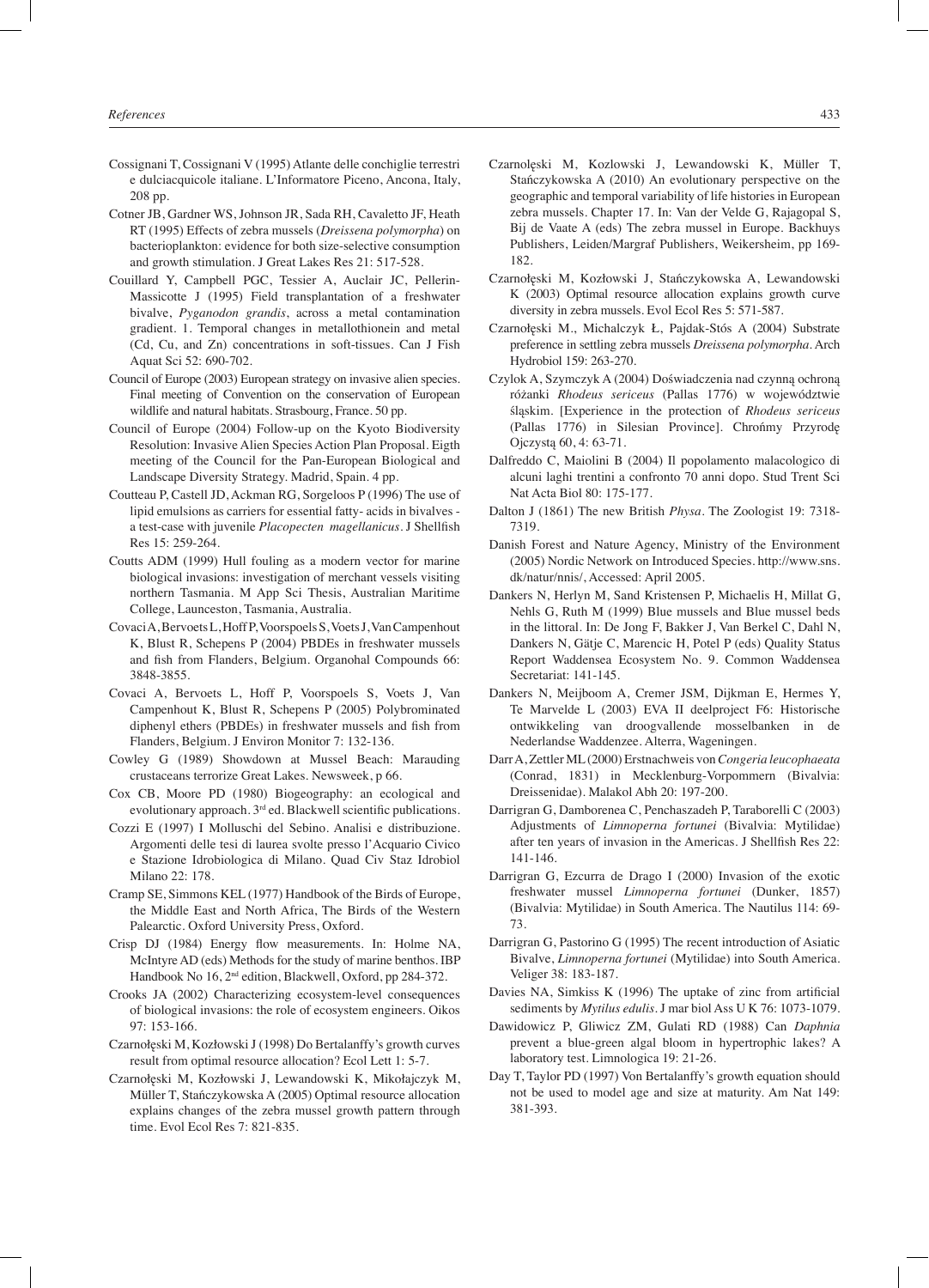- De Bisthoven LJ, Postma JF, Parren P, Timmermans KR, Ollevier F (1998) Relations between heavy metals in aquatic sediments and in *Chironomus* larvae of Belgian lowland rivers and their morphological deformities. Can J Fish Aquat Sci 55: 688-703.
- De Boeck G, Vlaeminck A, Blust R (1997) Effects of sublethal copper exposure on copper accumulation, food consumption, growth, energy stores, and nucleic acid content in common carp. Arch Environ Contam Toxicol 33: 415-422.
- De Boer J, Wester PG, Van der Horst A, Leonards PEG (2003) Polybrominated diphenyl ethers in influents, suspended particulate matter, sediments, sewage treatment plant and effluents and biota from the Netherlands. Environ Pollut 122: 63-74.
- De Coen WM, Janssen CR (2003) The missing biomarker link: Relationships between effects on the cellular energy allocation biomarker of toxicant-stressed *Daphnia magna* and corresponding population characteristics. Environ Toxicol Chem 22: 1632-1641.
- De Coen WM, Janssen CR, Giesy JP (2000) Biomarker applications in ecotoxicology: bridging the gap between toxicology and ecology. In: Persoone G, Janssen C, De Coen W (eds) New microbiotests for routine toxicity screening and biomonitoring. Kluwer Academic Publishers, Dordrecht, The Netherlands, pp 13-25.
- De Coen WM, Janssen CR (1997) The use of biomarkers in *Daphnia magna* toxicity testing. IV. Cellular Energy Allocation: a new methology to assess the energy budget of toxicant-stressed *Daphnia* populations. Journal of Aquatic Ecosystem Stress and Recovery 6: 43-55.
- De Cooman W, Florus M, Devroede MP (1998) Characterization of sediments of Flemish watercourses. Report Ministry of the Flemish Government, Administratie Milieu, Natuurbehoud en Landinrichting, Brussels, Belgium, pp 1-56.
- De Cooman W, Seuntjes P, Bervoets L, Int Panis L, De Wit M, Verheyen R (1995) Research on the spatial variability of three sediment types in Flanders. Proceedings, 5<sup>th</sup> international FZK/TNO Conference on Contaminated Soil, Maastricht, The Netherlands, October 30-November 3, pp 191-192.
- De Cooman W, Vos G, D'Hondt P, Van Erdeghem M, Meers B, Van Wauwe P, Wuyts S, Peeters B (2004) Water quality. In: Peeters B (ed.) Mira-T 2004. Report on the environment and nature in Flanders. Flemish Environmental Agency, pp 303-314.
- De Kock WC, Bowmer CT (1993) Bioaccumulation, biological effects, and food chain transfer of contaminants in the zebra mussel (*Dreissena polymorpha*). Chapter 30. In: Nalepa TF, Schloesser DW (eds) Zebra Mussels: Biology, impacts and control. Lewis publishers, Boca Raton, FLA., pp 503-533.
- De Lafontaine Y, Gagné F, Blaise C, Costan G, Gagnon P, Chan HM (2000) Biomarkers in zebra mussels (*Dreissena polymorpha*) for the assessment and monitoring of water quality of the St Lawrence River (Canada). Aquat Toxicol 50: 51-71.
- De Leeuw JJ (1996) Diving costs as a component of daily energy budgets of aquatic birds and mammals: generalizing the inclusion of dive-recovery costs demonstrated in tufted ducks. Can J Zool 74: 2131-2142.
- De Leeuw JJ (1997) Demanding Divers. Ecological energetics of food exploitation by diving ducks. PhD Thesis, University of Groningen. Van Zee tot Land 61, Lelystad. ISBN 90-369-1207-5.
- De Leeuw JJ (1999) Food intake rates and habitat segregation of tufted duck *Aythya fuligula* and scaup *Aythya marila* exploiting zebra mussels *Dreissena polymorpha*. Ardea 87: 15-31.
- De Leeuw JJ, Butler PJ, Woakes AJ, Zegwaard F (1998) Body cooling and its energetic implications for feeding and diving of tufted ducks. Physiol Zool 71: 720-730.
- De Leeuw JJ, Hartgers EM, Sluis D (2000) Visstand en visserij van het IJsselmeer en Markermeer: de toestand in 1999. Institute of Fishery Research (RIVO-DLO), report C012/00, IJmuiden.
- De Leeuw JJ, Van Eerden MR (1992) Size selection in diving tufted ducks *Aythya fuligula* explained by differential handling of small and large mussels *Dreissena polymorpha*. Ardea 80: 353-362.
- De Leeuw JJ, Van Eerden MR (1995) Duikeenden in het IJsselmeergebied. Herkomst, populatie-structuur, biometrie, rui, conditie en voedselkeuze. Rijkswaterstaat, Directorate IJsselmeergebied, Flevobericht 373, Lelystad.
- De Leeuw JJ, Van Eerden MR, Visser GH (1999) Wintering Tufted Ducks *Aythya fuligula* diving for zebra mussels *Dreissena polymorpha* balance feeding costs within narrow margins of their energy budget. J Avian Biol 30: 182-192.
- De Moreno JEA, Moreno VJ, Brenner RR (1976) Lipid metabolism of the yellow clam, *Mesodesma mactroides*: 2-Polyunsaturated fatty acid metabolism. Lipids 11: 561-566.
- De Souza JRB, Da Rocha CMA, De Lima MdPR (2005) Ocorrencia do bivalve exótico *Mytilopsis leucophaeta* (Conrad) (Mollusca, Bivalvia), no Brazil. Revista Brasiliera de Zoologia 22: 1204- 1206.
- De Stefani C (1876) Molluschi continentali fino ad ora notati in Italia nei terreni pliocenici, ed ordinamento di questi ultimi. Atti Soc Tosc Sc Nat 2: 130-174.
- De Stefani C (1877) Molluschi continentali fino ad ora notati in Italia nei terreni pliocenici, ed ordinamento di questi ultimi. Atti Soc Tosc Sc Nat 3: 274-370.
- De Stefani C (1880) Molluschi continentali fino ad ora notati in Italia nei terreni pliocenici, ed ordinamento di questi ultimi. Atti Soc Tosc Sc Nat 5: 9-108.
- De Vico G, Maio N, Castagnolo L (2007) Prima segnalazione di *Anodonta (Sinanodonta) woodiana* (Lea, 1834) (Mollusca: Bivalvia: Unionidae) per il Sud Italia. Notiziario SIM 25: 23- 25.
- De Vooys CGN (1999) Numbers of larvae and primary plantigrades of the mussel *Mytilus edulis* in the western Dutch Wadden Sea. J Sea Res 41: 189 – 201.
- De Wit JAW (1980) Aspecten van de waterkwaliteit in het IJsselmeergebied. H2O 13: 251-256.
- De Wolf H, Backeljau T, Blust R (2000) Heavy metal accumulation in the periwinkle *Littorina littorea*, along a pollution gradient in the Scheldt estuary. Sci Total Environ 262: 111-121.
- Dean WR (1998) Space invaders: modeling the distribution, impacts and control of alien organisms. Trends Ecol Evol 13: 256-258.
- Deaton LE, Derby JGS, Nishikant S, Greenberg MJ (1989) Osmoregulation and salinity tolerance in two species of bivalve mollusc: *Limnoperna fortunei* and *Mytilopsis leucophaeta*. J Exp Mar Biol Ecol 133: 67-79.
- Decet F, Fossa I (2001) Catalogo dei molluschi terrestri e d'acqua dolce del Bellunese. Boll Mus civ St nat Venezia 51: 39-117.
- Decho AW, Browne KA, Zimmer-Faust RK (1998) Chemical cues: Why basic peptides are signal molecules in marine environments. Limnol Oceanogr 43: 1410-1417.
- DeGirolamo DJ, Jensen JN, Van Benschoten JE (1991) Inactivation of adult zebra mussels by chlorine. American Water Works Association Annual Conference, June 1991, Philadelphia, USA.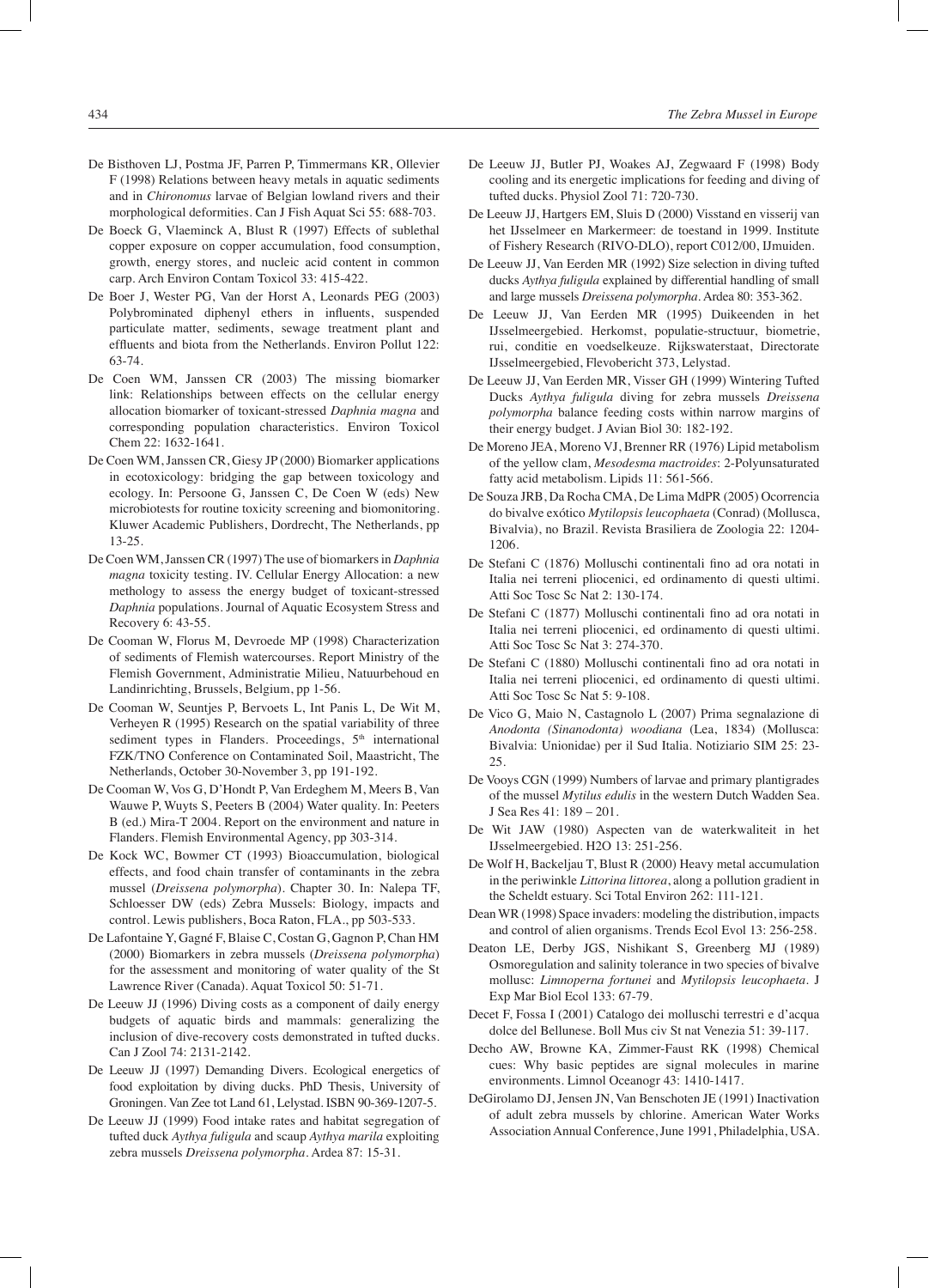- Deksbakh NK (1935) Spread of *Dreissena polymorpha* Pallas (Mollusca) in the European part of the USSR and the factors responsible for their spread. Byulleten Moscowskowgo Obaschestva Ispyatelei Pirody. Otdelenie Biologii 44: 153-163. [in Russian]
- Delaunay F, Marty Y, Moal J, Samain JF (1993) The effect of monospecific algal diets on growth and fatty- acid composition of *Pecten maximus* (L.) larvae. J Exp Mar Biol Ecol 173: 163- 179.
- DeMott WR (1999) Foraging strategies and growth inhibition in five daphnids feeding on mixtures of a toxic cyanobacterium and a green alga. Freshw Biol 42: 263-274.
- DeMott WR, Müller-Navarra DC (1997) The importance of highly unsaturated fatty acids in zooplankton nutrition: evidence from experiments with *Daphnia*, a cyanobacterium and lipid emulsions. Freshw Biol 38: 649-664.
- Den Hartog C, Van den Brink FWB, Van der Velde G (1989) Brackish-water invaders in the River Rhine – A bioindication for increased salinity level over the years. Naturwissenschaften 76: 80-81.
- Denlinger DL, Yocum GD (1998) Physiology of heat sensitivity. In: Hallman GJ, Denlinger DL (eds) Thermal sensitivity in insects and application in integrated pest management. Westview Press, Boulder, Colorado, USA, pp 11-18.
- Denson DR, Wang SY (1994) Reproductive cycle of zebra mussels. Technical Report ZMR-4-07, US Army Engineer Waterways Experiment Station, Vicksburg, MS.
- Denson DR, Wang SY (1998) Distinguishing the Dark False mussel, *Mytilopsis leucophaeata* (Conrad, 1831), from the nonindigenous Zebra and Quagga mussels, *Dreissena* spp., using spermatozoan external morphology. Veliger 41: 205-211.
- Depledge MH, Lundebye AK (1996) Physiological monitoring of contaminant effects in individual rock crabs, *Hemigrapsus edwardsi*: The ecotoxicological significance of variability in response. Comp Biochem Phys C 113: 277-282.
- Dermott R, Munawar M, Carou S, Bonnell R, Niblock H (2005) Is sediment- or pseudofaeces toxicity responsible for the decline of the amphipod *Diporeia hoyi* in Lakes Erie and Ontario? Aquat Ecosys Health Manag 8: 11-20.
- Dermott RM, Munawar M (1993) Invasion of Lake Erie offshore sediments by *Dreissena*, and its ecological implications. Can J Fish Aquat Sci 50: 2298-2304.
- Descy JP, Everbecq E, Gosselain V, Viroux L, Smitz JS (2003) Modelling the impact of benthic filter-feeders on the composition and biomass of river plankton. Freshw Biol 48: 404-417.
- Devin S., Piscart C, Beisel J-N, Moreteau JC (2003) Ecological traits of the amphipod invader *Dikerogammarus villosus* on a mesohabitat scale. Arch Hydrobiol 158: 43-56.
- Dieterich A, Mörtl M, Eckmann R (2004) The effects of zebra mussels (*Dreissena polymorpha*) on the foraging success of Eurasian perch (*Perca fluviatilis*) and ruffe (*Gymnocephalus cernuus*). Int Rev Hydrobiol 89: 229-237.
- Dietz TH, Byrne, RA (1990) Potassium and rubidium uptake in freshwater bivalves. J Exp Biol 150: 395-405.
- Dietz TH, Lessard D, Silverman H, Lynn JW (1994) Osmoregulation in *Dreissena polymorpha*: the importance of Na, Cl, K, and particularly Mg. Biol Bull-US 187: 76-83.
- Dietz TH, Wilcox SJ, Byrne RA, Lynn JW, Silverman H (1996) Osmotic and ionic regulation of North American zebra mussels (*Dreissena polymorpha*). Am Zool 36: 364-372.
- Dietz TH, Wilcox SJ, Byrne RA, Silverman H (1997) Effects of hyperosmotic challenge on the freshwater bivalve *Dreissena polymorpha*: Importance of K+ . Can J Zool 75: 697-705.
- Diggins TP, Weimer M, Stewart KM, Baier RE, Meyer AE, Forsberg RF, Goehle MA (2004) Epiphytic refugium: are two species of invading freshwater bivalves partitioning spatial resources? Biol Invasions 6: 83-88.
- Dionisio Pires LM, Bontes BM, Van Donk E, Ibelings BW (2005a) Grazing on colonial and filamentous, toxic and non-toxic cyanobacteria by the zebra mussel *Dreissena polymorpha*. J Plankton Res 27: 331-339.
- Dionisio Pires LM, Ibelings BW, Brehm M, Van Donk E (2005b) Comparing grazing on lake seston by *Dreissena* and *Daphnia*: lessons for biomanipulation. Microb Ecol 50: 242-252.
- Dionisio Pires LM, Ibelings BW, Elger A, Gons H, Lammens E, Nolet B, Noordhuis R, Portielje R, Vijverberg J (2004a) Reoligotrophication: effects on carrying capacity and biodiversity state-of-the-art knowledge for shallow lakes in The Netherlands. Internal RIZA report.
- Dionisio Pires LM, Ibelings BW, Van Donk E (2010) Zebra mussels as a potential tool in the restoration of eutrophic shallow lakes dominated by toxic cyanobacteria. Chapter 32. In: Van der Velde G, Rajagopal S, Bij de Vaate A (eds) The zebra mussel in Europe. Backhuys Publishers, Leiden/Margraf Publishers, Weikersheim, pp 331-342.
- Dionisio Pires LM, Jonker RR, Van Donk E, Laanbroek HJ (2004b) Selective grazing by adults and larvae of the zebra mussel (*Dreissena polymorpha*): application of flow cytometry to natural seston. Freshw Biol 49: 116-126.
- Dionisio Pires LM, Karlsson K, Meriluoto JAO, Kardinaal E, Visser PM, Siewertsen K, Van Donk E, Ibelings BW (2004c) Assimilation and depuration of microcystin-LR by the zebra mussel, *Dreissena polymorpha*. Aquat Toxicol 69: 385-396.
- Dionisio Pires LM, Kusserow R, Van Donk E (2003) Influence of toxic and non-toxic phytoplankton on feeding and survival of *Dreissena polymorpha* (Pallas) larvae. Hydrobiologia 491: 193-200.
- Dionisio Pires LM, Van Donk E (2002) Comparing grazing by *Dreissena polymorpha* on phytoplankton in the presence of toxic and non-toxic cyanobacteria. Freshw Biol 47: 1855-1865.
- Directive 2000/60/EC of the European parliament and of the Council establishing a framework for the Community action in the field of water policy. http://europa.eu.int/eur-lex/pri/en/oj/ dat/2000/ 1327/132720001222en 00010072.pdf
- D'Itri FM (1997) Zebra Mussels and Aquatic Nuisance Species. Ann Arbor Press Inc., Chelsea, Michigan, 638 pp.
- Dittman DE (1997) Latitudinal compensation in oyster ciliary activity. Funct Ecol 11: 573-578.
- Dobrowolski KA, Lewandowski K (eds) (1998) The strategy of wetland protection in Poland. Institute of Ecology PAS Publishing Office, Dziekanów Leśny. 187 pp.
- Dobson EP, Mackie GL (1998) Increased deposition of organic matter, polychlorinated biphenyls, and cadmium by Zebra mussels (*Dreissena polymorpha*) in western Lake Erie. Can J Fish Aquat Sci 55: 1131-1139.
- Domagała J (1997) Annual reproductive cycle of the females of *Dreissena polymorpha* (Pall.) from lake Inulec. Pol Arch Hydrobiol 44: 467-475.
- Domm S, McCauley RW, Kott E, Ackerman JD (1993) Physiological and taxonomic separation of two dreissenid mussels in the Laurentian Great Lakes. Can J Fish Aquat Sci 50: 2294-2297.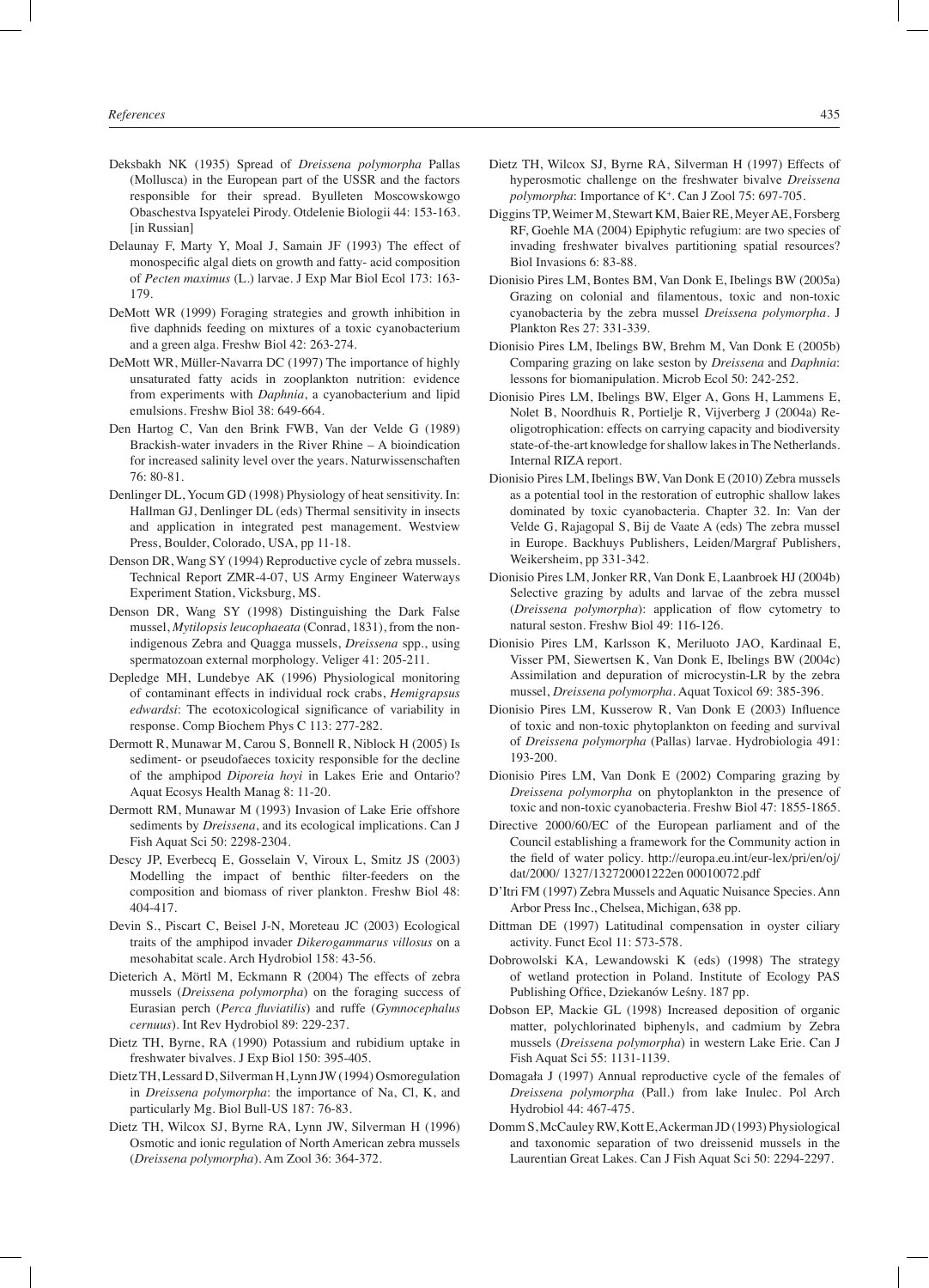- Domouhtsidou GP, Dimitriadis VK (2001) Lysosomal and lipid alterations in the digestive gland of mussels, *Mytilus galloprovincialis* (L.) as biomarkers of environmental stress. Environ Pollut 115: 123-137.
- Dorgelo J (1993) Growth and population structure of the zebra mussel (*Dreissena polymorpha*) in dutch lakes differing in trophic state. Chapter 4. In: Nalepa TF, Schloesser DW (eds) Zebra mussels: Biology, impacts, and control. Lewis Publishers, CRC Press, Boca Raton, FLA., pp 79-94.
- Dorn P (1974) The effects of mercuric chloride upon respiration in *Congeria leucophaeata*. Bull Environ Contam Toxicol 12: 86-91.
- Drake JM, Bossenbroek JM (2004) The potential distribution of zebra mussels in the United States. BioScience 54: 931-941.
- Drake JM, Lodge DM (2004) Global hot spots of biological invasions: evaluating options for ballast-water management. Proc R Soc Lond B 271: 575-580.
- Drako MM (1953) Species composition quantitative and fodder meaning of bottom fauna (benthos) of fishing lakes of BSSR. Candidate Dissertation, Department of Invertebrate Zoology, Belorussian State University, Minsk, Belarus, 259 pp [in Russian]
- Drako MM, Gavrilov SI (1972) Species composition quantitative and fodder meaning of bottom fauna in Ushachskaya lakes system. Animal Kingdom of Belorussian Lakeland, Minsk, Issue 2: 97-108. [in Russian]
- Dreher-Mansur M-C (1993) Morphologische Untersuchungen an *Eupera* Bourguignat, 1854, und *Byssanodonta* Orbigny, 1846. Zur phylogenetischen Systematik der Sphaeriidae und Corbiculidae (Bivalvia, Veneroida). PhD Thesis, Eberhardt-Karls-Universität, Tübingen, Germany.
- Dreher-Mansur M-C, Meier-Brook C (1992) Morphology of *Eupera*  Bourguignat, 1854, and *Byssanodonta* Orbigny, 1843, and the phylogenetic affinities within the superfamily Sphaeriidae (Bivalvia, Veneroida). In: Giusti F, Manganelli (eds) Abstracts of the 11th International Malacological Congress, Unitas Malacologia, 30th August - 5th September 1992, Siena, Italy, pp 235-336.
- Dubois C (1995) Biologie et demo-écologie d' une espèce invasive, *Corbicula fluminea* (Mollusca, Bivalvia) originaire d' Asie. Étude en milieu naturel (canal lateral à la Garonne) et en canal experimental. Thèse de doctorat de l' Université Paul Sabatier (Toulouse). 12 Novembre 1995. 147 pp.
- Dunn DR (1954) Notes on the bottom fauna of twelve Danish lakes. Vidensk Meddr Dansk Naturh Foren 116: 251-268.
- Dupont-Nivet M, Mallard J, Bonnet JC, Blanc JM (1997) Quantitative genetics of growth traits in the edible snail, *Helix aspersa* Müller. Genet Sel Evol 29: 571-587.
- Durinck J, Skov H, Jensen FP, Pihl S (1994) Important marine areas for wintering birds in the Baltic Sea. Ornis Consult Report 1994, Copenhagen, pp 1-110.
- Durou C, Mouneyrac C, Amiard-Triquet C (2005) Tolerance to metals and assessment of energy reserves in the polychaete *Nereis diversicolor* in clean and contaminated estuaries. Environ Toxicol 20: 23-31.
- Dusoge K, Lewandowski K, Stańczykowska A (1999) Benthos of various habitats in the Zegrzyński Reservoir (central Poland). Acta Hydrobiol 41: 103-116.
- Dyduch A, Falniowski A (1979) Mięczaki jeziora Gardno i konieczność ich ochrony. [Molluscs in Lake Gardno and the need of their protection] Ochrona Przyrody 42: 151-182.
- Edwards WJ, Rehmann CR, McDonald E, Culver DA (2005) The impact of a benthic filter feeder: limitations imposed by physical transport of algae to the benthos. Can J Fish Aquat Sci 62: 205-214.
- Effler SW, Brooks CM, Whitehead K, Wagner B, Doerr SM, Perkins M, Siegfried CA, Walrath L, Canale RP (1996) Impact of zebra mussel invasion on river water quality. Water Environ Res 68: 205-214.
- Effler SW, Matthews DA, Brooks-Matthews CM, Perkins MG, Siegfried CA, Hassett JM (2004) Water quality impacts and indicators of metabolic activity of the zebra mussel invasion of the Seneca River. J Am Water Resour Ass 40: 737-754.
- Effler SW, Siegfried C (1998) Tributary water quality feedback from the spread of zebra mussels: Oswego River, New York. J Great Lakes Res 24: 453-463.
- Eggleton MA, Miranda LE, Kirk JP (2004) Assessing the potential for fish predation to impact zebra mussels (*Dreissena polymorpha*): insight from bioenergetics models. Ecol Fresh Fish 13: 85-95.
- Elderkin CL, Klerks PL, Theriot E (2001) Shifts in allele and genotype frequencies in zebra mussels, *Dreissena polymorpha*, along the latitudinal gradient formed by the Mississippi River. J North Am Benthol Soc 20: 595-605.
- Elderkin CL, Perkins EJ, Leberg Pl, Klerks PL, Lance RF (2004) Amplified fragment lengh polymorphism (AFLP) analysis of the genetic structure of the zebra mussels, *Dreissena polymorpha*, in the Mississippi River. Freshw Biol 49: 1487-1494.
- Elliott P, Aldridge DC, Moggridge GD (2010) The development of micro-encapsulated toxins to control zebra mussels. Chapter 37. In: Van der Velde G, Rajagopal S, Bij de Vaate A (eds) The zebra mussel in Europe. Backhuys Publishers, Leiden/Margraf Publishers, Weikersheim, pp 371-382.
- Elliott P, Aldridge DC, Moggridge GD, Chipps M (2005) The increasing effects of zebra mussels on water installations in England. Water Environ J 19: 367-375.
- Emerson WK, Jacobson MK (1976) The American Museum of natural History guide to shells. Land, freshwater and marine, from Nova Scotia to Florida. 1<sup>st</sup> ed Alfred A Knopf Inc., pp 422-425.
- Endler JA (1986) Natural selection in the wild. Princeton University Press, New Jersey.
- Endresen O, Behrens HL, Brynestad S, Andersen AB, Skjong R (2004) Challenges in global ballast water management. Mar Pollut Bull 48: 615-623.
- Engelken J, Hildebrandt A (1999) cDNA cloning and cadmiuminduced expression of metallothionein mRNA in the zebra mussel *Dreissena polymorpha*. Biochem Cell Biol 77: 237-241.
- Enright CT, Newkirk GF, Craigie JS, Castell JD (1986) Evaluation of phytoplankton as diets for juvenile *Ostrea edulis* L. J Exp Mar Biol Ecol 96: 1-13.
- Enserink M (1999) Predicting invasions: biological invaders sweep in. Science 285: 1834-1836.
- Environment Agency (2005) 10 things you should know about angling. Environment Agency Publications.
- Eriksson JE, Meriluoto JAO, Lindholm T (1989) Accumulation of a peptide toxin from the cyanobacterium *Oscillatoria agardhii* in the freshwater mussel *Anodonta cygnea*. Hydrobiologia 183: 211-216.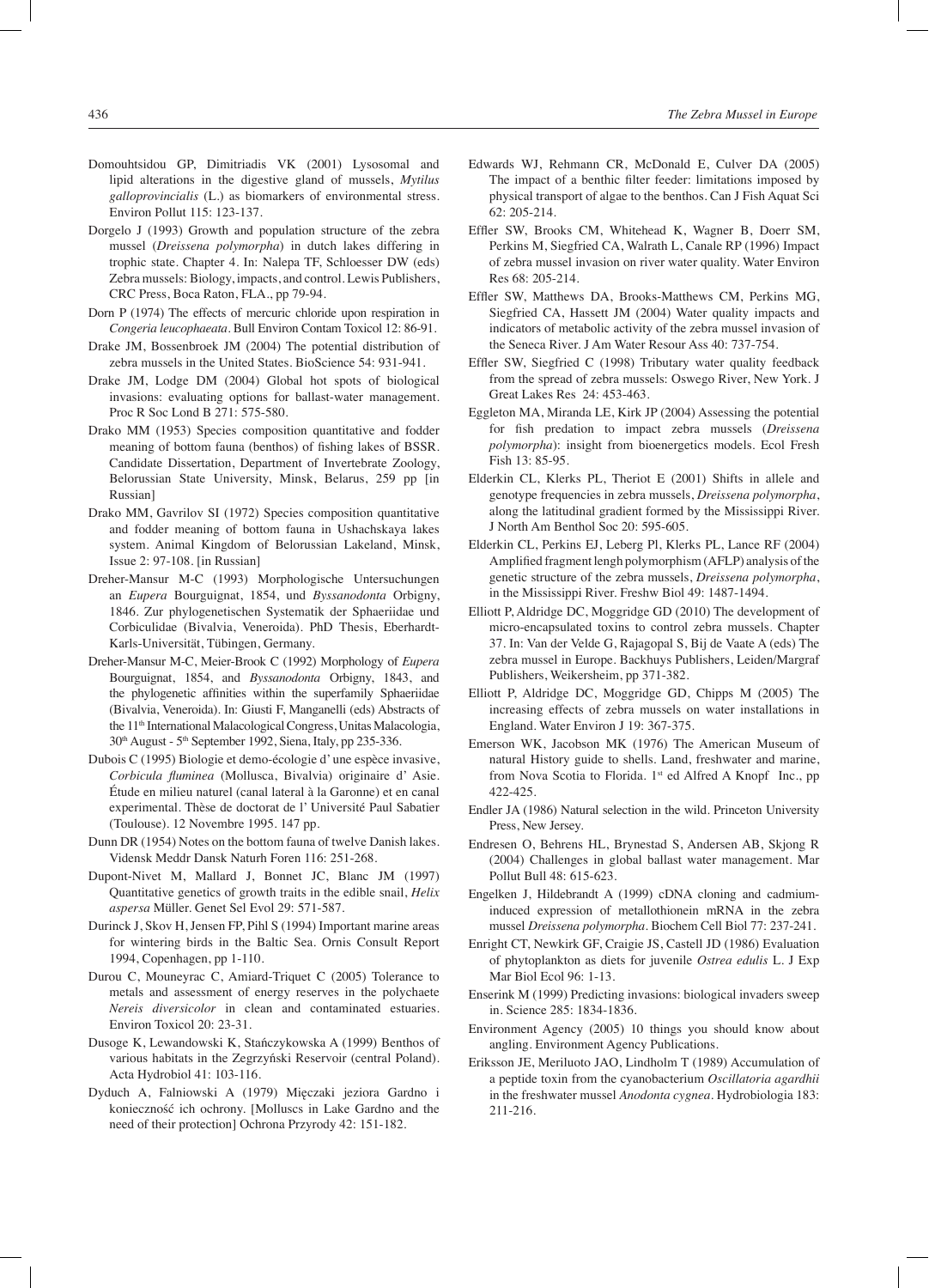- Ernst B, Hitzfeld B, Dietrich D (2001) Presence of *Planktothrix* sp. and cyanobacterial toxins in Lake Ammersee, Germany and their impact on whitefish (*Coregonus lavaretus* L.). Environ Toxicol 16: 483-488.
- Escot C, Basanta A, Cobo F, Gonzalez MA (2003) Sobre la presencia de *Mytilopsis leucophaeta* (Conrad, 1831)(Bivalvia, Dreissenacea, Dreissenidae) en el río Guadalquivir (sur de la Península Ibérica). Graellsia 59: 91-94.
- Essink K, Dekker R (2002) General patterns in invasion ecology tested in the Dutch Wadden Sea: the case of a brackish-marine polychaetous worm. Biol Invasions 4: 359-368.
- Estonian Ministry of the Environment (2005) Database of introduced species: Aquatic invaders. http://www.envir.ee/ looduskaitse/veevoorliigid\_eng.pdf, Accessed: May 2005.
- Esu D (1980) Neogene freshwater gastropods and their evolution in the Western Mediterranean area. Geol Rom 19: 231-249.
- Esu D, Girotti O (1991) Late Pliocene and Pleistocene assemblages of continental molluscs in Italy. A survey. Il Quaternario 4: 137- 150.
- European Council (2003) European Strategy on Invasive Alien Species, Final Version. T-PVS, Convention on the Conservation of European Wildlife and Natural Habitats, 23rd Meeting, 1-5 December, Strasborg.
- Everett RA (2000) Patterns and pathways of biological invasions. Trend Ecol Evol 15: 177-178.
- Fabbri R, Landi L (1999) Nuove segnalazioni di molluschi, crostacei e pesci esotici in Emilia-Romagna e prima segnalazione di *Corbicula fluminea* (O.F. Müller, 1774) in Italia (Mollusca Bivalvia, Crustacea Decapoda, Osteichthyes Cypriniformes). Quad Studi Nat Romagna 12: 9-20.
- Fahnenstiel GL, Bridgeman TB, Lang GA, McCormick MJ, Nalepa TF (1995a) Phytoplankton productivity in Saginaw Bay, Lake Huron: effects of zebra mussel (*Dreissena polymorpha*) colonization. J Great Lakes Res 21: 465-475.
- Fahnenstiel GL, Lang GA, Nalepa TF, Johengen TH (1995b) Effects of zebra mussel (*Dreissena polymorpha*) colonization on water quality parameters in Saginaw Bay, Lake Huron. J Great Lakes Res 21: 435-448.
- Fairbairn, DW, Olive L, O'Neill KL (1995) The comet assay: a comprehensive review. Mut Res Rev Genet Toxicol 339: 37-59.
- Fanslow DL, Nalepa TF, Johengen TH (2001) Seasonal changes in the respiratory electron transport system (ETS) and respiration of the zebra mussel, *Dreissena polymorpha* in Saginaw Bay, Lake Huron. Hydrobiologia 448: 61-70.
- Fanslow DL, Nalepa TF, Lang GA (1995) Filtration rates of the Zebra Mussel (*Dreissena polymorpha*) on natural seston from Saginaw Bay, Lake Huron. J Great Lakes Res 21: 489-500.
- Faust J (1995) Ökotoxikologische Untersuchungen mit dem *Dreissena*-Monitor unter besonderer Berücksichtigung des Einflusses von Schwebstoffen auf die Toxizität von 2-Chlor-4-Nitro-Anilin, Cadmium und Pentachlorphenol. Diplomarbeit Universität zu Köln.
- Favilli L, Manganelli G, Bodon M (1998) La distribuzione di *Potamopyrgus antipodarum* (Gray, 1843) in Italia e in Corsica (Prosobranchia: Hydrobiidae). Atti Soc it Sci nat Museo civ Stor nat Milano 139: 23-55.
- Feliksiak S (1933) Mięczaki Stacji Filtrów oraz Stacji Pomp Rzecznych w Warszawie. [Molluscs in the Filter Station and in the River Pumping Station in Warsaw] Fragm Faun Mus Zool Pol 2: 27-62.
- Fenchel T (1965) Ciliates from Scandinavian molluscs. Ophelia 2: 71-174.
- Fetisov AN, Rubanovich AV, Slipchenko TS, Shevchenko VA (1991) Effect of the temperature factor on the genetic structure of populations of *Dreissena polymorpha* (Bivalvia). Sov Gen 26: 1159-1162.
- Fischer EC, Castelli VJ, Rodgers SD, Bleile HR (1984) Fouling control technology. In: Costlow JD, Tipper RC (eds) Marine Biodeterioration: An interdisciplinary study. Naval Institute Press, Annapolis, Maryland, pp 261‑300
- Fisher DJ, Burton DT, Yonkos LT, Turley SD, Ziegler GP (1999a) The relative acute toxicity of continuous and intermittent exposures of chlorine and bromine to aquatic organisms in the presence and absence of ammonia. Wat Res 33: 760-768.
- Fisher P (1858) Enumération monographique des espèces du genre *Dreissena*. J Conchyl 7: 123-134.
- Fisher SW, Bernard DO (1991) Methods for evaluating zebra mussel control products in laboratory and field studies. J Shellfish Res 10: 367-371.
- Fisher SW, Dabrowska H, Waller DL, Babcock-Jackson L, Zhang XL (1994) Sensitivity of zebra mussel (*Dreissena polymorpha*) life stages to candidate molluscicides. J Shellfish Res 13: 373- 377.
- Fisher SW, Gossiaux DC, Bruner KA, Landrum PF (1993) Investigations of the toxicokinetics of hydrophobic contaminants in the zebra mussel (*Dreissena polymorpha*). Chapter 28. In: Nalepa TF, Schloesser D (eds) Zebra mussels: Biology, impacts and control. Lewis Publishers, Boca Raton, FLA., pp 465-490.
- Fisher SW, Hwang H, Atanasoff M, Landrum PF (1999b) Lethal body residues for pentachlorophenol in zebra mussels (*Dreissena polymorpha*) under varying conditions of temperature and pH. Ecotoxicol Environ Safe 43: 274-283.
- Flemming HC (1995) Biofouling und Biokorrosion die folgen unerwünschter Biofilme. Chemie Ingenieur Technik (67) November 1995.
- Flemming HC, Schaule G (1994) Bekämpfung von Biofouling in Wasserigen Systemen. Werkstoffe und Korrosion 45: 40 –53.
- Fokin SI, Giamberini L, Molloy DP, Bij de Vaate A (2003) Bacterial endocytobionts within endosymbiotic ciliates in *Dreissena polymorpha* (Lamellibranchia: Mollusca). Acta Protozool 42: 31-39.
- Folino-Rorem N, Stoeckel J, Thorn E, Page L (2006) Effects of artificial filamentous substrate on zebra mussel (*Dreissena polymorpha*) settlement. Biol Invasions 8: 89-96.
- Folmer OM, Black W, Hoeh R, Lutz R, Vrijenhoek R (1994) DNA primers for amplification of mitochondrial cytochrome c oxidase subunit I from diverse metazoan invertebrates. Mol Mar Biol Biotechnol 3: 294-299.
- Foster GG, Hodgson AN (1995) Annual reproductive cycle of three sympatric species of intertidal holothurians (Echinodermata) from the coast of the Eastern Cape Province of South Africa. Invertebr Reprod Develop 27: 49-59.
- Fox GA, MacCluskie MC, Brook RW (2005) Are current contaminant concentrations in eggs and breeding females lesser scaup of concern? The Condor 107: 50-61.
- Fox, DL, Coheran EF (1957) Thermal and osmotic counter measures against some typical marine fouling organisms. Corrosion 14: 31-32.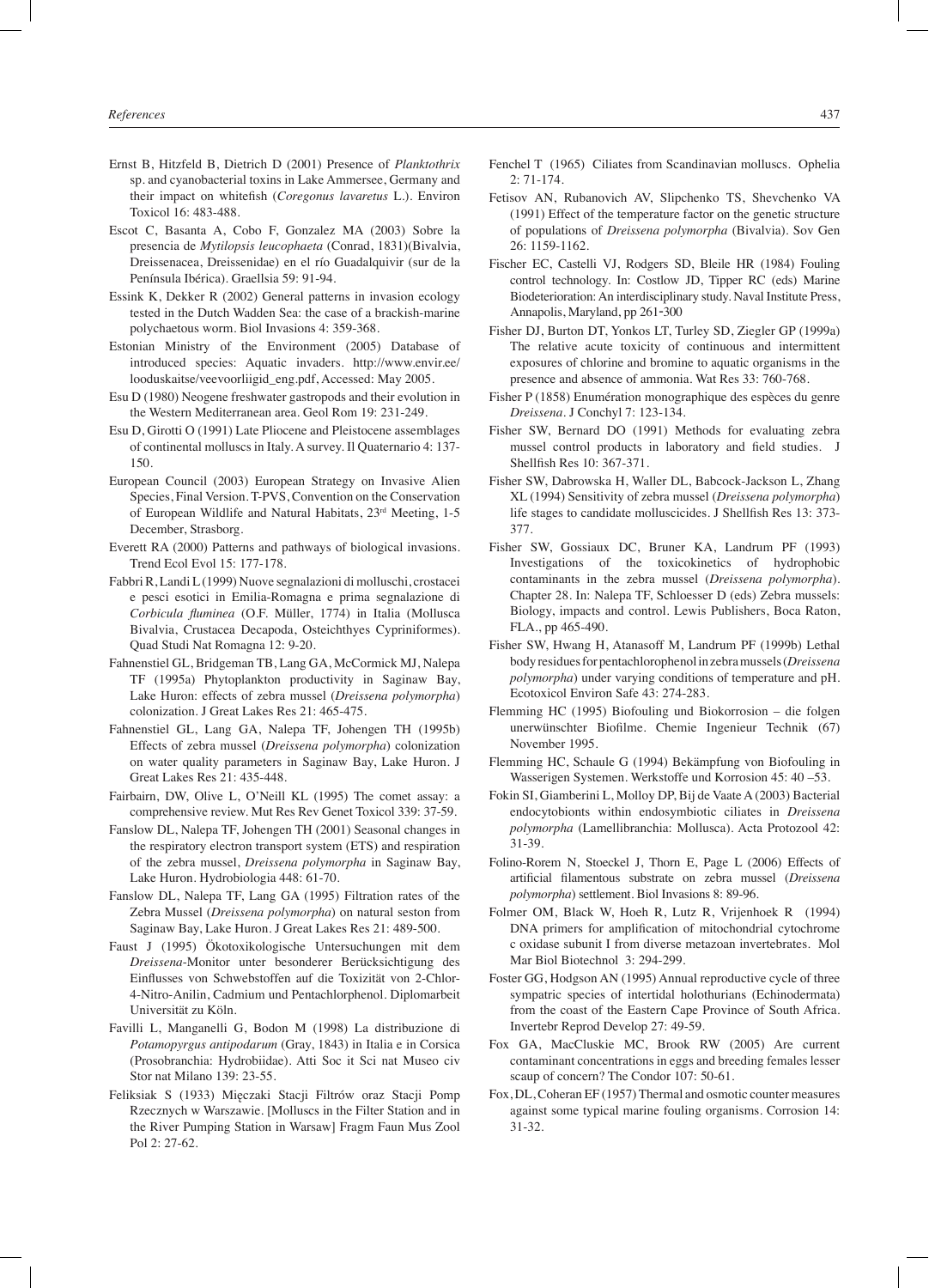- Fraleigh PC, Klerks PL, Gubanich G, Matisoff G, Stevenson RC (1993) Abundance and settling of zebra mussel (*Dreissena polymorpha*) veligers in Western and Central Lake Erie. Chapter 7. In: Nalepa TF, Schloesser DW (eds) Zebra mussels: Biology, impacts, and control. Lewis Publishers, CRC Press, Boca Raton, FLA., pp 129-142.
- Franchini DA (1976a) Prima segnalazione di *Dreissena polymorpha* (Pallas) nel fouling del Canale Virgilio (MN). Conchiglie 12: 263-268.
- Franchini DA (1976b) Sostituzione degli insediamenti malacologici autoctoni ad opera della *Dreissena polymorpha* (Pallas) in una stazione del Benaco (Torri del Benaco, VR). Lavori del Simposio sui Molluschi terrestri e dulcicoli dell'Italia Settentrionale, Mantova, 10-11/5/1975, Lav Soc Malacol Ital 13: 89-95.
- Franchini DA (1978) Distribuzione verticale di *Dreissena polymorpha* (Pallas) nel lago di Garda. Boll Zool 45: 257-260.
- Franchini DA (1980) Dreissenoidea. In: Castagnolo L, Franchini D, Giusti F Bivalvi (Bivalvia). Consiglio Nazionale delle Ricerche. Collana del progetto finalizzato "Promozione della qualità dell'ambiente". Pubblicazione AQ/1/49. Guide per il riconoscimento delle specie animali delle acque interne italiane 10: 56-59.
- Franchini DA (1981) Un inquinamento di origine naturale: *Dreissena polymorpha* nei laghi di Mantova. Acqua & Aria 2: 153-155.
- French JRP (1993) How well can fishes prey on zebra mussels in Eastern North America? Fisheries 18: 13-19.
- Frenzilli G, Nigro M, Scarcelli V, Gorbi S, Regoli F (2001) DNA integrity and total oxyradical scavenging capacity in the Mediterranean mussel, *Mytilus galloprovincialis*: a field study in a highly eutrophicated coastal lagoon. Aquat Toxicol 53: 19-32.
- Fuchs T (1870a) Beiträge zur Kenntniss fossiler Binnenfaunen 3. Die Fauna der Congerienschichten von Radmanest im Banate. Jahrbuch der k.k. geologischen Reichsanstalt 20: 343-364.
- Fuchs T (1870b) Beiträge zur Kenntniss fossiler Binnenfaunen 4 und 5. Die Fauna der Congerienschichten von Tihany am Plattensee und Kup bei Papa in Ungarn. Jahrbuch der k.k. geologischen Reichsanstalt 20: 531-548.
- Fujiwara Y, Tsukahara J, Hashimoto J, Fujikura K (1998) In situ spawning of the deep-sea vesicomyid clam: evidence for an environmental cue. Deep-sea Res 45: 1881-1889.
- Gabbott PA (1976) Energy metabolism. In: Bayne BL (ed.) Marine mussels: their ecology and physiology. Cambridge University Press, Cambridge, pp 293-356.
- Gaedke U (1999) Functional and taxonomical properties of the phytoplankton community of large and deep Lake Constance: interannual variability and response to re-oligotrophication (1979-1993). In: Bäuerle E, Gaedke U (eds) Lake Constance: characterization of an ecosystem in transition. Arch Hydrobiol Spec Issues. Advanc Limnol 53: 119-141.
- Gage JD, Tyler PA (1991) Deep-sea biology: a natural history of organisms at the deep-sea floor. Cambridge University Press, Cambridge. 504 pp.
- Gaggino GF, Cappelletti E (1984) Catasto dei laghi italiani Vol. 1 – Italia Settentrionale. CNR - Istituto di Ricerca sulle acque, Quaderni, 72, Roma. 974 pp.
- Gaggiotti OE, Lange O, Rassmann K, Gliddon C (1999) A comparison of two indirect methods for estimating average levels of gene flow using microsatellite data. Mol Ecol 8: 1513-1520.
- Galassi S, Binelli A, Provini A (1997) *Dreissena polymorpha* come bioindicatore della contaminazione da PCB nelle acque lacustri. Acqua & Aria 2: 61-65.
- Galassi S, Provini A (2000) Studio della *Dreissena polymorpha* nel Lago di Como. In: De Bernardi R, Gatto M, Mosello R, Segre L (eds) Atti della giornata di studio "I laghi come risorsa per lo sviluppo". Consiglio Regionale della Lombardia, Politecnico di Milano, 4: 111-125.
- Galil BS, Bogi C (2008) *Mytilopsis sallei* (Mollusca: Bivalvia: Dreissenidae) established on the Mediterranean coast of Israel. JMBA2 – Biodiversity Records 6415: 1-4.
- Gammell M (2007) Two new records of *Mytilopsis leucophaeta* in Britain. Mollusc World 13: 11.
- GAO (2001) Invasive Species: Obstacles Hinder Federal Rapid Response to Growing Threat. United States General Accounting Office, Washington, DC, USA. GAO-01-724.
- García de Jalón D, Mayo M, Hervella F, Barcelo E, Fernández T (1993) Principios y técnicas de gestión de las pescas en aguas continentales. Mundi-Prensa, Madrid.
- Garric J, Migeon B (1983) Étude du cycle de reproduction de *Dreissena polymorpha* sur le Rhône en aval de Lyon. Report No. EDF-DER,HE/31-83.22. Électricité de France, Chatou,Paris, 1983.
- Garton DW, Haag WR (1991) Heterozygosity, shell length and metabolism in the European mussel, *Dreissena polymorpha*, from a recently established population in Lake Erie. Comp Biochem Physiol A 99: 45-48.
- Garton DW, Haag WR (1993) Seasonal reproductive cycles and settlement patterns of *Dreissena polymorpha* in Western Lake Erie. Chapter 6. In: Nalepa TF, Schloesser DW (eds) Zebra mussels: Biology, impacts and control. Lewis Publishers, CRC Press, Boca Raton, FLA., pp 111-128.
- Garton DW, Johnson LE (2000). Variation in growth rates of the zebra mussel, *Dreissena polymorpha*, within Lake Wawasee. Freshw Biol 45: 443-451.
- Garton DW, Stoeckmann AM (1992) Genotype-dependent metabolism at the phosphoglucose isomerase locus at ambient and elevated temperatures. J Shellfish Res 11: 226.
- Gavrilov SI, Drako MM, Nartysh-Bluk BE (1976) Some data on ecology and distribution of *Dreissena polymorpha* Pallas in lakes of Belorussian SSR. Biological Principals of Use, Reconstruction and Conservation of the Animal World of Belarus. Abstracts of the 4<sup>th</sup> Zoological Conference of Belorussian SSR. Minsk, Academy of Sciences of Belorussian SSR Press, p 9. [in Russian]
- Geary DH, Magyar I, Müller P (2000) Ancient Lake Pannon and its endemic molluscan fauna (Central Europe; Mio-Pliocene). Adv Ecol Res 31: 463-482.
- Geary DH, Staley AW, Müller P, Magyar I (2002) Iterative changes in Lake Pannon *Melanopsis* reflect a recurrent theme in gastropod morphological evolution. Paleobiology 28: 208-221.
- Gelembiuk GW, May GE, Lee CE (2006) Phylogeography and systematics of zebra mussels and related species. Mol Ecol 15: 1033-1050.
- Genovesi P, Shine S (2004) European strategy on invasive alien species. Nature and environment, No. 137, Council of Europe Publishing, Strasbourg. 67 pp.
- Georgarakis M, Groning R, Henzler P (1987) Microencapsulation of KCl with Mastic. Pharmazie 42: 455-456.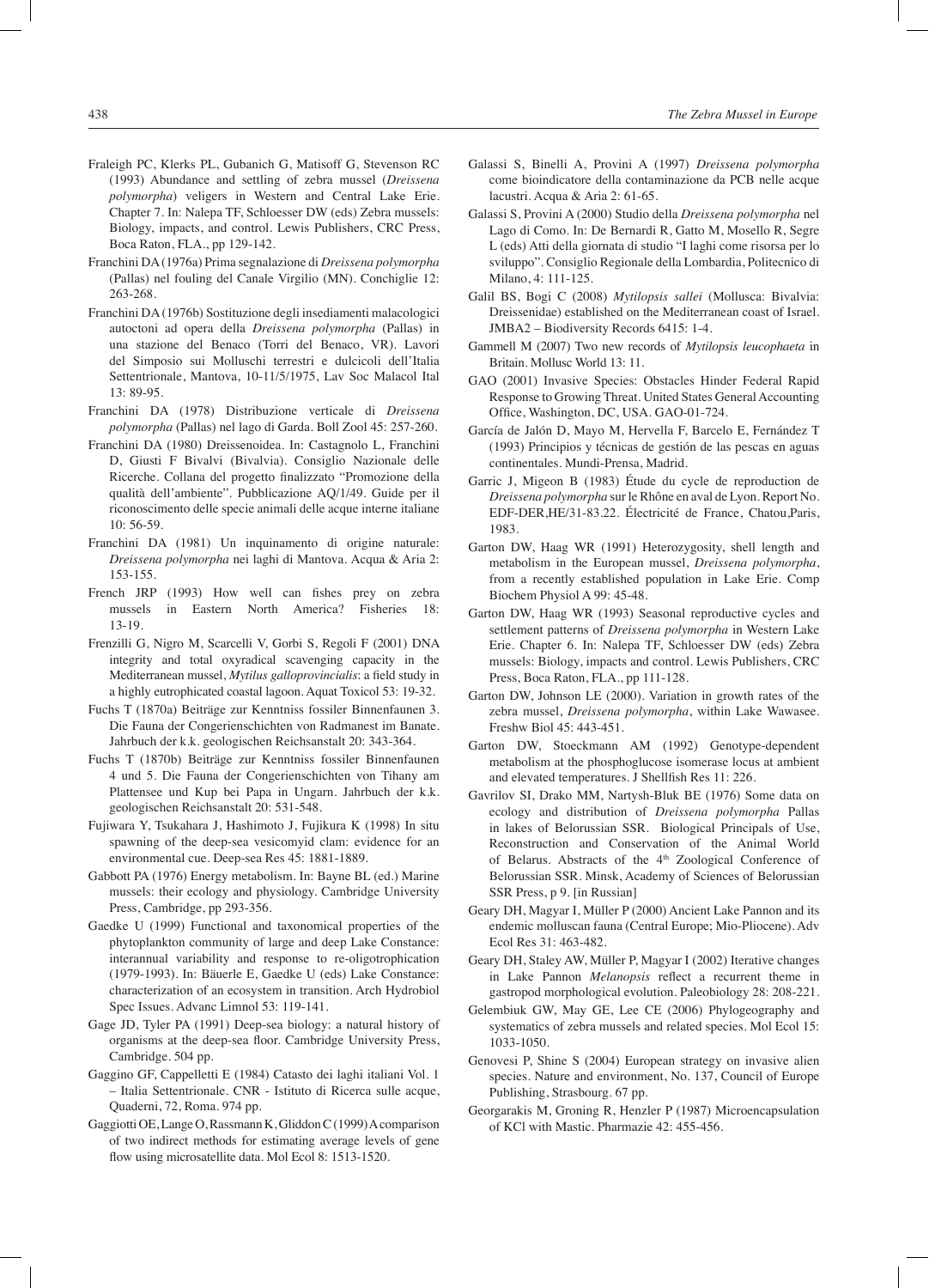- Gerhardt V, Putzger J (1992) Ein Biotest zur Gewässerüberwachung auf der Grundlage der verzögerten Fluoreszenz von Algen. In: Hansen PD, Steinhäuser KG (eds) Biologische Testverfahren - Beiträge zu den Biotest-Statusseminaren 1989 und 1992, vol Nr. 89. Gustav Fischer Verlag, Stuttgart, pp 277-292.
- Germain L (1931) Mollusques terrestres et fluviatiles. Deuxième partie. Faune de France 22: 479-897.
- Géroudet P (1966) Premières conséquences ornithologiques de l'introduction de la «moule zébrée» *Dreissena polymorpha* dans le Lac Léman. Nos Oiseaux 28: 301-307.
- Géroudet P (1978) L'évolution du peuplement hivernal des oiseaux d'eau dans le canton de Genève (Léman et Rhône) de 1951 à 1977. Nos Oiseaux 34: 207-220.
- Ghadouani A, Pinel-Alloul B, Prepas EH (2003) Effects of experimentally induced cyanobacterial blooms on crustacean zooplankton communities. Freshw Biol 48: 363-381.
- Gherardi F, Bertolino S, Bodon M, Casellato S, Cianfanelli S, Ferraguti M, Lori E, Mura G, Nocita A, Ricciardi N, Rossetti G, Rota E, Scalera R, Zerunian S, Tricarico E (2008) Animal xenodiversity in Italian inland waters: distribution, modes of arrival, and pathways. Biol Invasions 10: 435-454.
- Giamberini L, Auffret M, Pihan JC (1996) Haemocytes of the freshwater mussel, *Dreissena polymorpha* Pallas: cytology, cytochemistry and x-ray microanalysis. J Moll Stud 62: 367-379.
- Giamberini L, Cajaraville MP (2005) Lysosomal responses in the digestive gland of the freshwater mussel, *Dreissena polymorpha*, experimentally exposed to cadmium. Environ Res 98: 210-214.
- Giese AC (1959) Comparative physiology: annual reproductive cycles of marine invertebrates. Ann Rev Physiol 21: 547-576.
- Giese AC, Pearse JS (1979) Introduction: General Principles. In: Giese AC, Pearse JS (eds) Reproduction of Marine Invertebrates. Academic Press, NY, pp 1-49.
- Giesy JP, Graney RL (1989) Recent developments in and intercomparisons of acute and chronic bioassays and bioindicators. Hydrobiologia 188/189: 21-60.
- Giguère A, Couillard Y, Campbell PGC, Perceval O, Hare L, Pinel-Alloul B, Pellerin J (2003) Steady-state distribution of metals among metallothionein and other cytosolic ligands and links to cytotoxicity in bivalves living along a polymetallic gradient. Aquat Toxicol 64: 185-200.
- Giliarov MS (1970) Sposoby rasselenija i tipy razvitija presnovodnych dvustvorcatych molljuskov. [Spreading and growth types in freshwater bivalves] Zool Zhurn 49: 621-634.
- Gill T (1871) Arrangement of the families of mollusks. Smithson Misc Collect 227: xvi, 1-49.
- Gillet A, Micha JC (1985) Étude de la biologie d'un mollusque bivalve, *Dreissena polymorpha* P., en vue de son élimination dans le circuit «eau brute» de la centrale nucléaire de Tihange. La Tribune du CÉBÉDEAU 38 (504): 3-28.
- Gillet S, Marinescu F (1971) La Faune Malacologique Pontienne de Radmanesti (Banat Roumain). Institut Géologique Mémoires 15: 1-65.
- Gingerich PD (1983) Rates of evolution: effects of time and temporal scaling. Science 222: 159-161.
- Gingerich PD (1993) Quantification and comparison of evolutionary rates. Am J Sci 293A: 453-478.
- Gingerich PD (2001) Rates of evolution on the time scale of the evolutionary process. Genetica 112-113: 127-144.
- Giordano T, Nardi PA (1978) Indagine preliminare sul consumo d'ossigeno in *Dreissena polymorpha* (Pallas) (Bivalvia) del Lago di Garda. Atti Conv Ecol Prealpi Or - Gr. "Gadio": 253-260.
- Giribet G, Distel DL (2003) Bivalve phylogeny and molecular data. Chapter 3. In: Lydeard C and Lindberg DR (eds). Molecular systematics and phylogeography of mollusks. Smithsonian Books, Washington, London, pp 45-90.
- Giribet G, Wheeler WC (2002) On bivalve phylogeny: a highlevel analysis of the Bivalvia (Mollusca) based on combined morphology and DNA sequence data. Invertebrate Biology 121: 271-324.
- Girod A (1972) Les mollusques lacustres des couches sédimentaires post-Würmiennes du lac de Ledro. Haliotis 2: 25-35.
- Gist DH, Miller MC, Brence WA (1997) Annual reproductive cycle of the zebra mussel in the Ohio River: a comparison with Lake Erie. Arch Hydrobiol 138: 365-379.
- Gittenberger E, Jansen AW, Kuijper WJ, Kuiper JGJ, Meijer T, Van der Velde G, De Vries JN, Peeters GA (1998) De Nederlandse zoetwatermollusken; recente en fossiele weekdieren uit zoet en brak water. Nederlandse fauna 2. Nationaal Natuur-historisch Museum Naturalis, KNNV uitgeverij & European Invertebrate Survey Nederland, Leiden. 288 pp.
- Giusti F (1973) Notulae Malacologicae XVI. I molluschi terrestri e di acqua dolce viventi sul massiccio dei Monti Reatini (Appennino centrale). Lav Soc It Biogeografia, Nuova Serie 2: 423-574.
- Giusti, F, Oppi E (1972) *Dreissena polymorpha* (Pallas) nuovamente in Italia. Mem. Mus. Civ. St. Nat. Verona 20: 45-49.
- Glazier D (2005) Beyond the "3/4-power law": variation in the intraand interspecific scaling of metabolic rate in animals. Biol Rev 80: 611-662.
- Glutz von Blotzheim UN, Bauer KM (1969) Handbuch der Vögel Mitteleuropas. Bd. 3, Akad. Verlagsgesellschaft, Frankfurt am Main. 503 pp.
- Glutz von Blotzheim UN, Bauer KM, Bezzel, E (1973) Handbuch der Vögel Mitteleuropas. Bd. 5, Akad. Verlagsgesellschaft, Frankfurt am Main. 697 pp.
- Goldberg ED, Bertine KK (2000) Beyond the Mussel Watch new directions for monitoring marine pollution. Sci Total Environ 247: 165-174.
- Goldberg ED, Bowen VT, Farrington JW, Harvey G, Martin JH, Parker PL, Risebrough RW, Robertson W, Schneider E, Gamble E (1978) The mussel watch. Environ Conserv 5: 101-126.
- Gollasch S (2002) Databases on aquatic alien species: North and Mediterranean Seas and non-European initiatives. In: Leppäkoski E, Gollasch S, Olenin S (eds) Invasive Aquatic Species of Europe. Distribution, impacts and management. Kluwer Academic Publishers, Dordrecht, The Netherlands, pp 520-523.
- Gonzalez JG, Yevich P (1976) Responses of an estuarine population of the Blue Mussel *Mytilus edulis* to heated water from a steam generating plant. Mar Biol 34: 177-189
- Gossiaux DC, Landrum PF, Fisher SW (1998) The assimilation of contaminants from suspended sediment and algae by the zebra mussel, *Dreissena polymorpha*. Chemosphere 36: 3181-3197.
- Gotthard K (2000) Increased risk of predation as a cost of high growth rate: an experimental test in a butterfly. J Animal Ecol 69: 896-902.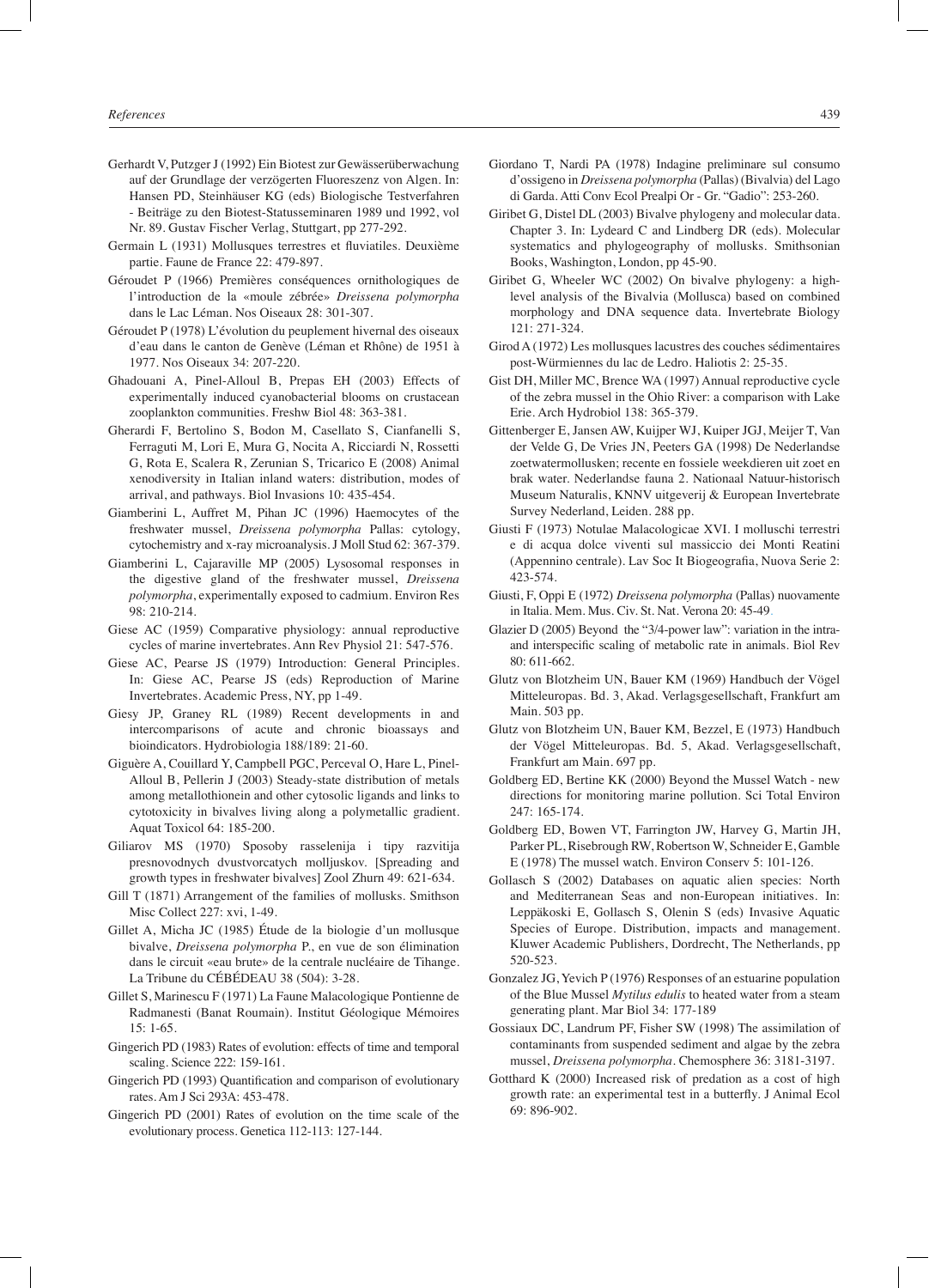- Goudet J (2001) FSTAT, a Program to estimate and test gene diversities and fixation indices 2.9.3. Institute of Ecology, University of Lausanne. Available at: http://www.unil.ch/izea/ softwares/fstat.html.
- Gradstein FM, Ogg JG, Smith AG (2004) A Geologic Time Scale 2004. Cambridge University Press, pp 1-610.
- Graham JW, Moncreiff RM, Benson PH, Stock J (1975) Heat treatment for the control of marine fouling at coastal electric generating stations. IEEE Oceans 7: 926-930.
- Granby K, Spliid NH (1995) Hydrocarbons and organochlorines in common mussels from the Kattegat and the belts and their relation to condition indices. Mar Pollut Bull 30: 74-82.
- Grant PR, Grant BR (1995) Predicting microevolutionary responses to directional selection on heritable variation. Evolution 49: 241-251.
- Gray JE (1825) A list and description of some species of shells not taken notice of by Lamarck. Ann Philos 9: 408-415.
- Gray JE (1840) In: Turton W. Manual of land and freshwater shells of the British Isles. 2nd ed., 277 pp.
- Greenshields F, Ridley JE (1957) Some researches on the control of mussels in water pipes. J Inst Water Works Engin 11: 300-306.
- Griffiths JS (1992) Control of Zebra Mussels by thermal shock, Ontario Hydro Report 92-65-K.
- Griffiths RW, Schloesser DW, Leach JH, Kovalak WP (1991) Distribution and dispersal of the zebra mussel (*Dreissena polymorpha*) in the Great Lakes region. Can J Fish Aquat Sci 48: 1381-1388.
- Grigorovich IA, Babko RV (1997) Sessile invertebrates in beds of aquatic macrophytes. Chapter 5. In: D'Itri, F.M. (ed.) Zebra Mussels and Aquatic Nuisance Species, Ann Arbor Press, Inc. Chelsea, Michigan, USA, pp 87-97.
- Grigorovich IA, MacIsaac HJ, Shadrin NV, Mills EL (2002) Patterns and mechanisms of aquatic invertebrate introductions in the Ponto-Caspian region. Can J Fish Aquat Sci 59: 1189- 1208.
- Grimanis AP, Zafiropoulos D, Vassilaki-Grimani M (1978) Trace elements in the flesh and liver of two fish species from polluted and unpolluted areas of the Aegean sea. Environ Sci Technol 12: 723-726.
- Gruber D, Cairns J Jr (1981) Data acquisition and evaluation in biological monitoring systems. Hydrobiologia 83: 387-393.
- Gruber D, Frago CH, Rasnake WJ (1994) Automated biomonitors first line of defense. J Aquat Ecosystem Health 3: 87-92.
- Gu J-D, Maki JS, Mitchell R (1997) Microbial biofilms and their role in the induction and inhibition of invertebrate settlement. Chapter 22. In: D'Itri FM (ed.) Zebra Mussels and Aquatic Nuisance Species, Ann Arbor Press, Inc., Chelsea, Michigan, USA, pp 343-357.
- Gu J-D, Mitchell R (2002) Indigenous microflora and opportunistic pathogens of the freshwater zebra mussel, *Dreissena polymorpha*. Hydrobiologia 474: 81-90.
- Gueguen F (1998) Biologie de la crevette profonde *Plesiopenaeus edwardsianus* en Guyane française. C R Acad Sci Paris 321: 757-770.
- Guillemette M, Reed A, Himmelman JH (1996) Availability and consumption of food by Common Eiders wintering in the Gulf of St. Lawrence: evidence of prey depletion. Can J Zool 74: 32-38.
- Gulati RD (1990) Structural and grazing responses of zooplankton community to biomanipulation of some Dutch water bodies. Hydrobiologia 200/201: 99-118.
- Gulati RD, Van Donk E (2002) Lakes in the Netherlands, their origin, eutrophication and restoration: state-of-the-art review. Hydrobiologia 478: 73-106.
- Gulyás SI (2001) The palaeogeography of Lake Pannon during deposition of the *Congeria rhomboidea* beds. Geologia Croatica 54: 15-26.
- Gundacker C (1999) Tissue-specific heavy metal (Cd, Pb, Cu, Zn) deposition in a natural population of the zebra mussel *Dreissena polymorpha*, Pallas. Chemosphere 38: 3339-3356.
- Gunderson J (1994) Three-state exotic species boater survey: What do boaters know and do they care? Dreissena! 5: 1.
- Gunderson LH (2000) Ecological resilience in theory and application. Ann Rev Ecol Sys 31: 425-439.
- Gunkel G (1994) Bioindikation in aquatischen Ökosystemen. Gustav Fischer Verlag, Jena, Stuttgart. 540 pp.
- Guseinov MK, Zaiko VA (1989) Ecologo-biological characteristic of dreissenas from the Caspian sea. In: Saidov YS (ed.) Biological resources of the Caspian Sea. Makhachkala, USSR, pp 14-23. [in Russian]
- Gustavson K, Jonsson P (1999) Some halogenated organic compounds in sediments and blue mussel (*Mytilus edulis*) in Nordic seas. Mar Pollut Bull 38: 723-736.
- Haag WR, Berg DJ, Garton DW, Farris JL (1993) Reduced survival and fitness in native bivalves in response to fouling by the introduced zebra mussel (*Dreissena polymorpha*) in Western Lake Erie. Can J Fish Aquat Sci 50: 13-19.
- Haag WR, Garton DW (1992) Synchronous spawning in a recently established population of the mussel, *Dreissena polymorpha*, in western Lake Erie, USA. Hydrobiologia 234: 103-110.
- Haag WR, Garton DW (1995) Variation in genotype frequencies during the life history of the bivalve *Dreissena polymorpha*. Evolution 49: 1284-1288.
- Haas F (1929) Bronn, Klassen und Ordungen des Tier-Reichs III. Abteilung: Bivalvia (Muscheln). Akademische Verlagsgesellschaften b.H. Leipzig.
- Haldane JBS (1949) Suggestions as to quantitative measurement of rates of evolution. Evolution 3: 51-56.
- Hall T, Shepherd D, Dillon G, Hearn K, Aldridge D, Elliott P (2004) Preventing problems with Zebra Mussels. WRc and Cambridge Environmental Consultants, Portfolio Report no. CP190.
- Hallac DE, Marsden JE (2000) Differences in tolerance to and recovery from zebra mussel (*Dreissena polymorpha*) fouling by *Elliptio complanata* and *Lampsilis radiata*. Can J Zool 78: 161-166.
- Haltuch MA, Berkman PA, Garton DW (2000) Geographic information system (GIS) analysis of ecosystem invasion: exotic mussels in Lake Erie. Limnol Oceanogr 45: 1778-1787.
- Hamilton DJ, Ankney CD (1994) Consumption of zebra mussels *Dreissena polymorpha* by diving ducks in Lakes Erie and St. Clair. Wildfowl 45: 159-166.
- Hamilton DJ, Ankney CD, Bailey RC (1994) Predation of Zebra Mussels by diving ducks: an exclosure study. Ecology 75: 521‑531.
- Hamza-Chaffai A, Amiard JC, Pellerin J, Joux L, Berthet B (2000) The potential use of metallothionein in the clam *Ruditapes decussatus* as a biomarker of in situ metal exposure. Comp Biochem Phys C 127: 185-197.
- Haney JF (1987) Field studies on zooplankton-cyanobacteria interactions. NZ J Mar Freshw Res 21: 467-475.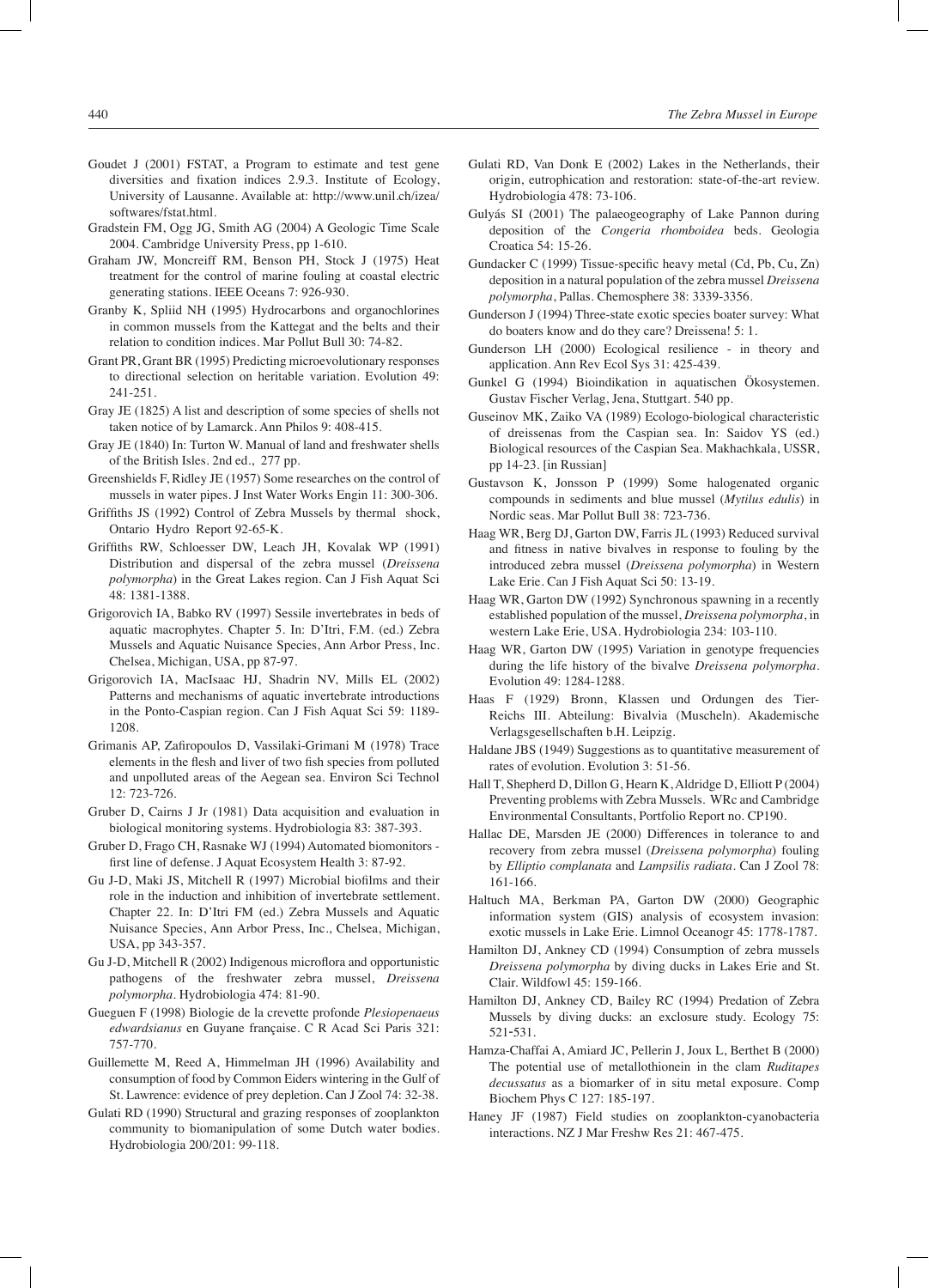- Haq BU, Hardenbol J, Vail PR (1988) Mesozoic and Cenozoic chronostratigraphy and cycles of sea level changes. In: Wilgus CK (ed.) Sea-level changes - an integrated approach. Society of Economic Paleontologists and Mineralogists, Special Publications 42: 71-108.
- Harrington DK, Van Benschoten JE, Jensen JN, Lewis DP, Neuhauser EF (1997) Combined use of heat and oxidants for controlling adult zebra mussels. Wat Res 31: 2783-2791.
- Hartl MGJ, Coughlan BM, Sheehan D, Mothersill C, Van Pelt FNAM, O'Reilly SJ, Heffron JJA, O'Halloran J, O'Brien NM (2004) Implications of seasonal priming and reproductive activity on the interpretation of Comet assay data derived from the clam, *Tapes semidecussatus* Reeves 1864, exposed to contaminated sediments. Mar Environ Res 57: 295-310.
- Hartmann A, Agurell E, Beevers C, Brendler-Schwaab S, Burlinson B, Clay P, Collins A, Smith A, Speit G, Thybaud V, Tice RR (2003) Recommendations for conducting the in vivo alkaline Comet assay. Mutagenesis 18: 45-51.
- Hartmann A, Speit G (1997) The contribution of cytotoxicity to DNA-effects in the single cell gel test (comet assay). Toxicol Lett 90: 183-188.
- Harzhauser M (2004) Mollusc based Biostratigraphy of the Clay Pit Mataschen in the Styrian Basin. Mitteilungen Geologie und Paläontologie am Landesmuseum Joanneum 5: 149-161.
- Harzhauser M, Böhme M, Mandic O, Hofmann CH-CH (2002b) The Karpatian (Late Burdigalian) of the Korneuburg Basin - A palaeoecological and biostratigraphical synthesis. Beiträge zur Paläontologie 27: 441-456.
- Harzhauser M, Daxner-Höck G, Piller WE (2004) An integrated stratigraphy of the Pannonian (Late Miocene) in the Vienna Basin. Austrian J Earth Sci 95/96: 6-19.
- Harzhauser M, Kowalke T, Mandic O (2002a) Late Miocene (Pannonian) Gastropods of Lake Pannon with Special Emphasis on Early Ontogenetic Development. Annalen des Naturhistorischen Museums Wien 103A: 75-141.
- Harzhauser M, Mandic O (2001) Late Oligocene gastropods and bivalves from the Lower and Upper Austrian Molasse Basin. In: Piller WE, Rasser M (eds) The Paleogene of the eastern Alps. Österreichische Akademie der Wissenschaften, Schriftenreihe der Erdwissenschaftlichen Kommissionen 14: 671-795.
- Harzhauser M, Mandic O (2004) The muddy bottom of Lake Pannon – a challenge for dreissenid settlement (Late Miocene; Bivalvia). Palaeogeography, Palaeoclimatology, Palaeoecology 204: 331-352.
- Harzhauser M, Mandic O (2010) Neogene dreissenids in Central Europe: evolutionary shifts and diversity changes. Chapter 2. In: Van der Velde G, Rajagopal S, Bij de Vaate A (eds) The zebra mussel in Europe. Backhuys Publishers, Leiden/Margraf Publishers, Weikersheim, pp 11-28.
- Harzhauser M, Piller WE (2004) Integrated Stratigraphy of the Sarmatian (Upper Middle Miocene) in the western Central Paratethys. Stratigraphy 1: 65-86.
- Harzhauser M, Piller WE (2007) Benchmark data of a changing sea - Palaeogeography, palaeobiogeography and events in the Central Paratethys during the Miocene. Palaeogeography, Palaeoclimatology, Palaeoecology 253: 8-31.
- Harzhauser M, Tempfer PM (2004) Late Pannonian wetland ecology of the Vienna Basin based on molluscs and lower vertebrate assemblages (Late Miocene, MN 9, Austria). Courier Forschungsinstitut Senckenberg 246: 55-68.
- Haslam SM (1973) Some aspects of the life history and autecology of *Phragmites communis* Trin.: A review. Pol Arch Hydrobiol 20: 79-100.
- Hastings A, Cuddington K, Davies KF, Dugaw CJ, Elmendorf S, Freestone A, Harrison S, Holland M, Lambrinos J, Malvadkar U, Melbourne BA, Moore K, Taylor C, Thomson D (2005) The spatial spread of invasions: new developments in theory and evidence. Ecol Lett 8: 91-101.
- Haure J, Penisson C, Bougrier S, Baud JP (1998) Influence of temperature on clearance and oxygen consumption rates of the flat oyster *Ostrea edulis*: determination of allometric coefficients. Aquaculture 169: 211-224.
- Havel JE, Shurin JB, Jones JR (2002) Estimating dispersal from patterns of spread: spatial and local control of lake invasions. Ecology 83: 3306-3318.
- Havinga B (1954) Hydrografie van het IJsselmeer. In: De Beaufort LF (ed.) Veranderingen in de flora en fauna der Zuiderzee (thans IJsselmeer) na de afsluiting in 1932. Verslag van de Zuiderzee-Commissie der Nederlandse Dierkundige Vereniging. De Boer, Den Helder, pp 1-24.
- Hayer F, Wagner P, Pihan JC (1996) Monitoring of extractable organic halogens (EOX) in chlorine bleached pulp and paper mill effluents using four species of transplanted aquatic mollusks. Chemosphere 33: 2321-2334.
- Haynes JM, Stewart TW, Cook GE (1999) Benthic macroinvertebrate communities in southwestern Lake Ontario following invasion of *Dreissena*: Continuing change. J Great Lakes Res 25: 828- 838.
- Haynes JM, Tisch NA, Mayer CM, Rhyne RS (2005) Benthic macroinvertebrate communities in southwestern Lake Ontario following invasion of *Dreissena* and *Echinogammarus*: 1983 to 2000. J North Am Benth Soc 24: 148-167.
- Health Canada (2006) The guidelines for Canadian Drinking Water Quality, May 2006 www.healthcanda.gc.ca/waterquality.
- Hebert PD, Muncaster BW, Mackie GL (1989) Ecological and genetic studies on *Dreissena polymorpha* (Pallas): a new mollusc in the Great Lakes. Can J Fish Aquat Sci 46: 1587-1591.
- Hecky RE, Smith REH, Barton DR, Guildford SJ, Taylor WD, Charlton MN, Howell T (2004) The nearshore phosphorus shunt: a consequence of ecosystem engineering by dreissenids in the Laurentian Great Lakes. Can J Fish Aquat Sci 61: 1285- 1293.
- Heino M, Kaitala V (1996) Optimal resource allocation between growth and reproduction in clams: why does indeterminate growth exist? Funct Ecol 10: 245-251.
- Heino M, Kaitala V (1997) Should ecological factors affect the evolution of age at maturity in freshwater clams? Evol Ecol 11: 67-81.
- Hellou J, Yeats P, Steller S, Gagne F (2003) Chemical contaminants and biological indicators of mussel health during gametogenesis. Environ Toxicol Chem 22: 2080-2087.
- Hendriks AJ, Pieters H, de Boer J (1998) Accumulation of metals, polycyclic (halogenated) aromatic hydrocarbons, and biocides in zebra mussel and eel from the Rhine and Meuse rivers. Environ Toxicol Chem 17: 1885-1898.
- Hendry AP, Kinnison MT (1999) Prospective: The pace of modern life: Measuring rates of contemporary microevolution. Evolution 53: 1637-1653.
- Hengeveld R (1989) Dynamics of biological invasions. Chapman and Hall, NY.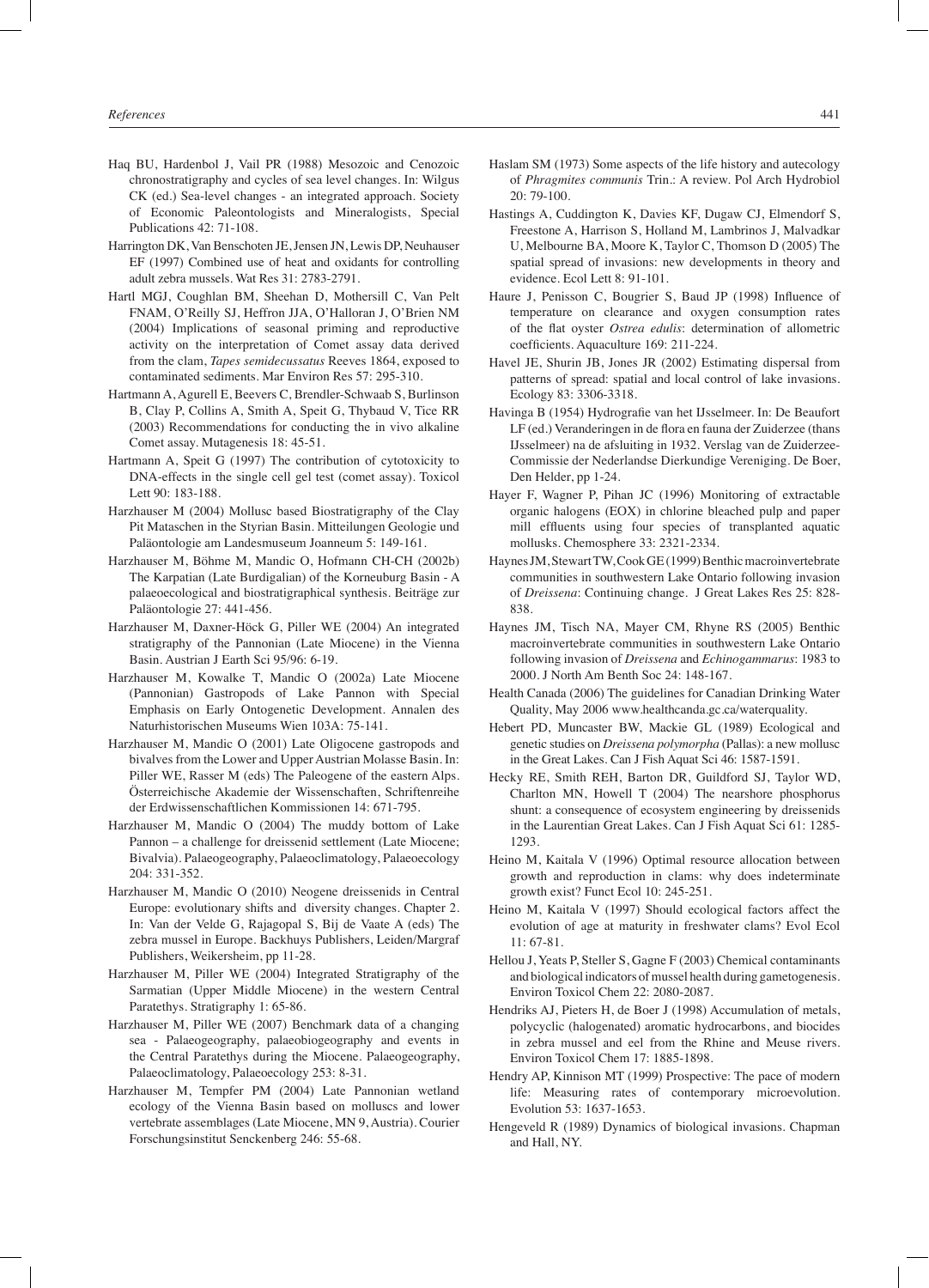- Hengstler JG (2003) Re: DNA damage induction and DNA repair inhibition prove co-exposures to cadmium, cobalt and lead as more dangerous than hitherto expected - Response. Carcinogenesis 24: 1855-1857.
- Hengstler JG, Bolm-Audorff U, Faldum A, Janssen K, Reifenrath M, Götte W, Jung DL, Mayer-Popken O, Fuchs J, Gebhard S, Bienfait HG, Schlink K, Dietrich C, Faust D, Epe B, Oesch F (2003) Occupational exposure to heavy metals: DNA damage induction and DNA repair inhibition prove co-exposures to cadmium, cobalt and lead as more dangerous than hitherto expected. Carcinogenesis 24: 63-73.
- Henrard JB (1968) On the occurrence of *Helisoma anceps* (Menke) in Italy. Basteria 32: 2-3.
- Hepworth Holland CH (2001) The geology of Ireland. Dunedin Academic Press. Edinburgh.
- Herhaus KF (1977) Neue Fundorte von *Congeria cochleata* (Nyst 1835) (Bivalvia, Eulamellibranchiata, Dreissenidae) in Nordwestdeutschland. Gewässer und Abwässer 62/63: 127-131.
- Hermsen W, Sims I, Crane M (1994) The bioavailability and toxicity to *Mytilus edulis* L. of two organo-chlorine pesticides adsorbed to suspended solids. Mar Environ Res 38: 61-69.
- Hernandez MR, McMahon RF, Dietz TH (1995) Investigation of geographic variation in the thermal tolerance of Zebra Mussels, *Dreissena polymorpha*. In: Proc. 5th Internat. Zebra Mussel & other Aquatic Nuisance Organisms Conference, Toronto, Canada, pp 195-209.
- Hesse K, Dittmann E, Börner T (2001) Consequences of impaired microcystin production for light-dependent growth and pigmentation of *Microcystis aeruginosa* PCC 7806. FEMS Microb Ecol 37: 39-43.
- High KA, Barthet VJ, McLaren JW, Blais JS (1997) Characterization of metallothionein-like proteins from zebra mussels (*Dreissena polymorpha*). Environ Toxicol Chem 16: 1111-1118.
- Hilbert R (1912) Die Molluskenfauna des Spirdingsees. Arch Naturg 78A: 87-93.
- Hilbert R (1913) Die Molluskenfauna des Kruttinnflusses, Kr. Sensburg, Ostpr. Arch Naturg 79A: 91-96.
- Hilbish TJ, Sasada K, Eyster LS, Pechenik JA (1999) Relationship between rates of swimming and growth in veliger larvae: genetic variance and covariance. J Exp Mar Biol Ecol 239: 183-193.
- Hillbricht-Ilkowska A, Stanczykowska A (1969) The production and standing crop of planktonic larvae of *Dreissena polymorpha* (Pall.) in two Mazurian lakes. Pol Arch Hydrobiol 16: 193-203.
- Hincks SS, Mackie GL (1997) Effects of pH, calcium, alkalinity, hardness, and chlorophyll on the survival, growth, and reproductive success of zebra mussel (*Dreissena polymorpha*) in Ontario lakes. Can J Fish Aquat Sci 54: 2049-2057.
- Hinton DE (1997) Histologic responses signifying exposure or effect and their application to aquatic ecotoxicology. In: Zelikoff JT (ed.) Ecotoxicology: Responses, biomarkers and risk assessment. SOS Publications, Fair Haven, NJ, pp 293-309.
- Hirst AG, Kiørboe T (2002) Mortality of marine planktonic copepods: global rates and patterns. Mar Ecol Prog Ser 230: 195-209.
- HMSO (1995) Biodiversity: the UK steering group report (Vol.2: Action Plans). HMSO, London.
- Hoffman L, Van Heugten B, Dekker H (2006) Marine Mollusca collected during a journey to the Great Bitter Lake (Suez Canal) and Nile Delta, Egypt. Gloria Maris 45 (1-2): 30-45.
- Holeck KT, Mills EL, MacIsaac HJ, Dochoda MR, Colautti RI, Ricciardi A (2004) Bridging troubled waters: Biological invasions, transoceanic shipping, and the Laurentian Great Lakes. BioScience 54: 919-929.
- Holland RE (1993) Changes in planktonic diatoms and water transparency in Hatchery Bay, Bass Island area, Western Lake Erie since the establishment of the zebra mussel. J Great Lakes Res 19: 617-624.
- Horgan MJ, Mills EL (1997) Clearance rates and filtering activity of zebra mussel (*Dreissena polymorpha*): Implications for freshwater lakes. Can J Fish Aquat Sci 54: 249-255.
- Horgan MJ, Mills EL (1999) Zebra mussel filter feeding and food-limited production of *Daphnia*: recent changes in lower trophic level dynamics of Oneida Lake, New York, USA. Hydrobiologia 411: 79-88.
- Horvath TG, Lamberti GA (1997) Drifting macrophytes as a mechanism for zebra mussel (*Dreissena polymorpha*) invasion of lake-outlet streams. Am Midl Nat 138: 29-36.
- Horvath TG, Lamberti GA (1999a) Mortality of zebra mussel, *Dreissena polymorpha*, veligers during downstream transport. Freshw Biol 42: 69-76.
- Horvath TG, Lamberti GA (1999b) Recruitment and growth of zebra mussels (*Dreissena polymorpha*) in a coupled lakestream system. Arch Hydrobiol 145: 197-217.
- Horvath TG, Lamberti GA, Lodge DM, Perry WL (1996) Zebra mussel dispersal in lake-stream systems: source-sink dynamics? J North Am Benthol Soc 15: 564-575.
- Hosper H (1997) Clearing Lakes: an ecosystem approach to the restoration and management of shallow lakes in The Netherlands. PhD thesis, Wageningen Agricultural University, Wageningen, The Netherlands.
- Hosper SH, Jagtman E (1990) Biomanipulation additional to nutrient control for restoration of shallow lakes in The Netherlands. Hydrobiologia 200/201: 523-534.
- Howard DW, Smith CS (1983) Histological techniques for marine bivalve molluscs, NOAA technical Memorandum. US Department of Commerce, Woods Hole.
- Howell ET, Marvin CH, Bilyea RW, Kauss PB, Somers K (1996) Changes in environmental conditions during *Dreissena* colonization of a monitoring station in eastern Lake Erie. J Great Lakes Res 22: 744-756.
- Huang ZG, Morton B (1983) *Mytilopsis sallei* (Bivalvia: Dreissenoidea) established in Victoria Harbour, Hong Kong. Malacol Rev 16: 99-100.
- Hubenov Z, Trichkova T (2007) *Dreissena bugensis* (Mollusca: Bivalvia: Dreissenidae) – new invasive species to the Bulgarian malacofauna. Acta Zoologica Bulgarica 59: 203-209.
- Hubertz E (1994) Procedure for measuring the force required to remove zebra mussels from substrate. Zebra Mussel Technical Notes Collection, U.S. Army Engineer Research & Development Center, Vicksburg, MS. ZMR-1-19, pp 4.
- Hunter RD, Bailey JF (1992) *Dreissena polymorpha* (zebra mussel): colonization of soft substrata and some effects on unionid bivalves. Nautilus 106: 60-67.
- Hushak L (1996) Zebra mussels costing \$120 million in five years. Sea grant Network, Zebra Mussel Update 27: 4.
- Hutchings PA, Hilliard RW, Coles SL (2002) Species introductions and potential for marine pest invasions into tropical marine communities, with special reference to the Indo-Pacific. Pac Sci 56: 223-233.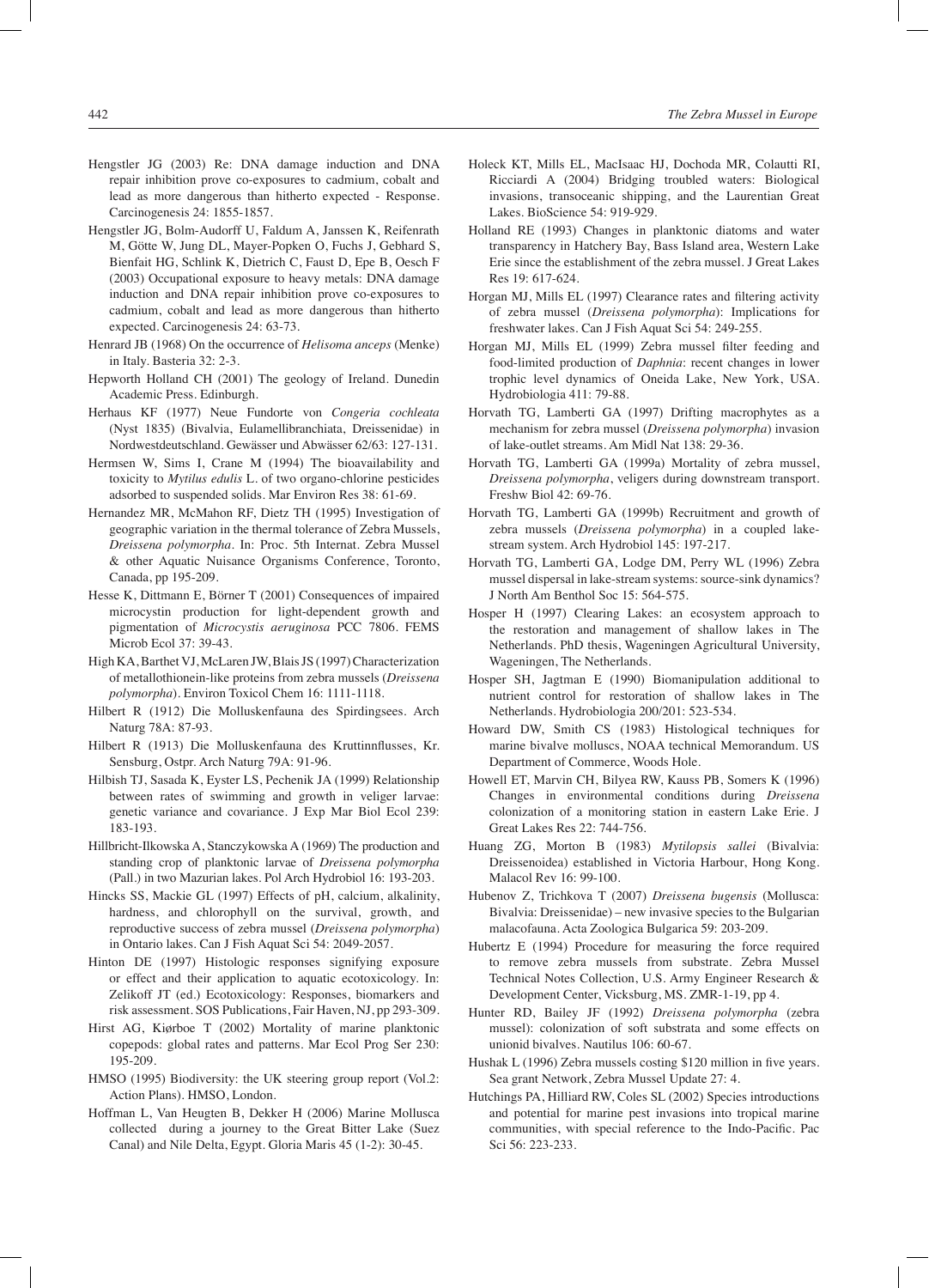- Ibelings BW, Bruning K, De Jonge J, Wolfstein K, Dionisio Pires LM, Postma J, Burger T (2005) Distribution of microcystins in a lake foodweb: no evidence for biomagnification. Microb Ecol 49: 487-500.
- Ibelings BW, Mur LR, Walsby AE (1991) Diurnal changes in buoyancy and vertical distribution in populations of *Microcystis* in 2 shallow lakes. J Plankton Res 13: 419-436.
- Ibelings BW, Vonk M, Los HFJ, Van der Molen D, Mooij WM (2003) Fuzzy modelling of cyanobacterial surface waterblooms: validation with NOAA-AVHRR satellite images. Ecol Appl 13: 1456-1472.
- Idrisi N, Mills EL, Rudstam LG, Stewart DJ (2001) Impact of zebra mussels *(Dreissena polymorpha)* on the pelagic lower trophic levels of Oneida Lake, New York. Can J Fish Aquat Sci 58: 1430-1441.
- IGKB (1994) Limnologischer Zustand des Bodensees. Ber Int Gewässerschutzkomm Bodensee 9: 1-59.
- Il'ina LB, Nevesskaya LA, Paramonova IA (1976) Regularities in development of molluscs in freshet Neogene basins of Eurasia. Late Miocene-early Eocene. Nauka Publishers, Moscow, Russia. [in Russian]
- Irie T, Iwasa Y (2003) Optimal growth model for the latitudinal cline of shell morphology in cowries (genus *Cypraea*). Evol Ecol Res 5: 1133-1149.
- Issel A (1866) Catalogo dei molluschi raccolti nella Provincia di Pisa. Mem Soc It Sci Nat 2: 1-38.
- ISSG (2004) Global Invasive Species Database. Invasive Species Specialist Group, http://www.issg. org/database/species/ distribution.asp?si=50&fr=1&sts=sss, Accessed: April 2005.
- Jacobson MK (1953) *Congeria leucophaeata* (Conrad) in the Hudson River. Nautilus 66: 125-127.
- Jaeckel S (1957) Mollusca B Weichtiere. In: Stresemann E (ed.) Exkursionsfauna von Deutschland. Wirbellose I, Berlin, pp 99- 225.
- Jaeckel S (1962) Ergänzungen und Berichtungen zum rezenten und quartären Vorkommen der Mitteleuropäischen Mollusken. In: Zilch A, Jaeckel SGA (eds) Weichtiere-Krebstiere-Tausendfüssler-Mollusken. Tierwelt Mitteleuropas 2 (1) Ergänzung: 25-294.
- Jalzic B (1998) The troglodytic bivalve, *Congeria kusceri* Bole, 1962 (Bivalvia, Dreissenidae) in Croatia. Natura Croatica 7: 341-347.
- Jalzic B (2001) The first finding of a live stygobiont bivalve *Congeria* in the Lika region, Croatia. Natura Croatica 54: 15- 26.
- James WG (1967) Mussel fouling and use of exomotive chlorination. Chem. Ind. June 17, pp 994-996.
- Janczur M, Kozłowski J, Laskowski R (2000) Optimal allocation, life history and heavy metal accumulation: a dynamic programming model. In: Kammenga J, Laskowski R (eds) Demography in ecotoxicology. John Wiley & Sons, LTD, Chichester, England, pp 179-197.
- Jang M, Ha K, Joo G, Takamura N (2003) Toxin production by cyanobacteria is increased by exposure to zooplankton. Freshw Biol 48: 1540-1550.
- Janssen AW, Janssen-Kruit E (1967) De molluskenfauna van het Kanaal door Voorne in verband met het zoutgehalte. Corr Bl Ned Malacol Ver No. 122: 1296-1298.
- Janssen HH, Möller H, Von Landwüst C, Heeger T (1992) Pollution effect monitoring at histological level using *Dreissena*

*polymorpha*. In: Neumann D, Jenner HA (eds) The Zebra Mussel *Dreissena polymorpha*. Ecology, biological monitoring and first applications in the water quality management. Gustav Fischer Verlag, Stuttgart. Limnologie aktuell 4: 156-170.

- Jantz B, Schöll F (1998) Gröβenzusammensetzung und Altersstruktur lokaler Bestände einer Zebramuschel-Fluβpopulation - Untersuchungen am Rhein zwischen Basel und Emmerich (Rh-km 168-861). Limnologica 28: 395-413.
- Jantz B, Neumann D (1992) Shell growth and aspects of the population dynamics of *Dreissena polymorpha* in the River Rhine. In: Neumann D, Jenner HA (eds) The Zebra Mussel *Dreissena polymorpha*. Ecology, biological monitoring and first applications in the water quality management. Gustav Fischer Verlag, Stuttgart. Limnologie aktuell 4: 49-66.
- Jantz B, Neumann D (1998) Growth and reproductive cycle of the zebra mussel in the River Rhine as studied in a river bypass. Oecologia 114: 213-225.
- Jaouen A, Galap C, Minier C, Tutundjian R, Leboulenger F (2000) Bioaccumulation of pollutants and measures of biomarkers in the zebra mussel (*Dreissena polymorpha*) from downstream River Seine. Bulletin de la Société Zoologique de France 125: 239-249.
- Jazdzewski K, Konopacka A (2002) Invasive Ponto-Caspian species in waters of the Vistula and Oder Basins and the Southern Baltic Sea. In: Leppäkoski E, Gollasch S, Olenin S (eds) Invasive Aquatic Species of Europe. Distribution, impacts and management. Kluwer Academic Publishers, Dordrecht, The Netherlands, pp 384-398.
- Jeffreys JG (1864) British Conchology. John Van Voorst, London, pp 47-50.
- Jekelius E (1932) Die Molluskenfauna der Dazischen Stufe des Beckens von Brasov. Memorille Institutului geologic al Romaniei 2: 1-118.
- Jekelius E (1944) Sarmat und Pont von Soceni (Banat). Memorille Institutului geologic al Romaniei 5: 1-167.
- Jenner HA (1982) Physical methods in the control of mussel fouling in seawater cooling systems. La Tribune du CEBEDEAU 35: 287‑291.
- Jenner HA (1984) Chlorine minimization in macrofouling control in the Netherlands. Water Chlorination 5: 1425-1433.
- Jenner HA (1985) Chlorine minimization in macrofouling control in The Netherlands. In: Jolly RL, Bull RJ, Davies WP, Katz S, Roberts MH, Jacobs VA (eds) Water Chlorination: Chemistry, environmental impact and health effects. Lewis Publishers, London. Volume 5, pp 1425-1433.
- Jenner HA, Janssen-Mommen JPM (1989) Control of the zebra mussel in power plants and industrial settings. Second International Conference on the Zebra Mussel (*Dreissena polymorpha*) in the Great Lakes. November, 1989, Rochester, N.Y.
- Jenner HA, Janssen-Mommen JPM (1993) Monitoring and control of *Dreissena polymorpha* and other macrofouling bivalves in the Netherlands. Chapter 31. In: Nalepa TF, Schloesser DW (eds) Zebra mussels: Biology, impacts and control. Lewis Publishers, Boca Raton, FLA., pp 537-554.
- Jenner HA, Mommen JPM (1985) Driehoeksmosselen en aangroeiproblemen. H<sub>2</sub>O 18: 2-6.
- Jenner HA, Polman HJG, Van Wijk R (2003a) Four years experience with a new chlorine dosing regime against macrofouling, Presented at VGB meeting 2003 at the city of Essen, Germany.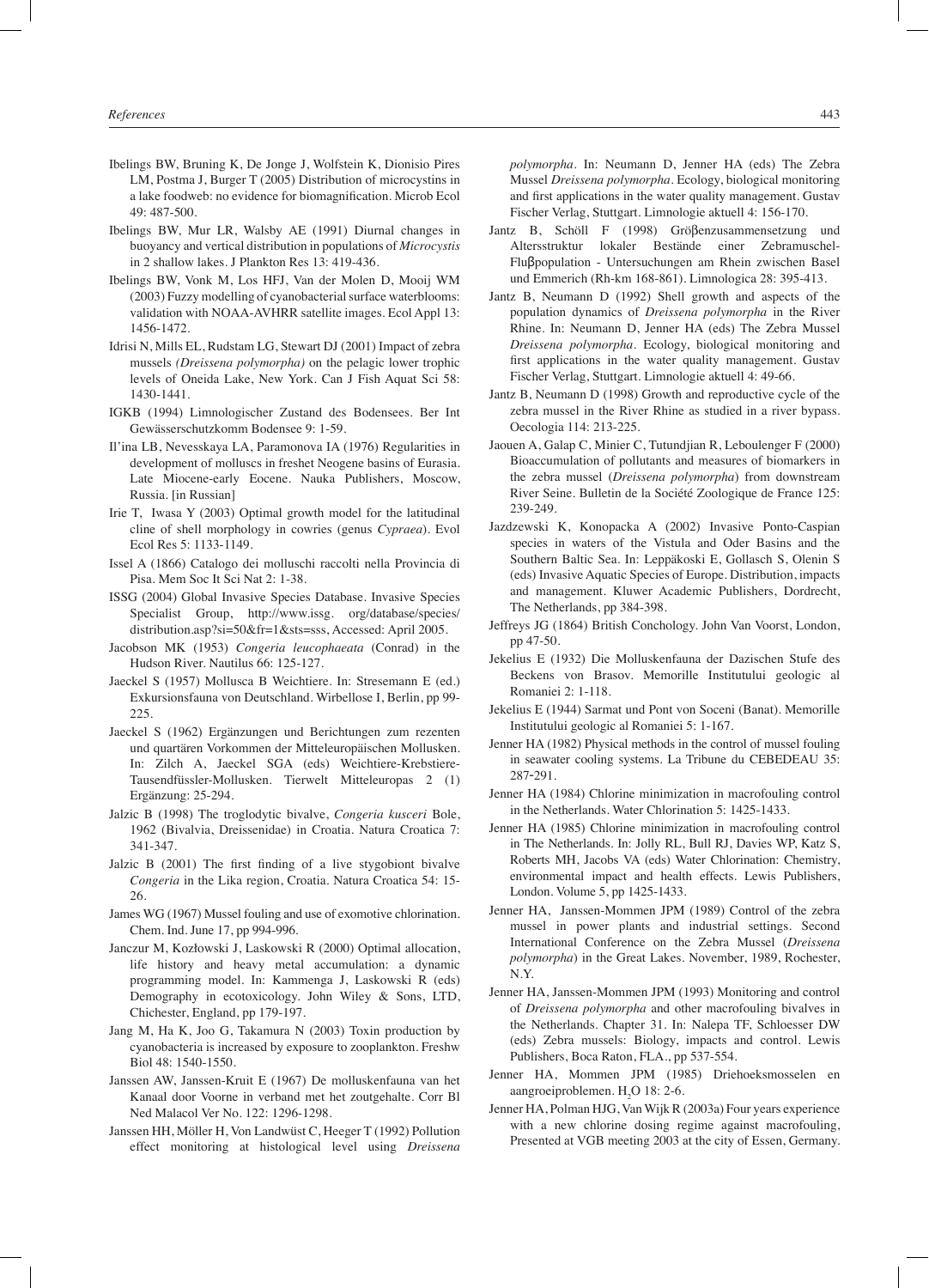- Jenner HA, Rajagopal S, Van der Velde G, Daud MS (2003b) Perforation of ABS pipes by boring bivalve *Martesia striata*: a case study. International Biodeterioration and Biodegradation 52: 229–232.
- Jenner HA, Whitehouse JW, Taylor CJL, Khalanski M (1998) Cooling water management in European power stations. Biology and control of fouling. Hydroécol. Appl. 1-2 (10): 1-225.
- Johannsson OE, Dermott R, Graham DM, Dahl JA, Millard ES, Myles DD, LeBlanc J (2000) Benthic and pelagic secondary production in Lake Erie after the invasion of *Dreissena* spp. with implications for fish production. J Great Lakes Res 26: 31-54.
- John DM, Whitton BA, Brook AJ (2003) The freshwater algal flora of the British Isles. University Press, Cambridge, UK.
- Johns C, Timmerman BE (1998) Total cadmium, copper, and zinc in two dreissenid mussels, *Dreissena polymorpha* and *Dreissena bugensis*, at the outflow of Lake Ontario. J Great Lakes Res 24: 55-64.
- Johnson L (1994) The potential overland dispersal of zebra mussels by waterfowl. Fourth International Zebra Mussel Conference, March 7-10 Madison, Wisconsin.
- Johnson LE, Carlton JT (1992) Counter-productive Public Information: the "Noah Fallacy" and Mussel Myths. *Dreissena polymorpha* Information Review 3: 2-4.
- Johnson LE, Carlton JT (1996) Post-establishment spread in largescale invasions: Dispersal mechanisms of the zebra mussel *Dreissena polymorpha*. Ecology 77: 1686-1690.
- Johnson LE, Padilla DK (1996) Geographic spread of exotic species: Ecological lessons and opportunities from the invasion of the zebra mussel *Dreissena polymorpha*. Biol Conserv 78: 23-33.
- Johnson LE, Ricciardi A, Carlton JT (2001) Overland dispersal of aquatic invasive species: A risk assessment of transient recreational boating. Ecol Appl 11: 1789-1799.
- Jones CG, Lawton JH, Shachak M (1997) Positive and negative effects of organisms as physical ecosystem engineers. Ecology 78: 1946-1957.
- Jørgensen CB (1990) Bivalve filter feeding: Hydrodynamics, bioenergetics, physiology and ecology. Olsen and Olsen, Fredensborg.
- Juhel G, Culloty SC, O'Riordan RM, O'Connor J, De Faoite, McNamara R (2003) A histological study of the gametogenic cycle of the freshwater mussel *Dreissena polymorpha* (Pallas, 1771) in Lough Derg, Ireland. J Moll Stud 69: 365-373.
- Juhel G, Moroney G, McNamara R, O'Riordan R, Culloty S (2010) Dynamics of *Ophryoglena* sp. infection in *Dreissena polymorpha* in Ireland. Chapter 22. In: Van der Velde G, Rajagopal S, Bij de Vaate A (eds) The zebra mussel in Europe. Backhuys Publishers, Leiden/Margraf Publishers, Weikersheim, pp 219-226.
- Jurkiewicz-Karnkowska E (2004) Malacocoenoses of large lowland dam reservoirs of the Vistula River basin and selected aspects of their function. Folia Malacologica 12: 1-56.
- Jurkiewicz-Karnkowska E, Żbikowski J (2004) Long-term changes and spatial variability of mollusc communities in selected habitats within the dam reservoir (Włocławek Reservoir, Vistula River, Central Poland). Pol J Ecol 52: 491-503.
- Kachanova AA (1963) Growth of *Dreissena polymorpha* Pallas in Uchinskoe Reservoir and canals of the Moscow water-supply. In: Sokolova NY (ed.) Uchinskoe and Mozhaiskoe Reservoirs. Moscow State University Press, Moscow, pp 226-234. [in Russian]
- Kaim-Malka RA (2003) Biology and life of *Scopelocheirus hopei* (A. Costa, 1851), a scavenging amphipod from the continental slope of the Mediterranean. J Nat Hist 37: 2547-2578.
- Kajak Z, Zdanowski B (1983) Ecological characteristics of lakes in north-eastern Poland versus their trophic gradient I. General characteristics of 42 lakes and their phosphorus load. Study objectives and scope. Ekol Pol 31: 239-256.
- Kalyanasundaram N (1975) Studies on the biology of *Mytilopsis sallei* (Recluz), an important marine fouling mollusc. Bull Dept Mar Sci: Univ Cochin 7: 685-693.
- Kanazawa A, Teshima S, Ono K (1979) Relationship between essential fatty acid requirements of aquatic animals and the capacity for bioconversion of linolenic acid to highly unsaturated fatty acids. Comp Biochem Physiol B 63: 295-298.
- Kanazawa A, Tokiwa S, Kayama M, Hirata M (1977) Essential fatty acids in the diet of prawn - 1. Effects of linoleic and linolenic acids on growth. Bull Japanese Soc Sci Fish 43: 1111-1114.
- Kansas Department of Wildlife and Parks (2005) Kansas Aquatic Nuisance Species Management Plan. Kansas Department of Wildlife and Parks, Pratt KS, USA.
- Karatayev AY (1981) Larval stage of *Dreissena polymorpha* Pallas in the Lake Lukomlskoe, a cooling reservoir of thermal power plant. Vestn Belorus Univer Ser 2: 54-59. [in Russian]
- Karatayev AY (1983) Ecology of *Dreissena polymorpha* Pallas and its effects on macrozoobenthos of a thermal power plant cooling reservoir. Candidate Dissertation, Zoology Institute of Academy of Science Belarusian SSR, Minsk, Belarus. 153 pp. [in Russian]
- Karatayev AY (1984a) Effect of heated water on the mortality, growth and production of *Dreissena polymorpha* Pallas. In: Proceedings of the All-Union Conference on Model Species of Aquatic Invertebrates (Palling, Vilnius), pp 21-29. [in Russian]
- Karatayev AY (1984b) The role of *Dreissena polymorpha* Pallas in the ecosystem of the cooling reservoir. In: Proceedings of the All-Union Conference on Model Species of Aquatic Invertebrates (Palanga, Vilnius), pp 30-35. [in Russian]
- Karatayev AY (1985) Survival and growth of *Dreissena polymorpha* Pallas in different temperature zones of the thermal power plant's cooling water reservoir. In: Polischuk VV (ed.) Biological resources of waterbodies in the context of anthropogenic effect. Naukova Dumka Press, Kiev, pp 31-32. [in Russian]
- Karatayev AY (1988) Ecology of macroinvertebrates of cooling reservoirs of Belarus. VINITI Press, Minsk, No. 875-B88 Dep. 178 pp. [in Russian]
- Karatayev AY (1992) Structure and function of benthic and periphyton communities in cooling water reservoirs. Doctoral Dissertation, Zoology Institute of Academy of Science Republic of Belarus, Minsk, Belarus. 287 pp. [in Russian]
- Karatayev AY (1994a) The role of zebra mussels in lake ecosystems. In: Proceedings of the 4<sup>th</sup> International Zebra Mussel Conference, March 7-10, Madison, Wisconsin, pp 415-424.
- Karatayev AY (1994b) Results of the *Dreissena* studies carried out in the Former USSR as part of the "Man and Biosphere" Program of UNESCO. Zebra Mussel Information Clearinghouse Newsletter 5(3): 4-8.
- Karatayev AY (1995) Factors determining the distribution and abundance of *Dreissena polymorpha* in lakes, dam reservoirs and channels. In: Proceedings of the 5th International Zebra Mussel and other Nuisance Aquatic Organisms Conference, February 14-21 1995, Toronto, Canada, pp 227-234.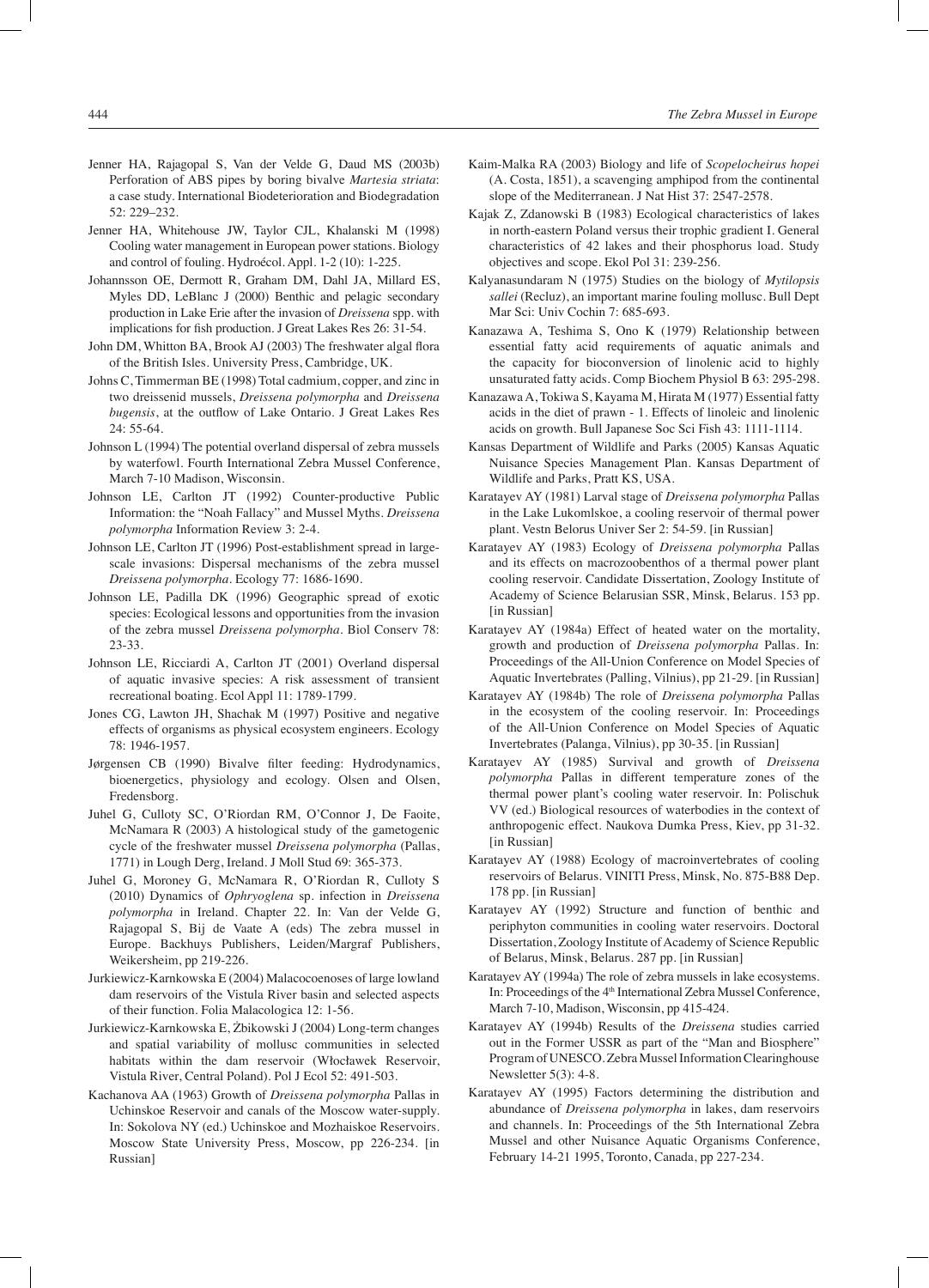- Karatayev AY (1999a) 25<sup>th</sup> Anniversary of the General Ecology Department of Belarusian State University. In: The results and future of aquatic ecology research. Proceedings of the International Conference on Aquatic Ecosystems, November 25-26 1999, Minsk, Belarus, pp 9-18. [in Russian with English summary]
- Karatayev AY, Burlakova LE (1992) Changes in trophic structure of macrozoobenthos of an eutrophic lake, after invasion of *Dreissena polymorpha.* Biol Vnutr Vod Inform Byull 93: 67- 71. [in Russian]
- Karatayev AY, Burlakova LE (1993) The filtration activity of *Dreissena* and it's influence on the trophic structure of planktonic and benthic invertebrates. In: Proceedings of the 6th International Meeting on the Project "Species and their Productivity within their Range" UNESCO program "Man and Biosphere", April 10-12 1988, St. Petersburg, Russia. Gidrometeoizdat Press, St.-Petersburg, pp 211-213. [in Russian]
- Karatayev AY, Burlakova LE (1995a) The role of *Dreissena* in lake ecosystems. Russian J Ecol 26: 207-211.
- Karatayev AY, Burlakova LE (1995b) Present and further patterns in *Dreissena polymorpha* (Pallas) population development in the Narochanskaya lakes system. Vest Akad Navuk Belarusi*.*  Ser Biyal Navuk 3: 95-99. [in Belarusian]
- Karatayev AY, Burlakova LE, Molloy DP, Volkova LK (2000b) Endosymbionts of *Dreissena polymorpha* (Pallas) in Belarus. Int Rev Hydrobiol 85: 543-559.
- Karatayev AY, Burlakova LE, Molloy DP, Volkova LK, Volosyuk VV (2002b) Field and laboratory studies of *Ophryoglena* sp. (Ciliata: Ophryoglenidae) infection in zebra mussels, *Dreissena polymorpha* (Bivalvia: Dreissenidae). J Invertebr Pathol 79: 80-85.
- Karatayev AY, Burlakova LE, Padilla DK (1997) The effects of *Dreissena polymorpha* (Pallas) invasion on aquatic communities in eastern Europe. J Shellfish Res 16: 187-203.
- Karatayev AY, Burlakova LE, Padilla DK (1998a) Physical factors that limit the distribution and abundance of *Dreissena polymorpha* (Pall.). J Shellfish Res 17: 1219-1235.
- Karatayev AY, Burlakova LE, Padilla DK (2002a) Impacts of zebra mussels on aquatic communities and their role as ecosystem engineers. In: Leppäkoski E, Gollasch S, Olenin S (eds) Invasive Aquatic Species of Europe - Distribution, impacts and management. Kluwer Academic Publishers, Dordrecht, The Netherlands, pp 433-446.
- Karatayev AY, Burlakova LE, Padilla DK (2003a) Patterns of spread of the zebra mussel (*Dreissena polymorpha* (Pallas)): the continuing invasion of Belarusian lakes. Biol Invasions 5: 213-221.
- Karatayev AY, Burlakova LE, Padilla DK (2005) Contrasting distribution and impacts of two freshwater exotic suspension feeders, *Dreissena polymorpha* and *Corbicula fluminea*. In: RF Dame, S Olenin (eds) The comparative roles of suspension feeders in ecosystems. NATO Science Series: IV – Earth and Environmental Sciences, Springer, pp 239-262.
- Karatayev AY, Burlakova LE, Padilla DK (2006) Growth rate and longevity of *Dreissena polymorpha* (Pallas): a review and recommendations for future study. J Shellfish Res 25: 23-32.
- Karatayev A, Burlakova LE, Padilla DK (2010) *Dreissena polymorpha* in Belarus: history of spread, population biology, and ecosystem impacts. Chapter 9. In: Van der Velde G, Rajagopal S, Bij de Vaate A (eds) The zebra mussel in Europe. Backhuys Publishers, Leiden/Margraf Publishers, Weikersheim, pp 101-112.
- Karatayev AY, Lyakhnovich VP (1990) Effect of *Dreissena polymorpha* Pallas on benthic animals (*Gammarus lacustris* Sars, *Pallasea quadrispinosa* Sars and *Asellus aquaticus* L.) in the Lake Lukomlskoe. In: Khmeleva NN, Golubev AP, Sokolova NY, Roschin BE (eds) Species within their range: Biology, ecology, and productivity of aquatic invertebrates. Navuka i Tekhnika Press, Minsk, pp 123-125. [in Russian]
- Karatayev AY, Lyakhnovich VP, Afanasiev SA, Burlakova LE, Zakutskiy VP, Lyakhov SM, Miroshnichenko MP, Moroz TG, Nekrasova MY, Nechvalenko SP, Skalskaya IA, Kharchenko TG, Protasov AA (1994) The place of species in ecosystem. In: Starobogatov YI (ed.) Freshwater Zebra Mussel *Dreissena polymorpha* (Pall.) (Bivalvia, Dreissenidae). Systematics, ecology, practical meaning. Nauka Press, Moscow, pp 180-195. [in Russian].
- Karatayev AY, Mastitsky SE, Burlakova LE, Molloy DP, Vezhnovets GG (2003c) Seasonal dynamics of endosymbiotic ciliates and nematodes in *Dreissena polymorpha*. J Invert Pathol 83: 73-82.
- Karatayev AY, Mastitsky SE, Molloy DP, Burlakova LE (2003b) Patterns of emergence and survival of *Conchophthirus acuminatus* (Ciliophora: Conchophthiridae) from *Dreissena polymorpha* (Bivalvia: Dreissenidae). J Shellfish Res 22: 495-500.
- Karatayev AY, Mastitsky SE, Volosyuk VV (1999b) Endosymbionts of *Dreissena polymorpha* (Pallas) from Braslavskie Lake System and Dnieper-Bug Canal. In: The results and future of aquatic ecology research. Proceedings of the International Conference on Aquatic Ecosystems, November 25-26 1999, Minsk, Belarus, pp 103-107. [in Russian with English summary]
- Karatayev AY, Molloy DP, Burlakova LE (2000a) Seasonal dynamics of *Conchophthirus acuminatus* (Ciliophora: Conchophthiridae) infection in *Dreissena polymorpha* and *D. bugensis* (Bivalvia, Dreissenidae). Eur J Protistol 36: 397-404.
- Karatayev AY, Molloy DP, Burlakova LE, Vezhnovets GG, Volkova LK, Us VV (1998b) Propagation of *Dreissena* and its influence on ichthyofauna of reservoirs of Belarus. In: Konchits V (ed.) Problems of the Development of Fish Industry in the Inland Reservoirs in Terms of Transition to Market Economy. Proceedings of the International Conference (Minsk, Belarus), Belarusian Publishing Association "Khata", Minsk, pp 407- 411. [in Russian]
- Karatayev A, Padilla DK, Minchin D, Boltovskoy, Burlakova LE (2007) Changes in global economics and trade: the potential spread of exotic freshwater bivalves. Biol. Invasions 9: 161-180.
- Karatayev AY, Rudakovskiy IA, Prischepov PG, Burlakova LE (1999a) The fish productivity of Belarusian lakes. In: The Present Status and Perspectives of Development of Aquaculture. Proceedings of the International Conference. Gorky (Belarus): Belarusian Agricultural Academy Press, pp 22-23. [in Russian]
- Karatayev AY, Samoilenko VM, Burlakova LE, Kartashevich ZK, Rachevskij AN (1995c) Recommendations for the restoration of lakes under strong anthropogenic influence. Belgosuniversitet Press, Minsk. 73 pp. [in Russian]
- Karatayev AY, Tishchikov GM (1979) Effect of heated water of thermal power plant on the growth of *Dreissena polymorpha* Pallas. Vestn Belorus Univer Ser 2: 39-43. [in Russian]
- Karatayev AY, Tishchikov GM (1983) Relationship between *Dreissena polymorpha* Pallas and Unionidae in lake ecosystems. Biological principles of use, reconstruction and conservation of the animal world of Belarus: Abstracts of the 5<sup>th</sup> Zoological Conference. December 20-21 1983, Minsk, Belarus. pp 10-11. [in Russian]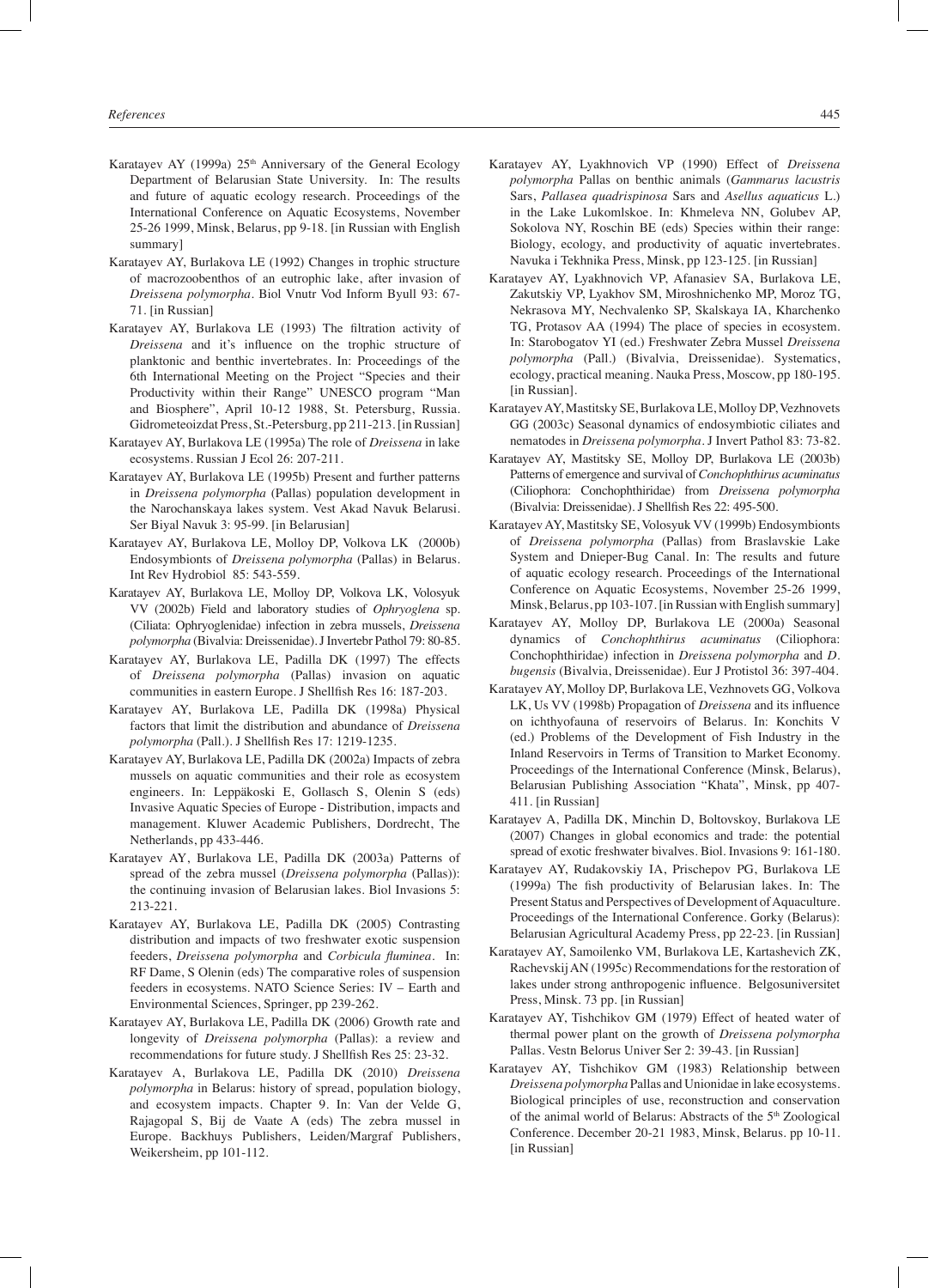- Karatayev AY, Tishchikov GM, Karatayeva IV (1983) *Dreissena polymorpha* Pallas as a specific community of benthic animals. Biol Vnutr Vod 61: 18-21. [in Russian]
- Karpevich AF (1975) Theory and practice of acclimatization of aquatic organisms. "Pishchevaya promyshlennost" publishers, Moscow, Russia. [in Russian]
- Kavouras JH, Maki JS (2003) The effects of natural biofilms on the reattachment of young adult zebra mussels to artificial substrata. Biofouling 19: 247–256.
- Kavouras JH, Maki JS (2004) Inhibition of the reattachment of young adult zebra mussels by single-species biofilms and associated exopolymers. J Appl Microbiol 97: 1236–1246.
- Keen M, Casey H (1969) Family Corbiculidae. In: Moore RC (ed.) Treatise on Invertebrate Paleontology. Part N, Vol. 2, Mollusca 6, Bivalvia. Geol Soc Am and Univ Press of Kansas, Lawrence, pp 643-644.
- Keevin TM, Yarbrough RE, Miller AC (1992a) Long-distance dispersal of Zebra Mussels (*Dreissena polymorpha*) attached to hulls of commercial vessels. J Freshw Ecol 7: 437-437.
- Keevin TM, Yarbrough R, Miller A (1992b) Inadvertent transport of live zebra mussels on barges experiences in the St. Louis District, Spring 1992. Zebra mussel Research Tech. Notes, ZMR-1-07, Nov. 1992, U.S. Army Corps of Engineers Waterways Experiment Station.
- Kela SL, Bowen ID (1995) The histopathological effect of *Detarium microcarpum* extract, a naturally occurring plant molluscicide on the midgut and digestive gland of *Lymnaea stagnalis*. Cell Biol Int 19: 175-181.
- Kelleher B, Van der Velde G, Bij de Vaate A (1999) Nu ook levende *Mytilopsis leucophaeata* (Dreissenidae) in de Waal. Corr Bl Ned Malacol Ver No. 307: 26-29.
- Kelleher B, Van der Velde G, Rajagopal S, Van der Gaag R (1997) Leeft *Mytilopsis leucophaeata* (Dreissenidae) in de Waal? Corr Bl Ned Malacol Ver No. 297: 89-91.
- Kelly DW, Herborg LM, MacIsaac HJ (2010) Ecosystem changes associated with *Dreissena* invasions: recent developments and emerging issues. Chapter 20. In: Van der Velde G, Rajagopal S, Bij de Vaate A (eds) The zebra mussel in Europe. Backhuys Publishers, Leiden/Margraf Publishers, Weikersheim, pp 199-210.
- Kennedy W (2005) Zebra mussels stampede lake: Missouri, Oklahoma officials say threat of 'public enemy #1' warrants awareness. Joplin Globe, Online edition, http://www.joplinglobe. com/story. php?story\_id=163804, Accessed: March 2005.
- Kennedy VS, Mihursky JA (1971) Upper temperature tolerances of some estuarine bivalves. Chesapeake Sci 12: 193-204.
- Kenyon CN (1972) Fatty acid composition of unicellular strains of blue-green algae. J Bact 109: 827-834.
- Kenyon CN, Stanier RY (1970) Possible evolutionary significance of polyunsaturated fatty acids in blue-green algae. Nature 227: 1164-1166.
- Kern R, Borcherding J, Neumann D (1994) Recruitment of a freshwater mussel with a planktonic life-stage in running waters - Studies on *Dreissena polymorpha* in the River Rhine. Arch Hydrobiol 131: 385-400.
- Kerney MP (1976) Atlas of the non-marine Mollusca of the British Isles. Institute of Terrestrial Ecology, Monks Wood.
- Kerney MP (1999) Atlas of the Land and Freshwater Molluscs of Britain and Ireland. Harley Books, Colchester.
- Kerney MP, Morton BS (1970) The distribution of *Dreissena polymorpha* (Pallas) in Britain. J Conchol 27: 97-100.
- Kew HW (1893) The dispersal of shells. The International Science Series Vol. 75. Kegan Paul, Trench, Trübner & Co., Ltd, London.
- Khalanski M (1997) Industrial and ecological consequences of the introduction of new species in continental aquatic ecosystems: The zebra mussel and other invasive species. Bull Fr Peche Piscic 344/345: 385-404.
- Khalanski M, Bordet F (1980) Effects of chlorination on marine mussels. In: Jolly RL, Brungs WA, Cumming RB (eds) Water Chlorination: Chemistry, environmental impact and health effects. Ann Arbor, Michigan, USA. Volume 3, pp 557-567.
- Khalanski, M (1997) Zebra mussel and other invasive species in cooling water circuits of French power stations on rivers. Seventh International Zebra Mussel and Aquatic Nuisance Species Conference, New Orleans.
- Kharchenko TA (1995) *Dreissena*: range, ecology, fouling impacts. Hydrobiol J 31: 3-20. [in Russian]
- Khlebovich VV, Orlova MI (2004) Causes and tendencies of range expansion by estuarine organisms. In: Alimov AF, Bogutskaya NG (eds) Biological invasions in aquatic and terrestrial ecosystems. KMK Press, Moscow, pp 214-221. [in Russian]
- Kilgour BM, Mackie GL, Baker MA, Keppel R (1994) Effect of salinity on the condition and survival of zebra mussel (*Dreissena polymorpha*). Estuaries 17: 385-393.
- Kilgour BW, Baker MA (1994) Effects of season, stock, and laboratory protocols on survival of zebra mussels (*Dreissena polymorpha*) in bioassays. Arch Environ Contam Toxicol 27: 29-35.
- Kilgour BW, Mackie GL (1993) Colonisation of different construction materials by the zebra mussel (*Dreissena polymorpha*). Chapter 10. In: Nalepa TF, Schloesser DW (eds) Zebra Mussels: Biology, impacts and control. Lewis publishers, Boca Raton, FLA., pp 167-173.
- Kilham SS, Kreeger DA, Goulden CE, Lynn SG (1997) Effects of nutrient limitation on biochemical constituents of *Ankistrodesmus falcatus*. Freshw Biol 38: 591-596.
- Kimura M (1980) A simple method for estimating evolutionary rates of base substitutions through comparative studies of nucleotide sequences. J Mol Evol 16: 111-120.
- Kingsolver JG, Hoekstra HE, Hoekstra JM, Berrigan D, Vignieri SN, Hill CE, Hoang A, Gibert P, Beerli P (2001) The strength of phenotypic selection in natural populations. Am Nat 157: 245-261.
- Kinnison MT, Hendry AP (2001) The pace of modern life II: from rates of contemporary microevolution to pattern and process. Genetica 112-113: 145-164.
- Kinzelbach R (1992) The main features of the phylogeny and dispersal of the zebra mussel. In: Neumann D, Jenner HA (eds) The Zebra Mussel *Dreissena polymorpha*: Ecology, biological monitoring and first applications in the water quality management. Gustav Fischer, Stuttgart. Limnologie aktuell 4: 5-17
- Kiørboe T, Møhlenberg F (1981) Particle selection in suspensionfeeding bivalves. Mar Ecol Prog Ser 5: 291-296.
- Kirkwood JK (1983) A limit to metabolisable energy intake in mammals and birds. Comp. Biochem Physiol A: Physiol 75: 1-3.
- Kirpichenko MY (1964) Phenology, abundance, and growth of *Dreissena* larvae in the Kyibyshev Reservoir. Tr Inst Biol Vnutr Vod Akad Nauk SSSR 7(10):19-30. [in Russian].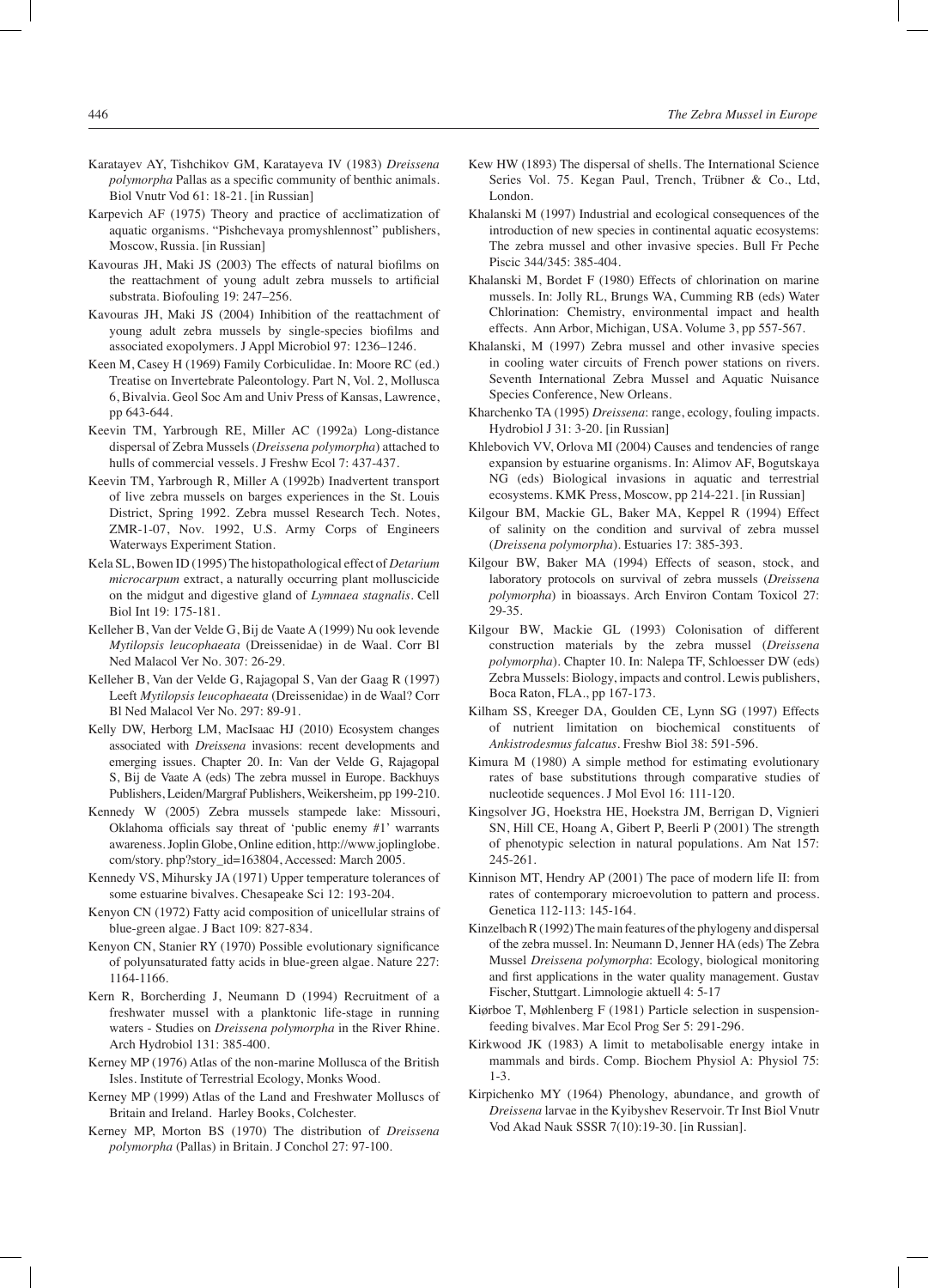- Kirpichenko MY (1971a) Freshwater *Dreissena* on the northerneastern vicinity of the Areal. Tr Inst Biol Vnutr Vod Akad Nauk SSSR 21(24): 130-141. [in Russian]
- Kirpichenko MY (1971b) On ecology of *Dreissena polymorpha*  Pallas in the Tsimlyanskoe Reservoir. Tr Inst Biol Vnutr Vod Akad Nauk SSSR 21(24): 142-154. [in Russian]
- Klein D, Sato S, Summer KH (1994) Quantification of oxidized metallothionein in biological material by a Cd saturation method. Anal Biochem 221: 405-409.
- Klerks PL, Fraleigh PC (1991) Controlling adult zebra mussels with oxidants. J Am Wat Wks Assoc 83: 92-100.
- Klerman AK, Kolotilova EV (1998) Influence of ambient mineral composition and blue-green algae on veligers of *Dreissena polymorpha* (Pall.). Russ J Ecol 29: 428-430.
- Klimowicz H (1957) Mięczaki Zalewu Wiślanego i zależność ich rozmieszczenia od zasolenia. [Molluscs of the Vistula Lagoon and the dependence of their distribution on salinity] Pol Arch Hydrobiol 5: 93-123.
- Klobučar GIV, Lajtner J, Erben R (1994) Histopathological changes of *Dreissena polymorpha* Pall. (Bivalvia) and *Planorbarius corneus* L. (Gastropoda, Pulmonata) induced by sodium pentachlorophenate. Periodicum Biologorum 96: 493-495.
- Klobučar GIV, Pavlica M, Erben R, Papeš D (2003) Application of the micronucleus and comet assays to mussel *Dreissena polymorpha* haemocytes for genotoxicity monitoring of freshwater environments. Aquat Toxicol 64: 15-23.
- Knapen D, Bervoets L, Verheyen E, Blust R (2004) Resistance to water pollution in natural gudgeon (*Gobio gobio*) populations may be due to genetic adaptation. Aquat Toxicol 67: 155-165.
- Knie J (1978) Der Dynamische Daphnientest ein automatischer Biomonitor zur Überwachung von Gewässern. Wasser & Boden 12: 310-312.
- Knops M, Altenburger R, Segner H (2001) Alterations of physiological energetics, growth and reproduction of *Daphnia magna* under toxicant stress. Aquat Toxicol 53: 79-90.
- Kobak J (2001) Light, gravity and conspecifics as cues to site selection and attachment behaviour of juvenile and adult *Dreissena polymorpha* Pallas, 1771. J Moll Stud 67: 183-189.
- Kobak J (2004) Recruitment and small-scale spatial distribution of *Dreissena polymorpha* (Bivalvia) on artificial materials. Arch Hydrobiol 160: 25-44.
- Kobak J (2010) Attachment strength of *Dreissena polymorpha* on artificial substrates. Chapter 34. In: Van der Velde G, Rajagopal S, Bij de Vaate A (eds) The zebra mussel in Europe. Backhuys Publishers, Leiden/Margraf Publishers, Weikersheim, pp 349- 354.
- Kobak J, Kłosowska-Mikułan E, Wiśniewski R (2002) Impact of copper substrate on survival, mobility and attachment strength of adult *Dreissena polymorpha* (Pall.). Folia Malacol 10: 91-97.
- Koch LM (1989) *Mytilopsis leucophaeata* (Conrad, 1831) from the upper Mississippi River (Bivalvia: Dreissenidae). Malacol Data Net 2: 153-154.
- Kochansky-Devidé V, Slišković T (1978) Miocenske Kongerije Hrvatske, Bosne i Hercegovine. Palaeontologia Jugoslavica 19: 1-98.
- Kochansky-Devidé V, Slišković T (1980) Mlade Miocenske Kongerije Livanjskog, Duvanjskog i Kupreškog Polja u jugozapadnoj Bosni i Hodova u Hercegovini. Palaeontologia Jugoslavica 25: 1-25.
- Kojumdgieva E (1969) Sarmatien. Lés fossiles de Bulgarie 8: 1-223, Sofia.
- Kojumdgieva E (1987) Systématique et phylogénie des Cardiidés sarmatiens de la Paratethys. Geologica Balcanica 17: 3-14.
- Kolar CS, Fullerton AH, Martin KM, Lamberti GA (2002) Interactions among zebra mussel shells, invertebrate prey, and Eurasian ruffe or yellow perch. J Great Lakes Res 28: 664-673.
- Kolar CS, Lodge DM (2000) Freshwater indigenous species: Interactions with other global issues. In: Mooney HA, Hobbs RJ (eds) Invasive species in a changing world. Island Press, Covelo, CA, USA, pp 3-30.
- Kołodziejczyk A (1989) Malacofauna in isolated and interconnected lakes. Arch Hydrobiol 114: 431-441.
- Kołodziejczyk A (1994) Mięczaki słodkowodne Suwalskiego Parku Krajobrazowego [The freshwater molluscs of Suwałki Landscape Park]. In: Hillbricht-Ilkowska A, Wiśniewski RJ (eds) Jeziora Suwalskiego Parku Krajobrazowego [Lakes of the Suwałki Landscape Park]. Zeszyty Naukowe Komitetu Człowiek i Środowiskó 7: 243-265.
- Kołodziejczyk A (1999) Molluscs on Characeae in an oligotrophic Hańcza Lake (NE Poland). Folia Malacologica 7: 47-50.
- Kołodziejczyk A, Dołęga AE (2004) Molluscs of selected water bodies in Warsaw. Folia Malacologica 12: 63-71.
- Kondracki J (1998) Geografia regionalna Polski. [Regional geography of Poland] Wydawnictwo Naukowe PWN, Warszawa. 441 pp.
- Kooijman SALM, Bedaux JJM (1996) Analysis of toxicity tests on fish growth. Water Res 30: 1633-1644.
- Koopmans R, Hughes RW (1993) Mechanical filtration as a control measure for zebra mussels. In: Third International Zebra Mussel Conference, Agenda and Abstracts, February 23-26 1993, Toronto, Canada.
- Korniushin A (2004) The bivalve mollusc fauna of ancient lakes in the context of the historical biogeography of the Balkan region. In: Griffiths, HI, Kryštufek B, Reed, JM (eds) Balkan biodiversity: Pattern and process in the European hotspot. Kluwer Academic Publishers, New York, pp 219-241.
- Kornobis S (1977) Ecology of *Dreissena polymorpha* (Pall.) (Dreissenidae, Bivalvia) in lakes receiving heated water discharges. Pol Arch Hydrobiol 24: 531-545.
- Kotak BG, Semalulu S, Fritz DL, Prepas EE, Hrudey SE, Coppock RW (1996a) Hepatic and renal pathology of intraperitoneally administered microcystin-LR in rainbow trout (*Oncorhynchus mykiss*). Toxicon 34: 517-525.
- Kotak BG, Zurawell RW, Prepas EE, Holmes CFB (1996b) Microcystin-LR concentration in aquatic food web compartments from lakes of varying trophic status. Can J Fish Aquat Sci 53: 1974-1985.
- Koussouris TS, Pugh-Thomas M (1982) Macrozoobenthic studies in Lake Trichonis, Western Greece. Thalassographica 5: 17-25.
- Kováč M, Barath I, Harzhauser M, Hlavaty I, Hudackova N (2004) Miocene depositional systems and sequence stratigraphy of the Vienna Basin. Courier Forschungsinstitut Senckenberg 246: 187-212.
- Kovalak WP, Longton GD, Smithee RD (1993) Infestation of power plant systems by the zebra mussel (*Dreissena polymorpha* Pallas). Chapter 22. In: Nalepa TF, Schloesser DW (eds) Zebra Mussels: Biology, impacts and control. Lewis publishers, Boca Raton, FLA., pp 359-380.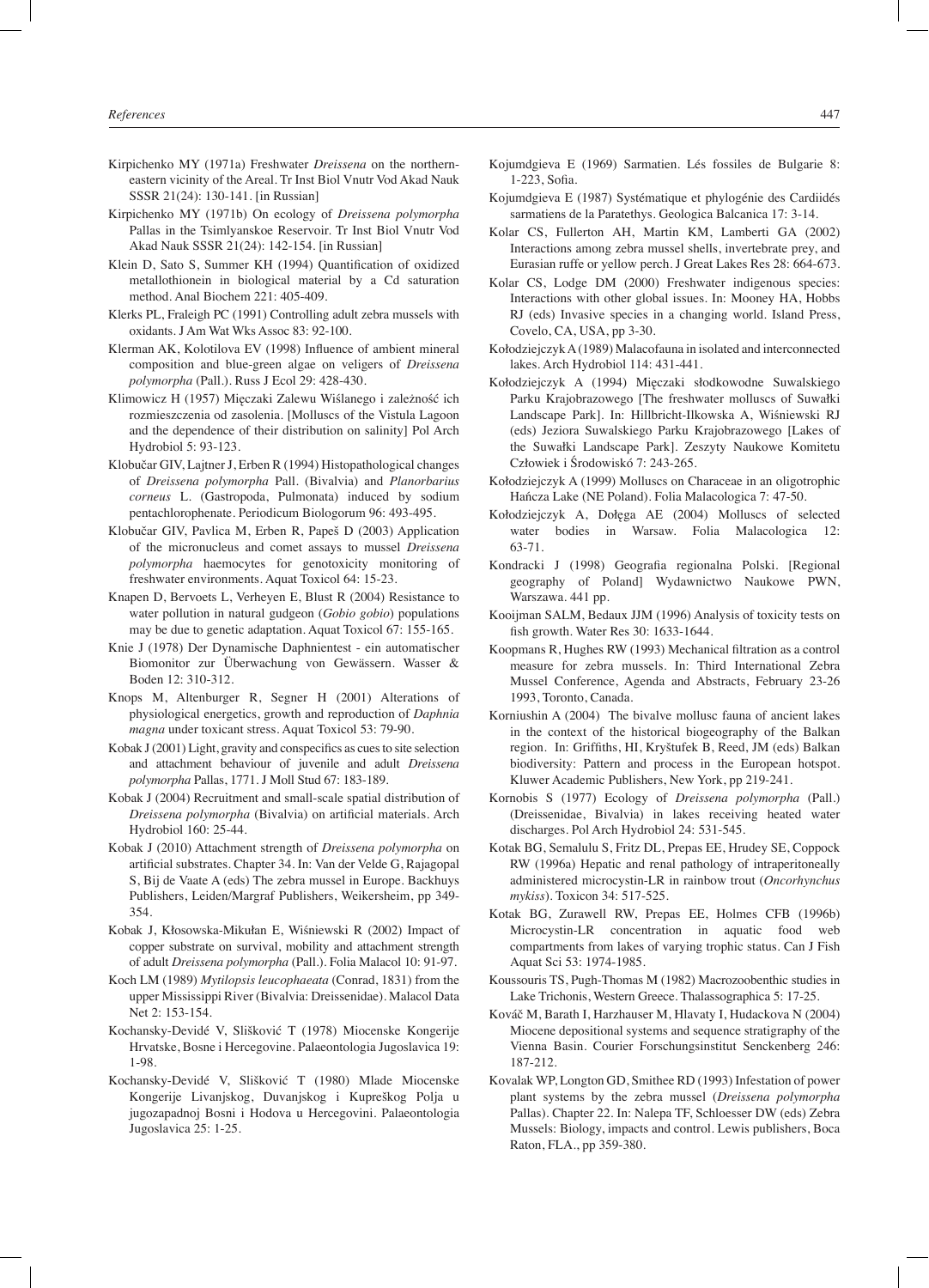- Kownacki A, Soszka H, Fleituch T, Kudelska D (eds) (2002) River biomonitoring and benthic invertebrate communities. Institute of Environmental Protection, Karol Starmach Institute of Freshwater Biology PAS, Warszawa-Kraków. 88 pp.
- Koyama J, Uno S, Kohno K (2004) Polycyclic aromatic hydrocarbon contamination and recovery characteristics in some organisms after the Nakhodka oil spill. Mar Pollut Bull 49: 1054-1061.
- Kozłowski J (1992) Optimal allocation of resources to growth and reproduction: implications for age and size at maturity. Trends Ecol Evol 7: 15-19.
- Kozłowski J (1996) Optimal allocation of resources explains interspecific life-history patterns in animals with indeterminate growth. Proc Royal Soc Lond B 263: 559-566.
- Kozłowski J (1999) Adaptation: a life history perspective. Oikos 86: 185-194.
- Kozłowski J, Czarnołęski M, Dańko M (2004) Can optimal allocation models explain why ectotherms grow larger in cold? Integr Comp Biol 44: 480-493.
- Kozłowski J, Konarzewski M, Gawełczyk A (2003) Cell size as a link between noncoding DNA and metabolic rate scaling. Proc Natl Acad Sci USA 100: 14080-14085.
- Kozłowski J, Teriokhin AT (1999) Allocation of energy between growth and reproduction: the Pontryagin Maximum Principle solution for the case of age- and season-dependent mortality. Evol Ecol Res 1: 423-441.
- Kozłowski J, Uchmański J (1987) Optimal individual growth and reproduction in perennial species with indeterminate growth. Evol Ecol 1: 214-230.
- Kozłowski J, Wiegert RG (1987) Optimal age and size at maturity in annuals and perennials with determinate growth. Evol Ecol 1: 231-244.
- Kraak MHS, Kuipers F, Schoon H, De Groot CJ, Admiraal W (1994a) The filtration rate of the zebra mussel *Dreissena polymorpha* used for water quality assessment in Dutch rivers. Hydrobiologia 294: 13-16.
- Kraak MHS, Lavy D, Schoon H, Toussaint M, Peeters WHM, Van Straalen NM (1994b) Ecotoxicity of mixtures of metals to the zebra mussel *Dreissena polymorpha*. Environ Toxicol Chem 13: 109-114.
- Kraak MHS, Scholten MCT, Peeters WHM, De Kock WC (1991) Biomonitoring of heavy metals in the Western European rivers Rhine and Meuse using the freshwater mussel *Dreissena polymorpha*. Environ Pollut 74: 101-114.
- Kraak MHS, Schoon H, Peeters WHM, Van Straalen NM (1993) Chronic ecotoxicity of mixtures of Cu, Zn, and Cd to the zebra mussel *Dreissena polymorpha*. Ecotox Environ Safe 25: 315-327.
- Kraak MHS, Toussaint M, Lavy D, Davids C (1994c) Short-term effects of metals on the filtration rate of the zebra mussel *Dreissena polymorpha*. Environ Pollut 84: 139-143.
- Kraffe E (2003) Étude de la spécificité du cardiolipide et des plasmalogènes chez les mollusques bivalves, PhD thesis, Université de Bretagne Occidentale. 299 pp.
- Kraffe E, Soudant P, Marty Y (2004) Fatty acids of serine, ethanolamine and choline plasmalogens in some marine bivalves. Lipids 39: 59-66.
- Kraffe E, Soudant P, Marty Y, Kervarec N (2005) Docosahexaenoic acid- and eicosapentaenoic acid-enriched cardiolipin in the Manila Clam *Ruditapes philippinarum*. Lipids 40: 619-625.
- Kraft CE, Johnson LE (2000) Regional differences in rates and patterns of North American inland lake invasions by zebra

mussels (*Dreissena polymorpha*). Can J Fish Aquat Sci 57: 993-1001.

- Kraft CE, Sullivan PJ, Karatayev AY, Burlakova YE, Nekola JC, Johnson LE, Padilla DK (2002) Landscape patterns of an aquatic invader: Assessing dispersal extent from spatial distributions. Ecol Appl 12: 749-759.
- Kramer KJM, Botterweg J (1991) Aquatic biological early warning systems: An overview. In: Jeffrey DW, Madden B (eds) Bioindicators and environmental management. Academic press, London, pp 95-126.
- Kramer KJM, Foekema EM (2001) The `Musselmonitor®' as biological early warning system: The first decade. In: Butterworth FM, Gunatilaka A, Gonsebatt ME (eds) Biomonitors and biomarkers as indicators of environmental change Vol. 2. Kluwer Academic Publishers, New York, pp 59-87.
- Kramer KJM, Jenner HA, De Zwart D (1989) The valve movement response of mussels: a tool in biological monitoring. Hydrobiologia 188/189: 433-443.
- Kraszewski A, Zdanowski B (2001) The distribution and abundance of the chinese mussel *Anodonta woodiana* (Lea, 1834) in the heated Konin Lakes. Arch Pol Fish 9: 253-265.
- Krebs JR, Davies NB (1993) An introduction to behavioural ecology. Blackwell Scientific Publications, Oxford.
- Kreeger DA, Goulden C, Kilham S, Lynn S, Datta S, Interlandi S (1997) Seasonal changes in the biochemistry of lake seston. Freshw Biol 38: 539-554.
- Krienitz L, Ballot A, Kotut K, Wiegand C, Pütz S, Metcalf JS, Codd GA, Pflugmacher S (2003) Contribution of hot spring cyanobacteria to the mysterious deaths of lesser flamingos at Lake Bogoria, Kenya. FEMS Microbiol Ecol 43: 141-148.
- Kryger J, Riisgård HU (1988) Filtration rate capacities in 6 species of European freshwater bivalves. Oecologia 77: 34-38.
- Kryuchkova NM, Derengovskaya RA (1999) Long-term dynamics of zooplankton community structure in Naroch lakes. In: The Results and Future of Aquatic Ecology Research. Proceedings of the International Conference on Aquatic Ecosystems, November 25-26 1999, Minsk, Belarus, pp 142-146. [in Russian with English summary]
- Kryuchkova NM, Derengovskaya RA (2000) Dynamics of zooplankton abundance in Naroch, Mystro and Batorino lakes. International Conference on Lake Ecosystems. In: Mikheeva TM (ed.) Lake Ecosystems: Biological processes, antropogenic transformation, water quality. Materials of the International Scientific Conference. September 20-25, 1999. Naroch-Minsk, Belarus, pp 186-190. [in Russian with English summary]
- Krzyżanek E (1976) Preliminary investigations on bivalves (Bivalvia) of the dam reservoir at Goczałkowice. Acta Hydrobiol 18: 61-73.
- Krzyżanek E (1994) Changes in the bivalve groups (Bivalvia Unionidae) in the Goczałkowice Reservoir (southern Poland) in the period 1983-1992. Acta Hydrobiol 36: 103-113.
- Kufel I, Kufel L (1995) Abiotic environment of Great Masurian Lakes. Hydrobiological Station Mikołajki, Progress Report 1992-1993, pp 22-24.
- Kuhlmann HW (1993) Life cycle dependent phototactic orientation in *Ophryoglena catenula*. Eur J Prostistol 29: 344-352.
- Kusserow R (2003) Möglichkeiten und Grenzen des Einsatzes bodenbesiedelnder filtrierender Organismen in der Gewässer und Abwasserreinigung am Beispiel der Dreikantmuschel *Dreissena polymorpha*. Dissertation, Technische Universität Dresden.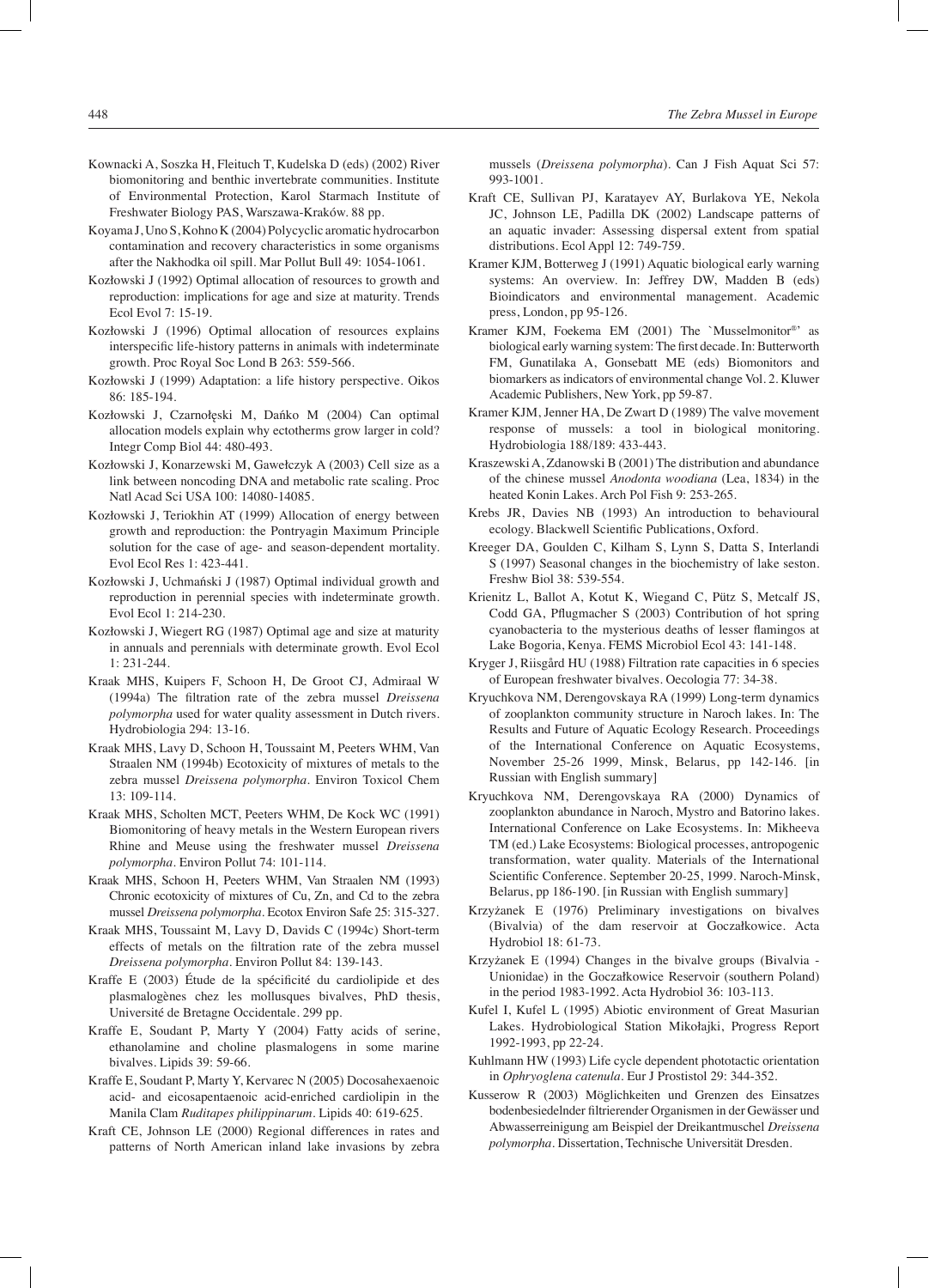- Kusserov R, Mörtl M, Mählmann J, Uhlmann D, Röske I (2010) The design of a Zebra-Mussel-Biofilter. Chapter 31. In: Van der Velde G, Rajagopal S, Bij de Vaate A (eds) The zebra mussel in Europe. Backhuys Publishers, Leiden/Margraf Publishers, Weikersheim, pp 323-330.
- Kwan KHM, Chan HM, De Lafontaine Y (2003) Metal contamination in zebra mussels (*Dreissena polymorpha*) along the St. Lawrence River. Environ Monit Assess 88: 193-219.
- Kydonieus AG (1980) Fundamental concepts of controlled release. In: Kydonieus F (ed.) Controlled release technologies: methods, theories and applications. Vol. I. CRC Press, Boca Raton, FL., pp 1-19.
- Laine AO, Mattila J, Lehikoinen A (2006) First record of the brackish water dreissenid bivalve *Mytilopsis leucophaeata* in the northern Baltic Sea. Aquatic Invasions 1: 38-41.
- Lam PKS (1996) Effects of cadmium on the consumption and absorption rates of a tropical freshwater snail, *Radix plicatulus*. Chemosphere 32: 2127-2132.
- Lammens E (1999) Het voedselweb van IJsselmeer en Markermeer: Veldgegevens, hypotheses, modellen en scenario's (in Dutch). RIZA report 99.008. Rijksinstituut voor Integraal Zoetwaterbeheer en Afvalwaterbehandeling, Lelystad, The **Netherlands**
- Lampert W (1981) Inhibitory and toxic effects of blue-green algae on *Daphnia*. Int Rev ges Hydrobiol 66: 285-298.
- Lancioni T, Gaino E (2005) Competition between the freshwater sponge *Ephydatia fluviatilis* and the zebra mussel *Dreissena polymorpha* in Lake Trasimeno (central Italy). Ital J Zool 72: 27-32.
- Lancioni T, Gaino E (2006) The invasive zebra mussel *Dreissena polymorpha* in Lake Trasimeno (Central Italy): distribution and reproduction. Ital J Zool 73: 335-346.
- Langdon CJ, Waldock MJ (1981) The effect of algal and artificial diets on the growth and fatty acid composition of *Crassostrea gigas* spat. J Mar Biol Ass U K 61: 431-448.
- Laruelle F, Molloy DP, Fokin SI, Ovcharenko MA (1999) Histological analysis of mantle-cavity ciliates in *Dreissena polymorpha*: Their location, symbiotic relationship, and distinguishing morphological characteristics. J Shellfish Res 18: 251-257.
- Laruelle F, Molloy DP, Roitman VA (2002) Histological analysis of trematodes in *Dreissena polymorpha*: Their location, pathogenicity, and distinguishing morphological characteristics. J Parasitol 88: 856-863.
- Lauer TE, Spacie A (2004) An association between freshwater sponges and the zebra mussel in a southern Lake Michigan harbor. J Freshw Ecol 19: 631-637.
- Lawrence CF (1997) Chemicals for zebra mussel control. In: Proceedings of the Seventh Zebra Mussel and Other Aquatic Invasive Species Conference, New Orleans, pp 85-90.
- Le Gallo JM, Moreteau JC (1988) Croissance et productivité d'une population du *Sphaerium corneum* (L.) (Bivalvia: Pisidiidae). Can J Zool 66: 439-445.
- Lecoeur S, Videmann B, Berny P (2004) Evaluation of metallothionein as a biomarker of single and combined Cd/Cu exposure in *Dreissena polymorpha*. Environ Res 94: 184-191.
- Lee CE, Bell MA (1999) Causes and consequences of recent freshwater invasions by saltwater animals. Trend Ecol Evol 14: 284-288.
- Lee RF, Steinert S (2003) Use of the single cell gel electrophoresis/ comet assay for detecting DNA damage in aquatic (marine and freshwater) animals. Mutat Res Rev Mutat Res 544: 43-64.
- Lei J, Payne BS, Wang SY (1996) Filtration dynamics of the zebra mussel, *Dreissena polymorpha*. Can J Fish Aquat Sci 53: 29-37.
- Lemly AD (1996) Wastewater discharges may be most hazardous to fish during winter. Environ Pollut 93: 169-174.
- Lenatti S (2001) Bioaccumulo di composti organoclorurati in *Dreissena polymorpha* in relazione al ciclo riproduttivo e alla profondità di prelievo. Degree in Biological Sciences Thesis, University of Milan, 187 pp.
- Leppäkoski E, Gollasch S, Olenin S (eds) (2002) Aquatic invasive species of Europe. distribution, impacts and management. Kluwer Academic Publishers, Dordrecht, The Netherlands.
- Lester NP, Dextrase AJ, Kushneriuk RS, Rawson MR, Ryan PA (2004). Light and temperature: Key factors affecting walleye abundance and production. Trans Am Fish Soc 133: 588-605.
- Leung B, Drake JM, Lodge DM (2004) Predicting invasions: Propagule pressure and the gravity of Allee effects. Ecology 85: 1651-1660.
- Leung B, Lodge DM, Finnoff D, Shogren JF, Lewis MA, Lamberti G (2002) An ounce of prevention or a pound of cure: bioeconomic risk analysis of invasive species. Proceedings of the Royal Society of London B 269: 2407-2413.
- Leuzinger H, Schuster S (1970) Auswirkungen der Massenvermehrung der Wandermuschel (*Dreissena polymorpha*) auf die Wasservögel des Bodensees. Der Ornithologische Beobachter 67: 269-174.
- Lewandowski K (1976) Unionidae as a substratum for *Dreissena polymorpha* (Pall.). Pol Arch Hydrobiol 23: 409-420.
- Lewandowski K (1982a) The role of early developmental stages in the dynamics of *Dreissena polymorpha* (Pall.) (Bivalvia) populations in lakes. I. Occurrence of larvae in the plankton. Ekol Pol 30: 81-109.
- Lewandowski K (1982b) The role of early developmental stages in the dynamics of *Dreissena polymorpha* (Pall.) (Bivalvia) populations in lakes. II. Settling of larvae and the dynamics of numbers of settled individuals. Ekol Pol 30: 223-286.
- Lewandowski K (1983) Occurrence and filtration capacity of young plant dwelling *Dreissena polymorpha* (Pall.) in Majcz Wielki Lake. Pol. Arch. Hydrobiol 30: 255-262.
- Lewandowski K (1991) The occurrence of *Dreissena polymorpha* (Pall.) in some mesotrophic lakes of the Masurian Lakeland (Poland). Ekol Pol 39: 273-286.
- Lewandowski K (1992) Występowanie i rozmieszczenie mięczaków, ze szczególnym uwzględnieniem małża *Dreissena polymorpha* (Pall.) w litoralu kilku jezior Wigierskiego Parku Narodowego. [The occurrence and distribution of molluscs with particular reference to bivalve *Dreissena polymorpha* (Pall.) in the littoral of some lakes of the Wigry National Park] In: Zdanowski B (ed.) Jeziora Wigierskiego Parku Narodowego [Lakes of the Wigry National Park]. Zeszyty Naukowe Komitetu Człowiek i Środowiskó: 145:151.
- Lewandowski K (1996) Występowanie *Dreissena polymorpha* (Pall.) oraz małży z rodziny Unionidae w systemie rzecznojeziornym Krutyni (Pojezierze Mazurskie) [The occurrence of *Dreissena polymorpha* (Pall.) and bivalves of the family Unionidae in the Krutynia river-lake system (Mazurian Lakeland)]. In: Hillbricht-Ilkowska A, Wiśniewski RJ (eds)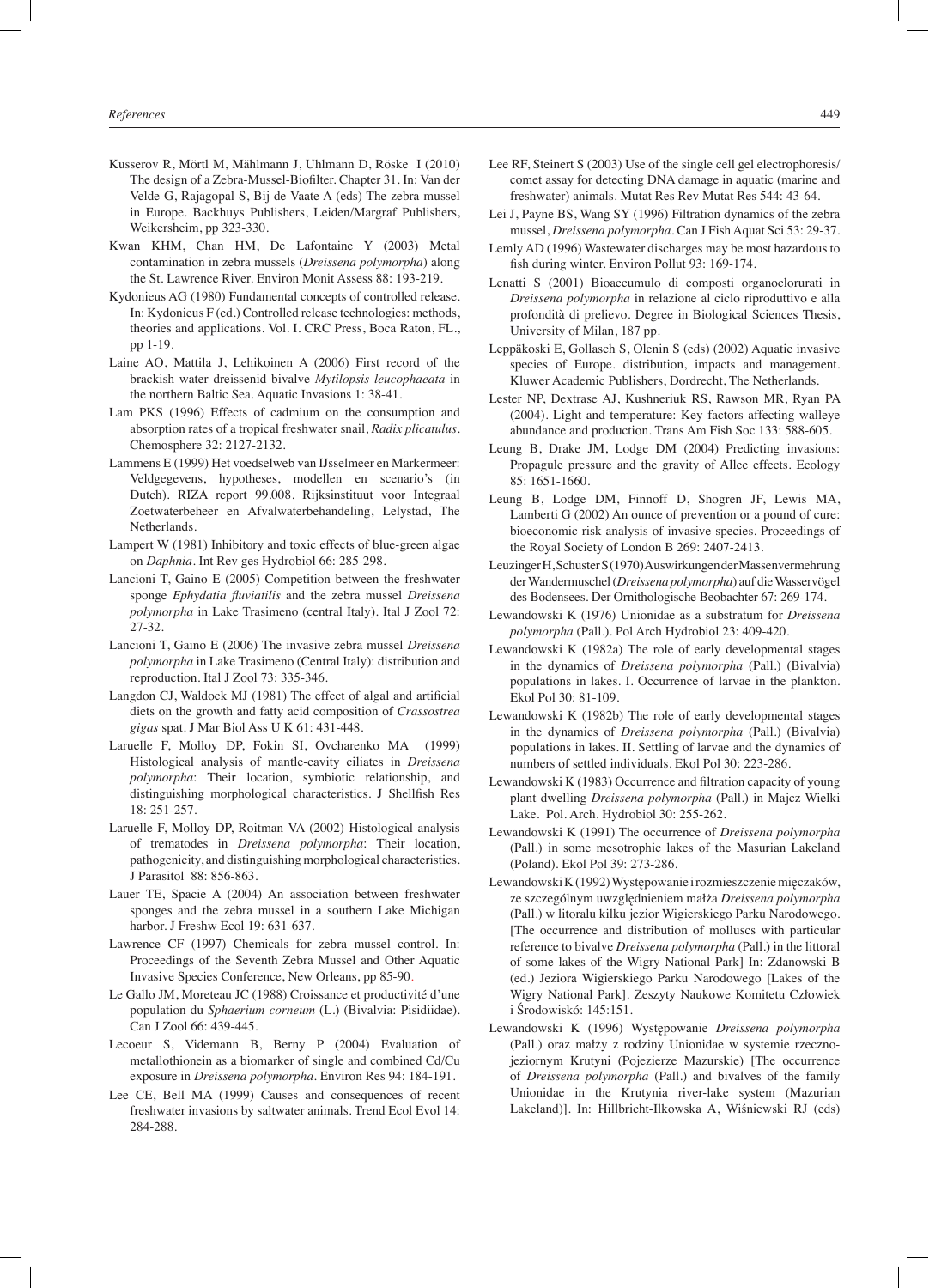Funkcjonowanie systemów rzeczno-jeziornych w krajobrazie pojeziernym: rzeka Krutynia (Pojezierze Mazurskie) [The functioning of river-lake systems in a lakeland landscape: the Krutynia River (Mazurian Lakeland, Poland)] Zeszyty Naukowe Komitetu Człowiek i Środowiskó 13: 173-185.

- Lewandowski K (2001) Development of populations of *Dreissena polymorpha* (Pall.) in lakes. Folia Malacologica 9: 171-216.
- Lewandowski K (2004a) Monitoring mięczaków (Mollusca) wybranych jezior polskich. [Monitoring molluscs in selected Polish lakes] Biuletyn Monitoringu Przyrody 5: 10-14.
- Lewandowski K (2004b) Mięczaki (Mollusca) w dorzeczach Wisły i Odry. [Molluscs in the catchment basins of the Vistula ad the Oder] Biuletyn Monitoringu Przyrody 5: 5-9.
- Lewandowski K, Ejsmont-Karabin J (1983) Ecology of planktonic larvae of *Dreissena polymorpha* (Pall.) in lakes with different degree of heating. Pol Arch Hydrobiol 30: 89-101.
- Lewandowski K, Ozimek T (1997) Relationship of *Dreissena polymorpha* (Pall.) to various species of submerged macrophytes. Pol Arch Hydrobiol 44: 457-466.
- Lewandowski K, Stańczykowska A (1986) Ecology of the storage reservoir of a pumped-storage power station VI. Molluscs in Lake Żarnowieckie. Pol Ecol Stud 12: 315-330.
- Lewis BG (1985) Mussel control and chlorination. Report No. TPRD/L/2810/R85. Central Electricity Research Laboratories, Leatherhead, Surrey.
- Lewis D, Whitby GE (1993) Use of ultraviolet radiation for zebra mussel control. In: Proceedings of the Third International Zebra Mussel Conference, February 23-26 1993, Toronto, Canada.
- Lewis KM, Feder JL, Lamberti GA (2000) Population genetics of the zebra mussel, *Dreissena polymorpha* (Pallas): local allozyme differentiation within midwestern lakes and streams. Can J Fish Aquat Sci 57: 637-643.
- Lichtkoppler FR, Kelch DO, Berry MA (1993) Attitudes of 1990, 1991, and 1992 Mid-America boat show and 1991 Fairport fishing symposium patrons concerning the zebra mussel (*Dreissena polymorpha*), Lake Erie, and Great Lakes pollution. J Great Lakes Res 19: 129-135.
- Licina GJ (1990) Detection and Control of Microbiologically Influenced Corrosion - An Extension of the Sourcebook for Microbiologically Influenced Corrosion in Nuclear Power Plants. Electric Power Research Institute report, NP-6815-D. 96 pp.
- Liebig JR, Vanderploeg HA (1995) Vulnerability of *Dreissena polymorpha* larvae to predation by Great Lakes calanoid copepods: The importance of the bivalve shell. J Great Lakes Res 21: 353-358.
- Lithuanian Invasive Species Database (2005) Species Inventory. http://www.ku.lt/lisd/species.html, Klaipeda University, Klaipeda, Lithuania Accessed: May 2005.
- Livingstone DR, Nasci C, Solé M, Da Ros L, O'Hara SCM, Peters LD, Fossato V, Wootton AN, Goldfarb PS (1997) Apparent induction of a cytochrome P450 with immunochemical similarities to CYP1A in digestive gland of the common mussel (*Mytilus galloprovincialis* L.) with exposure to 2,2',3,4,4',5'-hexachlorobiphenyl and Arochlor 1254. Aquat Toxicol 38: 205-224.
- Lodge DM (1993) Biological invasions: lessons for ecology. Trends Ecol Evol 8: 133-137.
- Lodge DM, Stein RA, Brown KM, Covich AP, Brönmark C, Garvey JE, Klosiewski SP (1998) Predicting impact of freshwater

exotic species on native biodiversity: challenges in spatial scaling [Review]. Australian J Ecol 23: 53-67.

- Logvinenko BM, Starobogatov YI (1968) Type Mollusca. In: Birshstein YA, Vinogradov LG, Kondakov NN, Astakhova MS, Romanova NN (eds) Atlas of invertebrates of the Caspian Sea. Pishchevaya promyshlennost. Moscow, pp 308-385, plate 5. [in Russian]
- Lörenthey E (1902) Die pannonische Fauna von Budapest. Palaeontographica 48: 137-289.
- Lorenzen CJ (1967) Determination of chlorophyll pheopigments: spectrophotometric equations. Limnol Oceanogr 12: 343-346.
- Lori E, Bodon M, Cianfanelli S (2005) Molluschi continentali alieni in Italia: presenza e distribuzione. Notiziario S.I.M. 23  $(5-8): 71.$
- Lori E, Cianfanelli S (2006) New records of *Dreissena polymorpha* (Pallas, 1771) (Mollusca: Bivalvia: Dreissenidae) from Central Italy. Aquatic Invasions 1: 281-283.
- Lovell DP, Thomas G, Dubow R (1999) Issues related to the experimental design and subsequent statistical analysis of in vivo and in vitro comet studies. Teratogenesis, carcinogenesis, and mutagenesis 19: 109-119.
- Lowe DM, Fossato VU (2000) The influence of environmental contaminants on lysosomal activity in the digestive cells of mussels (*Mytilus galloprovincialis*) from the Venice Lagoon. Aquat Toxicol 48: 75-85.
- Lowe DM, Moore MN, Clarke KR (1981) Effects of oil on digestive cells in mussels: quantitative alterations in cellular and lysosomal structure. Aquat Toxicol 1: 213-226.
- Lowe DM, Pipe RK (1986) Hydrocarbon exposure in mussels: a quantitative study of the responses in the reproductive and nutrient storage cell systems. Aquat Toxicol 8: 265-272.
- Lowe EJ (1853) Conchology of Nottingham. Bartlett, London. 176 pp.
- Lowe TP, Day DD (2002) Metal concentrations in zebra mussels and sediments from embayments and riverine environments of Eastern Lake Erie, Southern Lake Ontario, and the Niagara River. Arch Environ Contam Toxicol 43: 301-308.
- Lozano SJ, Scharold JV, Nalepa TF (2001) Recent declines in benthic macroinvertebrate densities in Lake Ontario. Can J Fish Aquat Sci 58: 518-529.
- Ložek V (1964) Quartärmollusken der Tschechoslowakei. Tschechosl Akad Wiss Razpr Ustr. Ust Geol, Praha 31: 1-374.
- Lucy F, Sullivan M (2001) The investigation of an invasive species, the zebra mussel *Dreissena polymorpha* in Lough Key, Co Roscommon, 1999. Desktop study no. 13. Environmental Protection Agency, Wexford.
- Lucy F, Sullivan M, Minchin D (2005) Nutrient levels and the zebra mussel population in Lough Key (2000-MS-5-M1). Synthesis Report. Environmental Protection Agency, Wexford.
- Ludyanskiy ML, McDonald D, MacNeill D (1993) Impact of the Zebra mussel, a bivalve invader. BioScience, 43: 533-544.
- Luikart G, Allendorf FW, Cornuet J-M, Sherwin WB (1998) Distortion of allele frequency distributions provides a test for recent population bottlenecks. J Hered 89: 238-247.
- Luoma SN (1989) Can we determine the biological availability of sediment-bound trace elements? Hydrobiologia 176/177: 379- 396.
- L'vova AA (1977) The ecology of *Dreissena polymorpha* (Pall.) in Uchinskoe Reservoir. Candidate Dissertation, Moscow State University, Moscow. 116 pp. [in Russian]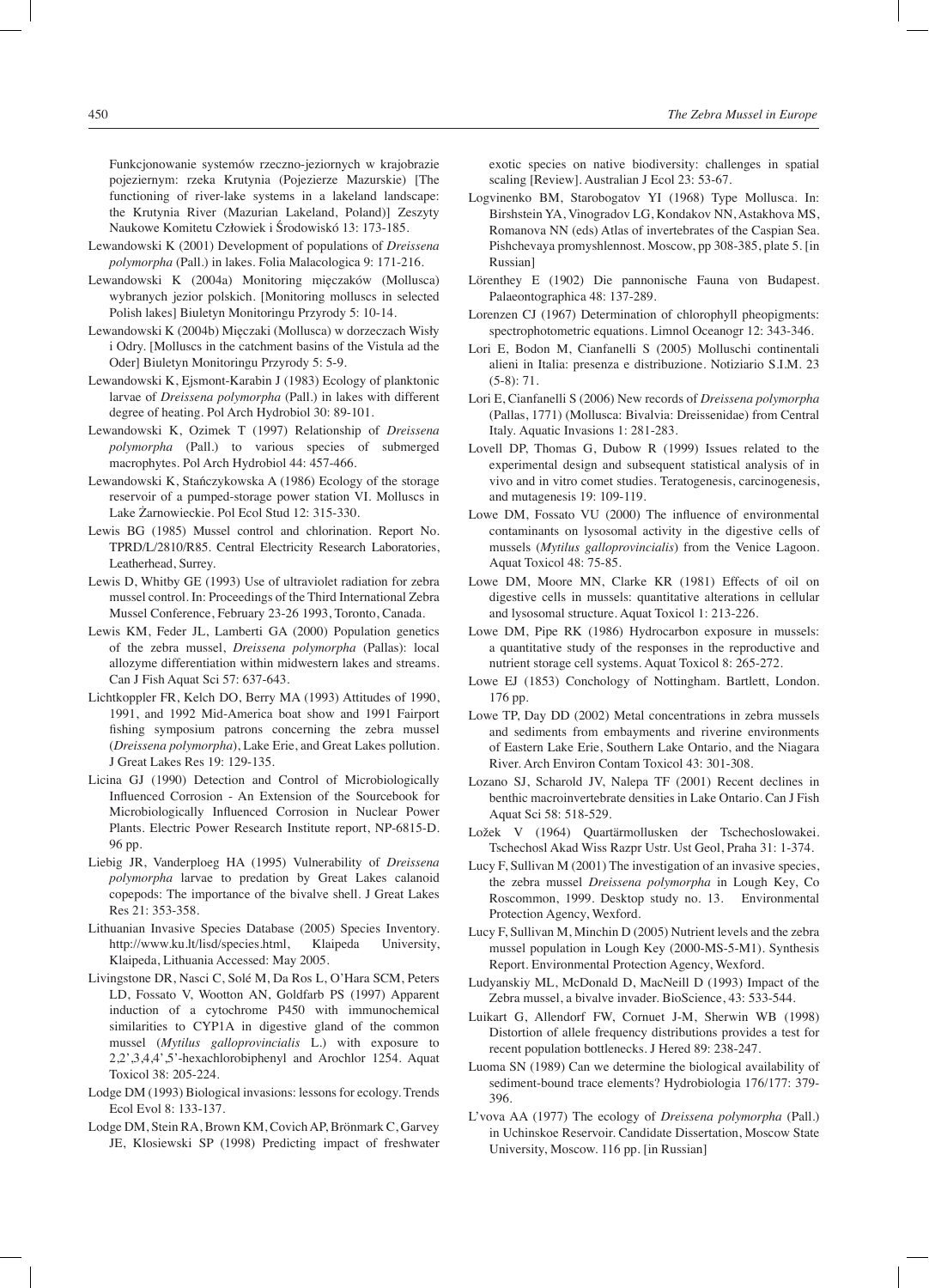- L'vova AA, Karatayev AY, Makarova GE (1994a) Planktonic larva. In: Starobogatov YI (ed.) Freshwater Zebra Mussel *Dreissena polymorpha* (Pall.) (Bivalvia, Dreissenidae). Systematics, ecology, and practical meaning. Nauka Press, Moscow, pp 149- 155. [in Russian]
- L'vova AA, Makarova GE, Alimov AF, Karatayev AY, Miroshnichenko MP, Zakutskiy VP, Nekrasova MN (1994b) Growth and production. In: Starobogatov YI (ed.) Freshwater Zebra Mussel *Dreissena polymorpha* (Pall.) (Bivalvia, Dreissenidae). Systematics, ecology, and practical meaning. Nauka Press, Moscow, pp 156-179. [in Russian]
- L'vova AA, Starobogatov YI (1982) Novyi vid drejsseny (Bivalvia, Dreissenida) iz Okhridskogo ozera [A new species of the genus *Dreissena* (Bivalvia, Dreissenida) from Lake Ohrid]. Zool Zh 61: 1749-1752. [In Russian]
- Lyakhnovich VP (1956) Materials on the benthos of flood-plain waterbodies and rivers of Belorussian Polesye. Proceedings of the comprehensive expedition for study of waterbodies of Polesye. Minsk, 1956, pp 183-188. [in Russian]
- Lyakhnovich VP, Gavrilov SI, Karatayev AY, Karatayeva IV, Nyakhayeva TI (1982) Long-term changes in macrozoobenthos of Lukomiskoe Lake. Vest Akad Navuk BSSR*.* Ser Biyal Nav 1: 91-93. [in Belarusian]
- Lyakhnovich VP, Karatayev AY, Antsipovich NN (1983b) The effect of water temperature on the rate of infection of *Dreissena polymorpha* with larvae of *Phyllodistomum folium* Olfers in Lake Lukoml'skoe. Biol Vnutr Vod Inf Byull 58: 35-38.
- Lyakhnovich VP, Karatayev AY, Lyakhov SM, Andreev NI, Andreeva SI, Afanasiev SA, Dyga AK, Zakutskiy VP, Zolotareva VI, L'vova AA, Nekrasova MY, Osadchikh VF, Pligin YV, Protasov AA, Tishchikov GM (1994) Habitation conditions. In: Starobogatov YI (ed.) Freshwater zebra mussel *Dreissena polymorpha* (Pall.) (Bivalvia, Dreissenidae). Systematics, ecology, practical meaning. Nauka Press, Moscow, pp 109-119. [in Russian]
- Lyakhnovich VP, Karatayev AY, Mitrakhovich PA (1983a) Effect of *Dreissena polymorpha* Pallas on ecosystem of a eutrophic lake. Biol Vnytr Vod Inform Byull 60: 25-28. [in Russian]
- Lyakhnovich VP, Karatayev AY, Mitrakhovich PA, Guryanova LV, Vezhnovets GG (1988) Productivity and prospects for utilizing the ecosystem of the Lake Lukoml thermoelectric station cooling reservoir. Soviet J Ecol 18: 255-259.
- Lyakhnovich, VP, Karatayev AY, Tishchikov GM (1984) Spread of *Dreissena polymorpha* Pallas in Belorussia. In: Proceedings of the All-Union Conference on Model Species of Aquatic Invertebrates (Palanga, Vilnius), pp 15-20. [in Russian]
- Lynn DH, Frombach S, Ewing MS, Kocan KM (1991) The organelle of Lieberkühn as a synapomorphy for the Ophryoglenina (Ciliophora: Hymenostomatida). Trans Am Microsc Soc 110: 1-11.
- Maas JL, Van de Guchte C, Kerkum FCM (1993) Methods for the assessment of contaminated sediments according to the Triad approach. Methods for several bioassays, measurement of bioaccumulation and field studies. Report 93.027, Institute for Inland Water Management and Waste Water Treatment (RIZA), Lelystad, The Netherlands. 74 pp. [in Dutch]
- MacIsaac HJ (1994) Comparative growth and survival of *Dreissena polymorpha* and *Dreissena bugensis*, exotic molluscs introduced in the Great Lakes. J Great Lakes Res 20: 783-790.
- MacIsaac HJ (1996) Potential abiotic and biotic impacts of zebra mussels on the inland waters of North America. Am Zool 36: 287-299.
- MacIsaac HJ, Johannsson OE, Ye J, Sprules WG, Leach JH, McCorquodale JA, Grigorovich IA (1999) Filtering impacts of an introduced bivalve (*Dreissena polymorpha*) in a shallow lake: Application of a hydrodynamic model. Ecosystems 2: 338-350.
- MacIsaac HJ, Lonnee, DJ Leach JH (1995) Suppression of microzooplankton by zebra mussels: importance of mussel size. Freshw Biol 34: 379-387.
- MacIsaac HJ, Robbins TC, Lewis MA (2002) Modeling ships' ballast water as invasion threats to the Great Lakes. Can J Fish Aquat Sci 59: 1245-1256.
- MacIsaac HJ, Rocha R (1995) Effects of suspended clay on zebra mussel (*Dreissena polymorpha*) faeces and pseudofaeces production. Arch Hydrobiol 135: 53-64.
- MacIsaac HJ, Sprules WG, Johannsson OE, Leach JH (1992) Filtering impacts of larval and sessile zebra mussels (*Dreissena polymorpha*) in western Lake Erie. Oecologia 92: 30-39.
- Mackie GL (1991) Biology of the exotic zebra mussel, *Dreissena polymorpha*, in relation to native bivalves and its potential impact in Lake St. Clair. Hydrobiologia 219: 251-268.
- Mackie GL (1993) Biology of the zebra mussel (*Dreissena polymorpha*) and observations of mussel colonization on unionid bivalves in Lake St. Clair of the Great Lakes. Chapter 9. In: Nalepa TF, Schloesser DW (eds) Zebra Mussels: Biology, impacts and control. Lewis Publishers, Boca Raton, FLA., pp 153-165.
- Mackie GL (1995) Adaptations of North American exotic Mollusca for life in regulated rivers and their potential impacts. In: Hamilton W, White DS, Chester EW (eds) Proceedings of the Sixth Symposium on the Natural History of Lower Tennessee and Cumberland River Valleys, The Center for Field Biology, Austin Peay State University, Clarkeville, TN, USA, pp 39-78.
- Mackie GL, Gibbons WN, Muncaster BW, Gray IM (1989) The zebra mussel *Dreissena polymorpha*: a synthesis of European experiences and a preview of North America. A report prepared for the Water Resources Branch, Great Lakes Section, Water Resources Branch, Ontario Ministry of Environment. Toronto, Ontario, Canada. BAR Environmental, Queen's Printer for Ontario. ISBN 0-7729-5647-2. 76 pp.
- Mackie G, Schloesser D (1996) Comparative biology of zebra mussels in Europe and North America: an overview. Am Zool 36: 244-258.
- MacNeill DB (1991a) Potential overlap of *Dreissena* and *Mytilopsis* in the Hudson River. *Dreissena polymorpha* information review  $2(2): 2-3.$
- MacNeill DB (1991b) Identification of juvenile *Dreissena polymorpha* and *Mytilopsis leucophaeata*. *Dreissena polymorpha* information review 2 (5): 1-3.
- Madenjian CP, Fahnenstiel GL, Johengen TH, Nalepa TF, Vanderploeg HA, Fleischer GW, Schneeberger PJ, Benjamin DM, Smith EB, Bence JR, Rutherford ES, Lavis DS, Robertson DM, Jude DJ, Ebener MP (2002) Dynamics of the Lake Michigan food web, 1970-2000. Can J Fish Aquat Sci 59: 736-753.
- Madon SP, Schneider DW, Stoeckel JA, Sparks RE (1998) Effects of inorganic sediment and food concentrations on energetic processes of the zebra mussel, *Dreissena polymorpha*: implications for growth in turbid rivers. Can J Fish Aquat Sci 55: 401-413.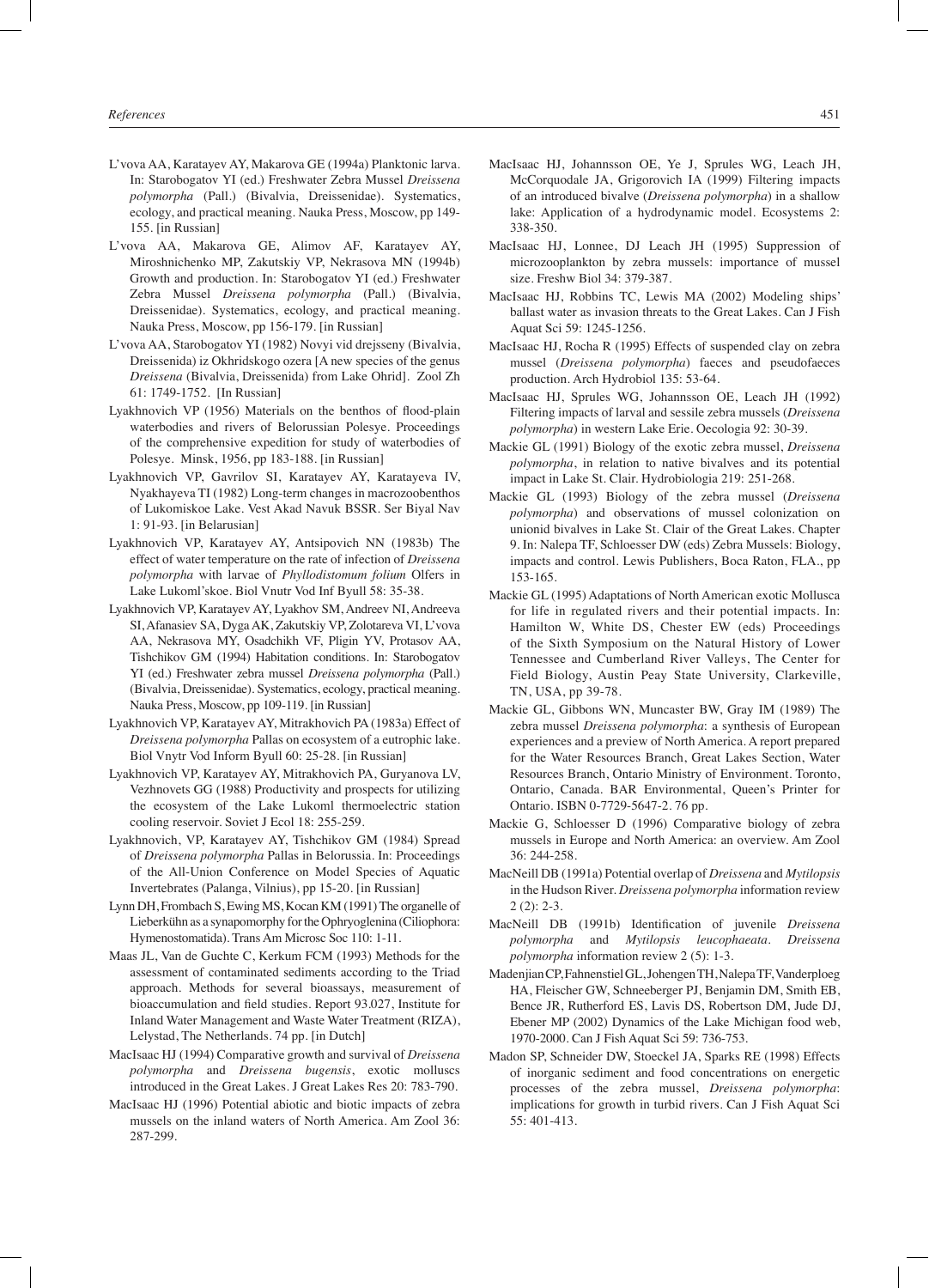- Magalhães VF, Marinho MM, Domingos P, Oliveira AC, Costa SM, Azevedo LO, Azevedo S (2003) Microcystins (cyanobacteria hepatotoxins) bioaccumulation in fish and crustaceans from Sepetiba Bay (Brasil, RJ). Toxicon 42: 289-295.
- Magee JA, Wright DA, Setzler-Hamilton EM (1997) Use of Penaten® to control zebra mussel attachment. Chapter 37. In: D'Itri FM (ed.) Zebra Mussels and Aquatic Nuisance Species, Ann Arbor Press, Inc., Chelsea, Michigan, USA, pp 541-548.
- Magnetti P, Verlato B, Pezzera G, Passera G (1990) Qualità delle acque superficiali in provincia di Bergamo. Provincia di Bergamo. 179 pp.
- Magoulick DD, Lewis LC (2002) Predation on exotic zebra mussels by native fishes: effects on predator and prey. Freshw Biol 47: 1908-1918.
- Magyar I, Geary DH, Müller P (1999a) Paleogeographic evolution of the Late Miocene Lake Pannon in Central Europe. Palaeogeography, Palaeoclimatology, Palaeoecology 147: 151- 167.
- Magyar I, Geary DH, Sütő-Szentai M, Lantos M, Müller P (1999b) Integrated biostratigraphic, magnetostratigraphic and chronostratigraphic correlations of the Late Miocene Lake Pannon deposits. Acta Geologica Hungarica 42/1: 5-31.
- Mählmann J, Arnold R, Kusserow R, Mörtl M (2004) Diversifying structures in poorly structured aquatic environments by means of technical textiles. XI Magdeburg Seminar on Waters, Leipzig, 18-22 October 2004, pp 122-123.
- Mählmann J, Zscheile H, Arnold R, Bartl AM (2001) Textile structures with very large surfaces for wastewater treatment/ Textilstrukturen mit sehr großer Oberfläche für die Wasserreinigung. Technical Textiles/Technische Textilien 44: 138.
- Maitland PS (2004) Keys to the freshwater fish of Britain and Ireland with notes on their distribution and ecology. Freshwater Biological Association. Scientific Publication No. 62. Ambleside, Cumbria, U.K. 248 pp.
- Makarewicz JC, Bertram P, Lewis TW (2000). Chemistry of the offshore surface waters of Lake Erie: Pre- and post-*Dreissena* introduction (1983-1993). J Great Lakes Res 26: 82-93.
- Makarewicz JC, Lewis TW, Bertram P (1999) Phytoplankton composition and biomass in the offshore waters of Lake Erie: Pre- and post-*Dreissena* introduction (1983-1993). J Great Lakes Res 25: 135-148.
- Malavasi D, Fabbri R, Bernardoni A (1999) Prima segnalazione nel tratto medio del fiume Po di *Corbicula fluminea* Mueller (Mollusca Bivalvia Corbiculidae). Pianura 11: 183-185.
- Malzacher P (1986) Diagnostik, Verbreitung und Biologie der europäischen *Caenis*-Arten (Ephemeroptera: Caenidae). Stuttgarter Beiträge zur Naturkunde Ser. A 387: 1-41.
- Mandic O**,** Harzhauser M, Roetzel R (2004) Taphonomy and sequence stratigraphy of spectacular shell accumulations from the type stratum of the Central Paratethys stage Eggenburgian (Early Miocene, NE Austria). Courier Forschungsinstitut Senckenberg 246: 69-88.
- Manganelli G, Bodon M, Favilli L, Castagnolo L, Giusti F (1998) Checklist delle specie della fauna d'Italia, molluschi terrestri e d'acqua dolce. Errata ed addenda, 1. Boll Malacol 33 (9-12): 151-156.
- Manganelli G, Bodon M, Favilli L, Giusti F (1995) Gastropoda Pulmonata. In: Minelli A, Ruffo S, La Posta S (eds) Checklist delle specie della fauna italiana. Calderini, Bologna, 16: 1-60.
- Mantecca P (2003) Biologia di *Dreissena polymorpha*: studio del ciclo riproduttivo e delle sue modificazioni come requisito per le applicazioni in campo ecotossicologico. PhD Thesis, University of Milan, Italy. 135 pp.
- Mantecca P, Bacchetta R, Vailati G (2002) Il ciclo riproduttivo di *Dreissena polymorpha* nei laghi subalpini e sue modificazioni. In: Riassunti dei contributi scientifici, 63° Congresso Nazionale Unione Zoologica Italiana, Rende (CS) 22-26 settembre 2002: 168.
- Mantecca P, Bacchetta R, Vailati G (2010) Field application of histopathological biomarkers in *Dreissena polymorpha*. Chapter 28. In: Van der Velde G, Rajagopal S, Bij de Vaate A (eds) The zebra mussel in Europe. Backhuys Publishers, Leiden/Margraf Publishers, Weikersheim, pp 285-294.
- Mantecca P, Vailati G, Bacchetta R (2003a) Histological studies on the zebra mussel *Dreissena polymorpha* reproduction from a DDT contaminated area in Lake Maggiore (N. Italy). Arch Hydrobiol 158: 233-248.
- Mantecca P, Vailati G, Garibaldi L, Bacchetta R (2003b) Depth effects on zebra mussels reproduction. Malacologia 45: 109-120.
- Marelli DC (1994) The phylogeny of the Dreissenidae: a phylogenetic reconstruction of the zebra mussel tree. *Dreissena* 5 (1). New York Sea Grant Extension, SUNY College, Brockport, NY.
- Marelli DC, Gray S (1983) Conchological redescriptions of *Mytilopsis sallei* and *Mytilopsis leucophaeta* of the brackish Western Atlantic (Bivalvia: Dreissenidae). Veliger 25: 185-193.
- Marelli DC, Gray S (1985) Comments on the status of recent members of the genus *Mytilopsis* (Bivalvia: Dreissenidae). Malacol Rev 18: 117-122.
- Mariani M, Girod A, Bianchi I, Annoni D (1981) I molluschi del bacino meridionale del lago di Garda con particolare riferimento a *Theodoxus fluviatilis* (L.). Atti IV Congresso S.M.I., 6-9/10/1978, Siena, Lav Soc Malacol Ital 17-18: 215-238.
- Marinescu Fl (1977) Genre *Dreissenomya* Fuchs (Bivalvia, Heterodonta). Institut de Géologie et de Géophysique Mémoires 26: 75-118.
- Marr JCA, Bergman HL, Lipton J, Hogstrand C (1995) Differences in relative sensitivity of naive and metals-acclimated brown and rainbow-trout exposed to metals representative of the Clark-Fork river, Montana. Can J Fish Aquat Sci 52: 2016-2030.
- Marsden JE (1997) Common carp diet includes zebra mussels and lake trout eggs. J Freshw Ecol 12: 491-492.
- Marsden JE, Lansky DM (2000) Substrate selection by setting zebra mussels, *Dreissena polymorpha*, relative to material, texture, orientation, and sunlight. Can J Zool 78: 787-793.
- Marsden JE, Spidle A, May B (1995) Genetic similarity among zebra mussel populations within North America and Europe. Can J Fish Aquat Sci 52: 836-847.
- Marsden JE, Spidle AP, May B (1996) Review of genetic studies of *Dreissena* spp. Am Zool 36: 259-270.
- Martel AL (1993) Dispersal and recruitment of zebra mussel (*Dreissena polymorpha*) in a nearshore area in West-Central Lake Erie: The significance of postmetamorphic drifting. Can J Fish Aquat Sci 50: 3-12.
- Martel AL (1995) Demography and growth of the exotic zebra mussel (*Dreissena polymorpha*) in the Rideau River (Ontario). Can J Zool 73: 2244-2250.
- Martel AL, Baldwin BS, Dermott RM, Lutz RA (2001) Species and epilimnion/hypolimnion-related differences in size at larval settlement and metamorphosis in *Dreissena* (Bivalvia). Limnol Oceanogr 46: 707-713.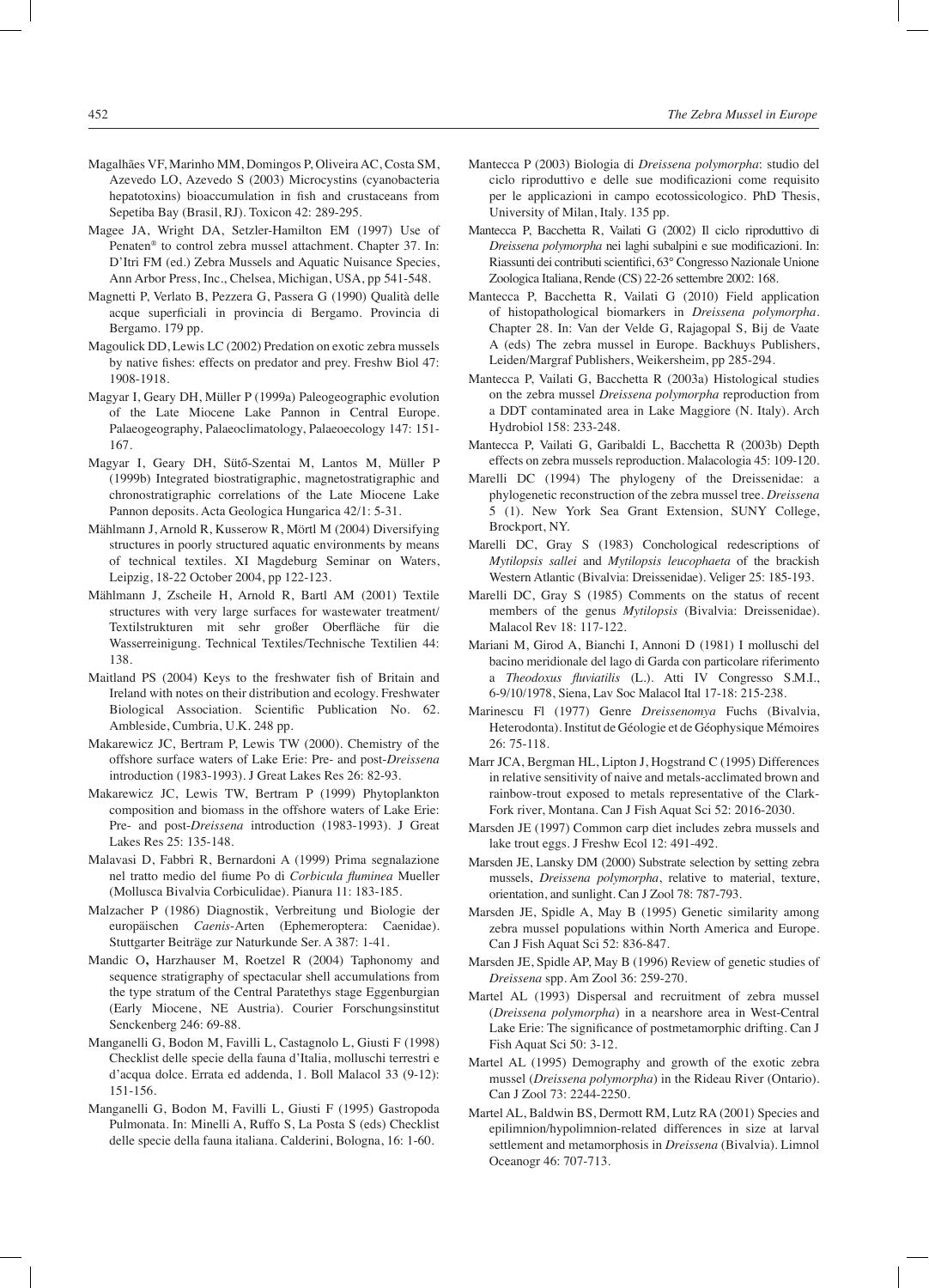- Martel AL, Hynes TM, Buckland-Nicks J (1995) Prodissoconch morphology, planktonic shell growth, and size at metamorphosis in *Dreissena polymorpha*. Can J Zool 73: 1835-1844.
- Martel AL, Mathieu AF, Findlay CS, Nepszy SJ, Leach JH (1994) Daily settlement rates of the zebra mussel, *Dreissena polymorpha*, on an artificial substrate correlate with veliger abundance. Can J Fish Aquat Sci 51: 856-861.
- Martel AL, Pathy DA, Madill JB, Renaud CB, Dean SL, Kerr SJ (2001) Decline and regional extirpation of freshwater mussels (Unionidae) in a small river system invaded by *Dreissena polymorpha*: the Rideau River, 1993-2000. Can J Zool 79: 2181-2191.
- Martel P, Kovacs T, Voss R, Megraw S (2003) Evaluation of caged freshwater mussels as an alternative method for environmental effects monitoring (EEM) studies. Environ Pollut 124: 471- 483.
- Marten M (1997) Erfahrungen mit dem Routinebetrieb kontinuierlicher Biotest-Verfahren in der Gütemeßstation Karlsruhe am Rhein. In: Deutsche Gesellschaft für Limnologie (ed.) Tagungsbericht 1996 (Schwedt). H. Kaltenmeier Söhne, Krefeld, pp 660-664.
- Martens A, Grabow K, Schoolmann G (2007) Die Quagga-Muschel *Dreissena rostriformis bugensis* (Andrusov, 1897) am Oberrhein (Bivalvia: Dreissenidae). Lauterbornia 61: 145-152.
- Martin ID, Mackie GL, Baker MA (1993) Control of the biofouling mollusc, *Dreissena polymorpha* (Bivalvia: Dreissenidae), with sodium hypochlorite and with polyquaternary ammonia and benzothiazole compounds. Arch Environ Contam Toxicol 24: 381-388.
- Martinez G, Olivares AZ, Mettifogo L (2000) In vitro effects of monoamines and prostaglandins on meiosis reinitiation and oocyte release in *Argopecten purpuratus* Lamarck. Invertebrate Reproduction & Development 38: 61-69.
- Marty Y, Delaunay F, Moal J, Samain JF (1992) Changes in the fatty acid composition of *Pecten maximus* L. during larval development. J Exp Mar Biol Ecol 163: 221-234.
- Marvin CH, Howell ET, Reiner EJ (2000) Polychlorinated dioxins and furans in sediments at a site colonized by *Dreissena* in western Lake Ontario, Canada. Environ Toxicol Chem 19: 344- 351.
- Marvin CH, Painter S, Charlton MN, Fox ME, Thiessen PAL (2004) Trends in spatial and temporal levels of persistent organic pollutants in Lake Erie sediments. Chemosphere 54: 33-40.
- Masilamoni JG, Nandakumar K, Jesudoss KS, Azariah J, Satpathy KK, Nair KVK (2002) Influence of temperature on the physiological responses of the bivalve *Brachidontes striatulus* and its significance in fouling control. Mar Environ Res 53: 51-63.
- Mastitsky SE (2004) Endosymbionts of bivalve mollusc *Dreissena polymorpha* (Pallas) in Belarusian waterbodies. PhD Thesis, Zoology Institute of the Academy of Science, Republic Belarus, Minsk, Belarus. 208 pp. [in Russian]
- Mastitsky SE, Samoilenko VM (2005) Larvae of chironomids (Insecta, Diptera) encountered in the mantle cavity of zebra mussels, *Dreissena polymorpha* (Bivalvia, Dreissenidae). Int Rev Hydrobiol 90: 42-50.
- Matthews DA, Effler SW, Matthews CM Brooks, Siegfried CA, Spada ME (2001) Responses of Onondaga Lake, New York, to early stages of rehabilitation: unanticipated ecosystem feedbacks. Water Env Res 73: 691-703.
- Matthews RA, Buikema AL Jr., Cairns J Jr., Rodgers JH Jr. (1982) Biological monitoring. Part IIa. Receiving system functional methods, relationships and indices. Wat Res 16: 129-139.
- Mattice JS, Zittel HE (1976) Site-specific evaluation of power plant chlorination. J Wat Pollut Cont Fed 48: 2284-2308.
- Maung Myint U, Tyler PA (1982) Effects of temperature, nutritive and metal stressors on the reproductive biology of *Mytilus edulis*. Mar Biol 67: 209-223.
- May B, Marsden JE (1992) Genetic identification and implications of another invasive species of dreissenid mussel in the Great Lakes. Can J Fish Aquat Sci 49: 1501-1506.
- May GE, Gelembiuk GW, Panov VE, Orlova MI, Lee CE (2006) Molecular ecology of zebra mussel invasions. Mol Ecol 15: 1021-1031.
- Mayer CM, Rudstam LG, Mills EL, Cardiff SG, Bloom CA (2001) Zebra mussels (*Dreissena polymorpha*), habitat alteration, and yellow perch (*Perca flavescens*) foraging: system-wide effects and behavioural mechanisms. Can J Fish Aquat Sci 58: 2459- 2467.
- McCarthy JF, Shugart LR (1990) Biological markers of environmental contamination. In: McCarthy JF, Shugart LR (eds) Biomarkers of environmental contamination. Lewis Publishers/CRC Press, Boca Raton, FLA., pp 3-14.
- McCarthy TK, Fitzgerald J, O'Connor W (1997) The occurrence of the zebra mussel *Dreissena polymorpha* (Pallas, 1771), an introduced befouling freshwater bivalve in Ireland. Irish Naturalist's Journal 25: 413-416.
- McCarthy TK, Fitzgerald J, Cullen P, Doherty D, Copley L (1998) Zebra mussels in the River Shannon. Their present distribution, their probable ecological effect, economic impact and prospects for controlling their spread to other Irish river systems. A report compiled on behalf of the ESB Fisheries Conservation. Zoology Department, UCG, Ireland.
- McCartney MA, Brayer K, Levitan DR (2004) Polymorphic microsatellite loci from the red urchin, *Strongylocentrotus franciscanus*, with comments on heterozygote deficit. Mol Ecol Notes 4: 226-228.
- McMahon RF (1991) Mollusca: Bivalvia. In: Thorp JH, Covich AP (eds) Ecology and classification of North American freshwater invertebrates. Academic Press, New York, pp 315-399.
- McMahon RF (1996) The physiological ecology of the zebra mussel, *Dreissena polymorpha*, in North America and Europe. Am Zool 36: 339-363.
- McMahon RF (2002) Evolutionary and physiological adaptations of aquatic invasive animals: *r* selection versus resistance. Can J Fish Aquat Sci 59: 1235-1244.
- McMahon RF, Shipman BN, Long DP (1993) Laboratory efficacies of non-oxidizing molluscicides on the zebra mussel (*Dreissena polymorpha*) and the Asian clam (*Corbicula fluminea*). Chapter 34. In: Nalepa TF, Schloesser DW (eds) Zebra Mussels: Biology, impacts and control. Lewis publishers, Boca Raton, FLA., pp 575-598.
- McMahon RF, Tsou JL. (1990) Impact of European zebra mussel infestation to the electric power industry. Annual Meeting of the American Power Conference, April 23-25, Chicago, IL, USA. 9 pp.
- McMahon RF, Ussery TA, Clarke M (1993) Use of emersion as a zebra mussel control method. Contract report EL-93-1. U.S. Army Corps of Engineers, Washington, DC.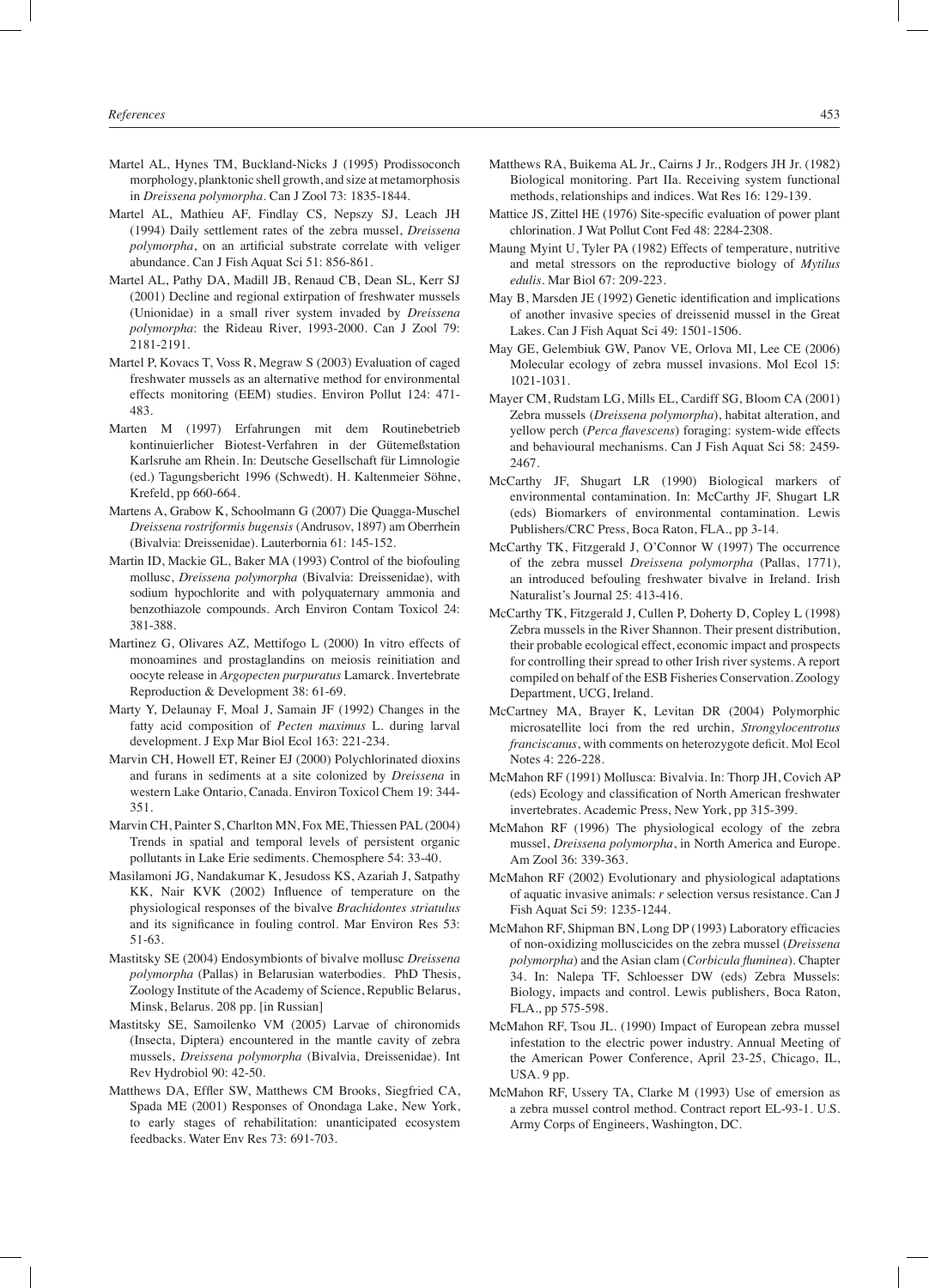- Meier-Brook C (1983) Taxonomic status on *Gyraulus* (Gastropoda: Planorbidae). Malacologia 24: 1-113.
- Meier-Brook C (2002) What makes an aquatic ecosystem susceptible to molluscs invasion? In: Falkner M, Groh K, Speight MCD (eds) Collectanea Malacologica. ConchBooks, Hackenheim, pp 405-417.
- Meijer ML (2000) Biomanipulation in The Netherlands 15 years of experience. PhD thesis, Wageningen Agricultural University, Wageningen, The Netherlands.
- Mellina E, Rasmussen JB (1994) Patterns in the distribution and abundance of zebra mussel (*Dreissena polymorpha*) in rivers and lakes in relation to substrate and other physicochemical factors. Can J Fish Aquat Sci 51: 1024-1036.
- Mersch J, Beauvais MN (1997) The micronucleus assay in the zebra mussel, *Dreissena polymorpha*, to in situ monitor genotoxicity in freshwater environments. Mutat Res-Gen Tox En 393: 141-149.
- Mersch J, Pihan JC (1993) Simultaneous assessment of environmental impact on condition and trace-metal availability in zebra mussels *Dreissena polymorpha* transplanted into the Wiltz River, Luxembourg. Comparison with the aquatic moss. Arch Environ Contam Toxicol 25: 353-364.
- Mersch J, Reichard M (1998) *In situ* investigation of trace metal availability in industrial effluents using transplanted aquatic mosses. Arch Environ Con Tox 34: 336-342.
- Mersch J, Wagner P, Pihan JC (1996) Copper in indigenous and transplanted zebra mussels in relation to changing water concentrations and body weight. Environ Toxicol Chem 15: 886-893.
- Metcalf JS, Beattie KA, Ressler J, Gerbersdorf S, Pflugmacher S, Codd GA (2002) Cross-reactivity and performance assessment of four microcystin immunoassays with detoxication products of the cyanobacterial toxin, microcystin-LR. J Water Supply Res Technol-Aqua 51: 145-151.
- Meybeck M, Helmer R (1989) The quality of rivers from pristine stage to global pollution. Global and Planetary Change 75: 283-309.
- Meyran JC, Monnerot M, Taberlet P (1997) Taxonomic status and phylogenetic relationships of some species of the genus *Gammarus* (Crustacea, Amphipoda) deduced from mitochondrial DNA sequence. Mol Phylogenet Evol 8: 1-10.
- Micu D, Telembici A (2004) First record of *Dreissena bugensis* (Andrusov 1897) from the Romanian stretch of River Danube. In: Abstracts of the International Symposium of Malacology, August 19-22, 2004, Sibiu, Romania.
- Mienis HK (2009) Mariene mollusken uit het oostelijk deel van de Middellandse Zee, 31. Aanvullende gegevens betreffende het voorkomen van *Mytilopsis sallei*. Spirula - nr. 367: 33.
- Mihuc TB, Battle JM, Mihuc JR, Bryan CF (1999) Zebra mussel (*Dreissena polymorpha*) seasonal colonization patterns in a sub-tropical floodplain river. Hydrobiologia 392: 121-128.
- Mikheev VP (1961) Experiments on destroying *Dreissena polymorpha* by heating the water. Bjul. Inst. Biol. Vodochr. Moskwa. 11: 10-12.
- Miller SJ, Haynes JM (1997) Factors limiting colonization of Western New York creeks by the zebra mussel (*Dreissena polymorpha*). J Freshw Ecol 12: 81-88.
- Mills EL, Casselman JM, Dermott R, Fitzsimons JD, Gal G, Holeck KT, Hoyle JA, Johannsson OE, Lantry BF, Makarewicz JC, Millard ES, Munawar IF, Munawar M, O'Gorman R, Owens RW, Rudstam LG, Schaner T, Stewart TJ (2003) Lake Ontario: food web dynamics in a changing ecosystem (1970-2000). Can J Fish Aquat Sci 60: 471-490.
- Mills EL, Chrisman, JR, Baldwin B, Owens RW, O'Gorman R, Howell T, Roseman EF, Raths MK (1999) Changes in the dreissenid community in the Lower Great Lakes with emphasis on southern Lake Ontario. J Great Lakes Res 25: 187-197.
- Mills EL, Rosenberg G, Spidle AP, Ludyanskiy M, Pligin Y, May B (1996) A review of the biology and ecology of the quagga mussel (*Dreissena bugensis*), a second species of freshwater Dreissenid introduced to North America. Am Zool 36: 271-286.
- MIMAM (2001) Localización y evaluación de una nueva invasión biológica: el mejillón cebra (*Dreissena polymorpha*) en el Ebro. Ministerio de Medio Ambiente, Dirección General de Coordinación de la Naturaleza. 84 pp.
- Minchella DJ (1985) Host life-history variation in response to parasitism. Parasitology 90: 205-216.
- Minchin D, Lucy F (2003) Monitoring of zebra mussels in the Shannon-Boyle navigation and midland lakes. Report to the Marine Institute, Dublin.
- Minchin D, Lucy F, Sullivan M (2002a) Zebra Mussel: Impacts and Spread. In: Leppäkoski E, Gollasch S, Olenin S (eds) Invasive Aquatic Species of Europe: Distribution, impacts and management. Kluwer Academic Publishers, Dordrecht, The Netherlands, pp 135-146.
- Minchin D, Lucy F, Sullivan M (2002b) Monitoring of zebra mussels in the Shannon-Boyle navigation, other navigable regions and principal Irish lakes, 2000 and 2001. Marine Environment and Health Series, No. 5. Marine Institute, Dublin, pp 1-17.
- Minchin D, Maguire C, Rosell R (2003) The zebra mussel (*Dreissena polymorpha* Pallas) invades Ireland: human-mediated vectors and the potential for rapid intranational dispersal. Biology and Environment: Proceedings of the Royal Irish Academy 103B, 1: 23-30.
- Minchin D, Moriarty C (1998a) Distribution of the zebra mussel *Dreissena polymorpha* (Pallas, 1771) in Ireland, 1997. Ir Nat J 26: 38-42.
- Minchin D, Moriarty C (1998b) Zebra mussels in Ireland. Marine Institute Fisheries Leaflet 177: 1-11. ISSN 0332-1789, Marine Institute Foras na Mara, Dublin.
- Mirolli M (1960) Morfologia, biologia e posizione sistematica di *Watsonula wautieri*, n.g., n.s. (Basommatophora, Ancylidae). Mem Ist Ital Idrobiol 12: 121-162.
- Mitchell CA, Carlson J (1993) Lesser Scaup forage on Zebra Mussels at Cook nuclear plant, Michigan. J Field Ornithol 64: 219-222.
- Mitchell JS, Bailey RC, Knapton RW (2000) Effects of predation by fish and wintering ducks on dreissenid mussels at Nanticoke, Lake Erie. Écoscience 7: 398-409.
- Mitchelmore CL, Chipman JK (1998) DNA strand breakage in aquatic organisms and the potential value of the comet assay in environmental monitoring. Mutat Res Fundam Mol Mech Mutagen 399: 135-147.
- Mitrakhovich PA, Karatayev AY (1986) The role of *Dreissena polymorpha* (Pallas) larvae in zooplankton of the cooler reservoir of the Lukomskoe thermaoelectric power plant. Vestnik Belorusskogo Gosudarstvennoge Universiteta Lenina Ser. 2, 1: 38-41. [in Russian]
- Møhlenberg F, Riisgård HU (1979) Filtration rate, using of new indirect technique, in thirteen species of suspension-feeding bivalves. Mar Biol 54: 143-147.
- Molloy DP, Bij de Vaate A, Wilke T, Giamberini L (2007) Discovery of *Dreissena rostriformis bugensis* (Andrusov 1897) in Western Europe. Biol Invasions 9: 871-874.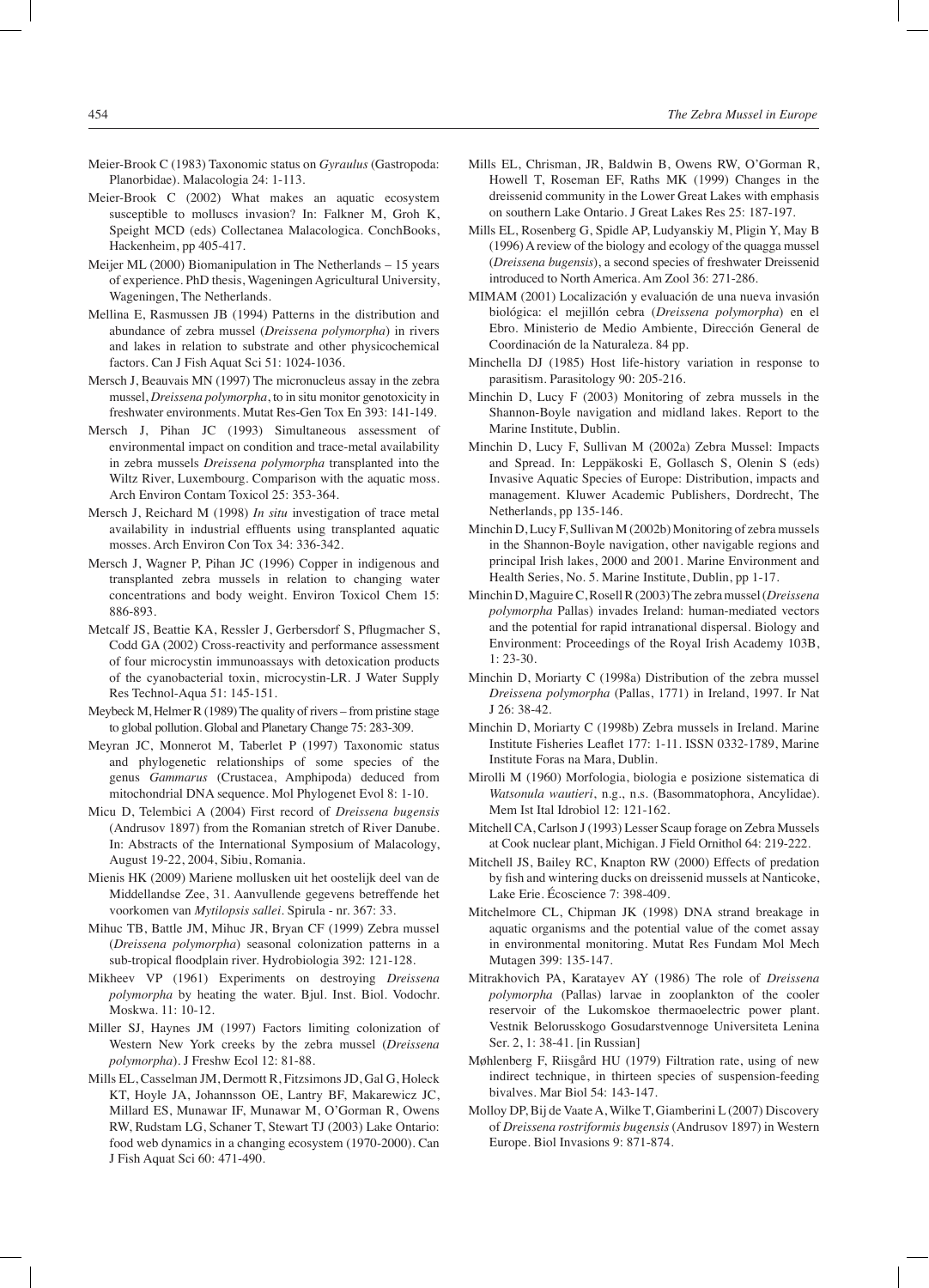- Molloy DP, Giamberini L, Burlakova LE, Karatayev AY, Cryan JR, Trajanovski SL, Trajanovska SP (2010) Investigation of the endosymbionts of *Dreissena stankovici* with morphological and molecular confirmation of host species. Chapter 23. In: Van der Velde G, Rajagopal S, Bij de Vaate A (eds) The zebra mussel in Europe. Backhuys Publishers, Leiden/Margraf Publishers, Weikersheim, pp 227-238.
- Molloy DP, Giamberini L, Morado JF, Fokin SI, Laruelle F (2001) Characterization of intracytoplasmic prokaryote infections in *Dreissena* sp. (Bivalvia: Dreissenidae). Dis Aquat Org 44: 203-216.
- Molloy DP, Karatayev AY, Burlakova LE, Kurandina DP, Laruelle F (1997) Natural enemies of zebra mussels: predators, parasites, and ecological competitors. Rev Fish Sci 5: 27-97.
- Molloy DP, Lynn DH, Giamberini L (2005) *Ophryoglena hemophaga* n. sp. (Ciliophora: Ophryoglenidae): a parasite of the digestive gland of zebra mussels *Dreissena polymorpha*. Dis Aquat Org 65: 237-243.
- Molloy DP, Roitman VA, Shields JD (1996) Survey of the parasites of zebra mussels (Bivalvia: Dreissenidae) in Northwestern Russia, with comments on records of parasitism in Europe and North America. J Helminthol Soc Wash 63: 251-256.
- Monakov AV (1998) Feeding of freshwater invertebrates. Rosselkhozakademiya Press, Moscow. 319 pp. [in Russian]
- Mondadori A (1980) The Macdonald encyclopedia of shells. Macdonalds & Co (publishers) Ltd: 342-344.
- Mooney HA, Cleland EE (2001) The evolutionary impact of invasive species. Proc Natl Acad Sci USA 98: 5446-5451.
- Moore MN (1985) Cellular responses to pollutants. Mar Pollut Bull 16: 134-139.
- Mordukhai-Boltovskoi FD (1960) Caspian fauna in Azov and Black Sea basin. Publishers of the Academy of Science, Moscow, Russia. 287 pp. [in Russian]
- Mordukhai-Boltovskoi FD (1965) Proischozdenie i rasprostranenie polimorfnoj drejsseny [The origin and distribution of *Dreissena polymorpha*]. In: Sovescanie po biologii drejsseny i zascite gidrotechniceskich sooruzenij ot ee obrastanij. Akad Nauk SSSR, Inst Biol vnutr Vod, Togljatti, pp 3-4.
- Mordukhai-Boltovskoi FD (1975) The problem of influence of power plants on the hydrobiological regime of waterbodies (review). Tr Inst Biol Vnutr Vod Akad Nauk SSSR 27(30): 7-69. [in Russian]
- Moreteau JC, Khalanski M (1994) Settlings and growth of *D. polymorpha* in the raw water circuits of the Cattenom power plant (Moselle, France). Proceedings of the Fourth International Zebra Mussel Conference, March 7-10, Madison, Wisconsin, pp 553-574.
- Morgan SG (1995) Life and death in the plankton: larval mortality and adaptation. In: McEdward L (ed.) Ecology of Marine Invertebrate Larvae. CRC Press, Boca Raton, Florida, pp 279- 322.
- Morpurgo M, Thaler B (2002) Ritrovamento di *Dreissena polymorpha* (Pallas) (Mollusca, Bivalvia) nel Lago Grande di Monticolo (Alto Adige, Italia). Gredleriana 2: 219-222.
- Mörtl M (2003) Biotic interactions in the infralittoral of Lake Constance. Dissertation, University of Konstanz, Faculty of Biology. 158 pp.
- Mörtl M, Rothhaupt K-O (2003) Effects of adult *Dreissena polymorpha* on settling juveniles and associated macroinvertebrates. Internat Rev Hydrobiol 88: 561-569.
- Mörtl M, Werner S, Rothhaupt K-O (2010) Effects of predation by wintering water birds on zebra mussels and on associated macroinvertebrates. Chapter 24. In: Van der Velde G, Rajagopal S, Bij de Vaate A (eds) The zebra mussel in Europe. Backhuys Publishers, Leiden/Margraf Publishers, Weikersheim, pp 239-250.
- Morton BS (1969a) Studies of the biology of *Dreissena polymorpha* Pall. I. General anatomy and morphology. Proc Malac Soc London 38: 301-321.
- Morton BS (1969b) Studies on the biology of *Dreissena polymorpha*, Pall. Part II. Correlation of the rhythms of adductor activity, feeding, digestion and excretion. Proc Malac Soc London 38: 401-414.
- Morton BS (1969c). Studies on the biology of *Dreissena polymorpha* Pall. III. Population dynamics. Proc Malac Soc London 38: 471-482.
- Morton BS (1969d). Studies on the biology of *Dreissena polymorpha* Pall.; IV. Habits, habitats, distribution, and control. Water Treatment and Examination 18: 223-240.
- Morton BS (1970) The evolution of the heteromyarian condition in the Dreissenacea (Bivalvia). Palaeontology 13: 563-572.
- Morton BS (1971) Studies on the biology of *Dreissena polymorpha* Pall.; V. Some aspects of filter feeding and the effect of microorganisms upon the rate of filtration. Proc Malac Soc London 39: 289-301.
- Morton BS (1981) The biology and functional morphology of *Mytilopsis sallei* (Recluz) (Bivalvia: Dreissenacea) fouling Visakhapatnam Harbour, Andhra Pradesh, India. J Moll Stud 47: 25-42.
- Morton BS (1993) The anatomy of *Dreissena polymorpha* and the evolution and success of the heteromyarian form in the Dreissenoidea. Chapter 12. In: Nalepa TF, Schloesser DW (eds). Zebra mussels, Biology, impacts and control. CRC Press, Boca Raton, FLA., pp 185-212.
- Morton BS (1996) The evolutionary history of the Bivalvia. In: Taylor J (ed.). Origin and evolutionary radiation in the Mollusca. Oxford Univ Press, New York. pp 337-359.
- Morton BS (1997) The aquatic nuisance species problem: A global perspective and review. Chapter 1. In: D'Itri FM (ed.) Zebra Mussels and Aquatic Nuisance Species. Ann Arbor Press, Inc., Chelsea, Michigan, USA, pp 1-54.
- Morton BS, Velovrh F, Sket B (1998) Biology and anatomy of the 'living fossil' *Congeria kusceri* (Bivalvia: Dreissenidae) from subterranean rivers and caves in the Dinaric karst of the former Yugoslavia. J Zool, Lond 245: 147-174.
- Mothes G (1985) The macrozoobenthos. In: Casper SJ (ed.) Lake Stechlin. A temperate oligotrophic lake. W Junk Publishers, Netherlands, pp 230-243.
- Moyle PB, Light T (1996) Biological invasions of fresh water: Empirical rules and assembly theory. Biol Conserv 78: 149- 161.
- MSO (1995) Biodiversity: the UK steering group report (Vol. 2: Action Plans). HMSO, London.
- Müller AH (1980) Lehrbuch der Paläozoologie, Band II Invertebraten Teil 1. Protozoa - Mollusca. Jena. 628 pp.
- Müller J (2001) Invasion history and genetic population structure of riverine macroinvertebrates. Zoology 104: 346-355.
- Müller J, Wöll S, Fuchs U, Seitz A (2001) Genetic interchange of *Dreissena polymorpha* populations across a canal. Heredity 86: 103-109.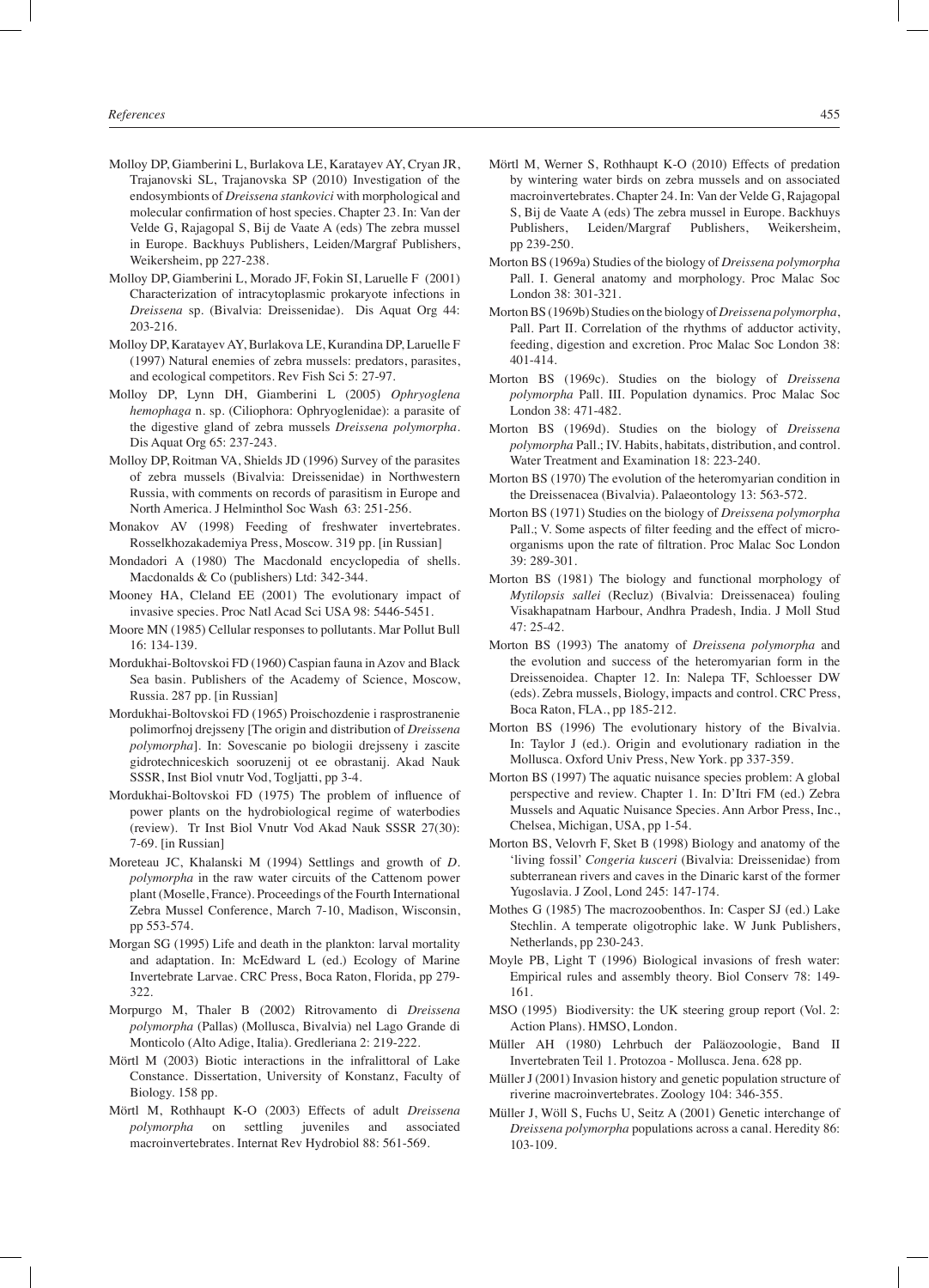- Müller JC, Hidde D, Seitz A (2002) Canal construction destroys the barrier between major European invasion lineages of the zebra mussel. Proc R Soc London Ser B-Biological Sciences 269: 1139-1142.
- Müller P (1990) Revised and other species of malacofauna from Tihany (Fehérpart) in Hungary. In: Stevanović P, Nevesskaja LA, Marinescu Fl, Sokač A, Jámbor A (eds) Pontien (sensu F. Le Play, N. P. Barbot de Marny, N.I. Andrusov). Chronostratigraphie und Neostratotypen 8: 558-581.
- Müller P, Geary DH, Magyar I (1999) The endemic molluscs of the Late Miocene Lake Pannon: their origin, evolution, and familylevel taxonomy. Lethaia 32: 47-60.
- Müller SJ (2003) Ecology and impacts of the non-indigenous Asian clam *Corbicula fluminea* (Müller, 1774) in Britain. PhD thesis, University of Cambridge.
- Müller-Navarra DC (1995) Evidence that a highly unsaturated fatty acid limits *Daphnia* growth in nature. Arch Hydrobiol 132: 297-307.
- Müller-Navarra DC, Brett MT, Liston AM, Goldman CR (2000) A highly unsaturated fatty acid predicts carbon transfer between primary producers and consumers. Nature 403: 74-77.
- Münch C, Kuschk P, Röske I (2005) Root stimulated nitrogen removal: only a local effect or important for water treatment? Wat Sci Tech 51: 185-192.
- Munkittrick KR, McCarty LS (1995) An integrated approach to aquatic ecosystem health: top-down, bottom-up or middle-out? J Aquat Ecosyst Health 4: 77-90.
- Muskó IB, Bakó B (2005) The density and biomass of *Dreissena polymorpha* living on submerged macrophytes in Lake Balaton (Hungary). Arch Hydrobiol 162: 229-251.
- Myers MS, Stehr CM, Olson OP, Johnson LL, McCain BB, Chan SL, Varanasi U (1994) Relationships between toxicopathic hepatic lesions and exposure to chemical contaminants in English sole (*Pleuronectes vetulus*), starry flounder (*Platichthys stellatus*), and white croaker (*Genyonemus lineatus*) from selected marine sites on the Pacific Coast, USA. Environ Health Perspect 102: 200-215.
- NACE. A Practical Manual on Microbiologically Influenced Corrosion. 1993. G. Kobrin (eds). NACE-International, Houston, Texas 1993.
- Nagelkerke LAJ, Sibbing FA (1996) Efficiency of feeding on zebra mussel (*Dreissena polymorpha*) by common bream (*Abramis brama*), white bream (*Blicca bjoerkna*), and roach (*Rutilus rutilus*): the effects of morphology and behavior. Can J Fish Aquat Sci 53: 2847-2861.
- Naish KA, Boulding EG (2001) Trinucleotide microsatellite loci for the zebra mussel *Dreissena polymorpha*, an invasive species in Europe and North America. Mol Ecol Notes 1: 286-288.
- Nakaoka M (1998) Optimal resource allocation of the marine bivalve *Yoldia notabilis*: The effects of size-limited reproductive capacity and size-dependent mortality. Evol Ecol 12: 347-361.
- Nalepa TF, Fanslow DL, Lansing MB, Lang GA (2003) Trends in the benthic macroinvertebrate community of Saginaw Bay, Lake Huron, 1987 to 1996: Responses to phosphorus abatement and the zebra mussel, *Dreissena polymorpha*. J Great Lakes Res 29: 14-33.
- Nalepa TF, Hartson DJ, Buchanan J, Cavaletto JF, Lang GA, Lozano SJ (2000) Spatial variation in density, mean size and physiological condition of the holarctic amphipod *Diporeia* spp. in Lake Michigan. Freshw Biol 43: 107-119.
- Nalepa TF, Hartson DJ, Fanslow DL, Lang GA (2001) Recent population changes in freshwater mussels (Bivalvia : Unionidae) and zebra mussels (*Dreissena polymorpha*) in Lake St. Clair, USA. Am Malacol Bull 16: 141-145.
- Nalepa TF, Hartson DJ, Fanslow DL, Lang GA, Lozano SJ (1998) Declines in benthic macroinvertebrate populations in southern Lake Michigan, 1980-1993. Can J Fish Aquat Sci 55: 2402- 2413.
- Nalepa TF, Schloesser DW (eds) (1993) Zebra mussels: Biology, impacts, and control. Lewis Publishers, CRC Press, Boca Raton, FLA. 810 pp.
- Napolitano GE, Ackman RG (1993) Fatty acid dynamics in sea scallops *Placopecten magellanicus* (Gmelin, 1791) from Georges Bank, Nova Scotia. J Shellfish Res 12: 267-277.
- Nardi G, Braccia A (2004) Prima segnalazione di *Corbicula fluminea* (O.F. Müller, 1774) per il Lago di Garda (provincia di Brescia) (Mollusca, Bivalvia, Corbiculidae). Boll Malacol 39 (9-12): 181-184.
- National Invasive Species Council (2005) Federal Acts, Agencies, and Authorities Pertaining to Invasive Species.http://www. invasivespecies.gov/laws/fedacts.html, Accessed: May 2005.
- Navarro E, Bacardit M, Caputo L, Palau A, Armengol J (2004) The impact of hydrological conditions on settlement success of *Dreissena polymorpha* in a coupled reservoir system. Proceedings of 5 th International Symposium on Ecohydraulics. Aquatic Habitat: Analysis & Restoration. 12th-17th September 2004, Madrid Spain Vol II : 1185-1188.
- Neary BP, Leach JH (1992) Mapping the potential spread of the zebra mussel (*Dreissena polymorpha*) in Ontario. Can J Fish Aquat Sci 49: 406-415.
- Negra O, Lipparini GZ (2003) Dentro la conchiglia. I Molluschi alla conquista del mondo. Museo Tridentino di Scienze Naturali, Provincia Autonoma di Trento. 447 pp.
- Nehls G (1989) Occurrence and food consumption of the Common Eider *Somateria mollissima* in the Wadden Sea of Schleswig-Holstein. Helgol Meeresunters 43: 385-393.
- Nehls G (1995) Strategien der Ernährung und ihre Bedeutung für Energiehaushalt und Ökologie der Eiderente *Somateria mollissima* (L., 1758). PhD Thesis, University of Kiel, Kiel.
- Nehring S (2002) Biological invasions into German waters: An evaluation of the importance of different human-mediated vectors for nonindigenous macrozoobenthic species. In: Leppäkoski E, Gollasch S, Olenin S (eds) Invasive Aquatic Species of Europe. Distribution, impacts and management. Kluwer Academic Publishers, Dordrecht, The Netherlands, pp 373-383.
- Nei M (1978) Estimation of average heterozygosity and genetic distance from a small number of individuals. Genetics 89: 583-590.
- Neitzel DA, Johnson KI, Page TL, Young JS, Daling PM (1984) Correlation of bivalve biological characteristics and service water system design. Report No. NUREG/CR 4070. United States Nuclear Regulatory Commission, Washington. 119 pp.
- Neuhaus E (1933) Studien über das Stettiner Haff und seine Nebengewässer I. Untersuchungen über die allgemeinen hydrographischen und biologischen Verhältnisse. Zeitschrift für Fischerei und deren Hilfswissenschaften, Berlin 31, Heft 3: 427-489.
- Neumann D, Borcherding J, Jantz B (1993) Growth and seasonal reproduction of *Dreissena polymorpha* in the Rhine River and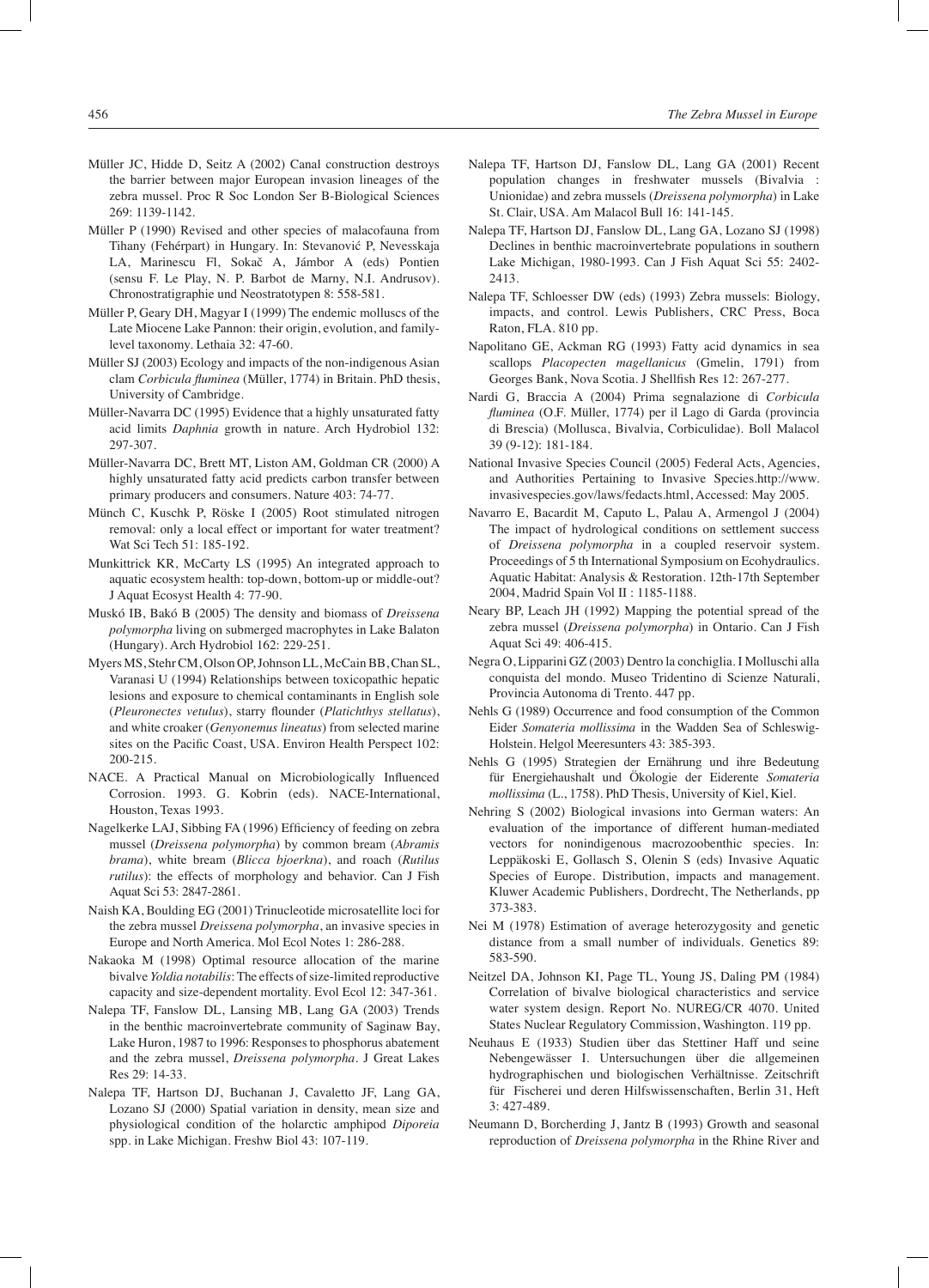adjacent waters. Chapter 5. In: Nalepa TF, Schloesser DW (eds) Zebra Mussels: Biology, impacts and control. Lewis Publishers, Boca Raton, FLA., pp 95-109.

- Neumann D, Jenner HA (eds) (1992) The Zebra mussel *Dreissena polymorpha*. Ecology, biological monitoring and first applications in the water quality management. Gustav Fischer, Stuttgart. Limnologie aktuell 4: 1-262.
- Nevesskaya LA (1963) Identification book for bivalve mollusks of quaternary marine deposits of the Black Sea Basin. Publishers of the Academy of Science USSR, Moscow. 211 pp. [in Russian]
- Nevesskaya LA, Goncharova IA, Paramonova NP, Popov SB, Babak EB, Bagdasarjan KG, Voronina AA (1993) Opredelitelj miocenovjih dvustvorchatjih molljuskov Jugo-Zapadnoi Evrazii [A key to the Miocene bivalve mollusks in South-Western Eurasia], Trudy Paleontologieskogo Instituta Akademiya Nauk SSR 247: 1-412. [in Russian]
- Newell ND (1965) Classification of the Bivalvia. Am Mus Novit No. 2206: 1-25.
- Newell RIE (2004) Ecosystem influences of natural and cultivated populations of suspension-feeding bivalve molluscs: A review. J Shellfish Res 23: 51-61.
- Nicholls KH (2001) CUSUM phytoplankton and chlorophyll functions illustrate the apparent onset of dreissenid mussel impacts in Lake Ontario. J Great Lakes Res 27: 393-401.
- Nicholls KH, Hopkins GJ (1993) Recent changes in Lake Erie (North Shore) phytoplankton: cumulative impacts of phosphorus loading reductions and the zebra mussel introduction. J Great Lakes Res 19: 637-647.
- Nicholls KH, Hopkins GJ, Standke SJ, Nakamoto L (2001) Trends in total phosphorus in Canadian near-shore waters of the Laurentian Great Lakes: 1976-1999. J Great Lakes Res 27: 402-422.
- Nichols SJ (1993) Spawning of zebra mussels (*Dreissena polymorpha*) and rearing of veligers under laboratory conditions. Chapter 20. In: Nalepa TF, Schloesser DW (eds) Zebra mussels: Biology, impacts and control. Lewis Publishers, Boca Raton, FLA., pp 315-329.
- Nichols SJ (1996) Variations in the reproductive cycle of *Dreissena polymorpha* in Europe, Russia, and North America. Am Zool 36: 311-325.
- Nichols SJ, Black MG (1994) Identification of larvae: the zebra mussel (*Dreissena polymorpha*), quagga mussel (*Dreissena rosteriformis bugensis*), and asian clam (*Corbicula fluminea*). Can J Zool 72: 406-417.
- Nilsson L (1970) Food-seeking activity of south Swedish diving ducks in the non-breeding season. Oikos 21: 145-154.
- Nilsson L (1980) Wintering diving duck populations and available food resources in the Baltic. Wildfowl 31: 131-143.
- NMMA (2003) 2001 U.S. Recreational Boat Statistics. National Marine Manufacturers Association, Chicago, IL, USA.
- Noda T, Nakao S, Goshima S (1995) Life history of the temperate subtidal gastropod *Umbonium costatum*. Mar Biol 122: 73-78.
- Noonburg EG, Shuter BJ, Abrams PA (2003) Indirect effects of zebra mussels (*Dreissena polymorpha*) on the planktonic food web. Can J Fish Aquat Sci 60: 1353-1368.
- Noordhuis R, Houwing E-J (2003) Afname van de Driehoeksmossel in het Markermeer. Institute of Inland Water Management and Wastewater Treatment, report no. 2003.016, Lelystad, the Netherlands.
- Noordhuis R, Reeders HH, Bij de Vaate A (1992a) Filtration rate and pseudofaeces production in zebra mussels and their application in water quality management. In: Neumann D, Jenner HA (eds) The Zebra Mussel, *Dreissena polymorpha*. Ecology, biological monitoring and first applications in the water quality management. Gustav Fischer Verlag, Stuttgart. Limnologie aktuell 4: 101-114.
- Noordhuis R, Reeders HH, Marteijn ECL (1992b) Possibilities of a biological filter with Zebra mussels *Dreissena polymorpha* in the management of micropollutants. In: Hooghart JC, Posthumus CWS (eds) How an estuary changed into a freshwater lake: the water management of Lake Volkerak. Proceedings and information /TNO committee on hydrological research, Delft, No. 46: 99-110.
- Noordhuis R, Reeders HH, Marteijn ECL (1994) Inzet van Driehoeksmosselen bij biologisch waterbeheer; resultaten van veldexperimenten.  $H<sub>2</sub>O$  27: 150-160.
- Noordhuis R, Reeders HH, Scheffer R (1992c) Why Zebra mussels (*Dreissena polymorpha*) cannot cope in the border lakes of the Flevopolders. Levende Natuur 93: 188-192.
- Noordhuis R, Van der Molen DT, Van den Berg MS (2002) Response of herbivorous water-birds to the return of *Chara* in Lake Veluwemeer, The Netherlands. Aquat Bot 72: 349-367.
- Noordhuis, R., Van Eerden M, Roos M (2010) Crash of zebra mussel, transparency and water bird populations in Lake Markermeer. Chapter 26. In: Van der Velde G, Rajagopal S, Bij de Vaate A (eds) The zebra mussel in Europe. Backhuys Publishers, Leiden/Margraf Publishers, Weikersheim, pp 265-278.
- Nouwen J, Timmermans V, Geuzens P, Theuns I, De Cooman W (2004) Dispersion of heavy metals. In: Peeters B (ed.) Mira-T 2004. Report on the environment and nature in Flanders. Flemish Environmental Agency, pp 173-186.
- Nowak E (1971). The range expansion of animals and its cause. Zeszyty Naukowe No. 3: 1-255. Translation by the Smithsonian Institution and National Science Foundation, Washington, D.C. Foreign Science Publication Department of the National Center for Science, Technology, and Economic Information, Warsaw, Poland, 1975: 1-163
- Nowak E (1974) Zwierzęta w ekspansji [Animals in expansion]. Wiedza Powszechna, Warszawa. 183 pp.
- Nuttall CP (1990) Review of the Caenozoic heterodont bivalve superfamily Dreissenacea. Palaeontology (Lond.) 33: 707-737.
- Nyst P-H (1835) Mollusques. Bulletins de l'Académie Royale des Sciences et Belles-Lettres de Bruxelles 2: 235-236, 1 plate.
- Obidientova GV (1977) Cerozionnye cyckly i formirovanie doliny Volgi [Erosion Cycles and Formatting of Volga Valley]. Nauka Press, Moscow. 240 pp. [in Russian]
- Occhipinti Ambrogi A (2002) Current status of aquatic introductions in Italy. In: Leppäkoski E, Gollasch S, Olenin S (eds) Invasive aquatic species of Europe. Distribution, impacts and management. Kluwer Academic Publishers, Dordrecht, The Netherlands, pp 311-324.
- O'Connell M, Wright JM (1997) Microsatellite DNA in fishes. Rev Fish Biol Fisher 7: 331-363.
- O'Donnell JM, Durand ME, Robitaille PML, Fisher SW, Stromberg PC (1996) <sup>31</sup>P-NMR analysis of lethal and sublethal lesions produced by KCl-intoxication in the zebra mussel, *Dreissena polymorpha*. J Exp Zool 276: 53-62.
- Okamura B (1986) Group living and the effects of spatial position in aggregations of *Mytilus edulis*. Oecologia 69: 341-347.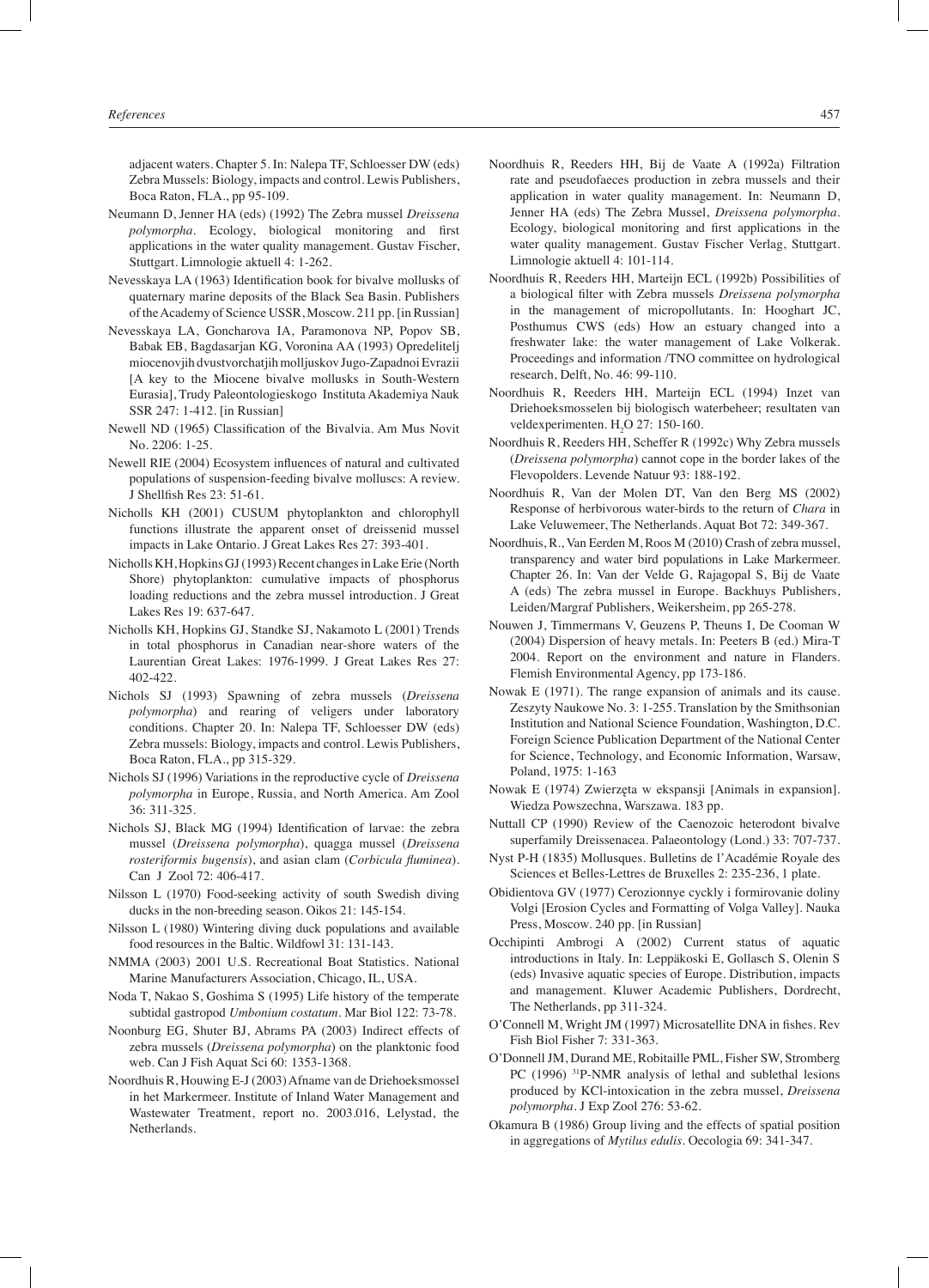- Olabarria C, Ramirez-Llodra E (2004) Reproductive strategies of two deep-sea gastropod species from the Porcupine Seabight (Northeast Atlantic). Mar Biol 145: 541-549.
- Olenin S (2005) Invasive aquatic species in the Baltic states. Klaipeda University Press, Klaipeda, Lithuania.
- Olenin S (2002) Black Sea-Baltic Sea invasion corridors. Proceedings: Alien marine organisms introduced by ships in the Mediterranean and Black Seas, 6-9 November, Istanbul, CIESM, MC-98000, Monaco. Workshop monograph 20. 136 pp.
- Olive PJW (1995) Annual breeding cycles in marine invertebrates and environmental temperature: probing the proximate and ultimate causes of reproductive synchrony. J Therm Biol 20: 79-90.
- Oliver PG, Holmes AM, Mettam C (1998) *Mytilopsis leucophaeta* (Conrad, 1831) (Bivalvia: Dreissenoidea), a species new to the British fauna. J Conchol 36: 13-18.
- OLL, Osservatorio dei Laghi Lombardi (2004) Qualità delle acque lacustri in Lombardia. I Rapporto OLL-2004. 351 pp.
- O'Neill CR Jr (1996) The Zebra Mussel: Impacts and Control. New York Sea Grant. Cornell University. State University of New York. Cornell Cooperative Extension Information Bulletin 328: 1-62.
- O'Neill CR Jr, Dextrase A (1993) The zebra mussel: Its origin and spread in North America. New York Sea Grant Institute/Ontario Ministry of Natural Resources. 11 pp.
- O'Neill CR Jr (1997) Economic impact of zebra mussels results of the 1995 National Zebra Mussel Information Clearinghouse study. Great Lakes Res Rev 3: 35-44.
- Opresko DM (1980) Review of open literature on effects of chlorine on aquatic organisms. Report No. EPRI EA-1491. Electric Power Research Institute, Palo Alto, California. 29 pp.
- Orlova MI (2002) *Dreissena (D.) polymorpha*: Evolutionary origin and biological peculiarities as prerequisites of invasion success. In: Leppäkoski E, Gollasch S, Olenin S (eds) Aquatic invasive species of Europe. Distribution, impacts and management. Kluwer Academic Publishers, Dordrecht, The Netherlands, pp 127-134.
- Orlova MI, Antonov PI, Shcherbina GK, Therriault TW (2003) *Dreissena bugensis*: evolutionary underpinning for invasion success based on its range extension in Europe. In: Papanin ID, Severtsov AP (eds) Invasions of alien species in holarctic. Proceedings of the U.S.-Russia invasive species workshop, 27- 31 August, 2001, Borok, Russia. Russian Academy of Sciences, Borok, pp 452-466.
- Orlova MI, Golubkov S, Kalinina L, Ignatieva N (2004a) *Dreissena polymorpha* (Bivalvia: Dreissenidae) in the Neva Estuary (eastern Gulf of Finland, Baltic Sea): Is it a biofilter or source for pollution? Mar Pollut Bull 49: 196-205.
- Orlova MI, Khlebovich VV, Komendantov AY (1998) Potential euryhalinity of *Dreissena polymorpha* (Pallas) and *Dreissena bugensis* (Andr.). Russian J Aquat Ecol 7: 17-27.
- Orlova MI, Muirhead JR, Antonov PI, Shcherbina GK, Starobogatov YI, Biochino GI, Therriault TW, MacIsaac HJ (2004b) Range expansion of quagga mussels *Dreissena rostriformis bugensis* in the Volga River and Caspian Sea basin. Aquat Ecol 38: 561-573.
- Orlova MI, Panov VE (2004) Establishment of the zebra mussel, *Dreissena polymorpha* (Pallas), in the Neva Estuary (Gulf of Finland, Baltic Sea): distribution, population structure and possible impact on local unionid bivalves. Hydrobiologia 514: 207-217.
- Orlova MI, Shcherbina GK (2002) On distribution of *Dreissena bugensis* (Dreissenidae, Bivalvia) in reservoirs of the Upper Volga river basin. Zool J 81: 515-520. [in Russian]
- Orlova MI, Telesh IV, Berezina NA, Antsulevich AE, Maximov AA, Litvinchuk LF (2006) Effects of non indigenous species on diversity and community functioning in the eastern Gulf of Finland (Baltic Sea). Helgol Mar Res 60: 98-105.
- Orlova MI, Therriault TW, Antonov PI, Shcherbina GK (2005) Invasion ecology of quagga mussels (*Dreissena rostriformis bugensis*): a review of evolutionary and phylogenetic impacts. Aquat Ecol 39: 401-418.
- Ortmann C, Grieshaber MK (2003) Energy metabolism and valve closure behaviour in the Asian clam *Corbicula fluminea*. J Exp Biol 206: 4167-4178.
- Osada M, Nishikawa T, Nomura T (1989) Involvement of prostaglandins in the spawning of the scallop, *Patinopecten yessoensis*. Comp Biochem Physiol C: Comp Pharmacol Toxicol 94: 595-601.
- Osman AM, Rotteveel SGP, Den Besten PJ, Van Noort PCM (2004) *In vivo* exposure of *Dreissena polymorpha* mussels to the quinones menadione and lawsone: menadione is more toxic to mussels than lawsone. J Appl Toxicol 24: 135-141.
- Ostapenya AP, Kovalev AA, Mikheeva TM, Babitsky VA, Zhukova TV, Kryuchkova NM, Kovalevskaya RZ, Kostyukevich SB, Inkina GA, Makarevich TA, Zhukov EP, Ikonnikov VF, Samusenko AM, Orlovsky AF, Rachevsky AN, Jakushko OF (1994a) Ecological Passport of Myastro Lake. Ekomir Press, Minsk. 45 pp. [in Russian]
- Ostapenya AP, Kovalev AA, Mikheeva TM, Babitsky VA, Zhukova TV, Kryuchkova NM, Kovalevskaya RZ, Kostyukevich SB, Inkina GA, Makarevich TA, Zhukov EP, Ikonnikov VF, Samusenko AM, Orlovsky AF, Rachevsky AN Jakushko OF (1994b) Ecological Passport of Batorino Lake. Ekomir Press, Minsk. 45 pp. [in Russian]
- Ostapenya AP, Kovalev AA, Zhukova TV, Mikheeva TM, Kryuchkova NM, Babitsky VA, Kovalevskaya RZ, Kostyukevich SB, Inkina GA, Makarevich TA, Zhukov EP, Ikonnikov VF, Samusenko AM, Orlovsky AF, Rachevsky AN, Jakushko OF (1993) Ecological Passport of Naroch Lake. Ekomir Press, Minsk. 95 pp. [in Russian]
- Otto JP, Wielinga DH (1933) Hydrobiologische Notizen vom Brackwassergebiet der Provinz Friesland, speziell in der Nähe von Harlingen. Tijdschr Ned Dierk Ver 3 (3): 49-74.
- Ovchinnikov IF (1933) Contemporary spreading of *Dreissena polymorpha* Pallas (Mollusca) in the BSSR - Zoogeographical essay. Tr Inst Zool Akad Nauk SSSR 1: 365-373. [in Russian]
- Owen JM, Adron JW, Middleton C, Cowey CB (1975) Elongation and desaturation of dietary fatty acids in turbot, *Scophthalmus maximus* L., and rainbow trout, *Salmo gairdneri* Rich. Lipids 10: 528-531.
- Ozimek T (1997) Submerged macrophytes as a substrate for *Dreissena polymorpha* (Pall.) in five lakes of the Jorka river watershed. Pol Arch Hydrobiol 44: 445-455.
- Pace ML, Findlay SEG, Fischer D (1998) Effects of an invasive bivalve on the zooplankton community of the Hudson River. Freshw Biol 39: 103-116.
- Padilla DK (2005) The potential for zebra mussels as a model for invasion biology. Am Malacol Bull 20: 123-131.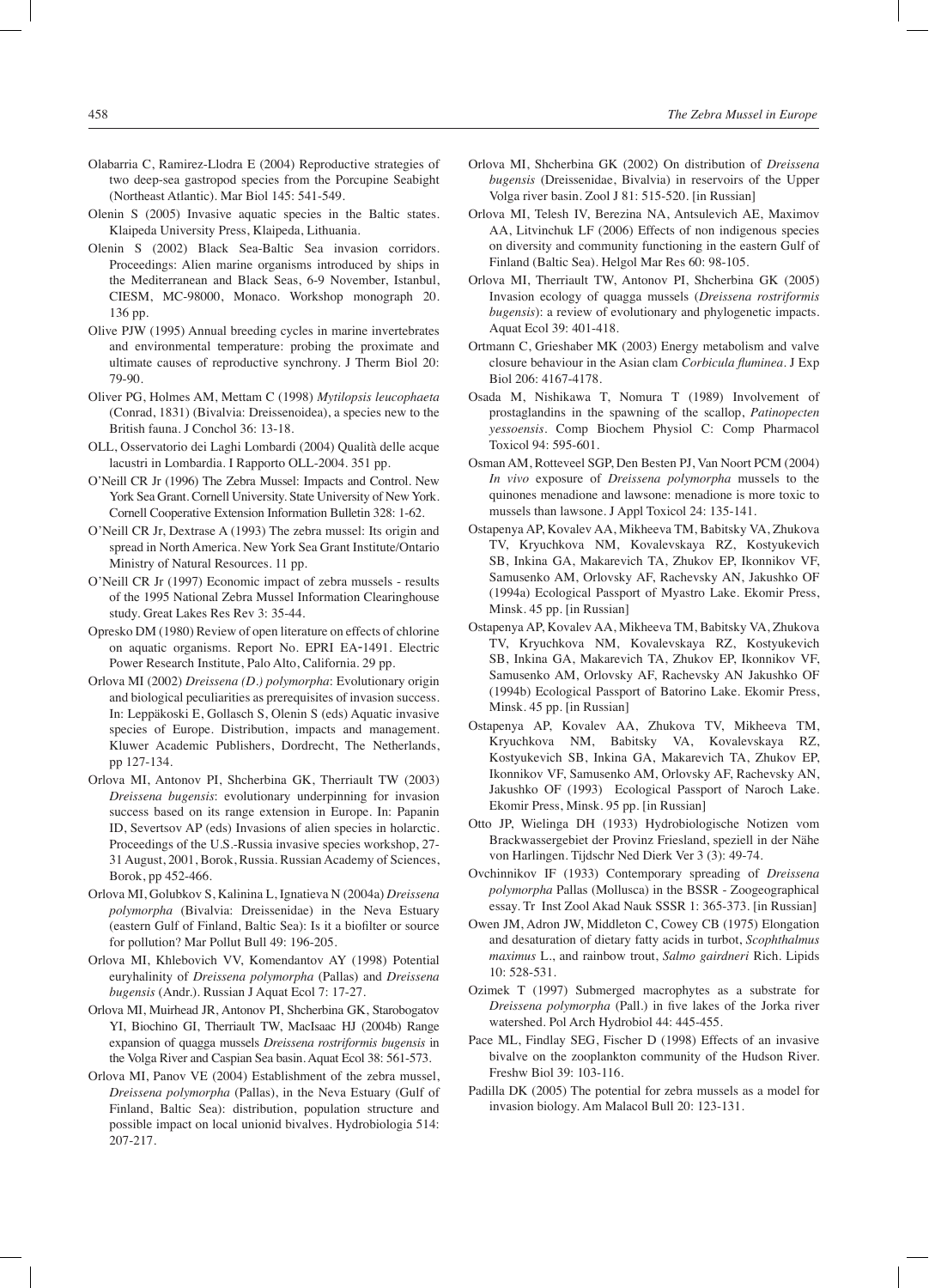- Padilla DK, Chotkowski MA, Buchan LAJ (1996) Predicting the spread of zebra mussels (*Dreissena polymorpha*) to inland waters using boater movement patterns. Global Ecol Biogeogr Letters 5: 353-359.
- Padilla DK, Schneider DW, Rehmann CR, Stoeckel JA, Sparks RE (2002) Metapopulation dynamics, mortality and recruitment in the zebra mussel (*Dreissena polymorpha*): potential for control in large river systems. 11<sup>th</sup> International Conference on Aquatic Invasive Species, February 25-28 2002, Alexandria, Virginia. Book of Abstracts. 120 pp.
- Pain S, Parant M (2003) Response of multixenobiotic defence mechanism in *Dreissena polymorpha* exposed to environmental stress. Chemosphere 52: 1105-1113.
- Palau Ibars A, Cia Abaurre I, Casas Mulet R, Rosico Ramón E (2010) Zebra mussel distribution and habitat preference at the Ebro basin (North East Spain). Chapter 10. In: Van der Velde G, Rajagopal S, Bij de Vaate A (eds) The zebra mussel in Europe. Backhuys Publishers, Leiden/Margraf Publishers, Weikersheim, pp 113-118.
- Palau A, Cía I, Fargas D, Bardina M, Massuti S (2003) Resultados preliminares sobre ecología básica y distribución del Mejillón cebra en el embalse de Riba-roja (Río Ebro). Monografía de ENDESA. 43 pp.
- Palíková M, Navrátil S, Tichy F, Štĕrba F, Maršálek B, Bláha L (2004) Histopathology of carp (*Cyprinus carpio* L.) larvae exposed to cyanobacteria extract. Acta Vet Brno 73: 253-257.
- Pallas PS (1771) Reise durch verschiedene Provincen des Russischen Reichs. Vol. 1. Kayserlichen Academie der Wissenschaften, St. Petersburg. pp xii, 1-504, plates 1-6, 6(bis), 7, 8a-b, 9, 10a-b, 11, A-L.
- Panã I (1962) Contributii la cunoastere a molustélor de talie mica din depositele Pliocene. Analele Universitatii Bucaresti 31: 109-109.
- Papaianopol I (1995) Faune de mollusques daciens du Bassin Dacique. In: Marinescu F, Papaianopol I (eds) Dacien, PL1. Chronostratigraphie und Neostratotypen. Neogen der Zentralen Paratethys 9: 130-267.
- Papaionopol I, Jipa D, Marinescu F, Ticleanu N, Macalet R (1995) Upper Neogene from the Dacic Basin. 10<sup>th</sup> Congress RCMNS Bucuresti , September  $4<sup>th</sup> - 9<sup>th</sup>$  1995, Bucarest, Romania. Guide to Excursion B2 (Post-Congress). Romanian Journal of Stratigraphy S1, 76: 1-45.
- Papp A (1950) Übergangsformen von *Congeria* zu *Dreissena* aus dem Pannon des Wiener Beckens. Annalen des Naturhistorischen Museums in Wien 57: 148-156.
- Papp A (1951) Über das Vorkommen von *Dreissenomya* im Pannon des Wiener Beckens. Verhandlungen der Geologischen Bundesanstalt 1949/4-6: 128-133.
- Papp A (1967) Mollusken aus dem Aderklaaer Schlier. Annalen des Naturhistorischen Museums in Wien 71: 341-346.
- Papp A (1974) Die Molluskenfauna der Sarmatischen Schichtengruppe. In: Papp A, Marinescu F, Seneš J (eds) M5 Sarmatien. Chronostratigraphie und Neostratotypen 4: 318-427.
- Papp A (1985) Gastropoda (Neritidae, Viviparidae, Valvatidae, Hydrobiidae, Stenothyridae, Truncatellidae, Bulimidae, Micromelaniidae, Thiaridae) und Bivalvia (Dreissenidae. Limnocardiidae, Unionidae) des Pannonien. In: Papp A, Jámbor A, Steininger F (eds) M6 Pannonien (Slavonien und Serbien). Chronostratigraphie und Neostratotypen, Miozän der Zentralen Paratethys 7: 276-339.
- Papp A, Jámbor A, Steininger F (1985) M6 Pannonien (Slavonien und Serbien). Chronostratigraphie und Neostratotypen 7: 1-636.
- Park J-K, Ó Foighil D (2000) Sphaeriid and corbiculid clams represent separate heterodont bivalve radiations into freshwater environments. Mol Phylogen Evol 14: 75-88.
- Parker BC, Patterson MA, Neves RJ (1998) Feeding interactions between native freshwater mussels (Bivalvia: Unionidae) and zebra mussels (*Dreissena polymorpha*) in the Ohio River. Am Malacol Bull 14: 173-179.
- Parker IM, Rodriguez J, Loik ME (2003) An evolutionary approach to understanding the biology of invasions: local adaptation and general-purpose genotypes in the weed *Verbascum thapsus*. Conserv Biol 17: 59-72.
- Parrish PR (1985) Acute toxicity tests. In: Rand GM, Petrocelli S (eds) Fundamentals of aquatic toxicology: Methods and applications. Hemisphere, Washington DC, New York. 659 pp.
- Partridge L, Barrie B, Fowler K, French V (1994) Evolution and development of body size and cell size in *Drosophila melanogaster* in response to temperature. Evolution 48: 1269-1276.
- Partsch P (1836) Über die sogenannten versteinerten Ziegenklauen aus dem Plattensee in Ungarn und ein neues urweltliches Geschlecht zweischaliger Conchylien. Annalen des Wiener Museums für Naturgeschichte 1: 93-102.
- Pasteur N, Pasteur G, Bonhomme F, Catalan J, Britton-Davidian J (1988) Practical isozyme genetics. Ellis Horwood Ltd, Chicester. 215 pp.
- Pathy DA, Mackie GL (1993) Comparative shell morphology of *Dreissena polymorpha, Mytilopsis leucophaeata*, and the 'quagga' mussel (Bivalvia: Dreissenidae) in North America. Can J Zool 71: 1012-1023.
- Paukstis GL, Tucker JK, Bronikowski AM, Janzen FJ (1999) Survivorship of aerially-exposed zebra mussels (*Dreissena polymorpha*) under laboratory conditions. J Freshw Ecol 14: 511-517.
- Pavelić D (2002) The South-Western Boundary of Central Paratethys. Geologia Croatica 55: 83-92.
- Pavlica M, Klobučar GIV, Mojaš N, Erben R, Papeš D (2001) Detection of DNA damage in haemocytes of zebra mussel using comet assay. Mutat Res Genet Toxicol Environ Mutagen 490: 209-214.
- Payne BS, Lei J, Miller AC, Hubertz ED (1995) Adaptive variation in palp and gill size of the zebra mussel (*Dreissena polymorpha*) and Asian clam (*Corbicula fluminea*). Can J Fish Aquat Sci 52: 1130-1134.
- Pechenik JA, Estrella MS, Hammer K (1996a) Food limitation stimulates metamorphosis of competent larvae and alters postmetamorphic growth rate in the marine prosobranch gastropod *Crepidula fornicata*. Mar Biol 127: 267-275.
- Pechenik JA, Hammer K, Weise C (1996b) The effect of starvation on acquisition of competence and post-metamorphic performance in the marine prosobranch gastropod *Crepidula fornicata* (L.). J Exp Mar Biol Ecol 199: 137-152.
- Pechenik JA, Wendt DE, Jarrett JN (1998) Metamorphosis is not a new beginning. BioScience 48: 901-910.
- Pedroli JC (1977) Relation entre les oiseaux aquatiques et *Dreissena polymorpha* Pallas dans le Lac de Neuchâtel. Orn. Beob. 74: 86-87.
- Pedroli JC (1981) Les relations entre la Moule Zébrée *Dreissena polymorpha* (Pallas) et les oiseaux aquatiques. Dissertation, University of Neuchâtel, Neuchâtel.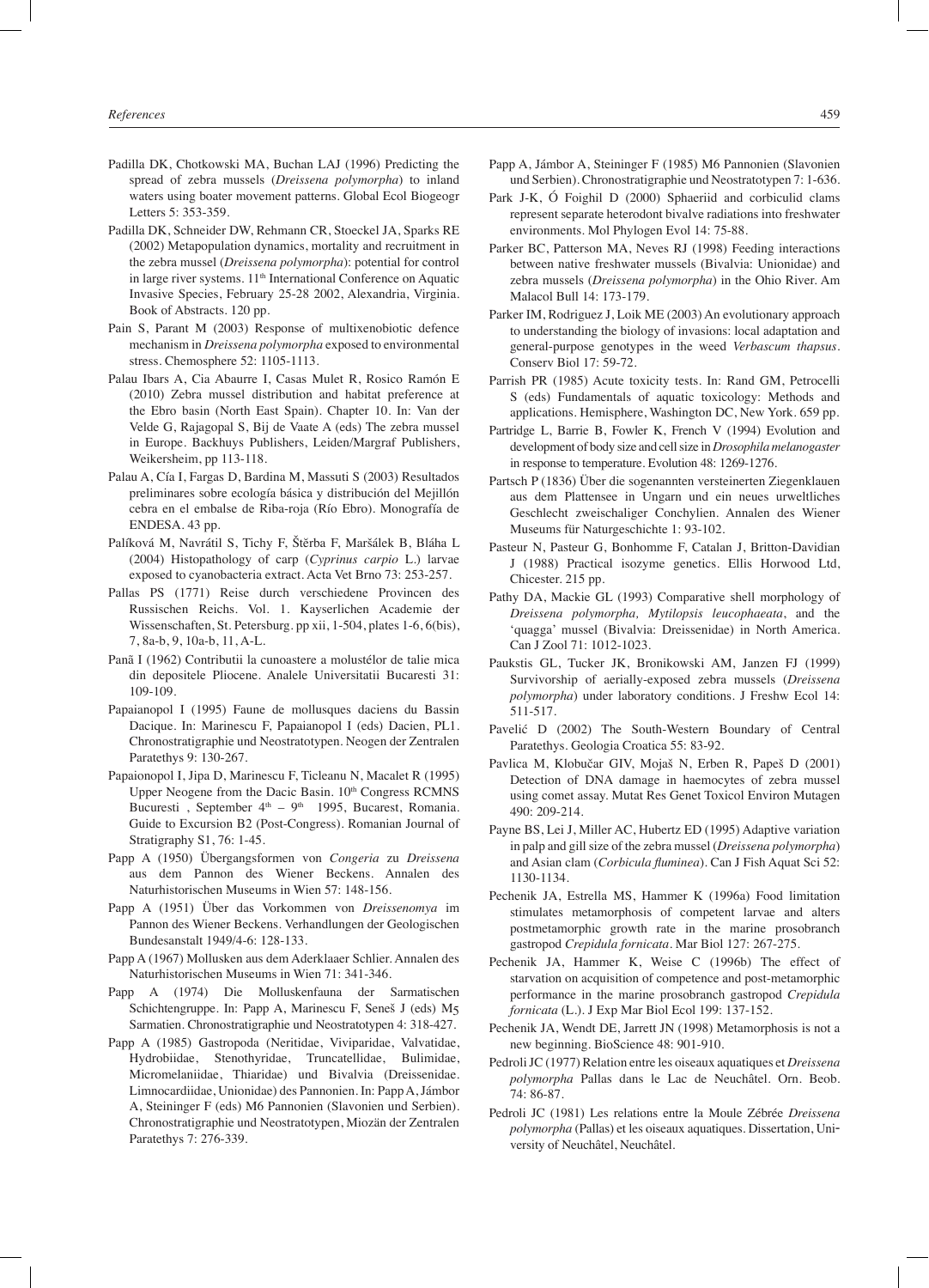- Peek AS, Gustafson RG, Lutz RA, Vrijenhoek RC (1997) Evolutionary relationships of deep-sea hydrothermal vent and cold-water seep clams (Bivalvia: Vesicomyidae): results from the mitochondrial cytochrome oxidase subunit I. Mar Biol 130: 151-161.
- Peeters B, Steurbaut W, De Smet B, Theuns I, De Cooman W (2004) Dispersion of pesticides. In: Peeters B (ed.) Mira-T 2004. Report on the environment and nature in Flanders. Flemish Environmental Agency, pp 187-198.
- Pelley J (2003) Multiple stressors behind Lake Erie decline. Environ Sci Tech 37: 383a-384a.
- Pennak RW (1978) Freshwater invertebrates of the United States. 2nd ed., John Wiley & Sons Inc. 803 pp.
- Pennsylvania Fish and Boat Commission (2005) Pennsylvania Summary of Fishing Regulations and Laws-Nuisance Species. Pennsylvania Fish and Boat Commission website, http://sites. state.pa.us/PA\_ Exec/Fish\_Boat/fishpub/summary/nuisance. html, Accessed: March 2005.
- Perez-Perez AM, Espinosa-Saez J (1994) Reporte de una problacion de *Mytilopsis leucophaeata* Conrad 1831 (Mollusca: Bivalvia: Dreissenidae) en la cueva Aguada de la Reina, Cayo Aguada, provincial de Sancti Spiritus, Cuba. Ciencias Biologicas Academia de Ciencias de Cuba 26: 110-113.
- Perkins EJ (1974) The biology of estuaries and coastal waters. Academic Press, London-New York. ix, 678 pp.
- Perrin N, Sibly RM (1993) Dynamic models of energy allocation and investment. Ann Rev Ecol Syst 24: 379-410.
- Perry WL, Lodge DM, Lamberti GA (1997) Impact of crayfish predation on exotic zebra mussels and native invertebrates in a lake-outlet stream. Can J Fish Aquat Sci 54: 120-125.
- Petering DH, Fowler BA (1986) Roles of metallothionein and related proteins in metal metabolism and toxicity: problems and perspectives - Discussion summary. Environ Health Persp 65: 217-224.
- Petraitis PS (1995) The role of growth in maintaining spatial dominance by mussels (*Mytilus edulis*). Ecology 76: 1337- 1346.
- Petrie SA, Knapton RW (1999) Rapid increase and subsequent decline of zebra and quagga mussels in Long Point Bay, Lake Erie: Possible influence of waterfowl predation. J Great Lakes Res 25: 772-782.
- Pflugmacher S, Ame V, Wiegand C, Steinberg C (2001) Cyanobacterial toxins and endotoxins – their origin and their ecophysiological effects in aquatic organisms. Wasser und Boden 53: 15-20.
- Pflugmacher S, Wiegand C, Oberemm A, Beattie KA, Krause E, Codd GA, Steinberg CEW (1998) Identification of an enzymatically formed glutathione conjugate of the cyanobacterial hepatotoxin microcystin-LR: the first step of detoxication. Biochim Biophys Acta 1425: 527-533.
- Piechocki A (1969) Mięczaki (Mollusca) rzeki Grabi i jej terenu zalewowego. [Molluscs of the Grabia River and its floodplain]. Fragm Faun 15: 111-197.
- Piechocki A (1972) Materiały do poznania mięczaków (Mollusca) rzeki Pasłęki. [Materials for recognition of molluscs of the Pasłęka River]. Fragm Faun 18: 121-139.
- Piechocki A, Dyduch-Falniowska A (1993) Mięczaki (Mollusca) Małże (Bivalvia). [Molluscs bivalves. Freshwater fauna of Poland]. Wydawnictwo Naukowe PWN, Warszawa. 204 pp.
- Piesik Z (1974) The role of the crayfish *Orconectes limosus* (Raf.) in extinction of *Dreissena polymorpha* (Pall.) subsisting on steelon net. Pol Arch Hydrobiol 21: 401-410.
- Piesik Z (1983) Biology of *Dreissena polymorpha* (Pall.) settling on stylon nets and the role of this mollusc in eliminating the seston and the nutrients from the water-course. Pol Arch Hydrobiol 30: 353-361.
- Piesik Z, Zieliński R, Wachowiak-Zielińska M, Ochman T, Soroka M, Polok K (1998) Distribution, genetic structure and ecological role of *Dreissena polymorpha* (Pallas) in Lake Dąbie, Western Pomerania, Poland. Baltic Coastal Zone 2: 25-45.
- Piller WE, Harzhauser M (2005) The myth of a brackish Sarmatian Sea. Terra Nova 17(5): 450-455.
- Pillsbury KS (1985) The relative food value and biochemical composition of five phytoplankton diets for Queen Conch, *Strombus gigas* (Linné) larvae. J Exp Mar Biol Ecol 90: 221-231.
- Pillsbury RW, Lowe RL, Pan YD, Greenwood JL (2002) Changes in the benthic algal community and nutrient limitation in Saginaw Bay, Lake Huron, during the invasion of the zebra mussel (*Dreissena polymorpha*). J North Am Benth Soc 21: 238-252.
- Pimentel D, Lach L, Zuniga R, Morrison D (2000) Environmental and economic costs of nonindigenous species in the United States. BioScience 50: 53-65
- Pimentel D, McNair S, Janecka J, Wightman J, Simmonds C, O'Connell C, Wong E, Russel L, Zern J, Aquino T, Tsomondo T (2001) Economic and environmental threats of alien plant, animal, and microbe invasions. Agric Ecosyst Environ 84: 1-20.
- Pimentel D, Zuniga R, Morrison D (2005) Update on the environmental and economic costs associated with alieninvasive species in the United States. Ecological Economics 52: 273-288.
- Poepperl R (2003) A quantitative food web model for the macroinvertebrate community of a Northern German lowland stream. Int Rev Hydrobiol 88: 433-452.
- Poliński W (1917) Materyały do fauny malakozoologicznej Królestwa Polskiego, Litwy i Polesia. [Malakofauna of the Polish Kingdom, Lithuania and Polesie] Prace Towarzystwa Naukowego Warszawskiego 27: 1-130.
- Poliński W (1922) O faunie mięczaków ziemi suwalskiej. [On the molluscan fauna of Suwałki region] Sprawozdania Stacji Hydrobiologicznej na Wigrach 1: 37-43.
- Pollux BJA, Minchin D, Van der Velde G, Van Alen T, Moon-Van der Staay S, Hackstein JHP (2003) Zebra mussels (*Dreissena polymorpha*) in Ireland, AFLP fingerprinting and boat traffic both indicate an origin from Britain. Freshw Biol 48: 1127- 1139.
- Pollux BJA, Van der Velde G, Bij de Vaate A (2010) A perspective on global spread of *Dreissena polymorpha*: a review on possibilities and limitations. Chapter 4. In: Van der Velde G, Rajagopal S, Bij de Vaate A (eds) The zebra mussel in Europe. Backhuys Publishers, Leiden/Margraf Publishers, Weikersheim, pp 45-58.
- Polman HJG, Jenner HA (2002) Pulse-Chlorination®, the Best Available Technique in Macrofouling Mitigation using Chlorine. PowerPlant Chemistry 2002 4(2): 93-97.
- Pontryagin LS, Boltyanskii VG, Gamkrelidze RV, Mishchenko EF (1962) Mathematical theory of optimal processes. Wiley, New York. 360 pp.
- Popa OP, Popa LO (2006) The most westward European occurrence point for *Dreissena bugensis* (Andrusov 1897). Malacologica Bohemoslovaca 5: 3-5.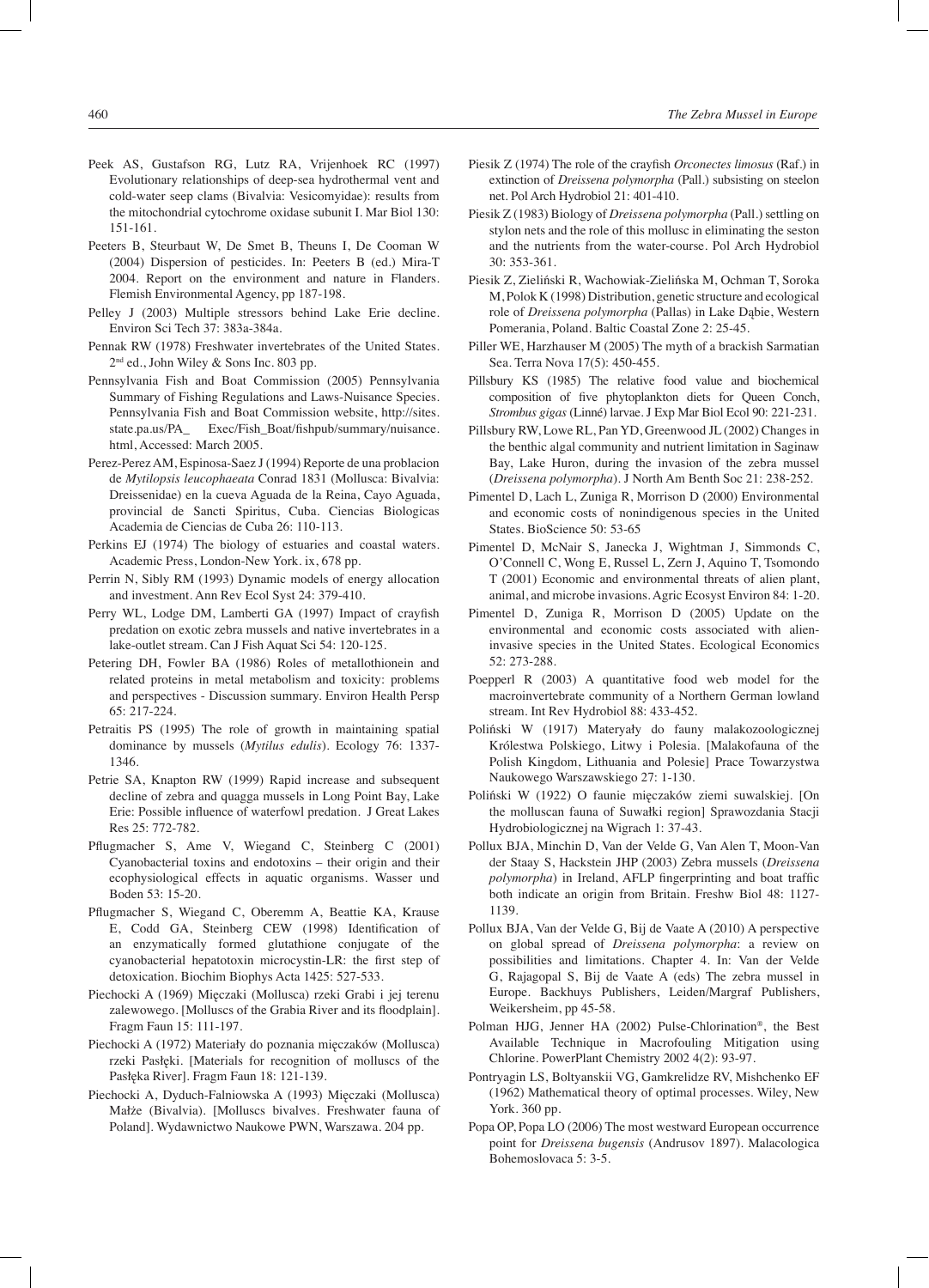- Popov SV, Rögl F, Rozanov AY, Steininger FF, Shcherba IG, Kováč M (2004) Lithological-Paleogeographic maps of Paratethys. 10 Maps Late Eocene to Pliocene. Courier Forschungsinstitut Senckenberg 250: 1-46.
- Porter KG, McDonough R (1984) The energetic cost of response to blue-green algal filaments by cladocerans. Limnol Oceanogr 29: 365-369.
- Post JR, Lee JA (1996) Metabolic ontogeny of teleost fishes. Can J Fish Aquat Sci 53: 910-923.
- Pothoven SA, Nalepa TF, Schneeberger PJ, Brandt SB (2001) Changes in diet and body condition of Lake Whitefish in Southern Lake Michigan associated with changes in benthos. N Am J Fish Manag 21: 876-883.
- Prejs A, Lewandowski K, Stanczykowska-Piotrowska A (1990) Sizeselective predation by roach (*Rutilus rutilus*) on zebra mussel (*Dreissena polymorpha*): field studies. Oecologia 83: 378-384.
- Prentice C (1847) Occurrence of *Bulinus lackhamensis* and *Dreissena polymorpha* near Cheltenham. The Zoologist 5: 1651.
- Preston CD, Croft JM (1997) Aquatic plants in Britain and Ireland. Harley books. Colchester. 365 pp
- Prosser CL (ed.) (1991) Environmental and metabolic animal physiology: Comparative animal physiology. Wiley and Sons, New York., 4<sup>th</sup> ed., pp 109-165.
- Provan J, Murphy S, Maggs CA (2005) Tracking the invasive history of the green alga *Codium fragile* spp. *trementosoides*. Mol Ecol 14: 189-194.
- Provini A, Binelli A, Galassi S (1997) Ruolo di *Dreissena polymorpha* nel ciclo dei nutrienti e dei PCB nel bacino occidentale del Lago di Como. In: Mosello R, Giussani G (eds) Evoluzione recente della qualita delle acque dei laghi profondi sudalpini. Documenta Ist ital Idrobiol 61: 117-133.
- Provini A, Binelli A, Giarei C, Galassi S (1996) Possibile ruolo di *Dreissena polymorpha* nel recupero di ambienti eutrofizzati. In: Virzo De Santo A, Alfani A, Carrada G, Rutigliano FA (eds). Atti del VII Congresso Nazionale della Società Italiana di Ecologia. Napoli, 11-14 settembre 1996. S.It.E. Atti 17: 823- 826.
- Purchon RD (1960) The stomach in the Eulamellibranchiata; stomach types IV and V. Proc zool Soc Lond 135: 431-489.
- Pyne R (1999) The black striped mussle (*Mytilopsis sallei*) infestation in Darwin: a clean-up strategy. In: Hillman SP (ed.) The Ballast Water Problem. Where to go from here? Proceedings of a Workshop held May 5-6, 1999, Brisbane, Australia, Ecoports Monograph Series No 19. Ports Corporation of Queensland, Brisbane.
- Quabius ES, Nolan DT, Balm PHM, Wendelaar Bonga SE (1998) The influence of polychlorinated biphenyl 126 on tilapia (*Oreochromis mossambicus*) liver. Comp Biochem Physiol A; Physiol 120: 57-63.
- Quaglia F, Lattuada L, Mantecca P, Bachetta (2008) Zebra mussels in Italy: where do they come from? Biol Invasions 10: 555-560.
- Quinn B, Gagné F, Costello M, McKenzie C, Wilson J, Mothersill C (2004) The endocrine disrupting effect of municipal effluent on the zebra mussel (*Dreissena polymorpha*). Aquat Toxicol 66: 279-292.
- Raabe Z (1966) The parasitic ciliates of *Dreissensia polymorpha* and other Bivalvia in the Ohrid Lake. Acta Protozool 4: 1-14.
- Raabe Z (1971) Ordo Thigmotricha (Ciliata-Holotricha) IV. Familia Thigmophryidae. Acta Protozool 9: 121-170.
- Race T, Miller AC (1992) Thermal sprayed coatings. Zebra Mussel Technical Notes Collection, U.S. Army Engineer Research & Development Center, Vicksburg, MS. ZMR-2-01, pp 1-4.
- Raczyńska M (1999) Zróżnicowanie struktury fauny bezkręgowej pod wpływem warunków biotopu rzeki Tywy (w latach 1996- 98). [Diversification in the structure of invertebrate fauna as affected by conditions of river Tywa biotope (in 1996-1998)] PhD Thesis, Akademia Rolnicza, Szczecin.
- Raikow DF (2004) Food web interactions between larval bluegill (*Lepomis macrochirus*) and exotic zebra mussels (*Dreissena polymorpha*). Can J Fish Aquat Sci 61: 497-504.
- Raikow DF, Sarnelle O, Wilson AE, Hamilton SK (2004) Dominance of the noxious cyanobacterium *Microcystis aeruginosa* in lownutrient lakes is associated with exotic zebra mussels. Limnol Oceanogr 49: 482-487.
- Rajagopal S (1991) Biofouling problems in the condenser cooling circuit of a coastal power station with special reference to green mussel, *Perna viridis* (L.). Ph.D. Thesis, University of Madras, Madras, India. 113 pp.
- Rajagopal S (1997) The ecology of marine mussels and their control in industrial cooling water systems. PhD Thesis, University of Nijmegen, The Netherlands (ISBN 90-9010183-7). 184 pp.
- Rajagopal S, Azariah J, Nair KVK (1994a) Heat treatment as a fouling control method for Indian coastal power plants. In: Thompson MF, Nagabhushanam R, Sarojini R, Fingerman M (eds) Recent advances in biofouling control. Oxford & IBH Publishing Co Pvt Ltd, New Delhi, pp 391-396.
- Rajagopal S, Nair KVK, Azariah J (1995c) Response of brown mussel, *Perna indica*, to elevated temperatures in relation to power plant biofouling control. J Therm Biol 20: 461-467.
- Rajagopal S, Nair KVK, Azariah J, Van der Velde G, Jenner HA (1996b) Chlorination and mussel control in the cooling conduits of a tropical coastal power station. Mar Environ Res 41: 201-220.
- Rajagopal S, Nair KVK, Van der Velde G, Jenner HA (1997b) Response of mussel *Brachidontes striatulus* to chlorination: an experimental study. Aquat Toxicol 39: 135-149.
- Rajagopal S, Pollux BJA, Peters JL, Cremers G, Van der Staay SYM, Van Alen T, Eygensteyn J, Van Hoek A, Palau A, Bij de Vaate A, Van der Velde G (2009) Origin of Spanish invasion by the zebra mussel, *Dreissena polymorpha* (Pallas, 1771) revealed by Amplified Fragment Length Polymorphism (AFLP) fingerprinting. Biol Invasions. 11: 2147-2159.
- Rajagopal S, Sasikumar N, Azariah J, Nair KVK (1991a) Some observations on biofouling in the cooling water conduits of a coastal power plant. Biofouling 3: 311-324.
- Rajagopal S, Van der Gaag M, Van der Velde G, Jenner HA (2002e) Control of brackish water fouling mussel, *Mytilopsis leucophaeata* (Conrad), with sodium hypochlorite. Arch Environ Contam Toxicol 43: 296-300.
- Rajagopal S, Van der Gaag M, Van der Velde G, Jenner HA (2005b) Upper temperature tolerances of exotic brackish-water mussel, *Mytilopsis leucophaeata* (Conrad): an experimental study. Mar Environ Res 60: 512-530.
- Rajagopal S, Van der Velde G, Jansen J, Van der Gaag M, Atsma G, Janssen-Mommen JPM, Polman H, Jenner HA (2005c) Thermal tolerance of the invasive oyster *Crassostrea gigas*: feasibility of heat treatment as an antifouling option. Wat Res 39: 4335-4342.
- Rajagopal S, Van der Velde G, Jenner HA (1994b) Biology and control of Brackish Water mussel, *Mytilopsis leucophaeta* in the Velsen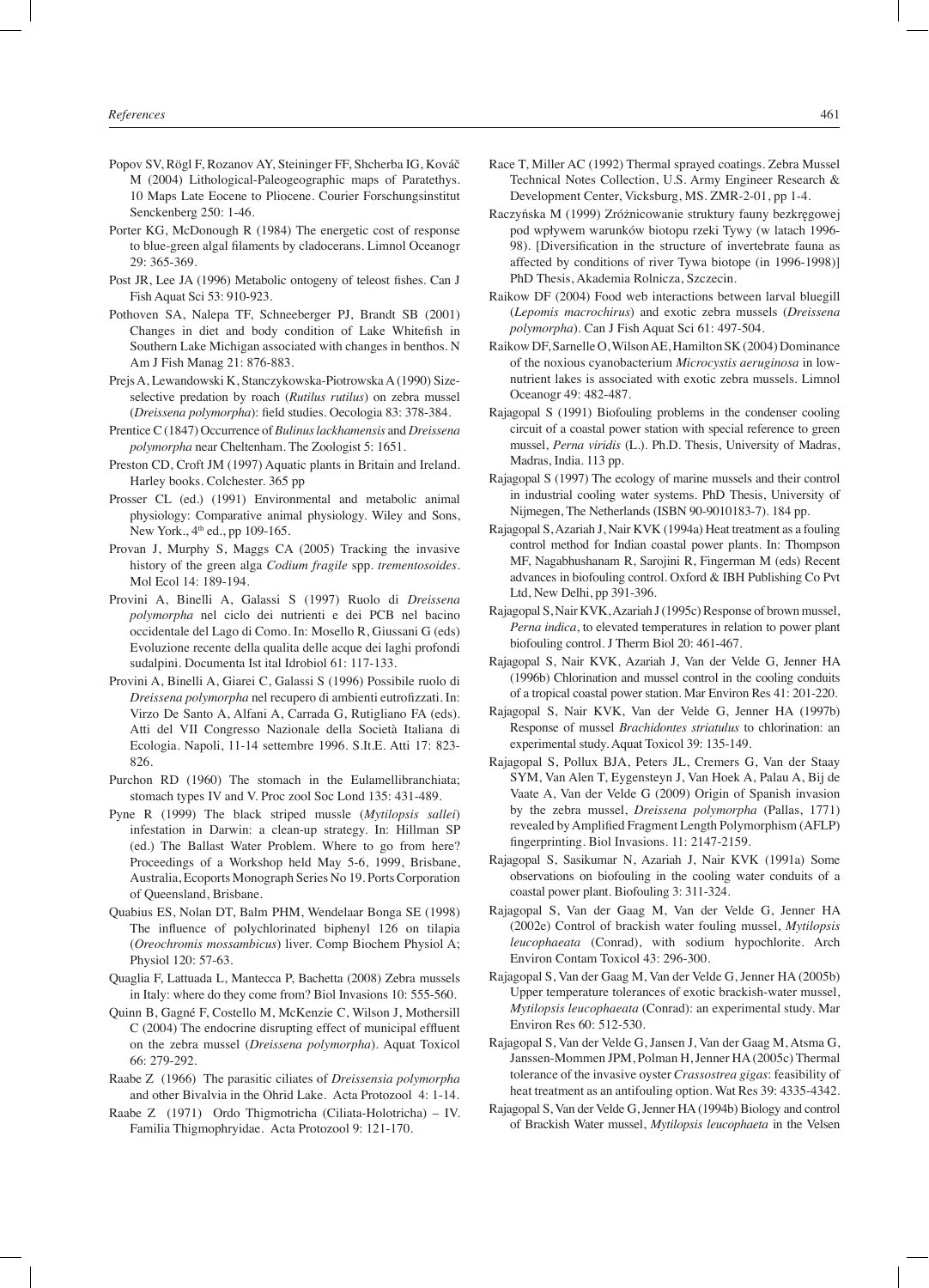and Hemweg Power Stations, The Netherlands. Part II. Control Measures. Report No. 163871-KES/WBR 94-3128. KEMA Environmental Services, Arnhem, The Netherlands, pp 1-45.

- Rajagopal S, Van der Velde G, Jenner HA (1995b) Biology and control of brackish water mussel, *Mytilopsis leucophaeta* in the Velsen and Hemweg power stations, The Netherlands. Part I. Biology and behavioural response. KEMA Environmental Services, Report No. 64211-KES 95-3109, Arnhem, The Netherlands, pp 1-55
- Rajagopal S, Van der Velde G, Jenner HA (1997c) Shell valve movement response of dark false mussel, *Mytilopsis leucophaeta*, to chlorination. Wat Res 31: 3187-3190.
- Rajagopal S, Van der Velde G, Jenner HA (1997a) Response of zebra mussel, *Dreissena polymorpha* to elevated temperatures in The Netherlands. Chapter 16. In: D'Itri F (ed.) Zebra Mussels and Aquatic Nuisance Species. Ann Arbor Press, Chelsea, Michigan, USA, pp 257-273.
- Rajagopal S, Van der Velde G, Jenner HA (2002a) Does status of attachment influence chlorine survival time of zebra mussel, *Dreissena polymorpha* exposed to chlorination? Environ Toxicol Chem 21: 342-346.
- Rajagopal S, Van der Velde G, Jenner HA (2002b) Effects of low-level chlorination on zebra mussel, *Dreissena polymorpha*. Wat Res 36: 3029-3034.
- Rajagopal S, Van der Velde G, Jenner HA (2010a) Turning the heat on zebra mussels: temperature as a control option. Chapter 36. In: Van der Velde G, Rajagopal S, Bij de Vaate A (eds) The zebra mussel in Europe. Backhuys Publishers, Leiden/Margraf Publishers, Weikersheim, pp 363-370.
- Rajagopal S, Van der Velde G, Jenner HA (2010b) Chlorination for zebra mussel control: old war-horse for the new pest? Chapter 38. In: Van der Velde G, Rajagopal S, Bij de Vaate A (eds) The zebra mussel in Europe. Backhuys Publishers, Leiden/Margraf Publishers, Weikersheim, pp 383-392.
- Rajagopal S, Van der Velde G, Jenner HA, Van der Gaag M, Kempers AJ (1996a) Effects of temperature, salinity and agitation on byssus thread formation of zebra mussel, *Dreissena polymorpha*. Neth J Aquat Ecol 30: 187-195.
- Rajagopal S, Van der Velde G, Nair KVK, Jenner HA (1999) Response of the tropical mussel, *Modiolus philippinarum* (Hanley) to heat treatment: an experimental study for antifouling application. Mar Freshw Behav Phys 32: 239-253.
- Rajagopal S, Van der Velde G, Van der Gaag M, Jenner HA (2002c) Laboratory evaluation of the toxicity of chlorine to the fouling hydroid *Cordylophora caspia*. Biofouling 18: 57-64.
- Rajagopal S, Van der Velde G, Van der Gaag M, Jenner HA (2002d) Sublethal responses of zebra mussel, *Dreissena polymorpha* to low-level chlorination: an experimental study. Biofouling 18: 95-104.
- Rajagopal S, Van der Velde G, van der Gaag M, Jenner HA (2005d) Byssal detachment underestimates tolerance of mussels to toxic compounds. Mar Pollut Bull 50: 20-29.
- Rajagopal S, Van der Velde G, Van der Gaag M, Jenner HA (2005a) Factors influencing the upper temperature tolerances of three mussel species in a brackish water canal: size, season and laboratory protocols. Biofouling 21: 87-97.
- Rajagopal S, Van der Velde G, Van der Gaag M, Jenner HA (2003b) How efficient is intermittent chlorination to control adult mussel fouling in cooling water systems? Wat Res 37: 329-338.
- Rajagopal S, Venugopalan VP, Azariah J, Nair KVK (1995a) Response of the green mussel, *Perna viridis* (L.) to heat treatment in relation to power plant biofouling control. Biofouling 8: 313-330.
- Rajagopal S, Venugopalan VP, Nair KVK, Azariah J (1991b) Biofouling problems and its control in a tropical coastal power station ‑ a case study. Biofouling 3: 325-338.
- Rajagopal S, Venugopalan VP, Nair KVK, Azariah J (1995d) Response of green mussel, *Perna viridis* (L.) to chlorine in the context of power plant biofouling control. Mar Freshw Behav Physiol 25: 261-274.
- Rajagopal S, Venugopalan VP, Nair KVK, Van der Velde G, Jenner HA, Den Hartog C (1998a) Reproduction, growth rate and culture potential of the green mussel, *Perna viridis* (L.) in Edaiyur backwaters, east coast of India. Aquaculture 162: 187-202.
- Rajagopal S, Venugopalan VP, Nair KVK, Van der Velde G, Jenner HA (1998b) Settlement and growth of the green mussel *Perna viridis* (L.) in coastal waters: influence of water velocity. Aquat Ecol 32: 313-322.
- Rajagopal S, Venugopalan VP, Van der Velde G, Jenner HA (2003a) Comparative chlorine and temperature tolerance of the oyster *Crassostrea madrasensis*: implications for cooling system fouling. Biofouling 19: 115-124.
- Rajagopal S, Venugopalan VP, Van der Velde G, Jenner HA (2003c) Tolerance of five species of tropical marine mussels to continuous chlorination. Mar Environ Res 55: 277-291.
- Rajagopal S, Venugopalan VP, Van der Velde G, Jenner HA (2003d) Response of fouling brown mussel, *Perna perna* (L.), to chlorine. Arch Environ Contam Toxicol 44: 369-376.
- Rajagopal S, Venugopalan VP, Van der Velde G, Jenner HA (2005e) Response of mussel *Brachidontes variabilis* to chlorination. Chem Ecol 21: 119-132.
- Rajagopal S, Venugopalan VP, Van der Velde G, Jenner HA (2005f) Chlorine and chlorine residuals. In: Lehr JH, Keeley J, Lehr J (eds) Water Encyclopedia. Vol II. Domestic, municipal, and industrial water supply and waste disposal. John Wiley & Sons, Inc., New York, pp 127-130.
- Rajagopal S, Venugopalan VP, Van der Velde G, Jenner HA (2005g) Dose-response of mussels to chlorine. In: Lehr JH, Keeley J (eds) Water Encyclopedia. Vol V. Water quality and resource development. John Wiley & Sons, Inc., New York, pp 401-406.
- Rajagopal S, Venugopalan VP, Van der Velde G, Jenner HA (2006b) Mussel colonization of a high flow artificial benthic habitat: byssogenesis holds the key. Mar Environ Res 62: 98-115.
- Rajagopal S, Venugopalan VP, Van der Velde G, Jenner HA (2006c) Greening of the coast: a review of the *Perna viridis* success story. Aquat Ecol 40: 273-297.
- Rajagopal S, Venugopalan VP, Van der Velde G, Jenner HA (2006a) Control of modiolid mussels in cooling water systems by continuous chlorination. Arch Environ Contam Toxicol 51: 215- 222.
- Raju PR, Rao RK, Ganti SS, Kalyanasundaram N (1975) Effect of extreme salinity conditions on the survival of *Mytilopsis sallei* Recluz (Pelecypoda). Hydrobiologia 46: 199-206.
- Ram JL, Fong PP, Garton DW (1996) Physiological aspects of zebra mussel reproduction: Maturation, spawning, and fertilization. Am Zool 36: 326-338.
- Ram JL, Nichols SJ (1993) Chemical regulation of spawning in the zebra mussel (*Dreissena polymorpha*). Chapter 19. In: Nalepa TF, Schloesser DW (eds) Zebra mussels: Biology, impacts and control. Lewis Publishers, Boca Raton, FLA., pp 307-314.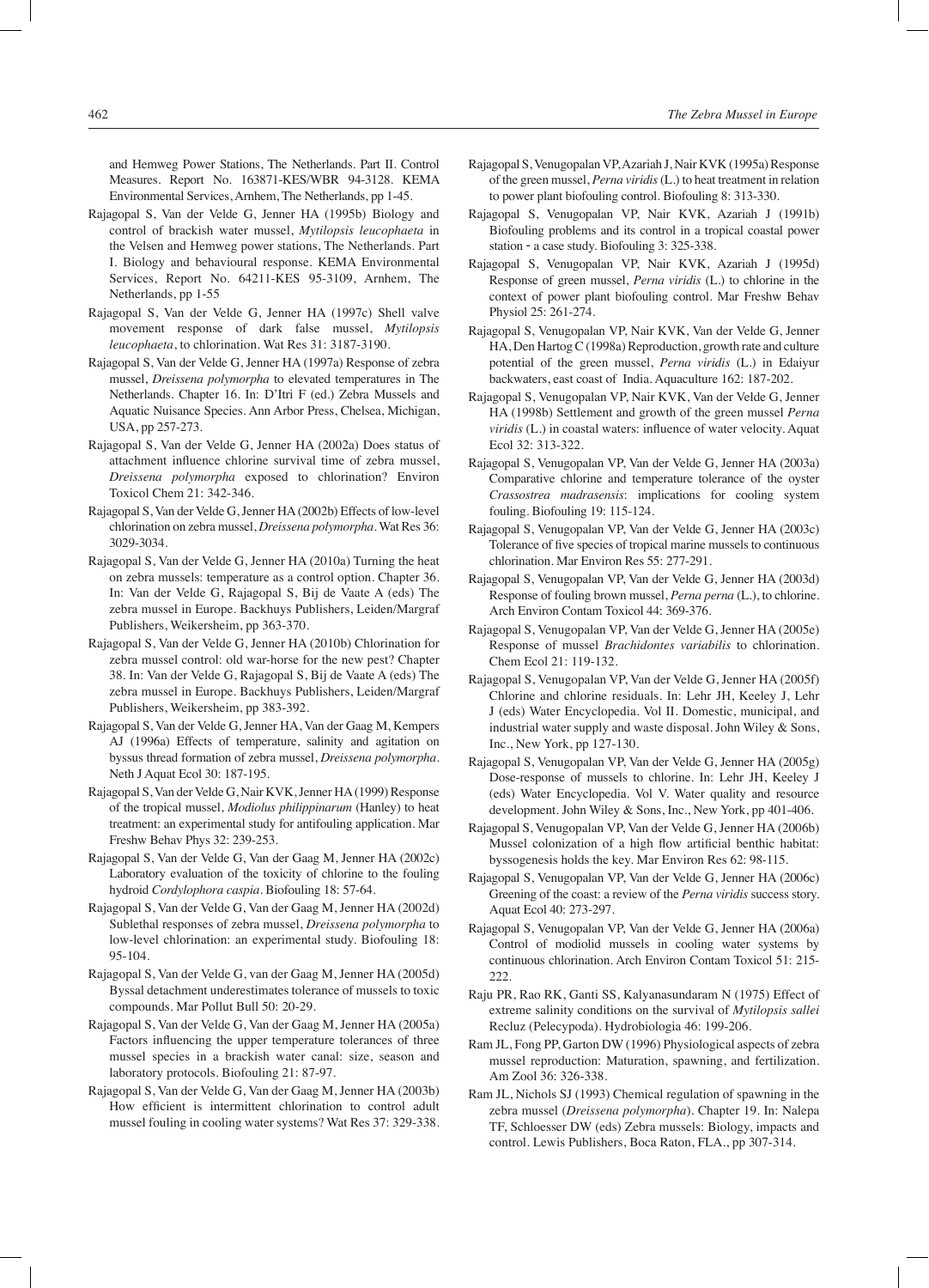- Ramcharan CW, Padilla DK, Dodson SI (1992a) A multivariate model for predicting population fluctuations of *Dreissena polymorpha* in North American Lakes. Can J Fish Aquat Sci 49: 150-158.
- Ramcharan CW, Padilla DK, Dodson SI (1992b) Models to predict potential occurrence and density of the zebra mussel, *Dreissena polymorpha*. Can J Fish Aquat Sci 49: 2611-2620.
- Ramirez-Llodra E, Tyler PA, Billett DSM (2002) Reproductive biology of porcellanasterid asteroids from three abyssal sites in the northeast Atlantic with contrasting food input. Mar Biol 140: 773-788.
- Rand GM (1995) Fundamentals of aquatic toxicology: effects, environmental fate, and risk assessment. Taylor & Francis, Washington DC. 1125 pp.
- Rank J, Jensen K (2003) Comet assays on gill cells and hemocytes from the blue mussel *Mytilus edulis*. Ecotoxicol Environ Safe 54: 323-329.
- Rao DVS (2005) Comprehensive review of the records of the biota of the Indian Seas and introduction of non-indigenous species. Aquatic Conserv: Mar Freshw Ecosyst 15: 117-146.
- Rao KM, Raju PR, Ganti SS, Kalyanasundarum N (1975) Metabolism in *Mytilopsis sallei* (Recluz) (Pelecypoda): Influence of temperature. Current Science 44: 110-112.
- Rao KV, Rao KH (1975) Macro- and micro-faunal associates of the fouling dreissenid *Mytilopsis sallei* (Recluz) in the Visakhapatnam harbour. Bull Dept Mar Sci: Univ Cochin 7: 623-629.
- Rasmussen LPD, Hage E, Karlog O (1983a) Light and electron microscopic studies of the acute chronic toxic effects of N-nitroso compounds on the marine mussel, *Mytilus edulis* (L.). 1. *N*-Nitrosodimethylamine. Aquat Toxicol 3: 285-299.
- Rasmussen LPD, Hage E, Karlog O (1983b) Light and electron microscopic studies of the acute chronic toxic effects of *N*-nitroso compounds on the marine mussel, *Mytilus edulis* (L.). 2. *N*-Methyl-*N*-Nitro-*N*-Nitrosoguanidine. Aquat Toxicol 3: 301-311.
- Ratti C, Barton DR (2003) Decline in the diversity of benthic invertebrates in the wave-zone of eastern Lake Erie, 1974- 2001. J Great Lakes Res 29: 608-615.
- Ravera O (2004) Importance and difficulties of research on metal speciation in the aquatic ecosystem: An ecologist's viewpoint. Annali di Chimica 94: 495-504.
- Raymond M, Rousset F (1995) GENEPOP (Version 1.2.): population genetics software for exact tests and ecumenicism. J Hered 86: 248-249.
- Read KRH (1962) Respiration of the bivalved molluscs *Mytilus edulis*  L. and *Brachidontes demissus plicatulus* Lamarck as a function of size and temperature. Comp Biochem Physiol 7: 89-101.
- Reckhow DA, Singer PC, Malcolm RL (1990) Chlorination of humic materials: byproduct formation and chemical interpretations. Environ Sci Technol 24: 1655-1664.
- Récluz CA (1849) Descriptions de quelques nouvelles espèces de coquilles. Revue Mag de Zool (2) 1: 64-71.
- Reed T, Wielgus SJ, Barnes AK, Schiefelbein JJ, Fettes AL (2004) Refugia and local controls: Benthic invertebrate dynamics in Lower Green Bay, Lake Michigan following zebra mussel invasion. J Great Lakes Res 30: 390-396.
- Reeders HH (1989a) De Driehoeksmossel, *Dreissena polymorpha*, als natuurlijk waterfilter. Onderzoek naar de mogelijkheden voor reductie van de verontreinigde sliblast bij de inlaat van het Volkerak-Zoommeer. RWS RIZA nota nr. 89.052.
- Reeders HH (1989b) Actief beheer Zoommeer. Biologisch filter: haalbaar of niet? RWS RIZA nota nr. 89.059.
- Reeders HH (1990) Hangcultures Driehoeksmosselen (*Dreissena polymorpha*). Resultaten van onderzoek in 1989. Dienst Binnenwateren/RIZA nota 90.030.
- Reeders HH, Bij de Vaate A (1990) Zebra mussels (*Dreissena polymorpha*): a new perspective for water quality management. In: Gulati RD, Lammens EHRR, Meijer ML, Van Donk E (eds). Biomanipulation: Tool for water management. Hydrobiologia 200/201: 437-450.
- Reeders HH, Bij de Vaate A (1992) Bioprocessing of polluted suspended matter from the water column by the zebra mussel (*Dreissena polymorpha* PALLAS). Hydrobiologia 239: 53-63.
- Reeders HH, Bij de Vaate A, Noordhuis R (1993) Potential of the Zebra Mussel (*Dreissena polymorpha*) for water quality management. Chapter 26. In: Nalepa TF, Schloesser DW (eds) Zebra Mussels: Biology, impacts, and control. Lewis Publishers, Boca Raton, FLA., pp 439-451.
- Reeders HH, Bij de Vaate A, Slim FJ (1989) The filtration rate of *Dreissena polymorpha* (Bivalvia) in three Dutch lakes with reference to biological water quality management. Freshw Biol 22: 133-141.
- Reeve LA (1858) Monograph de genus *Mytilus*. Conchologia Iconica 10 (2): 380-424, plates I-XI.
- Regional Biological Invasions Centre (Zoological Institute, Russian Academy of Sciences) (2005) European Information System on Invasive Alien Species.http://www.zin.ru/projects/invasions/ gaas/drepol.htm.
- Regoli L, Chan HM, De Lafontaine Y, Mikaelian I (2001) Organotins in zebra mussels (*Dreissena polymorpha*) and sediments of the Quebec City Harbour area of the St. Lawrence River. Aquat Toxicol 53: 115-126.
- Rehmann CR, Stoeckel JA, Schneider DW (2003) Effect of turbulence on the mortality of zebra mussel veligers. Can J Zool-Rev Can Zool 81: 1063-1069.
- Reid DF, Orlova MI (2002) Geological and evolutionary underpinnings for the success of Ponto-Caspian species invasions in the Baltic Sea and North American Great Lakes. Can J Fish Aquat Sci 59: 1144-1158.
- Reimer O (1999) Increased gonad ratio in the blue mussel, *Mytilus edulis*, exposed to starfish predators. Aquat Ecol 33: 185-192.
- Reimer O, Tedengren M (1997) Predator-induced changes in byssal attachment, aggregation and migration in the blue mussel, *Mytilus edulis*. Mar Freshw Behav Physiol 30: 251-266.
- Reise K, Gollasch S, Wolff WJ (1999) Introduced marine species of the North Sea coasts. Helgol Meeresunters 52: 219-234.
- Relini G (1984) Three years investigation on macrofouling of a Tyrrhenian power station, Italy. In: Proceedings of Sixth International Congress on Marine Corrosion and Fouling, National. Technical University of Athens, September 5-8, Athens, Greece, pp 159-170.
- Relini G, Matricardi G, Bianchi CN (1981) Organismi di substrato duro in un ambiente salmastro padano. Quad Lab Tecnol Pesca Ancona 3 (S1): 293-303.
- Renaud CB, Martel AL, Kaiser KLE, Comba ME (2004) A comparison of organochlorine contaminant levels in the zebra mussel, *Dreissena polymorpha*, versus its unionid attachment, *Elliptio complanata*, in the Rideau river, Ontario. Water Qual Res J Can 39: 83-92.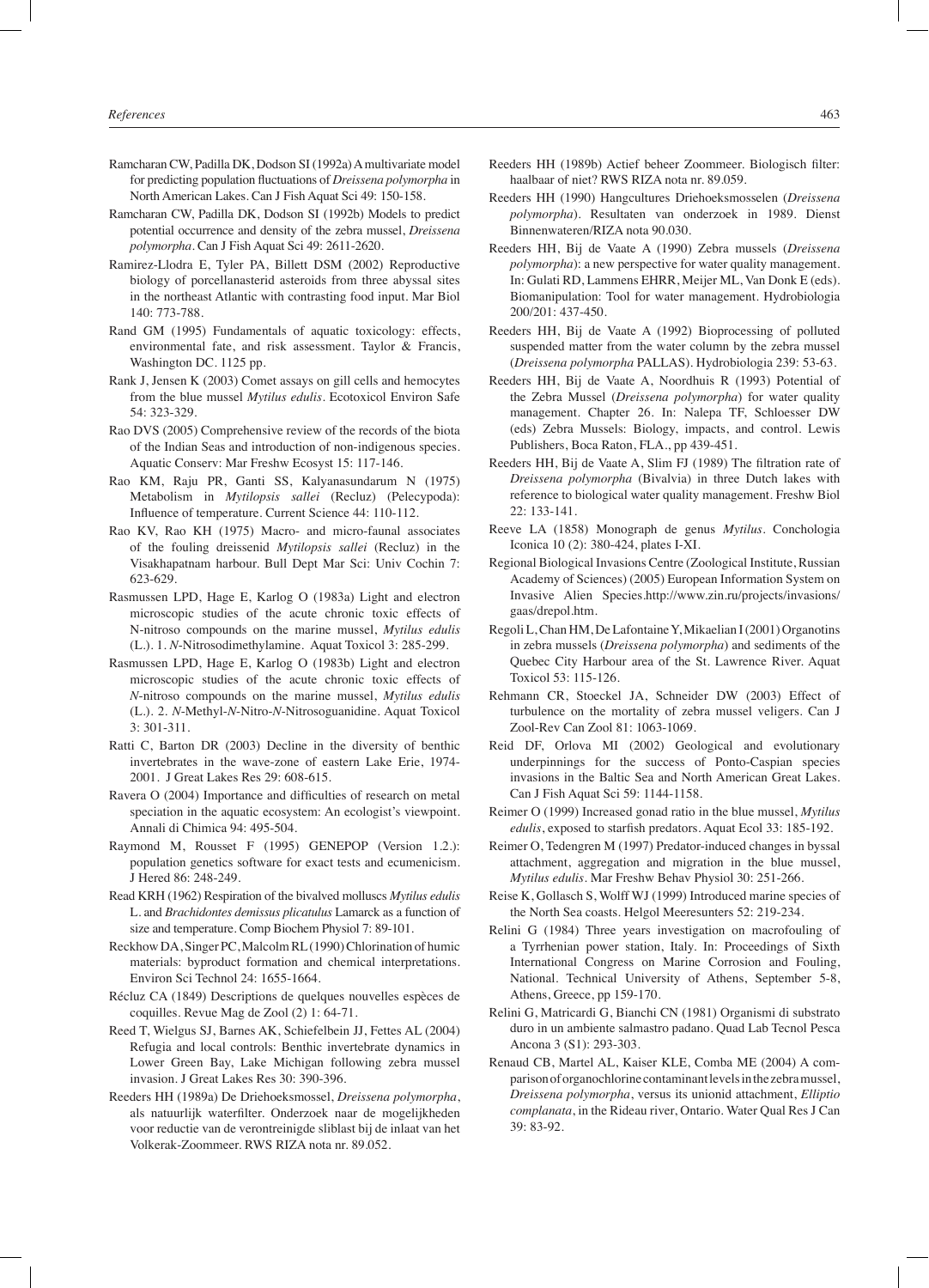- Reynolds JD, Donohoe R (2001) Crayfish predation experiments on the introduced zebra mussel, *Dreissena polymorpha*, in Ireland, and their potential for biocontrol. Bull Franç Pech Pisc 361: 669-681.
- Reznick DN, Bryga H, Endler JA (1990) Experimentally induced life-history evolution in a natural population. Nature 346: 357- 359.
- Reznick DN, Shaw FH, Rodd FH, Shaw RG (1997) Evaluation of the rate of evolution in natural populations of guppies (*Poecilia reticulata*). Science 275: 1934-1937.
- Ricciardi A (1998) Global range expansion of the Asian mussel *Limnoperna fortunei* (Mytilidae): another fouling threat to freshwater systems. Biofouling 13: 97-106.
- Ricciardi A (2001) Facilitative interactions among aquatic invaders: is an 'invasional meltdown' occurring in the Great Lakes? Can J Fish Aquat Sci 58: 2513-2525.
- Ricciardi A (2003) Predicting the impacts of an introduced species from its invasion history: an empirical approach applied to zebra mussel invasions. Freshw Biol 48: 972-981.
- Ricciardi A (2004) Assessing species invasions as a cause of extinction. Trends Ecol Evol 19: 619.
- Ricciardi A (2005) Facilitation and synergistic interactions among introduced aquatic species. In: Mooney HA, Mack RN, McNeely J, Neville LE, Schei PJ, Waage JK (eds) Invasive Alien Species: A New Synthesis. Island Press, Washington, D.C., pp 162-178.
- Ricciardi A, MacIsaac HJ (2000) Recent mass invasion of the North American Great Lakes by Ponto-Caspian species. Trends Ecol Evol 15: 62-65.
- Ricciardi A, Neves RJ, Rasmussen JB (1998) Impending extinctions of North American freshwater mussels (Unionoida) following the Zebra mussel (*Dreissena polymorpha*) invasion. J Animal Ecol 67: 613-619.
- Ricciardi A, Rasmussen JB (1998) Predicting the identity and impact of future biological invaders: a priority for aquatic resource management. Can J Fish Aquat Sci 55: 1759-1765.
- Ricciardi A, Serrouya R, Whoriskey FG (1995a) Aerial exposure tolerance of zebra and quagga mussels (Bivalvia: Dreissenidae): implications for overland dispersal. Can J Fish Aquat Sci 52: 470-477.
- Ricciardi A, Whoriskey FG, Rasmussen JB (1995b) Predicting the intensity and impact of *Dreissena* infestation on native unionid bivalves from *Dreissena* field density. Can J Fish Aquat Sci 52: 1449-1461.
- Ricciardi A, Whoriskey FG, Rasmussen JB (1997) The role of the zebra mussel (*Dreissena polymorpha*) in structuring macroinvertebrate communities on hard substrata. Can J Fish Aquat Sci 54: 2596-2608.
- Ricciardi F, Binelli A, Provini A (2004a) L'attività colinesterasica in *Dreissena polymorpha* come biomarker di esposizione a contaminanti nel Lago Maggiore. In: Atti del XII Congresso Nazionale della Società Italiana di Ecologia. La Complessità in Ecologia. Urbino 16-18 settembre 2002. Farina A, Santolini R, Penna A (eds), S.It.E. Atti, 26: 1-10.
- Ricciardi F, Binelli A, Provini A (2004b) Utilizzo di biomarker in *Dreissena polymorpha* come sistema di monitoraggio rapido: il caso dei grandi laghi subalpini. In: Atti del XIII Congresso S.It.E. Como. Ecologia quantitativa: metodi sperimentali, modelli teorici, applicazioni. Como, Villa Olmo 8-10 settembre 2003. Casagrandi R, Melià P (eds). S.It.E. Atti, 27: 1-9.
- Rice WR (1989) Analyzing tables of statistical tests. Evolution 43: 223-225.
- Ridgill SC, Fox AD (1990) Cold weather movements of waterfowl in Western Europe: a report undertaken by the Wildfowl and Wetlands Trust. IWRB Special Publication No. 13, IWRB, Slimbridge, U.K. 89 pp.
- Riedel GF, Valette-Silver N (2002) Differences in the bioaccumulation of arsenic by oysters from Southeast coastal US and Chesapeake Bay: environmental versus genetic control. Chemosphere 49: 27-37.
- Riisgård HU (1998) No foundation of a "3/4 power scaling law" for respiration in biology. Ecol Lett 1: 71-73.
- Ritchie J (1927) Reports on prevention of growth of mussels in sub-marine shafts and tunnels at Westbank Electric Station. Portobello Trans Roy Scottish Soc of Arts 19 (29 December 1921): 1-20.
- Roberts L (1990) Zebra mussel invasion threatens U.S. waters. Science 249: 1370-1372.
- Robertson A, Lauenstein GG (1998) Distribution of chlorinated organic contaminants in dreissenid mussels along the southern shores of the Great Lakes J Great Lakes Res 24: 608-619.
- Roditi HA, Caraco NF, Cole JJ, Strayer DL (1996) Filtration of Hudson River water by the zebra mussel (*Dreissena polymorpha*). Estuaries 19: 824-832.
- Roditi HA, Fisher NS, Sañudo-Wilhelmy SA (2000) Field testing a metal bioaccumulation model for zebra mussels. Environ Sci Technol 34: 2817-2825.
- Rodriguez BB, Bolbot JA, Tothill IE (2004) Development of urease and glutamic dehydrogenase amperometric assay for heavy metals screening in polluted samples. Biosens Bioelectron 19: 1157-1167.
- Roe JH, Dailey RE (1966) Determination of glycogen with the anthrone reagent. Anal Biochem 15: 245-250.
- Roe KJ, Hartfield PD, Lydeard C (2001) Phylogeographic analysis of the threatened and endangered superconglutinate-producing mussels of the genus *Lampsilis* (Bivalvia: Unionidae). Mol Ecol 10: 2225-2234.
- Roe SL, MacIsaac HJ (1997) Deepwater population structure and reproductive state of quagga mussels (*Dreissena bugensis*) in Lake Erie. Can J Fish Aquat Sci 54: 2428-2433.
- Roe SL, MacIsaac HJ (1998) Temporal variation of organochlorine contaminants in the zebra mussel *Dreissena polymorpha* in Lake Erie. Aquat Toxicol 41: 125-140.
- Roff DA (1992) The evolution of life histories: theory and analysis. Chapman & Hall, New York. 535 pp.
- Rögl F (1998) Palaeogeographic considerations for Mediterranean and Paratethys Seaways (Oligocene to Miocene). Annalen des Naturhistorischen Museums in Wien 99 A: 279-310.
- Rohrlack T, Dittmann E, Henning M, Börner T, Kohl J-G (1999) Role of microcystins in poisoning and food ingestion inhibition of *Daphnia galeata* caused by the cyanobacterium *Microcystis aeruginosa*. Appl Environ Microbiol 65: 737-739.
- Roméo M, Gnassia-Barelli M (1988) *Donax trunculus* and *Venus verrucosa* as bioindicators of trace metal concentrations in Mauritanian coastal waters. Mar Biol 99: 223-227.
- Roper JM, Cherry DS, Simmers JW, Tatem HE (1996) Bioaccumulation of toxicants in the zebra mussel, *Dreissena polymorpha*, at the Times Beach Confined Disposal Facility, Buffalo, New York. Environ Pollut 94: 117-129.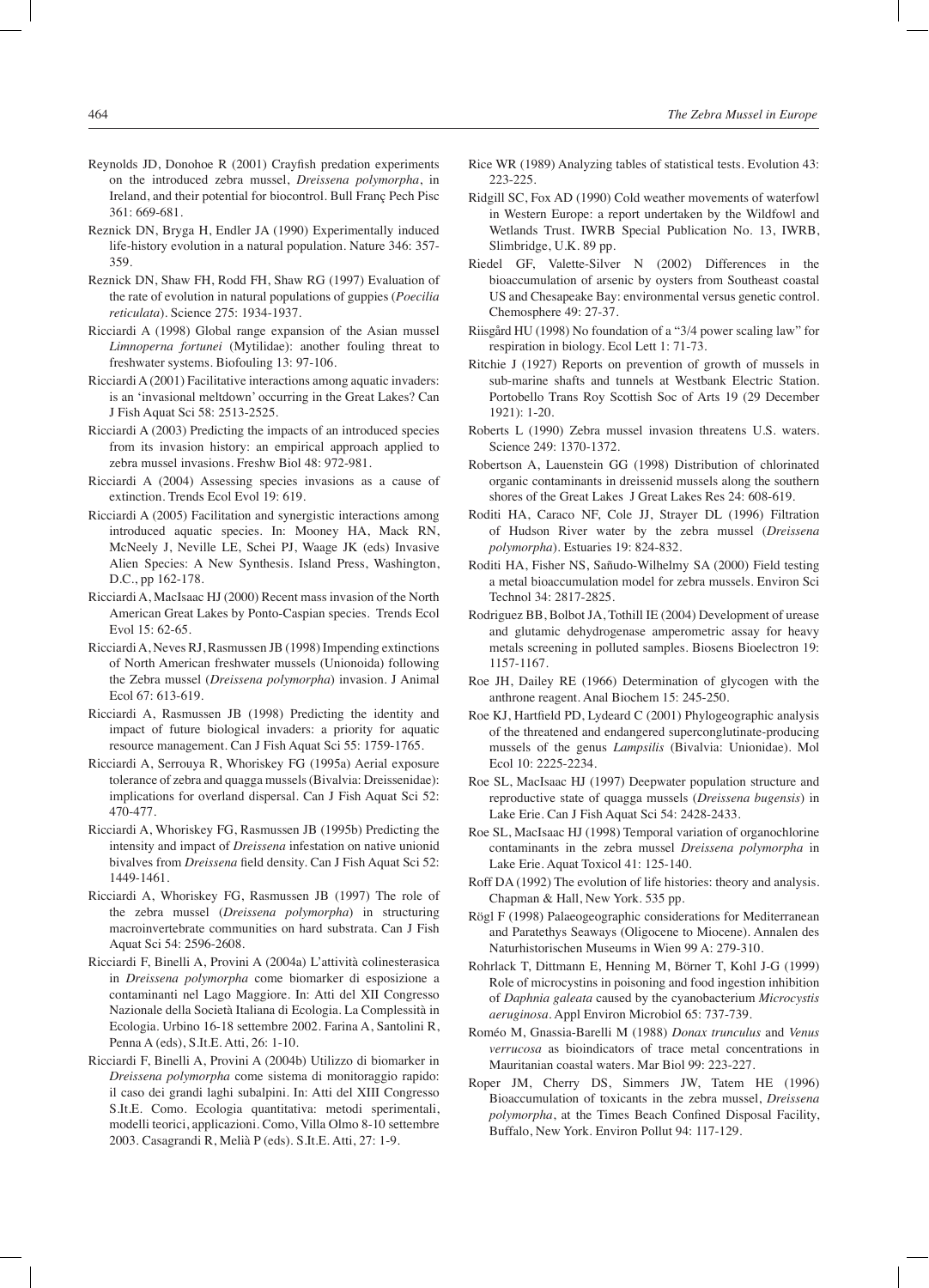- Rose JL, Eckroat L (1991) Genetic comparison and characterization of five zebra mussel populations in the Great Lakes. Abstracts of the Technical Papers presented at the Second International Zebra Mussel Research Conference, Rochester, New York, November 19-22, 1991. National Shellfisheries Association, Rochester, New York. [also published in J Shellfish Res 11 (1992): 211-241.
- Rose PM, Taylor V (1993) Western Palearctic and Southwest Asia waterfowl census 1993. IWRB, Slimbridge, U.K. 215 pp.
- Rosell R, Maguire K, McCarthy TK (1999) First reported settlement of zebra mussels *Dreissena polymorpha* in the Erne system, Co Fermanagh, Northern Ireland. Biology and Environment: Proc Royal Irish Acad 98 B (3): 191-193.
- Rosen BP (2002) Transport and detoxification systems for transition metals, heavy metals and metalloids in eukaryotic and prokaryotic microbes. Comp Biochem Phys A 133: 689-693.
- Rosenberg DM, Resh VH (1993) Freshwater biomonitoring and benthic macroinvertebrates. Chapman & Hall, New York. 488 pp.
- Rosenberg G, Ludyanskiy ML (1994) A nomenclatural review of *Dreissena* (Bivalvia: Dreissenidae) with identification of the quagga mussel as *Dreissena bugensis*. Can J Fish Aquat Sci 51: 1474-1484.
- Rossetti S (1998) Le Macrofite acquatiche del Sebino in relazione con le malacocenosi. Argomenti delle tesi di laurea svolte presso l'Acquario Civico e Stazione Idrobiologica di Milano. Quad Civ Staz Idrobiol Milano 23-25: 96-97.
- Rossi MG, Franchini DA (1976) Dati preliminari sulle malacofaune dei laghi di Mantova. Lavori del Simposio sui Molluschi terrestri e dulcicoli dell'Italia Settentrionale, Mantova, 10-11 maggio 1975. Lav Soc Malacol Ital 13: 7-21.
- Rotteveel SGP, Den Besten PJ, Van der Veen MJC (2010) Application of the comet assay in *Dreissena polymorpha*: seasonal changes in genotoxic effects. Chapter 29. In: Van der Velde G, Rajagopal S, Bij de Vaate A (eds) The zebra mussel in Europe. Backhuys Publishers, Leiden/Margraf Publishers, Weikersheim, pp 295-300.
- Ruíz Altaba C, Jiménez PJ, López MA (2001) El temido mejillón cebra empieza a invadir los ríos españoles desde el curso bajo del río Ebro. Quercus 188: 50-51.
- Runnegar B (1987) Rates and modes of evolution in the Mollusca. In: Campbell, KSW, Day MF (eds) Rates of evolution. Allen and Unwin, London, pp 39-60.
- Rust AJ, Burgess RM, Brownawell BJ, McElroy AE (2004) Relationship between metabolism and bioaccumulation of benzo[a]pyrene in benthic invertebrates. Environ Toxicol Chem 23: 2587-2593.
- Rutzke MA, Gutenmann WH, Lisk DJ, Mills EL (2000) Toxic and nutrient element concentrations in soft tissues of zebra and quagga mussels from Lakes Erie and Ontario. Chemosphere 40: 1353-1356.
- Ryan PA, Witzel LD, Paine J, Freeman M, Hardy M, Scholten S, Sztramko L, MacGregor R (1999) Recent trends in fish populations in eastern Lake Erie in relation to trophic state and food web. In: Munawar M, Edsall TA, Munawar IF (eds) The state of Lake Erie (SOLE )- Past, Present and Future. Backhuys, Leiden, The Netherlands, pp 241-290
- Sacco F (1888) Aggiunte alla fauna malacologica estramarina fossile del Piemonte e della Liguria. Memorie R Accad Sc Torino, Classe Scienza Fische, Matematiche e Naturali, Seconda Serie 39: 61-98, Tav. I-II.
- Sakai AK, Allendorf FW, Holt JS, Lodge DM, Molofsky J, With KA, Baughman S, Cabin RJ, Cohen JE, Ellstrand NC, McCauley DE, O'Neil P, Parker IM, Thompson JN, Weller SG (2001) The population biology of invasive species. Ann Rev Ecol Syst 32: 305-332.
- Sala OE, Chapin FS, Armesto JJ, Berlow E, Bloomfield J, Dirzo R, Huber-Sanwald E, Huenneke LF, Jackson RB, Kinzig A, Leemans R, Lodge DM, Mooney HA, Oesterheld M, Poff NL, Sykes MT, Walker BH, Walker M, Wall DH (2000) Biodiversity - Global biodiversity scenarios for the year 2100. Science 287 (5459): 1770-1774.
- Sambrook J, Fritsch E, Maniatis T (1989) Molecular Cloning: A Laboratory Manual, 2<sup>nd</sup> ed., Cold Spring Harbor Laboratory Press, New York. 87 pp.
- Sanders H, Geary DH, Magyar I (2001) Morphologic evolution of congerine Bivalves in the Late Miocene Lake Pannon of Central Europe. Abstracts North American Paleontological Convention,  $26<sup>th</sup>$  June –  $1<sup>st</sup>$  July 2001, Berkeley, California.
- Sansoni G (1992) Atlante per il riconoscimento dei macroinvertebrati dei corsi d'acqua italiani. Provincia autonoma di Trento. 191 pp.
- Sapkarev JA, Angelovski PJ (1978) Population dynamics of *Dreissena polymorpha* on *Phragmites communis* from Dojran lake. Godisen Zbornik 31: 29-51.
- Sargent JR, Tocher DR, Gordon Bell J (2002) The Lipids. In: Halver JE, Hardy RW (eds) Fish Nutrition. Third edition. Academic Press, London, pp 182-246.
- Sarnelle O, Wilson AE, Hamilton SK, Knoll LB, Raikow DF (2005) Complex interactions between the zebra mussel, *Dreissena polymorpha*, and the harmful phytoplankter, *Microcystis aeruginosa*. Limnol Oceanogr 50: 896-904.
- Sasikumar N, Nair KVK, Azariah J (1992) Response of barnacles to chlorine and heat treatment: an experimental study for power plant biofouling control. Biofouling 6: 69-79.
- Sastry AN (1979) Pelecypoda (excluding Ostreidae). In: Giese AC, Pearse JS (eds) Reproduction of Marine Invertebrates. Vol. 5. Molluscs: Pelecypods and lesser classes. Academic Press, New York, pp 113-292.
- Schalekamp M (1971) Warnung vor der Wandermuschel *Dreissena polymorpha* Pallas und Bekämpfung derselben, Sonderdruck aus GWA 1971/3 des Schweiz, Vereins von Gas- und Wasserfachmännern.
- Scheffer M (1989) Alternative stable states in eutrophic shallow freshwater systems: a minimal model. Hydrobiol Bull 23: 73-83.
- Scheffer M, Hosper SH, Meijer M-L, Moss B, Jeppesen E (1993) Alternative equilibria in shallow lakes. Trends Ecol Evol 8: 275-279.
- Schill RO, Köhler HR (2004) Energy reserves and metal-storage granules in the hepatopancreas of *Oniscus asellus* and *Porcellio scaber* (Isopoda) from a metal gradient at Avonmouth, UK. Ecotoxicology 13: 787-796.
- Schlaepfer MA, Sherman PW, Blossey B, Runge MC (2005) Introduced species as evolutionary traps. Ecol Lett 8: 241-246.
- Schloesser DW, Bij de Vaate A, Zimmerman A (1994) A bibliography of "*Dreissena polymorpha* in European and Russian Waters: 1964-1993". J Shellfish Res 13:243-267.
- Schloesser DW, Kovalak WP, Longton GD, Ohnesorg KL, Smithee RD (1998) Impact of zebra and quagga mussels (*Dreissena* spp.) on freshwater unionids (Bivalvia: Unionidae) in the Detroit River of the Great Lakes. Am Midl Nat 140: 299-313.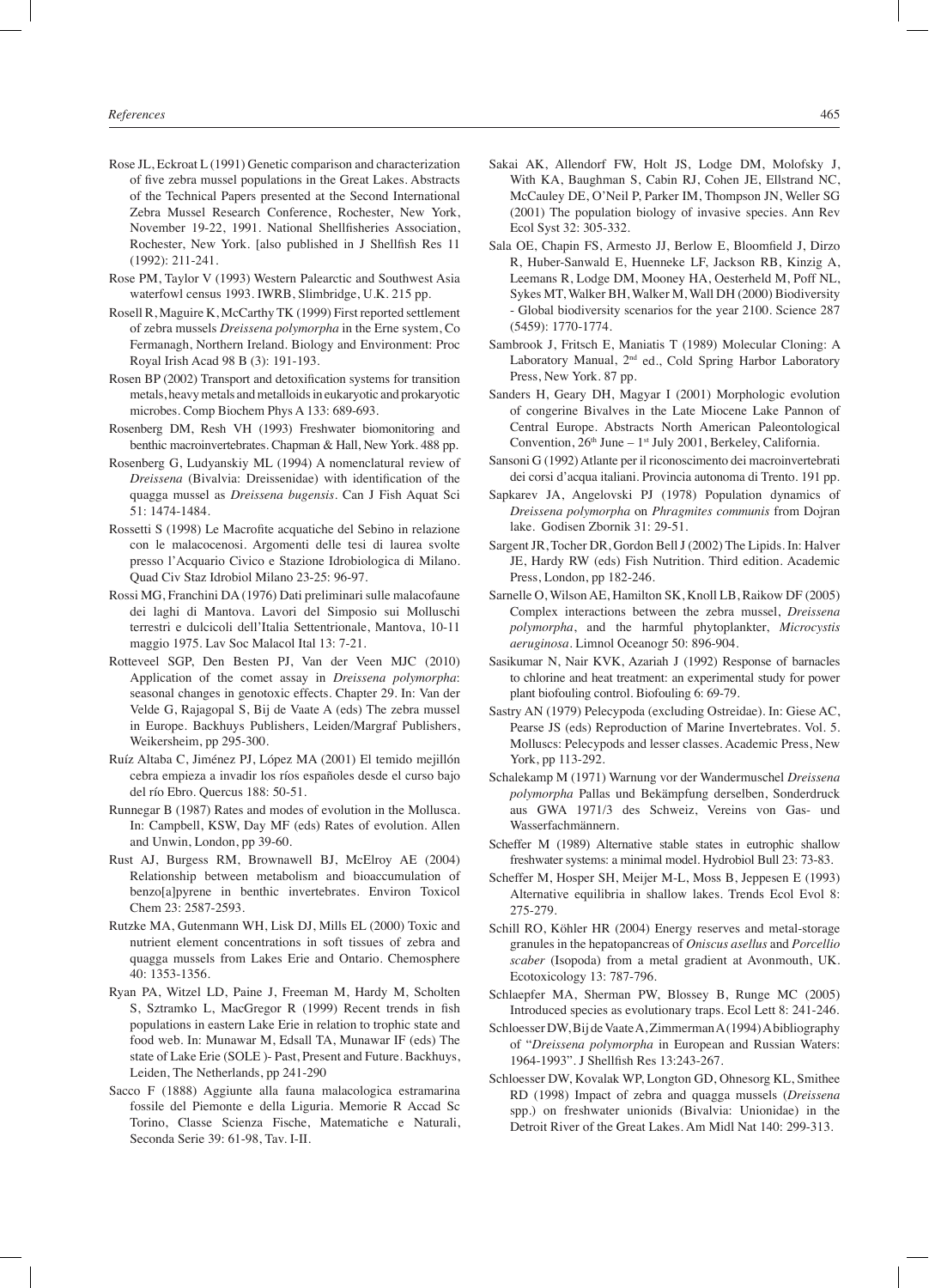- Schloesser DW, Nalepa TF, Mackie GL (1996) Zebra mussel infestation of unionid bivalves (Unionidae) in North America. Am Zool 36: 300-310.
- Schneider DW (1992) A bioenergetic model of zebra mussel, *Dreissena polymorpha*, growth in the Great Lakes. Can J Fish Aquat Sci 49: 1406-1416.
- Schneider DW, Ellis CD, Cummings KS (1998a) A transportation model assessment of the risk to native mussel communities from zebra mussel spread. Conserv Biol 12: 788-800.
- Schneider DW, Madon SP, Stoeckel JA, Sparks RE (1998b) Seston quality controls zebra mussel (*Dreissena polymorpha*) energetics in turbid rivers. Oecologia 117: 331-341.
- Schneider DW, Stoeckel JA, Rehmann CR, Blodgett KD, Sparks RE, Padilla DK (2003) A developmental bottleneck in dispersing larvae: implications for spatial population dynamics. Ecol Lett 6: 352-360.
- Schonenberg DB, Gittenberger A (2008) The invasive mussel *Dreissena rostriformis bugensis* (Andrusov, 1879) (Bivalvia: Dreissenidae) in the Dutch Haringvliet, an enclosed freshwater Rhine-Meuse estuary, the westernmost record for Europe. Basteria 72: 345-352.
- Schröter-Bobsin U (2005) Untersuchungen zur Einsatzmöglichkeit der Dreikantmuschel *Dreissena polymorpha* als biologischer Filter und Wasserhygienemonitor. Dissertation, Technische Universität Dresden, pp i-lxxiv, 1-126.
- Schubart CD, Cuesta JA, Rodriguez A (2001) Molecular phylogeny of the crab genus *Brachynotus* (Brachyura: Varunidae) based on the 16S rRNA gene. Hydrobiologia 449: 41-46.
- Schütt H (1991) The taxonomical situation in the genus *Congeria* Partsch. In: Meier Brook C (ed.) Proceedings of the 10<sup>th</sup> International Malacological Congress,  $27<sup>th</sup>$  August –  $2<sup>nd</sup>$ September 1989, Tübingen, Germany, pp 607-610.
- Schütt H, Şeşen R (2007) The freshwater mussel *Dreissena siouffi* (Locard) in the river Euphrates. Triton No. 16 September 2007: 1-4.
- Schütz L (1969) Ökologische Untersuchungen über die Benthosfauna im Nordostseekanal. III. Autökologie der vagilen und hemisessilen Arten im Bewuchs der Pfähle: Makrofauna. Int Revue ges Hydrobiol 54: 553-592.
- Schultz O (2005) Bivalvia neogenica (Solenoidea Clavagelloidea). Mit Index der Taxa und der Fundorte in Österreich. In: Piller WE (ed.) Catalogus Fossilium Austriae, 1/3: 691-1212, v, Taf. 96-152, 51 Abb.,Wien (Verlag der Österreichischen Akademie der Wissenschaften).
- Schulz-Baldes M (1982) Tiere als Monitororganismen für Schwermetalle im Meer. Ein Überblick. In: Bick H, Neumann D (eds) Bioindikatoren - Ergebnisse des Symposiums Tiere als Indikatoren für Umweltbelastungen. Decheniana - Beihefte 26, Bonn, pp 43-54.
- Schwaiger JF, Fent H, Stecher H, Ferling H, Negele RD (1996) Effect of sublethal concentrations of triphenyltinacetate on rainbow trout (*Oncorhynchus mykiss*) Arch Environ Contam Toxicol 30: 327-334.
- Scouler J (1833) Molluscous animals. *Mytilus polymorphus*. Loudon's Magazine of Natural History 6: 532.
- Seed R, Suchanek TH (1992) Population and community ecology of *Mytilus*. Chapter 4. In: Gosling E (ed.) The Mussel *Mytilus*: Ecology, physiology, genetics and culture. Elsevier, Amsterdam, pp 87-169.
- Serafim MA, Company R, Bebianno MJ, Langston WJ (2002) Effect of temperature and size on metallothionein synthesis in the gill of *Mytilus galloprovincialis* exposed to cadmium. Mar Environ Res 54: 361-365.
- Settepassi F, Verdel U (1965) Continental quaternary mollusca of lower Liri Valley (Southern Latium). Geol Rom 4: 369-451.
- Setzler-Hamilton EM, Wright DA, Magee JA (1996) Growth and spawning of laboratory-reared zebra mussels in lower mesohaline salinities. Chapter 9. In: D'Itri FM (ed.) Zebra mussels and other Aquatic Nuisance Species. Ann Arbor Press, Chelsea, Michigan, USA, pp 141-154.
- Shapiro J, Lamarra V, Lynch M (1975) Biomanipulation: an ecological approach to lake restoration. In: Brezonik PL, Fox JL (eds) Proceedings of a symposium on water quality management through biological control. University of Florida, Gainesville, pp 85-96.
- Sharov AA, Liebhold AM (1998) Bioeconomics of managing the spread of exotic pest species with barrier zones. Ecol Appl 8: 833-845.
- Shaw JP, Large AT, Livingstone DR, Doyotte A, Renger J, Chipman JK, Peters LD (2002) Elevation of cytochrome p450 immunopositive protein and DNA damage in mussels (*Mytilus edulis*) transplanted to a contaminated site. Mar Environ Res 54 (Special Issue): 505-509.
- Sheets HD, Mitchell CE (2001) Uncorrelated change produces the apparent dependence of evolutionary rate on interval. Paleobiology 27: 429-445.
- Shevenell AE, Kennett JP, Lea DW (2004) Middle Miocene Southern Ocean Cooling and Antarctic Cryosphere Expansion. Science 305: 1766-1770.
- Shigesada N, Kawasaki K (1997) Biological Invasions: Theory and practice. Oxford University Press, U.K. 224 pp., 93 ill.
- Shinde D, Lai Y, Sun F, Arnheim N (2003) *Taq* DNA polymerase slippage mutation rates measured by PCR and quasi-likelihood analysis: (CA/GT)<sub>n</sub> and (A/T)<sub>n</sub> microsatellites. Nucleic Acids Res 31: 974-980.
- Shipley P (2003) Micro-Checker (Version 2.2.1). University of Hull, UK. Available from: http://www.microchecker.hull.ac.uk.
- Shkorbatov GL, Karpevich AF, Antonov PI (1994) Ecological physiology. In: Starobogatov YI (ed.) Freshwater zebra mussel *Dreissena polymorpha* (Pall.) (Bivalvia, Dreissenidae). Taxonomy, ecology and practical meaning. Nauka press, Мoscow, pp 53-75. [in Russian]
- Sibly RM, Calow P (1986) Physiological ecology of animals. An evolutionary approach. Blackwell Scientific Publications, Oxford, U.K. 179 pp.
- Siddall SE (1980) Early development of *Mytilopsis leucophaeta* (Bivalvia: Dreissenacea). Veliger 22: 378-379.
- Sietman BE, Dunn HL, Tucker JK, Kelner DE (2003) Muskrat (*Ondatra zibethicus*) predation on zebra mussels (*Dreissena polymorpha*) attached to unionid bivalves. J Freshw Ecol 18: 25-32.
- Silver S (1996) Bacterial resistances to toxic metal ions A review. Gene 179: 9-19.
- Sindermann CJ (1985) Keynote address: "Notes of a pollution watcher''. In Vernberg FJ, Calabrease AF, Thurberg F, Vernberg W (eds) Biological monitoring of marine pollutants. Academic Press, New York, pp 11-30.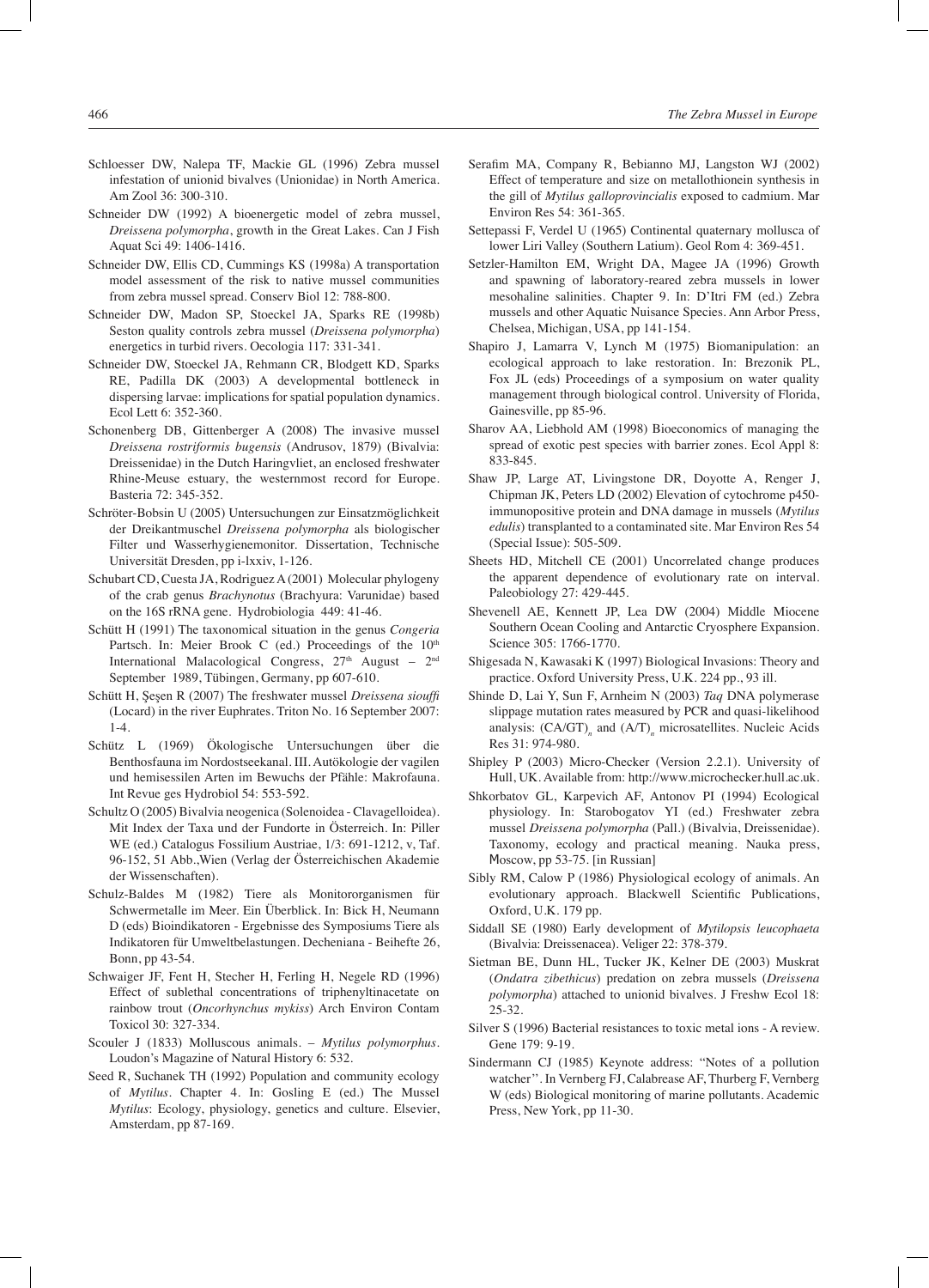- Singh NP, McCoy MT, Tice RR, Schneider EL (1988) A simple technique for quantitation of low levels of DNA damage in individual cells. Exp Cell Res 175: 184-191.
- Sinicyna OO, Protasov AA, Zdanowski B, Kraszewski A (2001) Ecological niche of *Dreissena polymorpha* (Pall.) aggregations in the heated Konin Lakes system. Arch Pol Fish 9: 133-142.
- Sipiä VO, Kankaanpää HT, Pflugmacher S, Flinkman J, Furey A, James KJ (2002) Bioaccumulation and detoxication of nodularin in tissues of flounder (*Platichthys flesus*), mussels (*Mytilus edulis, Dreissena polymorpha*), and clams (*Macoma balthica*) from the Northern Baltic Sea. Ecotoxicol Environ Safe 53: 305-311.
- Sivonen K, Jones G (1999) Cyanobacterial toxins. In: Chorus I, Bartram J (eds) Toxic cyanobacteria in water: a guide to their public health consequences, monitoring and management. E and FN Spon, London, New York, pp 41-111.
- Slatkin M (1995) A measure of population subdivision based on microsatellite allele frequencies. Genet 139: 457-462.
- Slynko YV, Korneva LG, Rivier IK, Papchenkov VG, Scherbina GH, Orlova MI, Therriault TW (2002) The Caspian-Volga-Baltic Invasion Corridor. In: Leppäkoski E, Gollasch S, Olenin S (eds) Invasive Aquatic Species of Europe. Distribution, impacts and management. Kluwer Academic Publishers, Dordrecht, The Netherlands, pp 399-411.
- Smirnova NF, Biochino GI, Vinogradov GA (1993) Some aspects of the zebra mussel, (*Dreissena polymorpha*) in the former european USSR with morphological comparisons to Lake Erie. Chapter 13. In: Nalepa TF, Schloesser DW (eds) Zebra mussels: Biology, impacts, and control. Lewis Publishers, CRC Press, Boca Raton, FLA., pp 217-226.
- Smit H, Bij de Vaate A, Fioole A (1992) Shell growth of the zebra mussel (*Dreissena polymorpha* (Pallas)) in relation to selected physico-chemical parameters in the lower Rhine and some associated lakes. Arch Hydrobiol 124: 257-280.
- Smit H, Bij de Vaate A, Reeders HH, Van Nes EH, Noordhuis R (1993) Colonization, ecology, and positive aspects of zebra mussels (*Dreissena polymorpha*) in The Netherlands. Chapter 3. In: Nalepa TF, Schloesser DW (eds) Zebra mussels: biology, impacts, and control. Lewis Publishers, Boca Raton, pp 55-77.
- Smit H, Dudok van Heel E (1992) Methodical aspects of a simple allometric biomass determination of *Dreissena polymorpha* aggregations. In: Neumann D, Jenner HA (eds) The zebra mussel *Dreissena polymorpha*: ecology, biological monitoring and first applications in the water quality management. Gustav Fischer Verlag, Stuttgart. Limnologie aktuell 4: 79-86.
- Smit MGD, Weber A, Blankendaal VG (2003) Analyse en biologisch beheer van het watersysteem in het Vogelpark Avifauna. TNO report, TNO-MEP-R2003/374.
- Smith DG (1999) Differences in siphonal anatomy between *Dreissena polymorpha* and *D. bugensis* (Mollusca: Dreissenidae) in Lake Ontario. Am Midl Nat 141: 402-405.
- Smith DG, Boss KJ (1996) The occurrence of *Mytilopsis leucophaeata* (Conrad, 1831) (Veneroida, Dreissenidae) in southern New England. Veliger 39: 359-360.
- Smith S (1868) Science Gossip. Hardwick's Science Gossip: An illustrated medium of interchange and gossip for students and lovers of nature. Vol. IV: 238.
- Smith TE, Stevenson RJ, Caraco NF, Cole JJ (1998) Changes in phytoplankton community structure during the zebra mussel (*Dreissena polymorpha*) invasion of the Hudson River (New York). J Plankton Res 20: 1567-1579.
- Smolders R, Bervoets L, Blust R (2002) Transplanted zebra mussels (*Dreissena polymorpha*) as active biomonitors in an effluentdominated river. Environ Toxicol Chem 21: 1889-1896.
- Smolders R, Bervoets L, De Coen W, Blust R (2004) Cellular energy allocation in zebra mussels exposed along a pollution gradient: linking cellular effects to higher levels of biological organization. Environ Pollut 129: 99-112.
- Smolders R, Bervoets L, Wepener V, Blust R (2003) A conceptual framework for using mussels as biomonitors in whole effluent toxicity. Hum Ecol Risk Assess 9: 741-760.
- Snel E, Mărunţeanu M, Macaleţ R, Meulenkamp JE, Van Vugt N (2006) Late Miocene to Early Pliocene chronostratigraphic framework for the Dacic Basin, Romania. Palaeogeography, Palaeoclimatology, Palaeoecology 238: 107-124.
- Soes DM (2008) Quagga-mossels bij Wageningen. Spirula, Corr bl Ned. Malacol Ver No. 362: 42-43.
- Sokal RR, Rohlf FJ (1995) Biometry: the principles and practice of statistics in biological research. WH  $3<sup>th</sup>$  ed., Freeman & Company, New York. 887 pp.
- Sole M, Nasci C, Livingstone DR (2000) Study of the biological impact of organic contaminants on mussels (*Mytilus galloprovincialis* L.) from the Venice Lagoon, Italy: responses of CYPIA-immunopositive protein and benzo(a)pyrene hydrolase activity. Biomarkers 5: 129-140.
- Soltis DE, Soltis P (1989) Isozymes in plant biology. Series for Advances in Plant Sciences. Dioscorides Press, Portland, Oregon. 268 pp.
- Sommer U (1988) Some size relationships in phytoflagellate motility. Hydrobiologia 161: 125-131.
- Sommer U, Gliwicz ZM, Lampert W, Duncan A (1986) The PEGmodel of seasonal succession of planktonic events in fresh waters. Arch Hydrobiol 106: 433-471.
- Son MO (2007) Native range of the zebra mussel and quagga mussel and new data on their invasions within the Ponto-Caspian Region. Aquatic Invasions 2: 174-184.
- Soroka M (1999) Colonization of water bodies by the zebra mussel *Dreissena polymorpha* (Pallas) in the light of genetic studies. Folia Malacologica 7: 245-255.
- Soroka M (2002) Genetic structure of an invasive bivalve *Dreissena polymorpha* (Pallas) from Poland – I. Geographical and intrapopulation variation. Folia Malacologica 10: 175-213.
- Soroka M (2003) Genetic structure of an invasive bivalve *Dreissena polymorpha* (Pallas) from Poland – II. Ecological variation. Folia Malacologica 11: 43-55.
- Soroka M (2005) Genetic variability among freshwater mussel *Anodonta woodiana* (Lea, 1834) (Bivalvia: Unionidae) populations recently introduced in Poland. Zool Science 22: 1137-1144.
- Soroka M (2010) Genetic differentiation of *Dreissena polymorpha* from East-European countries. Chapter 13. In: Van der Velde G, Rajagopal S, Bij de Vaate A (eds) The zebra mussel in Europe. Backhuys Publishers, Leiden/Margraf Publishers, Weikersheim, pp 133-144.
- Soroka M, Grygieńczo-Raźniewska E (2005) Mitochondrial DNAbased diagnostic molecular markers for freshwater bivalves. Folia Malacologica 13: 145-152.
- Soroka M, Zieliński R, Polok K, Świerczyński M (1997) Genetic structure of *Dreissena polymorpha* (Pallas) population in Lake Ińsko, North-Western Poland. Pol Arch Hydrobiol 44: 505-515.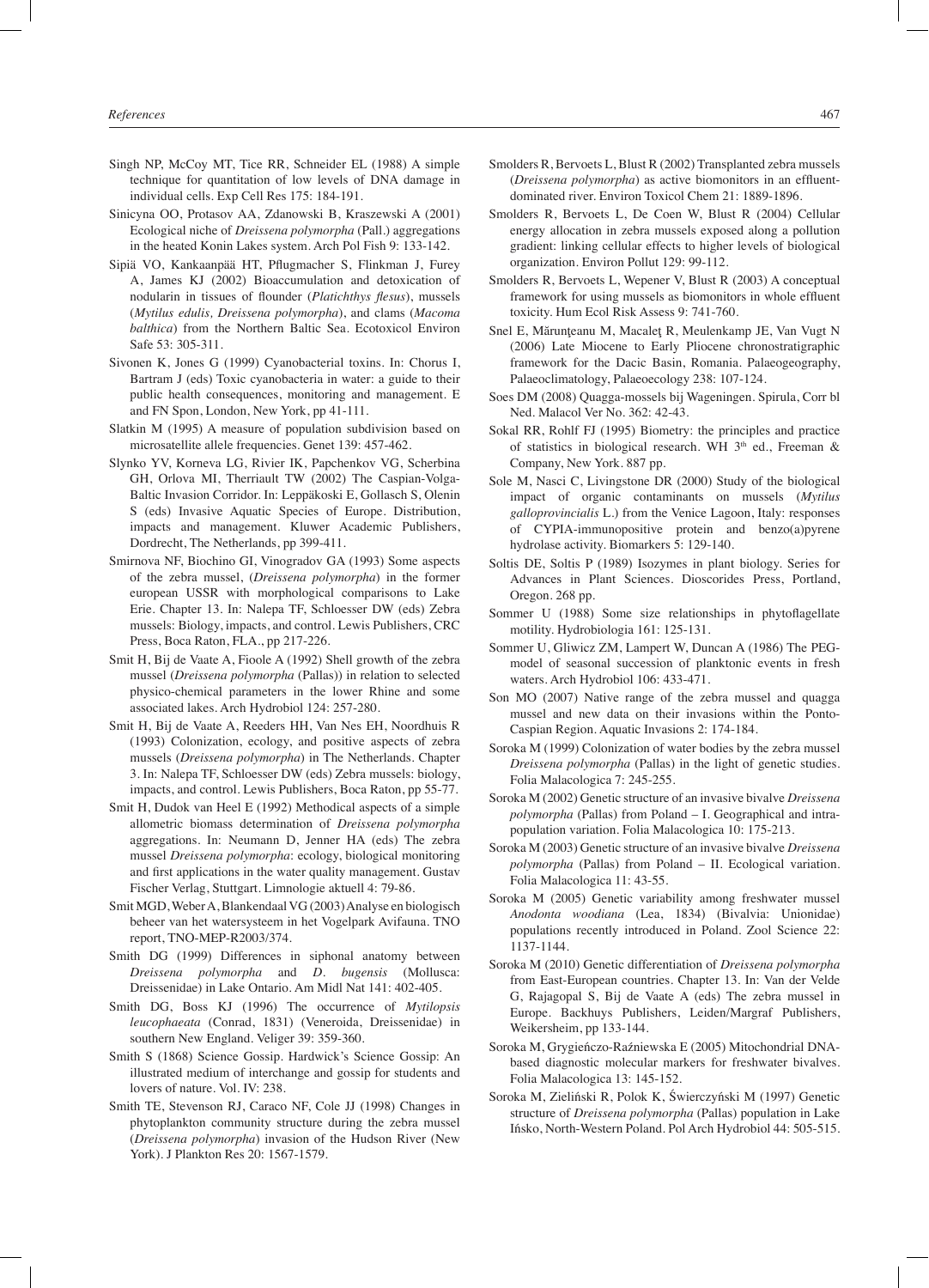- Soszka G (1968) Selected problems of the ecology of molluscs (Mollusca) of the brackish Lake Łebsko. Ekol Pol Ser A 16: 729-753.
- Soszka GJ (1975) The invertebrates on submerged macrophytes in three Masurian lakes. Ekol Pol 23: 371-391.
- Soto M, Ireland MP, Marigómez I (2000) Changes in mussel biometry on exposure to metals: implications in estimation of metal bioavailability in 'Mussel-Watch' programmes. Sci Total Environ 247: 175-187.
- Soudant P, Marty Y, Moal J, Robert R, Quéré C, Le Coz JR, Samain JF (1996b) Effect of food fatty acids and sterol quality on *Pecten maximus* gonad composition and reproduction process. Aquaculture 143: 361-378.
- Soudant P, Marty Y, Moal J, Samain J (1996a) Fatty acids and egg quality in great scallop. Aquacult Internat 4: 191-200.
- Sowerby GB (1854) Popular British Conchology. A familiar history of the molluscs inhabiting the British Isles. Lovell Reeve, London. xii, 304 pp., 20 plts.
- Sowerby J de C (1825) Extracts from the minute book of the Linnean Society Nov. 2, 1824. Transact Linn Soc London 14: 585.
- Sparks, RE (2002) Comparison of basic processes. In: Course manual: Microencapsulation and particle coating course. April 15-17, 2002. Center for Professional Advancement, New Brunswick, New Jersey.
- Spehar RL, Nelson HP, Swanson MJ, Renoos JW (1985) Pentachlorophenol toxicity to amphipods and fathead minnows at different test pH values. Environ Toxicol Chem 4: 389-397.
- Spidle AP, Marsden JE, May B (1994) Identification of the Great Lakes Quagga mussel as *Dreissena bugensis* from the Dnieper River, Ukraine, on the basis of allozyme variation. Can J Fish Aquat Sci 51: 1485-1489.
- Spidle AP, May B, Mills EL (1995) Limits to tolerance of temperature and salinity in the quagga mussel (*Dreissena bugensis*) and the zebra mussel (*Dreissena polymorpha*). Can J Fish Aquat Sci 52: 2108-2119.
- Spilinga C, Chiappafreddo U, Pirisinu Q (2000) *Dreissena polymorpha* (Pallas) al Lago Trasimeno. Riv Idrobiol 39: 145- 152.
- Sprecher SL, Getsinger KD (2000) Zebra mussel chemical control guide, US Army Corps of Engineers. U.S. Army Engineer Waterways Experiment Station (January 2000). 116 pp.
- Sprung M (1987) Ecological requirements of developing *Dreissena polymorpha* eggs. Arch Hydrobiol Suppl 79: 69-86.
- Sprung M (1989) Field and laboratory observations of *Dreissena polymorpha* larvae: abundance, growth, mortality and food demands. Arch Hydrobiol 115: 537-561.
- Sprung M (1991) Costs of reproduction: A study on metabolic requirements of the gonads and fecundity of the bivalve *Dreissena polymorpha*. Malacologia 33: 63-70.
- Sprung M (1992) Observation on shell growth and mortality of *Dreissena polymorpha* in lakes. In: Neumann D, Jenner HA (eds) The Zebra Mussel *Dreissena polymorpha*: Ecology, biological monitoring and first applications in the water quality management. Gustav Fischer, Stuttgart, Limnologie aktuell 4: 19-28.
- Sprung M (1993) The other life: an account of present knowledge of the larval phase of *Dreissena polymorpha.* Chapter 2. In: Nalepa TF, Schloesser DW (eds) Zebra mussels: Biology, impacts, and control. Lewis Publishers, CRC Press, Boca Raton, FLA., pp 39-53.
- Sprung M (1995a) Physiological energetics of the zebra mussel *Dreissena polymorpha* in lakes I. Growth and reproductive effort. Hydrobiologia 304: 117-132.
- Sprung M (1995b) Physiological energetics of the zebra mussel *Dreissena polymorpha* in lakes II. Food uptake and gross growth efficiency. Hydrobiologia 304: 133-146.
- Sprung M (1995c) Physiological energetics of the zebra mussel *Dreissena polymorpha* in lakes III. Metabolism and net growth efficiency. Hydrobiologia 304: 147-158.
- Sprung M, Borcherding J (1991) Physiological and morphometric changes in *Dreissena polymorpha* (Mollusca, Bivalvia) during a starvation period. Malacologia 33: 179-191.
- Sprung M, Rose U (1988) Influence of food size and food quality on the feeding of the mussel *Dreissena polymorpha*. Oecologia 77: 526-532.
- Stahl RG (1991) The genetic toxicology of organic compounds in natural waters and wastewaters. Ecotoxicol Environ Safe 22: 94-125.
- Stańczykowska A (1961) Gwałtowna redukcja liczebności *Dreissensia polymorpha* (Pall.) w kilku jeziorach mazurskich okolic Mikołajek. [Rapid reduction of *Dreissensia polymorpha* (Pall.) densities in some Mazurian lakes near Mikołajki] Ekol Pol Ser B 7: 151-153.
- Stańczykowska A (1964) On the relationship between abundance aggregations and "condition" of *Dreissena polymorpha* Pall. in 36 Mazurian lakes. Ekol Pol Ser A 12: 653-690.
- Stańczykowska A (1966) Einige Gesetzmässigkeiten des Vorkommens von *Dreissena polymorpha* Pall. Verh Int Verein Limnol 16: 1761-1776.
- Stańczykowska A (1968) The filtration capacity of populations of *Dreissena polymorpha* Pall. in different lakes as a factor affecting circulation of matter in the lake. Ekol Pol Ser B. 14: 265-270.
- Stańczykowska A (1972) Struktura wiekowa i dorodność osobników *Dreissena polymorpha* (Pall.) w Zalewie Wiślanym i jeziorach mazurskich [Age structure and "condition" of *Dreissena polymorpha* (Pall.) in the Vistula Lagoon and Mazurian lakes]. Stud Mat Oceanol 3: 167-174.
- Stańczykowska A (1976) Występowanie i wzrost osobniczy *Dreissena polymorpha* (Pall.) w jeziorach włączonych w system chłodzący [Occurrence and growth of *Dreissena polymorpha* (Pall.) in lakes included in a cooling system]. Roczn Nauk Roln 97: 109-123.
- Stańczykowska A (1977) Ecology of *Dreissena polymorpha* (Pall.) (Bivalvia) in lakes. Pol Arch Hydrobiol 24: 461-530.
- Stańczykowska A (1984) The effect of various phosphorus loadings on the occurrence of *Dreissena polymorpha* (Pall.). Limnologica 15: 535-539.
- Stańczykowska A (1994) Long-term changes in some *Dreissena polymorpha* populations in Poland. Verh Int Verein Limnol 25: 2352-2354.
- Stańczykowska A (1997a) Ecology of *Dreissena polymorpha* (Pall) (Bivalvia) in lakes. Pol Arch Hydrobiol 24: 461-530.
- Stańczykowska A (1997b) Review of studies on *Dreissena polymorpha* (Pall.). Pol Arch Hydrobiol 44: 401-415.
- Stańczykowska A, Jurkiewicz-Karnkowska E, Lewandowski K (1983) Ecological characteristics of lakes in north-eastern Poland versus their trophic gradient. X. Occurrence of molluscs in 42 lakes. Ekol Pol 31: 459-475.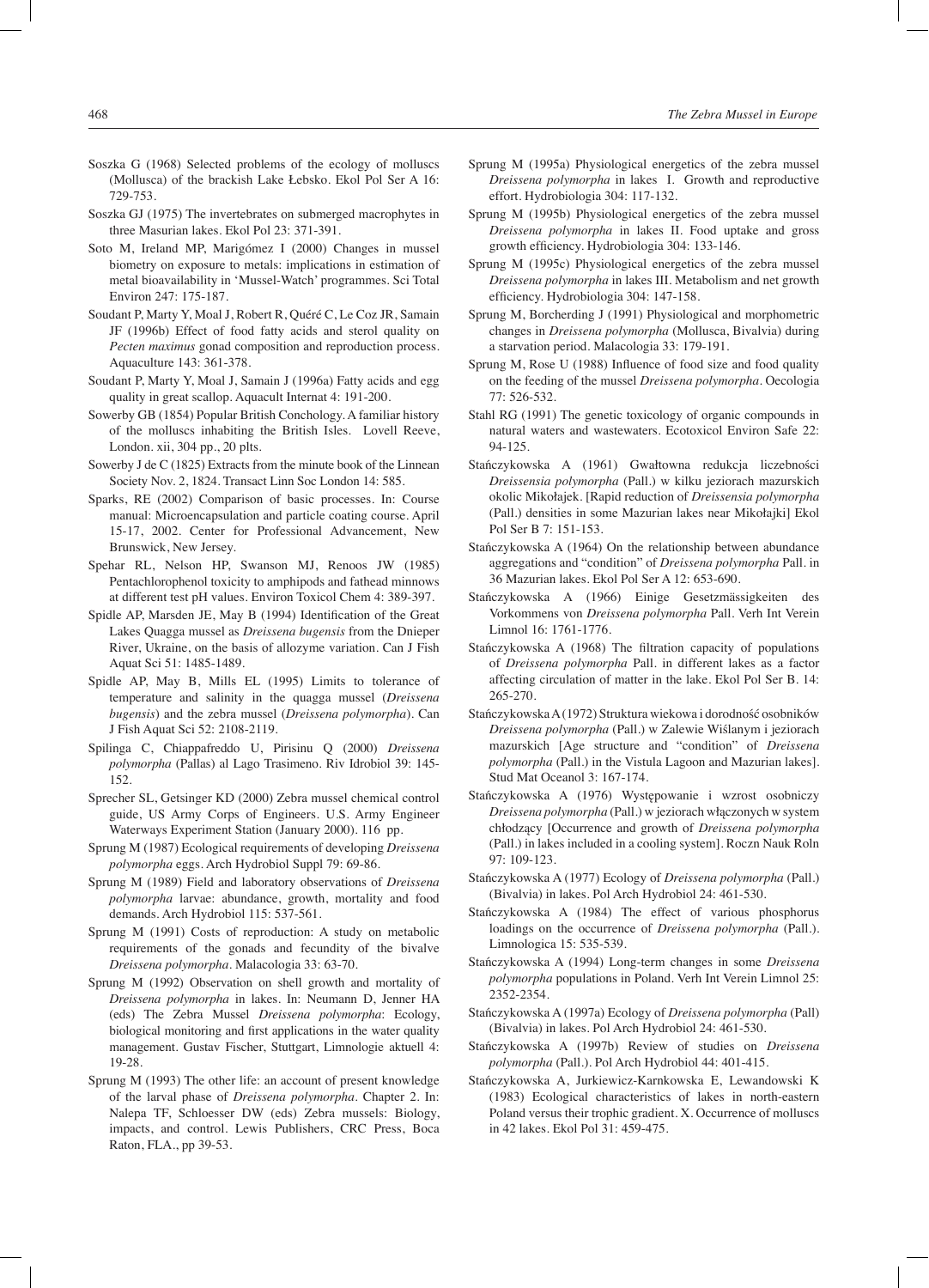- Stańczykowska A, Korycińska M, Królak E (2002) The effect of treated wastewater on benthic invertebrate communities in the lowland Liwiec River (Central Poland). In: Kownacki A, Soszka H, Fleituch T, Kudelska D (eds) River biomonitoring and benthic invertebrate communities. Institute of Environmental Protection, Karol Starmach Institute of Freshwater Biology, Polish Academy of Sciences, Warszawa-Kraków, pp 51-62.
- Stańczykowska A, Lewandowski K (1980) Studies on the ecology of *Dreissena polymorpha* (Pall.) in some lakes. In: Giusti F (ed.) Atti V Congresso SMI, Siena, 6-9 Ottobre 1978 - Atti Accademia Fisiocritici, Siena, pp 369-374.
- Stańczykowska A, Lewandowski K (1993a) Effect of filtering activity of *Dreissena polymorpha* (Pall.) on the nutrient budget of the littoral of Lake Mikołajskie. Hydrobiologia 251: 73-79.
- Stańczykowska A, Lewandowski K (1993b) Thirty years of studies of *Dreissena polymorpha* ecology in Mazurian lakes of Northeastern Poland. Chapter 1. In: Nalepa TF, Schloesser DW (eds) Zebra Mussels: Biology, impacts and control. CRC Press, Boca Raton, FLA., pp 3-33.
- Stańczykowska A, Lewandowski K (1995) Individual growth of the freshwater mussel *Dreissena polymorpha* (Pall.) in Mikołajskie Lake; estimates in situ. Ekol Pol 43: 267-276.
- Stańczykowska A, Lewandowski K (eds) (1997) *Dreissena polymorpha* (Pall.) in the lakes of northern Poland. Pol Arch Hydrobiol 44: 401-520.
- Stańczykowska A, Lewandowski K, Czarnołęski M (2010) Distribution and densities of *Dreissena polymorpha* in Poland – past and present. Chapter 11. In: Van der Velde G, Rajagopal S, Bij de Vaate A (eds) The zebra mussel in Europe. Backhuys Publishers, Leiden/ Margraf Publishers, Weikersheim, pp 119-126.
- Stańczykowska A, Lewandowski K, Ejsmont-Karabin J (1988) The abundance and distribution of the mussel *Dreissena polymorpha* (Pall.) in heated lakes near Konin (Poland). Ekol Pol 36: 261-273.
- Stańczykowska A, Lewandowski K, Świerczyński M (1997) Summary of studies on *Dreissena polymorpha* (Pall.) conducted in the period 1993-95 in the Masurian and Pomeranian lakelands. Pol Arch Hydrobiol 44: 517-520.
- Stańczykowska A, Schenker HJ, Fafara Z (1975) Comparative characteristics of populations of *Dreissena polymorpha* (Pall.) in 1962 and 1972 in 13 Mazurian Lakes. Bull Acad Pol Sci Ser Sci Biol 23: 383-390.
- Stańczykowska A, Stoczkowski R (1997) Are the changes in *Dreissena polymorpha* (Pall.) distribution in the Great Masurian Lakes related to trophic state? Pol Arch Hydrobiol 44: 417-429.
- Stankovic S (1960) The Balkan Lake Ohrid and its living world. Monographiae Biologicae, Vol. IX. Uitgeverij Dr. W. Junk, Den Haag. 357 pp.
- Stanley-Samuelson DW (1994a) Prostaglandins and related eicosanoids in insects. In: Evans PD, Wigglesworth VB (eds) Advances in Insect Physiology. Vol 24 Academic Press, London, 1994, pp 115-212.
- Stanley-Samuelson DW (1994b) Assessing the significance of prostaglandins and other eicosanoids in insect physiology. J Insect Physiol 40: 3-11.
- Stanley-Samuelson DW, Jurenka RA, Cripps C, Blomquist GJ, Derenobales M (1988) Fatty acids in insects: Composition, metabolism, and biological significance. Arch Insect Biochem Physiol 9: 1-33.
- Starobogatov YI (ed.) (1994) Freshwater zebra mussel *Dreissena polymorpha* (Pall.) (Bivalvia, Dreissenidae): Systematics, ecology, and practical meaning. Species of the fauna of Russia and adjacent countries. Nauka Press, Moscow. 240 pp. [in Russian]
- Starobogatov YI (1970) Molluscan fauna and geographic zoning of inland waters of the Globe. Nauka press, Leningrad, Russia. 372 pp. [in Russian]
- Starobogatov YI (1994) Taxonomy and palaeontology. In: Starobogatov YI (ed.) Freshwater zebra mussel *Dreissena polymorpha* (Pall.) (Bivalvia, Dreissenidae): Systematics, ecology and practical meaning. Nauka press, Moscow, pp 18- 46. [in Russian]
- Starogobatov YI (1992) Morphological basis for phylogeny and classification of Bivalvia. Ruthenica 2: 1-25.
- Starobogatov YI, Andreeva SI (1994) Distribution and history. In: Starobogatov JI (ed.) Freshwater zebra mussel *Dreissena polymorpha* (Pall.) (Bivalvia, Dreissenidae): systematics, ecology, and practical meaning. Nauka Press, Moscow, pp 47- 55. [in Russian]
- Stearns SC (1983) The evolution of life-history traits in mosquitofish since the introduction to Hawaii in 1905: rates of evolution, heritabilities, and developmental plasticity. Am Zool 75: 23-65.
- Stearns SC (1992) The evolution of life histories. Oxford University Press, Oxford, U.K. xii, 249 pp.
- Stehly GR, Hayton WL (1990) Effect of pH on the accumulation kinetics of pentachlorophenol in Goldfish. Arch Environ Contam Toxicol 19: 464-470.
- Steininger F (1973) Die Molluskenfaunen des Ottnangien. In: Papp A, Rögl F, Seneš J (eds) M2 Ottnangien. Die Innviertler, Salgótarjáner, Bántapusztaer Schichtgruppe und die Rzehakia Formation. Chronostratigraphie und Neostratotypen, Miozän der zentralen Paratethys 3: 380-615.
- Steininger F, Ctyroky P, Ondrejickova A, Seneš J (1971) Die Mollusken der Eggenburger Schichtengruppe. In: Steininger F, Seneš J (eds) M1 Eggenburgien. Die Eggenburger Schichtengruppe und ihr Stratotypus. Chronostratigraphie und Neostratotypen 2: 356-591.
- Steininger FF, Senes J, Kleemann K, Rögl F (1985) Neogene of the Mediterranean Tethys and Paratethys. Stratigraphic correlation tables and sediment distribution maps. Vol. I. University of Vienna. 536 pp.
- Stelzer CP (2002) Phenotypic plasticity of body size at different temperatures in a planktonic rotifer: mechanisms and adaptive significance. Funct Ecol 16: 835-841.
- Stempniewicz L (1974) The effect of feeding of coot (*Fulica atra* L.) on the character of the shoals of *Dreissena polymorpha* (Pall.) in the Lake Gopło. Acta Univ N Copernici Ser mat-przyr Prace Limnologiczne 34: 84-103.
- Stepien CA, Hubers AN, Skidmore JL (1999) Diagnostic genetic markers and evolutionary relationships among invasive dreissenoid and corbiculoid bivalves in North America: phylogenetic signal from mitochondrial 16S rDNA. Mol Phylogen Evol 13: 31-49.
- Stepien CA, Morton B, Dabrowska KA, Guarnera RA, Radja T, Radja B (2001) Genetic diversity and evolutionary relationships of the troglodytic 'living fossil' *Congeria kusceri* (Bivalvia: Dreissenidae). Mol Ecol 10: 1873-1879.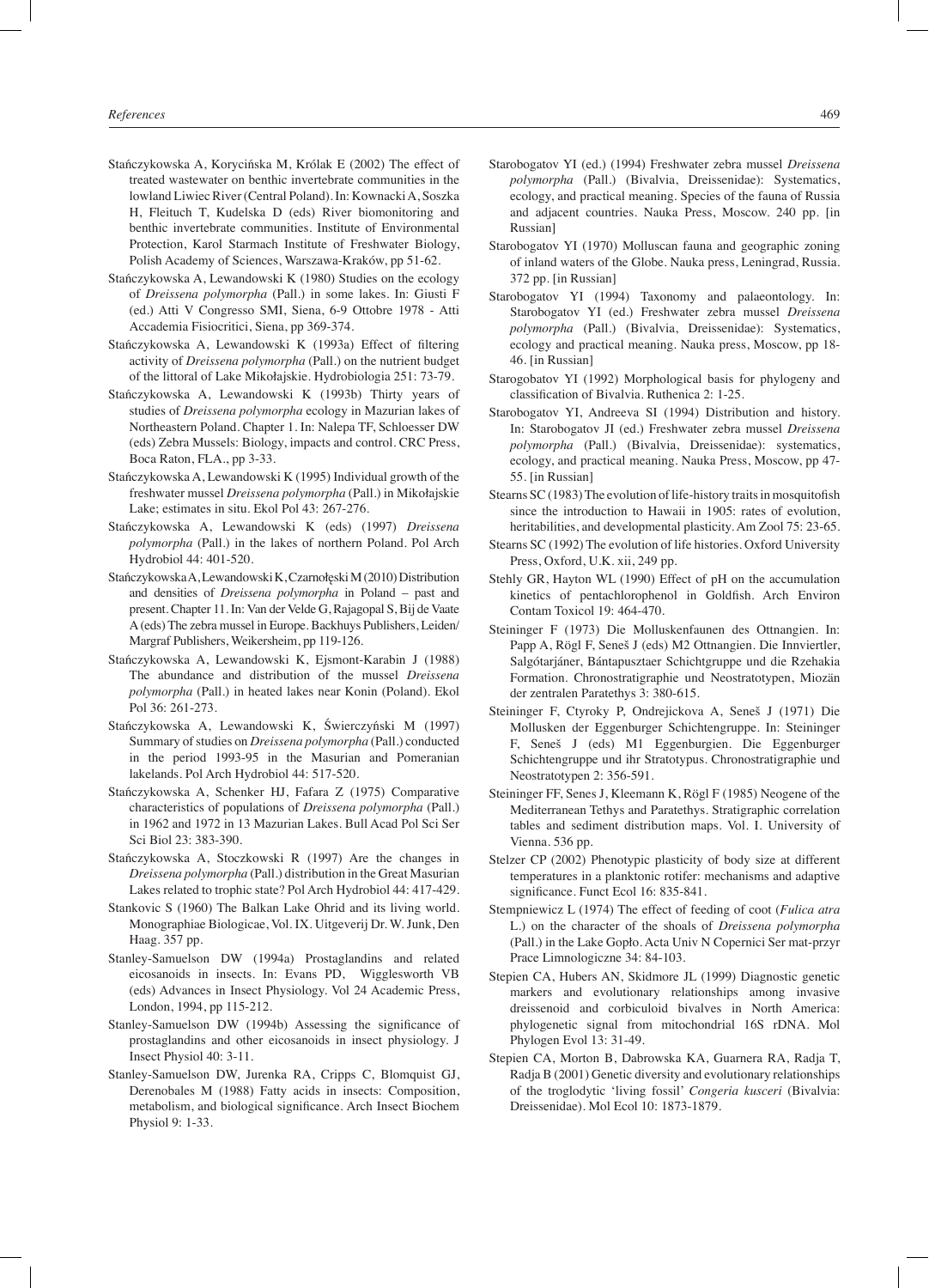- Stepien CA, Taylor CD, Dabrowska KA (2002) Genetic variability and phylogeographical patterns of a nonindigenous species invasion: a comparison of exotic vs. native zebra and quagga mussel populations. J Evol Biol 15: 314-328.
- Stepien CA, Taylor CD, Grigorovich IA, Shirman SV, Wei R, Korniushin AV, Dabrowska KA (2003) DNA and systematic analysis of invasive and native dreissenid mussels: Is *Dreissena bugensis* really *D. rostriformis*? Aquatic Invaders -The Digest of the National Aquatic Species Clearinghouse. State University of New York, Brockport, NY 14(2): 1, 8-11, 14-18.
- Sterner RW, Schulz KL (1998) Zooplankton nutrition: recent progress and a reality check. Aquat Ecol 32: 261-279.
- Steussloff U (1939) Beachtenswerte Funde am Niederrhein und im Sauerlande (4. *Congeria cochleata* Nyst an einen Rhein-See-Dampfer). Arch Moll 71: 201-209.
- Stevanović P (1990) Die pontische Molluskenfauna der Westlichen ("Zentralen") Paratethys (allgemeine Rückschau). In: Stevanović P, Nevesskaja LA, Marinescu Fl, Sokač A, Jámbor A (eds) Pontien (sensu F. Le Play, N. P. Barbot de Marny, N.I. Andrusov). Chronostratigraphie und Neostratotypen 8: 461-505.
- Stevanović P, Nevesskaja LA, Marinescu FL, Sokač A, Jámbor A (1990) Pl1. Pontien (sensu F. Le Play, N.P. Barbot De Marny, N.I. Andrusov). Chronostratigraphie und Neostratotypen 8: 1-952.
- Stewart TW, Miner JG,. Lowe RL (1998) Quantifying mechanisms for zebra mussel effects on benthic macroinvertebrates: Organic matter production and shell-generated habitat. J North Am Benth Soc 17: 81-94.
- Stibor H, Lüning J (1994) Predator-induced phenotypic variation in the pattern of growth and reproduction in *Daphnia hyalina* (Crustacea: Cladocera). Funct Ecol 8: 97-101.
- Stilgoe HE (1930) Presidential address. Journal of the Institute of Waterworks Engineers 35: 14.
- Stoch F (2004) Databases and distribution of the Italian fauna: the invertebrates. In: Blasi C, D'Antonio S, Dupré E, La Posta A (eds) Atti del Convegno. La conoscenza botanica e zoologica in Italia: dagli inventari al monitoraggio. Quaderni di Conservazione della Natura 18: 21-36.
- Stock NJ, Strachan AR (1977) Heat as a marine fouling control process at coastal electric generating stations. In: Jensen LD (ed.) Biofouling control procedures: Technology and ecological effects. Marcel Dekker Inc., New York, pp 55‑62.
- Stock, NJ, Parros RADL (1977) Use of a thermal backwash to control marine fouling at SONGS. Divisional internal report, Lockheed Department of Marine Biology, California.
- Stockwell CA, Hendry AP, Kinnison MT (2003) Contemporary evolution meets conservation biology. Trends Ecol Evol 18: 94-101.
- Stockwell CA, Weeks SC (1999) Translocations and rapid evolutionary responses in recently established populations of western mosquitofish (*Gambusia affinis*). Anim Conserv 2: 103-110.
- Stoeckel JA, Padilla DK, Schneider DW, Rehmann CR (2004a) Laboratory culture of *Dreissena polymorpha* larvae: spawning success, adult fecundity, and larval mortality patterns. Can J Zool 82: 1436-1443.
- Stoeckel JA, Rehmann CR, Schneider DW, Padilla DK (2004b) Retention and supply of zebra mussel larvae in a large river system: importance of an upstream lake. Freshw Biol 49: 919-930.
- Stoeckel JA, Schneider DW, Soeken LA, Blodgett KD, Sparks RE (1997) Larval dynamics of a riverine metapopulation: implications for zebra mussel recruitment, dispersal, and control in a large-river system. J North Am Benthol Soc 16: 586-601.
- Stoeckmann A (2003) Physiological energetics of Lake Erie dreissenid mussels: a basis for the displacement of *Dreissena polymorpha* by *Dreissena bugensis*. Can J Fish Aquat Sci 60: 126-134.
- Stoeckmann A, Garton DW (2001) Flexible energy allocation in zebra mussels (*Dreissena polymorpha*) in response to different environmental conditions. J North Am Benthol Soc 20: 486-500.
- Strategic Research Group (2003) 2002 National recreational boating survey report. Strategic Research Group, Columbus, OH, USA.
- Strayer DL (1991) Projected distribution of the zebra mussel, *Dreissena polymorpha*, in North America. Can J Fish Aquat Sci 48: 1389-1395.
- Strayer DL (1999) Effects of alien species on freshwater mollusks in North America. J North Am Benth Soc 18: 74-98.
- Strayer DL, Caraco NF, Cole JJ, Findlay S, Pace ML (1999) Transformation of freshwater ecosystems by bivalves - A case study of zebra mussels in the Hudson River. BioScience 49: 19-28.
- Strayer DL, Hattala KA, Kahnle AW (2004) Effects of an invasive bivalve (*Dreissena polymorpha*) on fish in the Hudson River estuary. Can J Fish Aquat Sci 61: 924-941.
- Strayer DL, Powell J, Ambrose P, Smith LC, Pace ML, Fischer DT (1996) Arrival, spread, and early dynamics of a zebra mussel (*Dreissena polymorpha*) population in the Hudson river estuary. Can J Fish Aquat Sci 53: 1143-1149.
- Strayer DL, Smith LC (1993) Distribution of the zebra mussel (*Dreissena polymorpha*) in estuaries and brackish waters. Chapter 43. In: Nalepa TF, Schloesser DW (eds) Zebra Mussels: Biology, impacts and control. CRC Press, Boca Raton, FLA., pp 715-727.
- Strayer DL, Smith LC (2001) The zoobenthos of the freshwater tidal Hudson River and its response to the zebra mussel (*Dreissena polymorpha*) invasion. Arch Hydrobiol (suppl.) 139: 1-52.
- Strayer DL, Smith LC, Hunter DC (1998) Effects of the zebra mussel (*Dreissena polymorpha*) invasion on the macrobenthos of the freshwater tidal Hudson River. Can J Zool 76: 419-425.
- Strickland HE (1838) On the naturalization of *Dreissena*, (Vanbeneden); *polymorpha*, (Pallas), in Great Britain. The Magazine of Natural History II (July 1838): 361-363.
- Stuckey RL, Moore DL (1995) Return and increase in abundance of aquatic flowering plants in Put-in Bay Harbor, Lake Erie, Ohio. Ohio J Sci 95: 261-266.
- Stuijfzand SC, Drenth A, Helms M, Kraak MHS (1998) Bioassays using the midge *Chironomus riparius* and the zebra mussel *Dreissena polymorpha* for evaluation of river water quality. Arch Environ Contam Toxicol 34: 357-363.
- Stuijfzand SC, Jonker MJ, Van Ammelrooy E, Admiraal W (1999) Species-specific responses to metals in organically enriched river water, with emphasis on effects of humic acids. Environ Pollut 106: 115-121.
- Stunžėnas V, Cryan JR, Molloy DP (2004) Comparison of rDNA sequences from colchicine treated and untreated sporocysts of *Phyllodistomum folium* and *Bucephalus polymorphus* (Digenea). Parasitol Int 53: 223-228.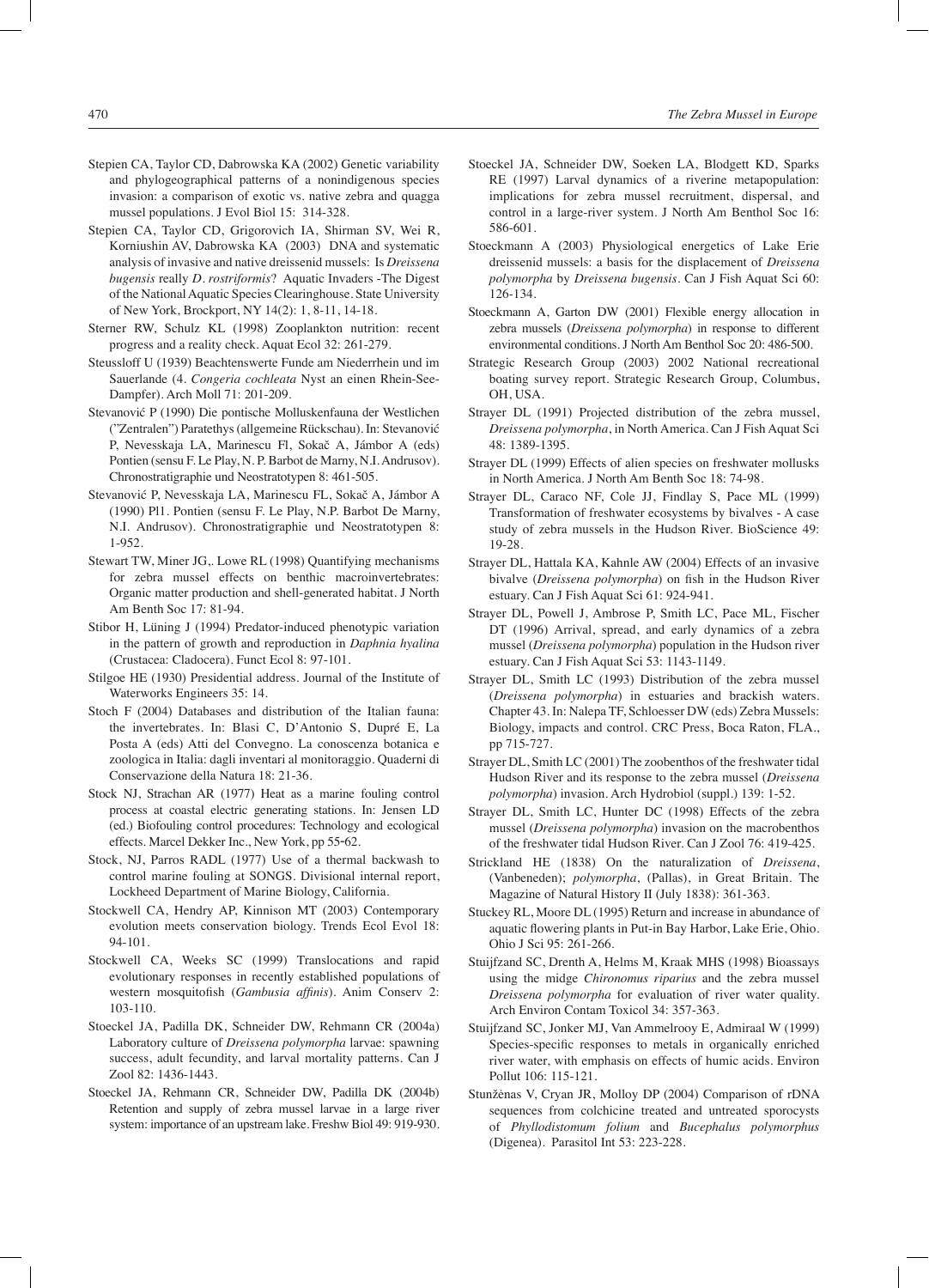- Sullivan M, Lucy F, Minchin D (2010) The association between zebra mussels and aquatic plants in the Shannon River system in Ireland. Chapter 21. In: Van der Velde G, Rajagopal S, Bij de Vaate A (eds) The zebra mussel in Europe. Backhuys Publishers, Leiden/Margraf Publishers, Weikersheim, pp 211-218.
- Sumiński SM, Tenenbaum S (1921) Przewodnik zoologiczny po okolicach Warszawy [Zoological Guide of regions around Warsaw]. Wydawnictwo M. Arcta, Warszawa.
- Summers RB, Thorp JH, Alexander JE, Fell RD (1996) Respiratory adjustment of dreissenid mussels (*Dreissena polymorpha* and *Dreissena bugensis*) in response to chronic turbidity. Can J Fish Aquat Sci 53: 1626-1631.
- Suter W (1982a) Der Einfluss von Wasservögeln auf Populationen der Wandermuschel (*Dreissena polymorpha* Pall.) am Untersee/ Hochrhein (Bodensee). Schweiz Z Hydrol 44: 149-161.
- Suter W (1982b) Die Bedeutung vom Untersee-Ende /Hochrhein (Bodensee) als wichtiges Überwinterungsgebiet für Tauchenten (*Aythya, Bucephala*) und Bläßhuhn (*Fulica atra* ). Der Ornithologische Beobachter 79: 73-96.
- Suter W (1982c) Vergleichende Nahrungsökologie von überwinternden Tauchenten (*Bucephala, Aythya*) und Blässhuhn (*Fulica atra*) am Untersee/Hochrhein (Bodensee). Orn Beob 79: 225-254.
- Suter W, Schifferli L (1988) Überwinternde Wasservögel in der Schweiz und ihren Grenzgebieten: Bestandsentwicklungen 1967-1987 im internationalen Vergleich. Orn. Beob. 85: 261- 298.
- Suter W, Van Eerden MR (1992) Simultaneous mass starvation of wintering diving ducks in Switzerland and the Netherlands: a wrong decision in the right strategy? Ardea 80: 229-242.
- Sutherland B, Stewart D, Kenchington ER, Zouros E (1998) The fate of paternal mitochondrial DNA in developing female mussels, *Mytilus edulis*: implications for the mechanism of doubly uniparental inheritance of mitochondrial DNA. Genet 148: 341-347.
- Świerczyński M (1997) Occurrence of *Dreissena polymorpha* (Pall.) in lakes Miedwie and Ińsko. Pol Arch Hydrobiol 44: 487-503.
- Świerczyński M, Czerniawska I (1992) Impact of blue-greens from genera *Microcystis* on some aquatic animals. Acta Ichtyol Piscat 22: 163-180.
- Świerczyński M, Kadela P, Kolasa K (1987) Biologia i ekologiczna rola racicznicy (*Dreissena polymorpha* Pall.) w doczyszczaniu wód Roztoki Odrzańskiej j południowej części Zalewu Wielkiego (Zalew Szczeciński) [The biology and ecological role of *Dreissena polymorpha* in water purification of Roztoka Odrzańska and southern part of Szczecin Bay]. Spektrum 2: 91- 109.
- Swofford DL (2001) PAUP\*. Phylogenetic Analysis Using Parsimony (\* and Other Methods), version 4.0b10. Sinauer Associates, Sunderland, Massachusetts.
- Szlauer L (1974) Use of steelon-net veils for protection of the hydroengineering works against *Dreissena polymorpha* (Pall.). Pol Arch Hydrobiol 21: 391-400.
- Taktakishvili IG (1973) [Pliocene *Dreissena* from Western Georgia] Tbilisi, Mezniereba Publishers, Moscow. 150 pp. [in Russian]
- Tanabe S, Prudente MS, Kan-atireklap S, Subramanian A (2000) Mussel watch: marine pollution monitoring of butyltins and organochlorines in coastal waters of Thailand, Philippines and India. Ocean Coast Manag 43: 819-839.
- Tay K-L, Teh SJ, Doe K, Lee K, Jackman P (2003) Histopathologic and histochemical biomarker responses of Baltic clam, *Macoma balthica*, to contaminated Sidney harbour sediment, Nova Scotia, Canada. Environ Heath Perspect 111: 273-280.
- Taylor DV (2003) Introduction to Physidae (Gastropoda: Hygrophila); biogeography, classification, morphology. Revista de Biología Tropical 51 suppl. 1: 1-287.
- Taylor G, Baird DJ, Soares AMVM (1998) Surface binding of contaminants by algae: consequences for lethal toxicity and feeding to *Daphnia magna* Straus. Environ Toxicol Chem 17: 412-419.
- Taylor JD, Kennedy WJ, Hall A (1973) The shell structure and mineralogy of the Bivalvia. II. Lucinacea-Clavagellacea conclusions. Bull Br Mus Nat Hist Zool 22: 255-294.
- Taylor JW, Roebuck WD (1889) Census of the authenticated distribution of British land and freshwater Mollusca. In: Williams JW (ed.) Land and freshwater shells: an introduction to the study of conchology. Young Collector Series, Swan Sonnenschein & Co., London, pp 94-112.
- Teh SJ, Adams SM, Hinton DE (1997) Histopathologic biomarkers in feral freshwater fish populations exposed to different types of contaminant stress. Aquat Toxicol 37: 51-70.
- Ten Winkel JW, Davids C (1982) Food selection by *Dreissena polymorpha* Pallas (Mollusca: Bivalvia). Freshw Biol 12: 553- 558.
- Tentorio P (1998) Biomonitoraggio dei PCB nei grandi laghi subalpini. Degree in Biological Sciences Thesis, University of Milan.106 pp.
- Tessier A, Campbell PGC, Auclair JC, Bisson M (1984) Relationships between the partitioning of trace metals in sediments and their accumulation in the tissues of the freshwater mollusc *Elliptio complanata*. Can J Fish Aquat Sci 41: 1463-1472.
- Tessier C, Blais JS (1996) Determination of cadmiummetallothioneins in zebra mussels exposed to subchronic concentrations of Cd2+. Ecotox Environ Safe 33: 246-252.
- Thackery PA (1980) "The cost of fouling heat exchange plants". Effluent Water Treatment Journal 1980: 111-115.
- Theisen BF (1982) Variation in size of gills, labial palps, and adductor muscle in *Mytilus edulis* L. (Bivalvia) from Danish waters. Ophelia 21: 49-63.
- Therriault TW, Docker MF, Orlova MI, Heath DD, MacIsaac HJ (2004) Molecular resolution of the family Dreissenidae (Mollusca: Bivalvia) with emphasis on Ponto-Caspian species, including first report of *Mytilopsis leucophaeata* in the Black Sea basin. Mol Phylogenet Evol 30: 479-489.
- Therriault TW, Grigorovich IA, Cristescu ME, Ketelaars HAM, Viljanen M, Heath DD, MacIsaac HJ (2002) Taxonomic resolution of the genus *Bythotrephes* Leydig using molecular markers and re-evaluation of its global distribution. Divers Distribut 8: 67-84.
- Therriault TW, Kolasa J (2000) Explicit links among physical stress, habitat heterogeneity and biodiversity. Oikos 89: 387- 391.
- Therriault TW, Orlova MI (2010) Invasion success within the family Dreissenidae: prerequisites, mechanisms and perspectives. Chapter 5. In: Van der Velde G, Rajagopal S, Bij de Vaate A (eds) The zebra mussel in Europe. Backhuys Publishers, Leiden/Margraf Publishers, Weikersheim, pp 59-68.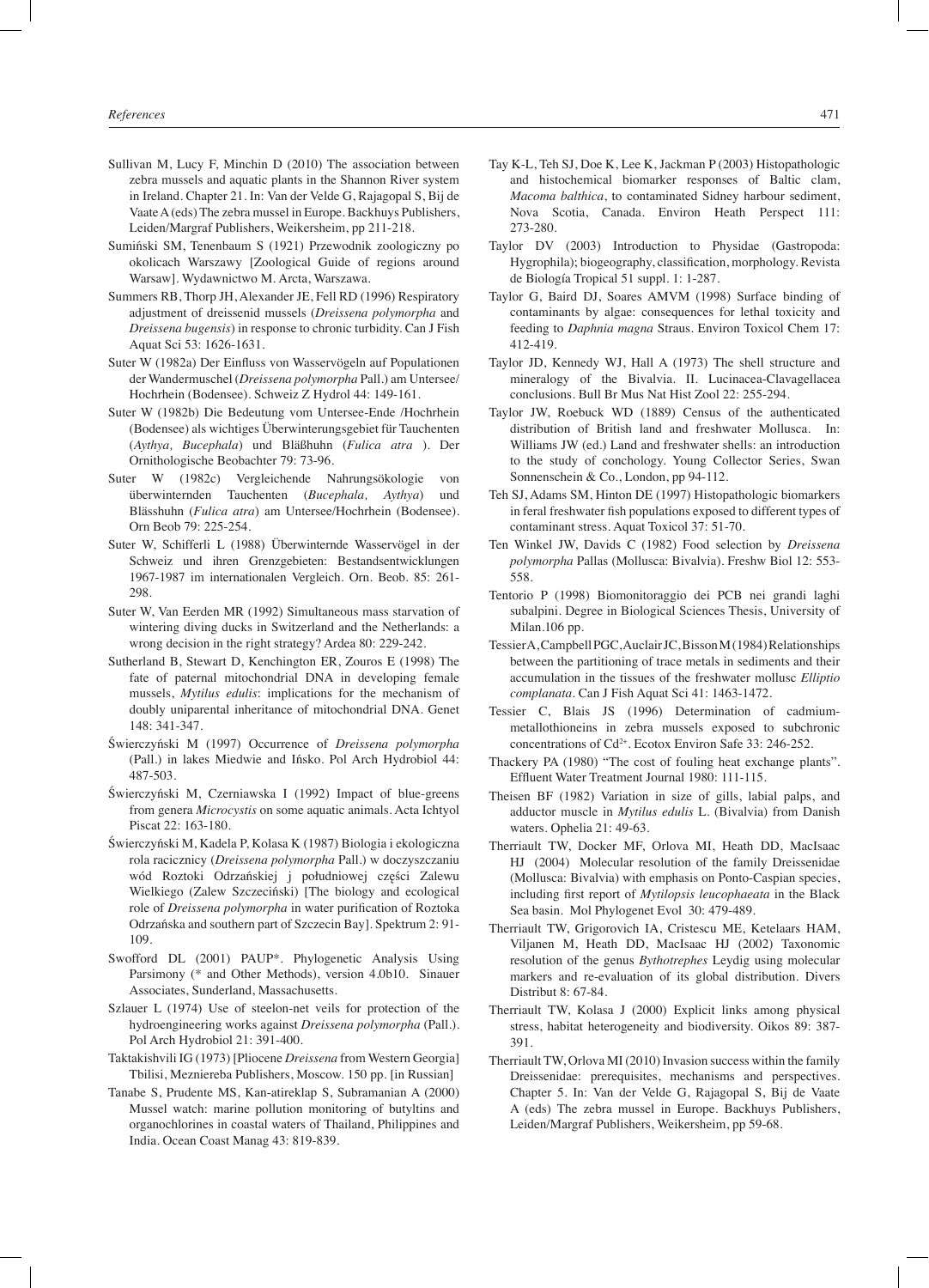- Therriault TW, Orlova MI, Docker MF, MacIsaac HJ, Heath DD (2005) Invasion genetics of a freshwater mussel (*Dreissena rostriformis bugensis*) in eastern Europe: high gene flow and multiple introductions. Heredity 95: 16-23.
- Thienemann A (1950) Verbreitungsgeschichte der Süsswassertierwelt Europas: Versuch einer historischen Tiergeographie der europäischen Binnengewässer. Schweizerbartsche Verlag, Stuttgart. Die Binnengewässer 18: 1-809.
- Thompson JN (1998) Rapid evolution as an ecological process. Trends Ecol Evol 13: 329-332.
- Thorp JH, Casper AF (2002) Potential effects on zooplankton from species shifts in planktivorous mussels: a field experiment in the St Lawrence River. Freshw Biol 47: 107-119.
- Thorp JH, Casper AF (2003) Importance of biotic interactions in large rivers: An experiment with planktivorous fish, dreissenid mussels and zooplankton in the St Lawrence River. Riv Res Applic 19: 265-279.
- Thorp JH, Delong MD, Casper AF (1998) *In situ* experiments on predatory regulation of a bivalve mollusc (*Dreissena polymorpha*) in the Mississippi and Ohio Rivers. Freshw Biol 39: 649-661.
- Tice RR, Agurell E, Anderson D, Burlinson B, Hartmann A, Kobayashi H, Miyamae Y, Rojas E, Ryu JC, Sasaki YF (2000) Single Cell Gel/Comet Assay: Guidelines for in vitro and in vivo genetic toxicology testing. Environ Mol Mutagen 35: 206-221.
- Timm T (1987) Aquatic Oligochaeta of the Northwestern Part of the USSR. Valgus Press, Tallin. 299 pp. [in Russian]
- Timmermans KR, Van Hattum B, Kraak MH, Davids C (1989) Trace metals in a littoral foodweb: concentrations in organisms, sediment and water. Sci Total Environ 87/88: 477-494.
- Tischikov GM (1984) Effect of pollution on distribution of *Dreissena polymorpha* Pall. in Berezina River. In: Grigyalis AI (ed.) Proceedings of the All Union Conference on Model Species of Aquatic Invertebrates, Vilnius: VINITI Press. Paper 3494-84 Dep, pp 107-111. [in Russian]
- Tocher DR, Carr J, Sargent JR (1989) Polyunsaturated fatty acid metabolism in fish cells: Differential metabolism of (n-3) and (n-6) series acids by cultured cells originating from a freshwater teleost fish and from a marine teleost fish. Comp Biochem Physiol 94B: 367-374.
- Toczylowsky SA, Hunter RD (1997) Do zebra mussels preferentially settle on unionids and/or adult conspecifics? Chapter 8. In: D'Itri FM (ed.) Zebra mussels and aquatic nuisance species. Ann Arbor Press Inc., Chelsea, Michigan, USA, pp 125-140.
- Toomey MB, McCabe D, Marsden JE (2002) Factors affecting the movement of adult zebra mussels (*Dreissena polymorpha*). J North Am Benthol Soc 21: 468-475.
- Tourari AL, Crochard C, Pihan JC (1988) Action de la temperature sur le cycle de réproduction de *Dreissena polymorpha* (Pallas) étudié "in situ" et au laboratoire. Haliotis 18: 85-98.
- Toureng M (1894a) Sur le système nerveux du *Dreissensia polymorpha*. C r hebd Séanc, Acad Sci, Paris 118 : 544.
- Toureng M (1894b) Sur l'appareil circulatoire de *Dreissensia polymorpha*. C r hebd Séanc, Acad Sci, Paris 118 : 929-930.
- TRAGSA (2003) Inventario de embarcaderos y accesos a las zonas afectadas y de riesgo por el mejillón cebra. CHE, Área de Calidad de las Aguas.
- Trueman ER, Lowe GA (1971) The effect of temperature and littoral exposure on the heart rate of a bivalve mollusc, *Isognomon alatus*, in tropical conditions. Comp Biochem Physiol A 38: 555-564.
- Tuchman NC, Burks RL, Call CA, Smarrelli J (2004) Flow rate and vertical position influence ingestion rates of colonial zebra mussels (*Dreissena polymorpha*). Freshw Biol 49: 191-198.
- Tucker JK, Cronin FA, Soergel DW, Theiling CH (1996) Predation on zebra mussels (*Dreissena polymorpha*) by common carp (*Cyprinus carpio*). J Freshw Ecol 11: 363-372.
- Tucker JK, Theiling CH, Janzen FJ, Paukstis GL (1997) Sensitivity to aerial exposure: potential of system-wide drawdowns to manage zebra mussels in the Mississippi River. Regul Rivers: Res & Mgmnt 13: 479-487.
- Turchin P (2003) Evolution in population dynamics. Nature 424: 257-258.
- Turner HJ, Reynolds DM, Redfield AC (1948) Chlorine and sodium pentachlorphenate as fouling preventives in sea water conduits. Ind Eng Chem 40: 450-453.
- Tyler PA, Young CM (1992) Reproduction in marine invertebrates in "stable" environments: the deep sea model. Invert Reprod Develop 22: 185-192.
- Tzeyeb YY, Almazov AM, Vladimirov VI (1966) Regularities in the changes of the hydrological, hydrochemical and hydrobiological regimes of the Dniepr River on flow-off regulation and their effect on fish biology and sanitary state of the reservoirs. Hydrobiol J 2 (3): 3-18. [in Russian]
- Uriarte I, Farías A, Hernandez J, Schäfer C, Sorgeloos P (2004) Reproductive conditioning of Chilean scallop (*Argopecten purpuratus*) and the Pacific oyster (*Crassostrea gigas*): effects of enriched diets. Aquaculture 230: 349-357.
- USGS (United States Geological Survey) (2005) Zebra mussel page-nonindigenous aquatic species site. http://nas.er.usgs.gov/ taxgroup/mollusks/zebramussel/, Accessed: December 2005.
- Ussery T, Miller AC, Payne BS (1998) Effects of forced hot air on zebra mussel (*Dreissena polymorpha*) survival. J Freshw Ecol 13: 365-367.
- Ussery TA, McMahon RF (1994) Comparative study of the desiccation resistance of zebra mussels (*Dreissena polymorpha*) and quagga mussels (*Dreissena bugensis*). In: Proceedings of the Fourth International Zebra Mussels Conference, March 7-10, Madison, Wisconsin, pp 351-369.
- Uvirová I, Uvira V, Tošenovský E (2005) Dynamics of the *Dreissena polymorpha* population during the invasion in the Poděbrady sandpit near Olomouc (Moravia, Czech Republic). Fourth Symposium for European Freshwater Sciences, Freshwater Biological Association, Kraków, Abstr Public: 151.
- Vailati G, Bacchetta R, Mantecca P (2001) Sexual maturity in young *Dreissena polymorpha* from Lake Como (N. Italy). Invert Reprod Develop 40: 181-192.
- Valovirta I, Porkka M (1996) The distribution and abundance of *Dreissena polymorpha* (Pallas) in the eastern Gulf of Finland. Memoranda Societatis pro Fauna et Flora Fennica 72: 63-78.
- Van Aerssen GHFM (1998) Resultaten bemonstering KEMA Biofouling Monitor® en evaluatie thermische bestrijding op 17 april en 14 oktober 1998 bij WKC-Moerdijk, Report No. 98550221-KPG/CET 98-5084, KEMA Power Generation, Arnhem, The Netherlands, pp 1-20.
- Van Beneden PJ (1835a) Histoire naturelle et anatomique du *Dreissena polymorpha*, genre nouveau dans la familie de *mytilacées* [sic]. Bulletin de l'Académie Royale des Sciences, des Lettres et des Beaux Arts de Belgique 2: 25-26, 44, 47.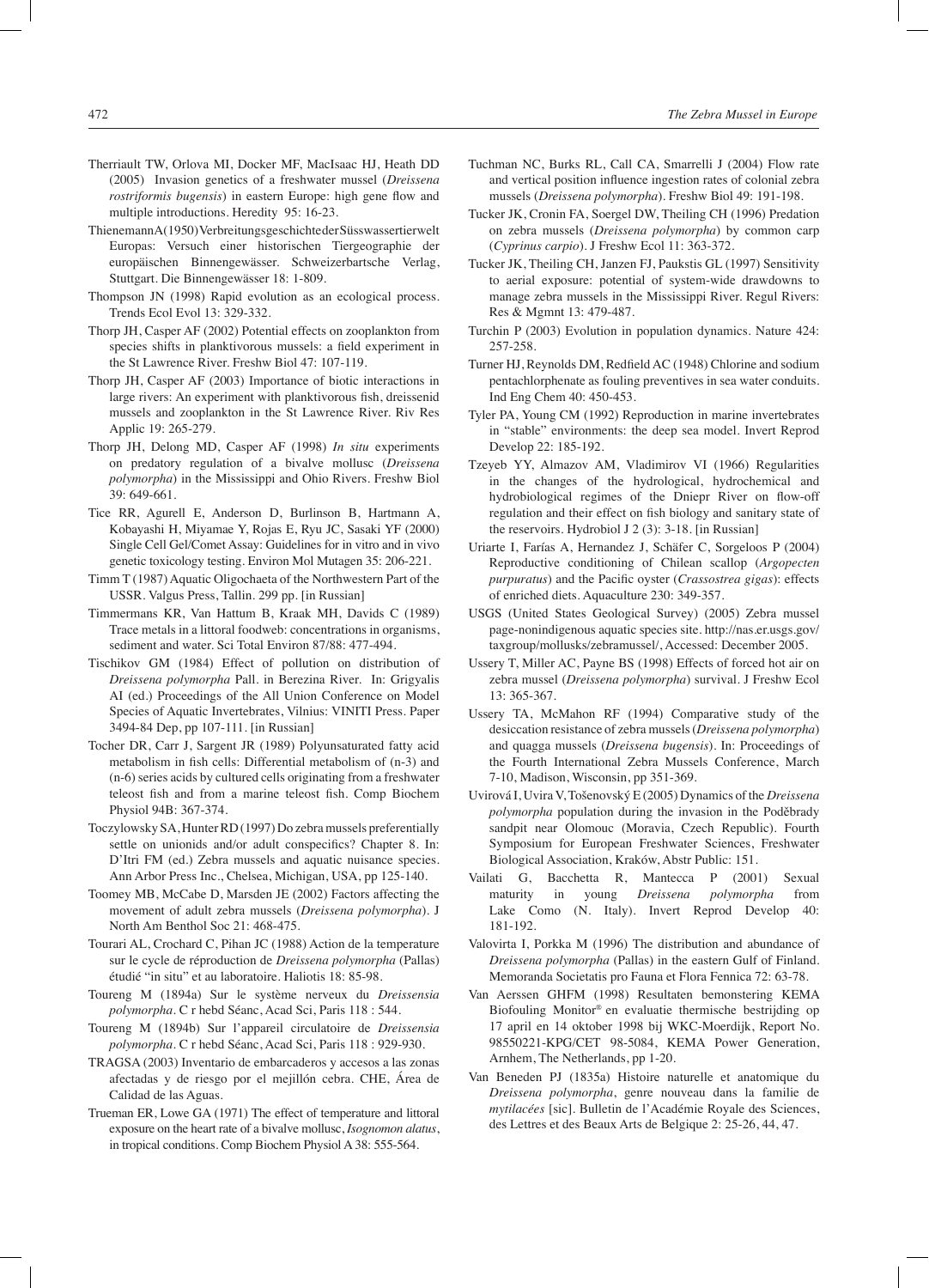- Van Beneden PJ (1835b) Mémoire sur le *Dreissena*, nouveau genre de la famille des *Mytilacées*, avec l'anatomie et la description de deux espèces. Ann Sci Nat (Zool) (2), 3: 193-213.
- Van Benschoten JE, Jensen JN, Harrington DK, DeGirolamo D (1995) Kinetics of adult zebra mussel mortality with using chlorine. J Am Wat Wks Assoc 87: 101-108.
- Van Benthem-Jutting WSS (1943) Mollusca (I), C. Lamellibranchia. Fauna van Nederland 12. Sijthoff, Leiden. 277 pp., 144 figs.
- Van Benthem-Jutting WSS (1954) Mollusca. In: De Beaufort LF (ed.) Veranderingen in de flora en fauna van de Zuiderzee (thans IJsselmeer) na de afsluiting in 1932. Verslag van de onderzoekingen, ingesteld door de Zuiderzee-Commissie der Nederlandse Dierkundige Vereniging. De Boer, Den Helder, pp 233-252.
- Van Campenhout K, Infante HG, Adams F, Blust R (2004) Induction and binding of Cd, Cu, and Zn to metallothionein in carp (*Cyprinus carpio*) using HPLC-ICP-TOFMS. Toxicol Sci 80: 276-287.
- Van de Bund WJ, Van Donk E (2002) Short-term and long-term effects of zooplanktivorous fish removal in a shallow lake: a synthesis of 15 years of data from Lake Zwemlust. Freshw Biol 47: 2380-2387.
- Van den Brink FWB, Van der Velde G, Bij de Vaate A (1991) Amphipod invasion on the Rhine. Nature 352: 576.
- Van den Brink FWB, Van der Velde G, Bij de Vaate A (1993) Ecological aspects, explosive range extension and impact of a mass invader, *Corophium curvispinum* Sars, 1895 (Crustacea: Amphipoda), in the lower Rhine (The Netherlands). Oecologia 93: 224-232.
- Van der Oost R, Goksøyr A, Celander M, Heida H, Vermeulen NPE (1996) Biomonitoring of aquatic pollution with feral eel (*Anguilla anguilla*). II. Biomarkers: pollution-induced biochemical responses. Aquat Toxicol 36: 189-222.
- Van der Velde G, Hermus K, Van der Gaag M, Jenner HA (1992) Cadmium, Zinc and Copper in the body, byssus and shell of the mussels, *Mytilopsis leucophaeta* and *Dreissena polymorpha* in the brackish Noordzeekanaal of the Netherlands. In: Neumann D, Jenner HA (eds) The Zebra Mussel *Dreissena polymorpha*. Ecology, biological monitoring and first applications in the water quality management. Gustav Fischer Verlag, Stuttgart. Limnologie aktuell 4: 213-226.
- Van der Velde G, Nagelkerken I, Rajagopal S, Bij de Vaate A (2002) Invasions by alien species in inland freshwater bodies in western Europe: the Rhine delta. In: Leppäkoski E, Gollasch S, Olenin S (eds) Aquatic invasive species of Europe. Distribution, impacts and management. Kluwer Academic Publishers, Dordrecht, The Netherlands, pp 360-372.
- Van der Velde G, Paffen BGP, Van den Brink FWB, Bij de Vaate A, Jenner HA (1994) Decline of zebra mussel populations in the Rhine - Competition between two mass invaders (*Dreissena polymorpha* and *Corophium curvispinum*). Naturwissenschaften 81: 32-34.
- Van der Velde G, Platvoet D (2007) Quagga mussels *Dreissena rostriformis bugensis* (Andrusov, 1897) in the Main River (Germany). Aquatic Invasions 2: 261-264.
- Van der Velde G, Rajagopal S, Bij de Vaate A (2010) From zebra mussels to quagga mussels: an introduction to the Dreissenidae. Chapter 1. In: Van der Velde G, Rajagopal S, Bij de Vaate A (eds) The zebra mussel in Europe. Backhuys Publishers, Leiden/Margraf Publishers, Weikersheim, pp 1-10.
- Van der Velde G, Rajagopal S, Kelleher B, Muskó IB, Bij de Vaate A (2000) Ecological impact of crustacean invaders: general considerations and examples from the Rhine River. Crustacean Issues 12: 3-33.
- Van der Velde G, Van der Gaag M, Rajagopal S, Jenner HA (1998) Where do the exotic mussels *Dreissena polymorpha* and *Mytilopsis leucophaeta* meet in the brackish Noordzeekanaal, The Netherlands? In: Eighth International Zebra Mussel and Other Aquatic Nuisance Species Conference,16-19 March 1998, Sacramento, USA, p 54.
- Van der Weijden CH, Middelburg JJ (1989) Hydrogeo-chemistry of the River Rhine: long term and seasonal variability, elemental budgets, base levels and pollution. Wat Res 23: 1247-1266.
- Van Donk E, Gulati RD (1991) Ecological management of aquatic ecosystems: a complementary technique to reduce eutrophication-related perturbations. In: Ravera O (ed.) Terrestrial and aquatic ecosystems: perturbation and recovery. Ellis Horwood Limited, Chichester, England, pp 566-575.
- Van Dover CL (1999) Deep-sea clams feel the heat. Nature 397: 205-207.
- Van Duin EHS (1992) Sediment transport, light and algal growth in the Markermeer. A two-dimensional water quality model for a shallow lake. Dissertation Univ. Wageningen. 274 pp.
- Van Duin RHA, De Kaste G (1995) Het Zuiderzeeproject in zakformaat. Rijksdienst voor de IJsselmeerpolders, Wetenschappelijke afdeling, sectie kartografie, Lelystad. 231 pp.
- Van Eerden MR (1997) Patchwork. Patch use, habitat exploitation and carrying capacity for water birds in Dutch freshwater wetlands. PhD Thesis, University of Groningen. Van Zee tot Land 65, Lelystad. ISBN 90-369-1221-0. 448 pp.
- Van Eerden MR, De Leeuw JJ (2010) How *Dreissena* sets the winter scene for water birds: dynamic interactions between diving ducks and zebra mussels. Chapter 25. In: Van der Velde G, Rajagopal S, Bij de Vaate A (eds) The zebra mussel in Europe. Backhuys Publishers, Leiden/Margraf Publishers, Weikersheim, pp 251-264.
- Van Eerden MR, Van Rijn SHM, Roos M (2005) Ecologie en ruimte: gebruik door vogels en mensen in de SBZ's IJmeer, Markermeer en IJsselmeer. Report 2005.014 Institute of Inland Water Management and Wastewater Treatment (RIZA), Lelystad.
- Van Oosterhout C, Hutchinson WF, Wills DPM, Shipley P (2004) MICRO-CHECKER: software for identifying and correcting genotyping errors in microsatellite data. Mol Ecol Notes 4: 535-538.
- Van Soest RWM (1970) Aspekten van de oecologie van de Driehoeksmossel, *Dreissena polymorpha* (Pallas, 1771) (Lamellibranchiata) in het IJsselmeer. Student report, University of Amsterdam.
- Van Voorhies WA (1996) Bergmann size clines: a simple explanation for their occurrence in ectotherms. Evolution 50: 1259-1264.
- Vanderploeg HA, Liebig JR, Carmichael WW, Agy MA, Johengen TH, Fahnenstiel GL, Nalepa TF (2001) Zebra mussel (*Dreissena polymorpha*) selective filtration promoted toxic *Microcystis* blooms in Saginaw Bay (Lake Huron) and Lake Erie. Can J Fish Aquat Sci 58: 1208-1221.
- Vanderploeg HA, Liebig JR, Gluck AA (1996) Evaluation of different phytoplankton for supporting development of Zebra mussel larvae (*Dreissena polymorpha*): The importance of size and polyunsaturated fatty acid content. J Great Lakes Res 22: 36-45.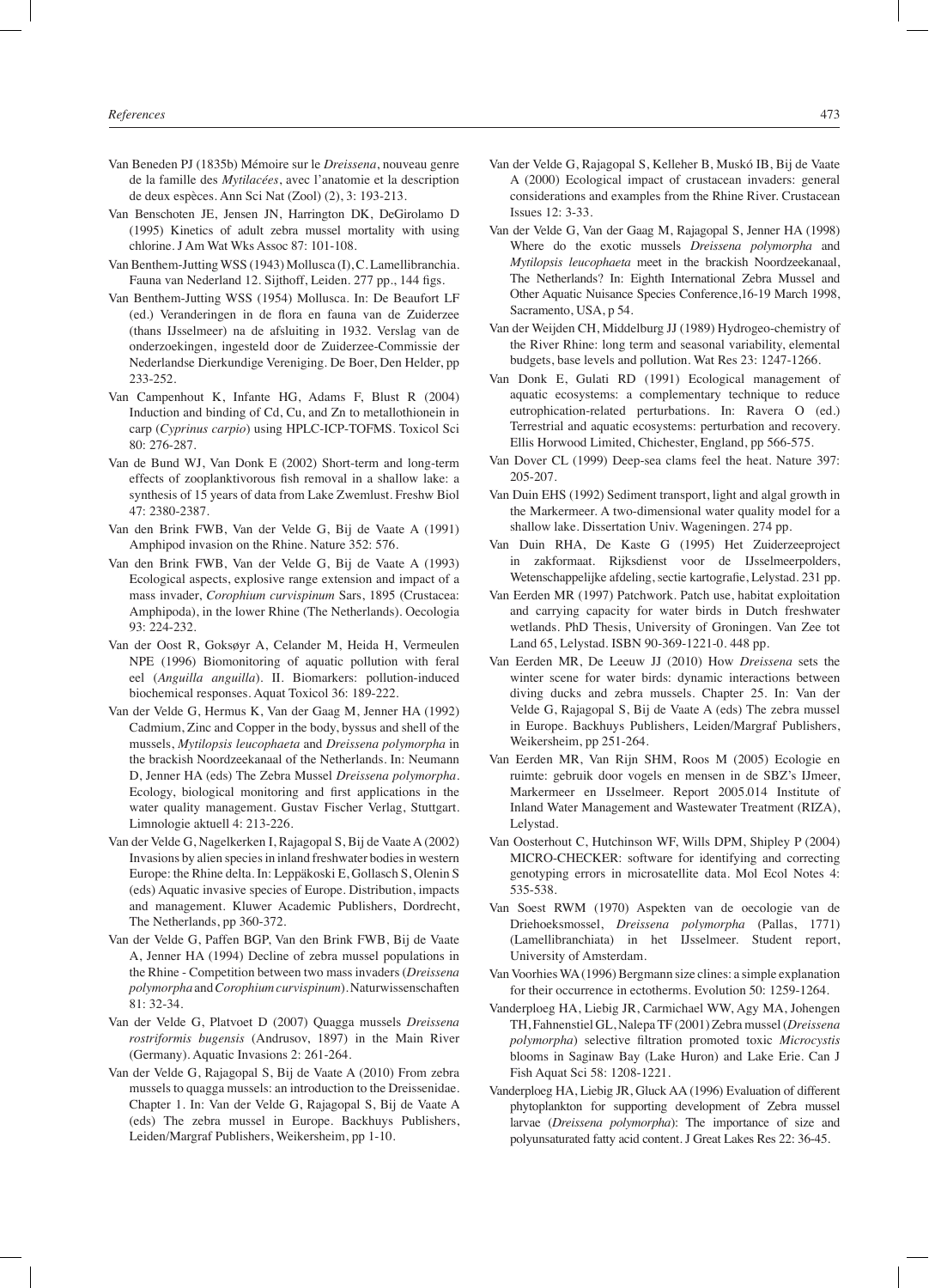- Vanderploeg HA, Liebig JR, Nalepa TF (1995) From picoplankton to microplankton: Temperature-driven filtration by the unionid bivalve *Lampsilis radiata siliquoidea* in Lake St. Clair. Can J Fish Aquat Sci 52: 63-74.
- Vanderploeg HA, Nalepa TF, Jude DJ, Mills EL, Holeck KT, Liebig JR, Grigorovich IA, Ojaveer H (2002) Dispersal and emerging ecological impacts of Ponto-Caspian species in the Laurentian Great Lakes. Can J Fish Aquat Sci 59: 1209-1228.
- Vanni MJ (2002) Nutrient cycling by animals in freshwater ecosystems. Ann Rev. Ecol Syst 33: 341-370.
- Vasconcelos VM (1995) Uptake and depuration of the heptapeptide toxin microcystin-LR in *Mytilus galloprovincialis*. Aquat Toxicol 32: 227-237.
- Vasconcelos VM (1999) Cyanobacterial toxins in Portugal: effects on aquatic animals and risk for human health. Brazilian J Med Biol Res 32: 249-254.
- Venhuis LPV, Bruijs MCM (2008) Biocide optimisation and *Legionella* prevention by using an on-line biofilm monitor. Journal of Water Management Society (Waterline) spring 2008, pp 13-19.
- Vermeij GJ (1996) An agenda for invasion biology. Biol Conserv 78: 3-9.
- Verspagen JMH, Passarge J, Jöhnk KD, Visser PM, Peperzak L, Boers P, Laanbroek HJ, Huisman J (2006) Water management strategies against toxic *Microcystis* blooms in the Dutch delta. Ecol Appl 16: 313-327.
- Verspagen JMH, Snelder EOFM, Visser PM, Huisman J, Mur LR, Ibelings BW (2004) Recruitment of benthic *Microcystis* (Cyanophyceae) to the water column: internal buoyancy changes or resuspension? J Phycol 40: 260-270.
- Verween A, Vincx M, Degraer S (2006) Growth patterns of *Mytilopsis leucophaeta*, an invasive biofouling bivalve in Europe. Biofouling 22: 221-231.
- Verween A, Vincx M, Degraer S (2010) *Mytilopsis leucophaeata*: The brackish water equivalent of *Dreissena polymorpha*? A review. In: Van der Velde G, Rajagopal S, Bij de Vaate A (eds) The zebra mussel in Europe. Backhuys Publishers, Leiden/ Margraf Publishers, Weikersheim, pp 29-44.
- Verween A, Vincx M, Mees J, Degraer S (2005) Seasonal variability of *Mytilopsis leucophaeata* larvae in the harbour of Antwerp: implications for ecologically and economically sound biofouling control. Belg J Zool 135: 91-93.
- Vilardy S, Polanía J (2002) Mollusc fauna of the mangrove rootfouling community at the Colombian Archipelago of San Andrés and Old Providence. Wetlands Ecol Management 10: 273-282.
- Vincent RK, Qin X, McKay RM, Miner J, Czajkowski K, Savino J, Bridgeman T (2004) Phycocyanin detection from LANDSAT TM data for mapping cyanobacterial blooms in Lake Erie. Remote Sens Environ 89: 381-392.
- Voets J, Bervoets L, Blust R (2004) Cadmium bioavailability and accumulation in the presence of humic acid to the zebra mussel, *Dreissena polymorpha*. Environ Sci Technol 38: 1003-1008.
- Voets J, Bervoets L, Smolders R, Covaci A, De Coen W, Blust R (2010) Biomonitoring environmental pollution in freshwater ecosystems using *Dreissena polymorpha*. Chapter 30. In: Van der Velde G, Rajagopal S, Bij de Vaate A (eds) The zebra mussel in Europe. Backhuys Publishers, Leiden/Margraf Publishers, Weikersheim, pp 301-322.
- Volkman JK, Jeffrey SW, Nichols PD, Rogers GI, Garland CD (1989) Fatty acid and lipid composition of 10 species of microalgae used in mariculture. J Exp Mar Biol Ecol 128: 219-240.
- Vollenweider RA (1968) Scientific fundamentals of the eutrophication of lakes and flowing waters with particular reference to nitrogen and phosphorus as factors in eutrophication. Report OECD, DAS/ CSI/68.27, Paris. 192 pp., annex 21 pp., bibliography 61 pp.
- Von Bertalanffy L (1938) A quantitative theory of organic growth (inquiries on growth laws II). Human Biology 10: 181-213.
- Von Bertalanffy L (1957) Quantitative laws in metabolism and growth. Quart Rev Biol 32: 217-231.
- Voorspoels S, Covaci A, Maervoet J, Schepens P. (2004). PBDEs in marine and freshwater sediments from Belgium: levels, profiles and relations with biota. J Environ Monitor 6: 914-918.
- Vorstman AG (1935) Biologische Notizen betreffs der sessilen Fauna im Hafen der Stadt Amsterdam. Zool Anz 104: 76-80, figs 1-3.
- Vrsaljko D, Sremac J (1999) New congerian species and their similarity with *Congeria banatica* from the Pannonian sediments in Northern Croatia. Geologia Croatica 52: 99-108.
- Wacker A (2010) Careless youth? Food in the early life-stages of zebra mussels. Chapter 14. In: Van der Velde G, Rajagopal S, Bij de Vaate A (eds) The zebra mussel in Europe. Backhuys Publishers, Leiden/Margraf Publishers, Weikersheim, pp 145-152.
- Wacker A, Becher P, Von Elert E (2002) Food quality effects of unsaturated fatty acids on larvae of the zebra mussel *Dreissena polymorpha*. Limnol Oceanogr 47: 1242-1248.
- Wacker A, Kraffe E (2010) Fatty acid nutrition: its role in the reproduction and growth of zebra mussels. Chapter 15. In: Van der Velde G, Rajagopal S, Bij de Vaate A (eds) The zebra mussel in Europe. Backhuys Publishers, Leiden/Margraf Publishers, Weikersheim, pp 153-160.
- Wacker A, Von Elert E (2001) Polyunsaturated fatty acids: evidence for non-substitutable biochemical resources in *Daphnia galeata*. Ecology 82: 2507-2520.
- Wacker A, Von Elert E (2002) Strong influences of larval diet history on subsequent post-settlement growth in the freshwater mollusc *Dreissena polymorpha*. Proc Roy Soc of London - Series B: Biological Sciences 269: 2113-2119.
- Wacker A, Von Elert E (2003a) Food quality controls reproduction of the zebra mussel (*Dreissena polymorpha*). Oecologia 135: 332-338.
- Wacker A, Von Elert E (2003b) Settlement pattern of the zebra mussel, *Dreissena polymorpha*, as a function of depth in Lake Constance. Arch Hydrobiol 158: 289-301.
- Wacker A, Von Elert E (2004) Food quality controls egg quality of the zebra mussel *Dreissena polymorpha*: The role of fatty acids. Limnol Oceanogr 49: 1794-1801.
- Wade SA (1995) Stemming the tide: A plea for new exotic species legislation. Journal of Land Use and Environmental Law 10: 1-29.
- Wainman BC, Hincks SS, Kaushik NK, Mackie GL (1996) Biofilm and substrate preference in the dreissenid larvae of Lake Erie. Can J Fish Aquat Sci 53: 134-140.
- Waldock MJ, Holland DI (1984) Fatty acid metabolism in young oysters, *Crassostrea gigas*: Polyunsaturated fatty acids. Lipids 19: 332-336.
- Wallace WG, Lee BG, Luoma SN (2003) Subcellular compartmentalization of Cd and Zn in two bivalves. I. Significance of metal-sensitive fractions (MSF) and biologically detoxified metal (BDM). Mar Ecol Prog Ser 249: 183-197.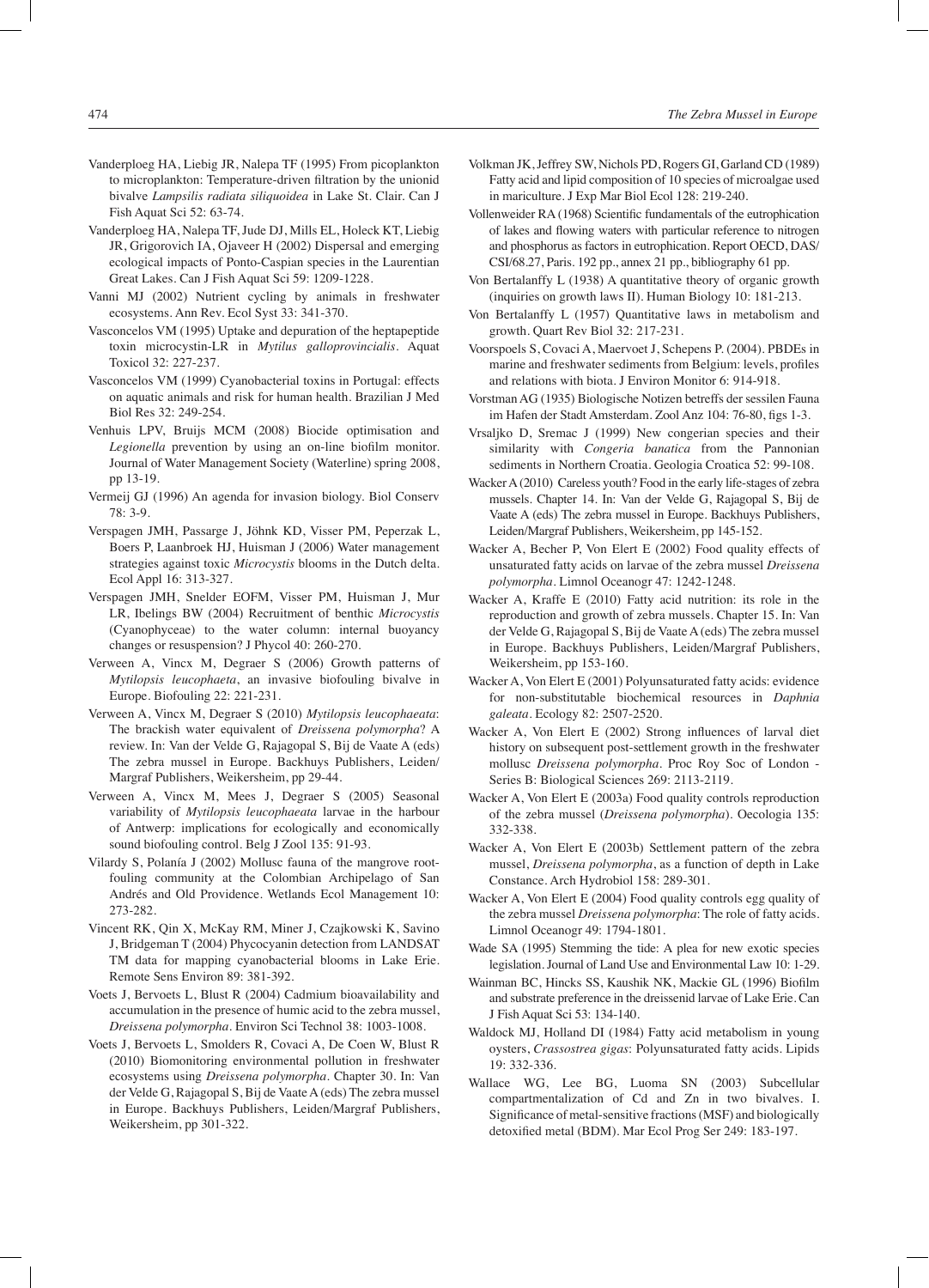- Waller DL, Rach JJ, Cope WG, Marking, LL, Fisher SW, Dabrowska H (1993) Toxicity of candidate molluscicides to zebra mussels (*Dreissena polymorpha*) and selected non-target organisms. J Great Lakes Res 19: 695-702.
- Wallis RL (1975) Thermal tolerance of *Mytilus edulis* of Eastern Australia. Mar Biol 30: 183‑191.
- Walton WC (1996) Occurrence of zebra mussel (*Dreissena polymorpha*) in the oligohaline Hudson River, New York. Estuaries 19: 612-618.
- Walz NW (1973) Untersuchungen zur Biologie von *Dreissena polymorpha* PALLAS im Bodensee. Arch Hydrobiol/Suppl. 42: 452-482.
- Walz NW (1978a) The energy balance of the freshwater mussel *Dreissena polymorpha* Pallas in laboratory experiments and in Lake Constance. I Pattern of activity, feeding and assimilation efficiency. Arch Hydrobiol/Suppl 55: 83-105.
- Walz NW (1978b) The energy balance of the freshwater mussel *Dreissena polymorpha* Pallas in laboratory experiments and in Lake Constance. II Reproduction. Arch Hydrobiol/Suppl 55: 106-119.
- Walz NW (1978c) The energy balance of the freshwater mussel *Dreissena polymorpha* Pallas in laboratory experiments and in Lake Constance. IV Growth in Lake Constance. Arch Hydrobiol/Suppl 55: 142-156.
- Walz NW (1989) Spreading of *Dreissena polymorpha* (Pallas) to North America. Heldia 1: 196.
- Wang C, Croll RP (2004) Effects of sex steroids on gonadal development and gender determination in the sea scallop, *Placopecten magellanicus*. Aquaculture 238: 483-498.
- Wang D, Couillard Y, Campbell PGC, Jolicoeur P (1999) Changes in subcellular metal partitioning in the gills of freshwater bivalves (*Pyganodon grandis*) living along an environmental cadmium gradient. Can J Fish Aquat Sci 56: 774-784.
- Wang SY, Denson DR (1995) A histological study of the reproductive pattern of zebra mussels. Technical Report EL-95-20, US Army Corps of Engineer Waterways Experiment Station, Vicksburg, MS. 38 pp.
- Wangkulangkul K, Lheknim V (2008) The occurrence of an invasive alien mussel *Mytilopsis adamsi* Morrison, 1946 (Bivalvia: Dreissenidae) in estuaries and lagoons of the lower south of the Gulf of Thailand with comments on their establishment. Aquat Invasions 3: 325-330.
- Ward JE, MacDonald BA, Thompson RJ, Beninger PG (1993) Mechanisms of suspension feeding in bivalves: Resolution of current controversies by means of endoscopy. Limnol Oceanogr 38: 265-272.
- Watanabe MF, Park H-D, Kondo F, Harada K-I, Hayashi H, Okino T (1997) Identification and estimation of microcystins in freshwater mussels. Nat Toxins 5: 31-35.
- Watanabe MM, Kaya K, Takamura N (1992) Fate of toxic cyclic hetapeptides, the microcystin, from blooms of *Microcystis* (cyanobacteria) in a hypertrophic lake. J Phycol 28: 761-767.
- Watanabe T, Tamiya T, Oka A, Hirata M, Kitajima C, Fujita S (1983) Improvement of dietary value of live foods for fish larvae by feeding them on ω3 highly unsaturated fatty acids and fat-soluble vitamins. Bull Japanese Soc Sci Fish 49: 471-479.
- Wattier R, Engel CR, Saumitou-Laprade P, Valero M (1998) Short allele dominance as a source of heterozygote deficiency at microsatellite loci: experimental evidence at the dinucleotide locus Gv1CT in *Gracilaria gracilis* (Rhodophyta). Mol Ecol 7: 1569-1573.
- Wazny T (2002) Baltic timber in western Europe an exciting dendrochronological question. Dendrochronologia 20: 313-320.
- Weber A, Smit MGD (2004) Waterzuivering door Driehoeksmosselen (*Dreissena polymorpha*) in het Volkerak-Zoommeer: De inzet van een mosselfilter in de Steenbergse Vliet. TNO report R 2004/051. 118 pp.
- Weber A, Smit MGD, Collombon MT (2010) Eutrophication and algal blooms: zebra mussels as a weapon. Chapter 33. In: Van der Velde G, Rajagopal S, Bij de Vaate A (eds) The zebra mussel in Europe. Backhuys Publishers, Leiden/Margraf Publishers, Weikersheim, pp 343-348.
- Wedderburn J, McFadzen I, Sanger RC, Beesley A, Heath C, Hornsby M, Lowe D (2000) The field application of cellular and physiological biomarkers, in the mussel *Mytilus edulis*, in conjunction with early life stage bioassays and adult histopathology. Mar Pollut Bull 40: 257-267.
- Weinberg JR, Helser TE (1996) Growth of the Atlantic surfclam, *Spisula solidissima*, from Georges Bank to the Delmarva Peninsula, USA. Mar Biol 126: 663-674.
- Weir BS, Cockerham CC (1984) Estimating *F*-statistics for the analysis of population structure. Evol 38: 1358-1370.
- Welker M, Walz N (1998) Can mussels control the plankton in rivers? - A planktological approach applying a Lagrangian sampling strategy. Limnol Oceanogr 43: 753-762.
- Wenburg JK, Bentzen P, Foote CJ (1998) Microsatellite analysis of genetic population structure in an endangered salmonid: the coastal cutthroat trout (*Oncorhynchus clarki clarki*). Mol Ecol 7: 733-749.
- Werner EE, Peacor SD (2003) A review of trait-mediated indirect interactions in ecological communities. Ecology 84: 1083-1100.
- Werner I, Teh SJ, Datta S, Lu XQ, Young TM (2004) Biomarker responses in *Macoma nasuta* (Bivalvia) exposed to sediments from northern San Francisco Bay. Mar Environ Res 58: 299-304.
- Werner S (2002) Der Einfluss überwinternder Wasservögel am Bodensee auf *Dreissena polymorpha* und assoziierte Makroinvertebraten. Thesis, University of Konstanz, Faculty of Biology. 172 pp.
- Werner S, Mörtl M, Bauer H-G, Rothhaupt K-O (2005) Strong impact of wintering waterbirds on zebra mussel (*Dreissena polymorpha*) populations at Lake Constance, Germany. Freshw Biol 50: 1412-1426.
- Wesenberg-Lund C (1939) Biologie der Süsswasser-tiere. Wirbellose Tiere. Julius Springer, Wien. 817 pp.
- Wester PW, Canton JH (1991) The usefulness of histopathology in aquatic toxicity studies. Comp Biochem Physiol C 100: 115-117.
- Wetzel RG (2001) Limnology. Lake and river ecosystems. 3<sup>rd</sup> ed., Academic Press, San Diego, 1006 pp.
- Wevers M, De Fré R, Voorspoels S, Covaci A, Schepens P, Matheeussen C, Van Hooste H (2004) Dispersion of persistent organic pollutants. In: VanSteeregem M (ed.) Mira-T 2004. Report on the environment and nature in Flanders. Flemish Environmental Agency, pp 159-172.
- White GC (1999) Handbook of chlorination and alternative disinfectants. 4th ed., John Wiley & Sons, New York.
- Whitehouse JW, Khalanski M, Saroglia MG, Jenner HA (1985) The control of biofouling in marine and estuarine power stations: a collaborative research working group report for use by station designers and station managers. CEGB NW Region 191-9-85, CEGB (England), EdF (France), ENEL (Italy), KEMA (The Netherlands), pp 1-48.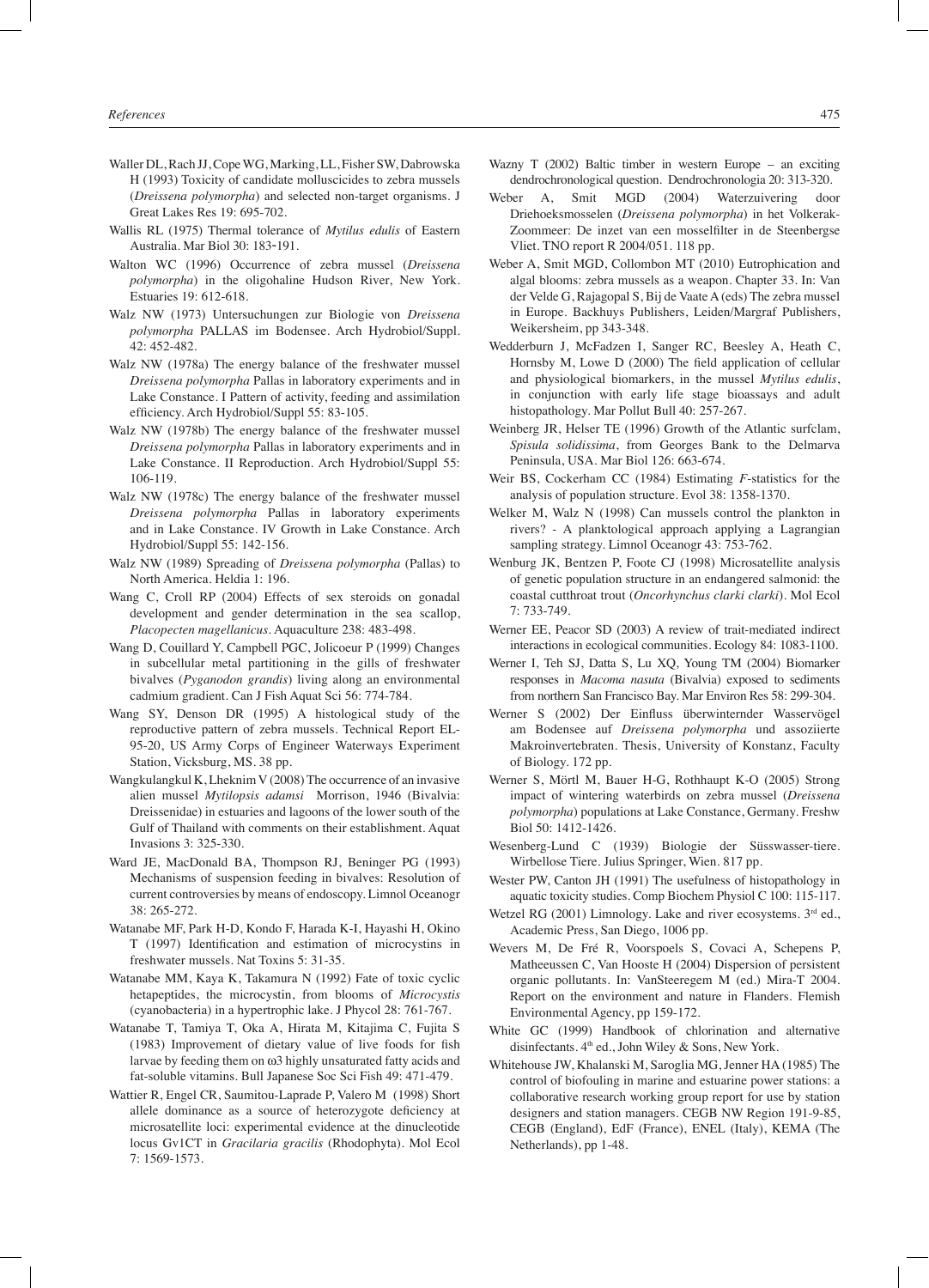- Whittier TR, Herlihy AT, Pierson SM (1995) Regional susceptibility of Northeast lakes to zebra mussel invasion. Fisheries 20: 20-27.
- Widdows J (1973) The effects of temperature on the metabolism and activity of *Mytilus edulis* L. Neth J Sea Res 7: 387-398.
- Widdows J (1978) Physiological indices of stress in *Mytilus edulis*. J Mar Biol Assoc UK 58: 125-142.
- Widdows J, Donkin P (1992) Mussels and environmental contaminants: bioaccumulation and physiological aspects. Chapter 8. In: Gosling E (ed.) The Mussel *Mytilus*: Ecology, physiology, genetics and culture. Elsevier, Amsterdam, The Netherlands, pp 383-424.
- Widdows J, Donkin P, Staff FJ, Matthiessen P, Law RJ, Allen YT, Thain JE, Allchin CR, Jones BR (2002) Measurement of stress effects (scope for growth) and contaminant levels in mussels (*Mytilus edulis*) collected from the Irish Sea. Mar Environ Res 53: 327-356.
- Widdows J, Johnson D (1988) Physiological Energetics of *Mytilus edulis*: scope for growth. Mar Ecol Prog Ser 46: 113-121.
- Widdows J, Nasci C, Fossato VU (1997) Effects of pollution on the scope for growth of mussels (*Mytilus galloprovincialis*) from the Venice lagoon, Italy. Mar Environ Res 43: 69-79.
- Wiesner L, Gϋnther B, Fenske C (2001) Temporal and spatial variability in the heavy-metal content of *Dreissena polymorpha* (Pallas)(Mollusca: Bivalvia) from the Kleines Haff (northeastern Germany). Hydrobiologia 443: 137-145.
- Wiktor J (1969) Biologia *Dreissena polymorpha* (Pall.) i jej ekologiczne znaczenia w Zalewie Szczecińskim [The biology of *Dreissena polymorpha* (Pall.) and its ecological importance in the Szczecin Lagoon]. Stud Mat Morsk Inst Ryb Gdynia Ser A 5: 1-88.
- Wiktor K (1958) Larwy *Dreissensia polymorpha* Pall. jako pokarm narybku [Larvae of *Dreissensia polymorpha* Pall. as a food for fish spawn]. Przegl Zool 2: 182-184.
- Wiktor K (1959) Zooplankton Zalewu Szczecińskiego II [Zooplankton of the Szczecin Lagoon II]. Pr Morsk Inst Ryb Gdynia 10 A: 229-258.
- Wiktor K (1963) Research on the ecology of *Dreissena polymorpha* Pall. in the Szczecin Lagoon (Zatew Szczecinski). Ekol Pol Ser A 11: 275-280.
- Wildridge PJ, Werner RG, Doherty FG, Neuhauser EF (1998a). Acute effects of potassium on filtration rates of adult zebra mussels, *Dreissena polymorpha*. J Great Lakes Res 24: 629- 636.
- Wildridge PJ, Werner RG, Doherty FG, Neuhauser EF (1998b) Acute toxicity of potassium to the adult zebra mussel *Dreissena polymorpha*. Arch Environ Contam Toxicol 34: 265-270.
- Wilhelmi J (1923) Beiträge zur praktische Biologie der Wandermuschel *Dreissenia polymorpha* und ihrer Bekämpfung in Wasserwerken. Dtsch. Wasserwirtsch. 7: 107-109; 9: 125-126.
- Williams DE, Dawe SC, Kent ML, Andersen RJ, Craig M, Holmes CFB (1997) Bioaccumulation and clearance of microcystins from salt water mussels, *Mytilus edulis*, and *in vivo* evidence for covalently bound microcystins in mussel tissues. Toxicon 35: 1617-1625.
- Williamson M (1996) Biological Invasions. Population and Community Biology Series Vol. 15. Chapman and Hall, London. xii, 244 pp.
- Wills MA, Briggs DEG, Fortey RA (1994) Disparity as an evolutionary index: a comparison of cambrian and recent arthropods. Paleobiology 20: 93-130.
- Wilson AB, Boulding EG, Naish K-A (1999a) Characterisation of tri- and tetranucleotide microsatellite loci in the invasive mollusc *Dreissena bugensis*. Mol Ecol 8: 692-693.
- Wilson AB, Naish KA, Boulding EG (1999b) Multiple dispersal strategies of the invasive quagga mussel (*Dreissena bugensis*) as revealed by microsatellite analysis. Can J Fish Aquat Sci 56: 2248-2261.
- Wilson AE (2003) Effects of zebra mussels on phytoplankton and ciliates: a field mesocosm experiment. J Plankton Res 25: 905-915.
- Wilson JH, Seed R (1974) Reproduction in *Mytilus edulis* L. (Mollusca: Bivalvia) in Carlingford Lough, Northern Ireland. Irish Fish Invest Ser B (marine) 15: 1-30.
- Wilson KA, Howell ET, Jackson DA (2006) Replacement of zebra mussels by quagga mussels in the Canadian nearshore of Lake Ontario: the importance of substrate, round goby abundance, and upwelling frequency. J Great Lakes Res 32: 11-28.
- Winfield IJ, Winfield DK, Tobin CM, 1992. Interactions between the roach, *Rutilus rutilus*, and waterfowl populations of Lough Neagh, Northern Ireland. Environ Biol Fish 33: 207-214.
- Winkler G, Sirois P, Johnson LE, Dodson JJ (2005) Invasion of an estuarine transition zone by *Dreissena polymorpha* veligers had no detectable effect on zooplankton community structure. Can J Fish Aquat Sci 62: 578-592.
- Wiśniewski R (1974) Distribution and character of shoals of *Dreissena polymorpha* (Pall.) in the bay part of Gopło Lake. Acta Univ N Copernici Ser mat-przyr Prace Limnologiczne 34: 73-81.
- Wittenberg R, Cock MJW (eds) (2001) Invasive Alien Species: A toolkit of best prevention and management policies. Global Invasive Species Programme. IUCN. CAB International, Wallingford, Oxon, UK. 228 pp.
- Wolff WJ (1969) The Mollusca of the estuarine region of the rivers Rhine, Meuse and Scheldt in relation to the hydrography of the area: II. The Dreissenidae. Basteria 33: 93-103.
- Wolff WJ (1999) Exotic invaders of the meso-oligohaline zone of estuaries in The Netherlands: why are there so many? Helgol Meeresunters 52: 393-400.
- Wolnomiejski N, Woźniczka A (2003) Effects of zebra mussel (*Dreissena polymorpha* Pall.) aggregations on hydrobiology of selected parts of the Szczecin Lagoon (a southern Baltic estuary). Baltic Sea Sc Congress, Helsinki, Abstr Public: 268.
- Wong WH, Levinton JS, Twining BS, Fisher NS (2003) Assimilation of micro- and mesozooplankton by zebra mussels: A demonstration of the food web link between zooplankton and benthic suspension feeders. Limnol Oceanogr 48: 308-312.
- Work KA, Havens KE (2003) Zooplankton grazing on bacteria and cyanobacteria in a eutrophic lake. J Plankton Res 25: 1301-1306.
- Wormington A, Leach JH (1992) Concentrations of migrant diving ducks at Point Pelee National Park, Ontario, in response to invasion of zebra mussels, *Dreissena polymorpha*. Can Field Nat 106: 376-380.
- Woynarovich E (1961) The oxygen consumption of the *Dreissena polymorpha* (Lamellibranchiata) at different temperatures. Ann Biol Tihany 28: 211-216.
- Wright DA, Setzler-Hamilton EM, Magee JA, Harvey HR (1996a) Laboratory culture of zebra (*Dreissena polymorpha*) and quagga (*D. bugensis*) mussel larvae using estuarine algae. J Great Lakes Res 22: 46-54.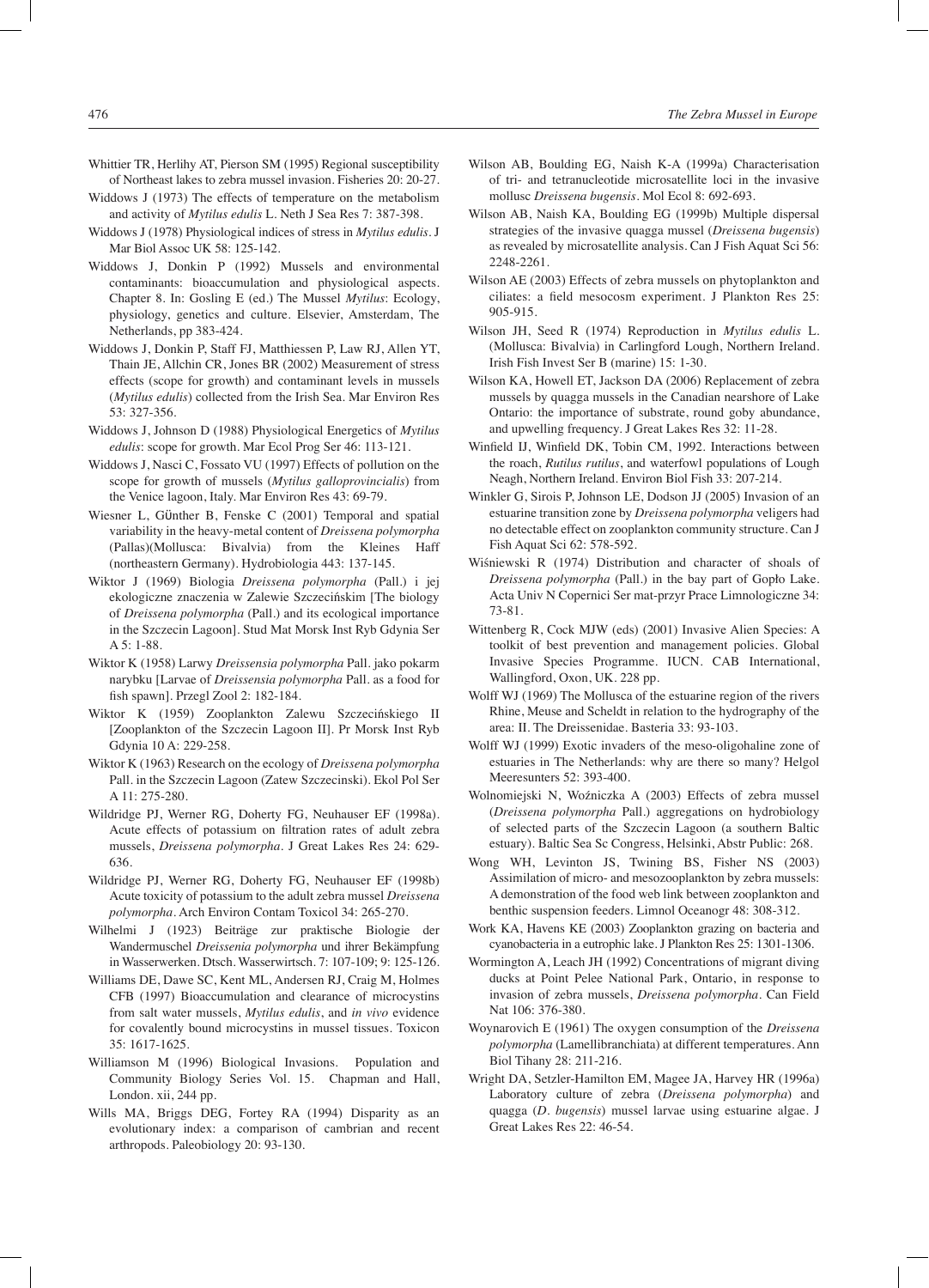- Wright DA, Setzler-Hamilton EM, Magee JA, Kennedy VS, McIninch SP (1996b) Effect of salinity and temperature on survival and development of young zebra (*Dreissena polymorpha*) and quagga (*Dreissena bugensis*) mussels. Estuaries 19: 619-628.
- Wu PC, Huang YB, Chang, JI, Tsai MJ, Tsai YH (2003a) Preparation and evaluation of sustained release microspheres of potassium chloride prepared with ethylcellulose. Int J Pharm 260: 115-121.
- Wu PC, Huang YB, Chang, JI, Tsai MJ, Tsai YH (2003b) Design and evaluation of sustained release microspheres of potassium chloride prepared by Eudragit. Eur J Pharm Sci 19: 115-122.
- Yankovich TL, Haffner GD (1993) Habitat selectivity by the zebra mussel (*Dreissena polymorpha*) on artificial substrates in the Detroit River. Chapter 11. In: Nalepa TF, Schloesser DW (eds) Zebra mussels: Biology, impacts, and control. Lewis Publishers, CRC Press, Boca Raton, FLA, pp 175-184.
- Yeagle PL (1989) Lipid regulation of cell membrane structure and function. The Federation of American Societies for Experimental Biology Journal (FASEB J) 3: 1833-1842.
- Yonge CM, Campbell JI (1968) On the heteromyarian condition in the Bivalvia with special reference to *Dreissena polymorpha*  and certain Mytilacea. Trans Royal Soc Edinburgh 68: 4-42.
- Yoshida T, Jones LE, Ellner SP, Fussmann GF, Hairston NG Jr (2003) Rapid evolution drives ecological dynamics in a predator-prey system. Nature 424: 303-306.
- Yu N, Culver DA (1999) Estimating the effective clearance rate and refiltration by zebra mussels, *Dreissena polymorpha*, in a stratified reservoir. Freshw Biol 41: 481-492.
- Yu N, Culver DA (2000) Can zebra mussels change stratification patterns in a small reservoir? Hydrobiologia 431: 175-184.
- Zapkuvienne D (1992) Genetic variability of *Dreissena polymorpha* Pallas in power station cooling ponds and the Dringis monitor lake. 3. Genetic variability of 5 isoenzyme systems in adult individuals from the Dringis monitor lake. Ekologiya 1: 24-34.
- Żbikowski J (2000) Hydrobiology of lower Vistula River between Wyszogród and Toruń. An assessment of the influence of the Włocławek dam on the structure and functions of the river ecosystem. Part VIII: Macrozoobenthos of the Vistula in the section from Wyszogród to Toruń. Acta Univ N Copernici Limnol Papers 21: 75-84.
- Zdanowski B, Hutorowicz A (1993) Trofia i czystość Wielkich Jezior Mazurskich [Trophy and purity of water in the Great Mazurian Lakes]. Komunikaty Rybackie 6: 1-5.
- Zdun VI, Kiselene VK, Karatayev AY, Makarova GE (1994) Parasites. In: Starobogatov YI (ed.) Freshwater Zebra Mussel *Dreissena polymorpha* (Pall.) (Bivalvia, Dreissenidae). Systematics, ecology, and practical meaning. Nauka Press, Moscow*,* pp 196-205. [in Russian]
- Zhadin VI (1946) Stranstvujuscaja rakuska drejssena [The travelling shell of *Dreissena*]. Priroda 5: 29-37. [in Russian]
- Zhadin VI (1952) Mollusks of fresh and brackish waters of the U.S.S.R. Keys to the fauna of the U.S.S.R. published by the Zoological Institute of the Academy of Sciences of the U.S.S.R., 46 [Translation from Russian, Israel Program for Scientific Translations Jerusalem 1965]. 368 pp.
- Zhadin VI, Gerd SV (1961) Fauna and flora of the rivers, lakes, and reservoirs of the USSR. Uchpedgiz Min. Prosveshchenia RSFSR, Moscow. 626 pp., 9 plts., 315 txt figs.
- Zhang YS, Schlenk D (1995) Induction and characterization of hepatic metallothionein expression from cadmium-induced

channel catfish (*Ictalurus punctatus*). Environ Toxicol Chem 14: 1425-1432.

- Zhukova NV (1986) Biosynthesis of non-methylene-interrupted dienoic fatty acids from [14C] acetate in molluscs. Biochim Biophys Acta 878: 131-133.
- Zhukova NV (1991) The pathway of the biosynthesis of nonmethylene-interrupted dienoic fatty acids in molluscs. Comp Biochem Phys B 100: 801-804.
- Zhukova TV (2000) Analysis of the nutrients long-term dynamics in the Naroch lakes. International Conference on Lake Ecosystems. In: Mikheeva TM (ed.) Lake Ecosystems: Biological Processes, Antropogenic Transformation, Water Quality. Materials of the International Scientific Conference. September 20-25, 1999. Naroch-Minsk, Belarus, pp 101-110. [in Russian with English summary]
- Zhukova TV (2001) The phosphorus and nitrogen flows in a boundary layer "bottom-water" and their role in polymictic lakes functioning (on the example of Naroch lakes ecosystem). Doctoral dissertation, Belarusian State University, Minsk, Belarus. 313 pp. [in Russian with English summary]
- Zhulidov AV, Pavlov DF, Nalepa TF, Scherbina GH, Zhulidov DA, Gurtovaya TY (2004) Relative distribution of *Dreissena bugensis* and *Dreissena polymorpha* in the Lower Don River System, Russia. Int Rev Hydrobiol 89: 326-333.
- Zhulidov AV, Zhulidov DA, Pavlov DF, Nalepa TF, Gurtovaya TY (2005) Expansion of the invasive bivalve mollusk *Dreissena bugensis* (quagga mussel) in the Don and Volga River Basins: revisions based on archived specimens. Ecohydrol hydrobiol 5: 127-133.
- Zhuravel PA (1934) Some notes on changes in fauna of rapid region of the Dniepr River in connection with Dnieproges. Priroda 8: 50-56. [in Russian]
- Zhuravel PA (1951) About *Dreissena bugensis* (Mollusca) from the system of the Dnieper River and about its recent appearance in Dneprovskoye Reservoir. Zool J 30: 186-188. [in Russian]
- Zhuravel PA (1967) About range expansion of *Dreissena bugensis* in artificial water bodies. Hydrobiol J 3: 87-90. [in Russian]
- Zilch A, Jaeckel SGA (1962) Die Weichtiere (Mollusca) Mitteleuropas. In: Brohmer P, Ehrmann P, Ulmer G (eds) Die Tierwelt Mitteleuropas, Weichtiere-Krebstiere, Tausendfüssler, Mollusken II. Band, Ergänzung Lief.1, Quelle & Meyer Verlag, Leipzig. 294 pp.
- Zimmer-Faust RK, Tamburri MN (1994) Chemical identity and ecological implications of a waterborne, larval settlement cue. Limnol Oceanogr 39: 1075-1087.
- Zimmermann G, Dietrich DR, Schmid P, Schlatter C (1997) Congener-specific bioaccumulation of PCBs in different water bird species. Chemosphere 34: 1379-1388.
- Zimmermann S, Alt F, Messerschmidt J, Von Bohlen A, Taraschewski H, Sures B (2002) Biological availability of traffic-related platinum-group elements (palladium, platinum, and rhodium) and other metals to the zebra mussel (*Dreissena polymorpha*) in water containing road dust. Environ Toxicol Chem 21: 2713-2718.
- Żmudziński L, Szarejko D (1955) Badania hydrograficznobiologiczne Zalewu Wiślanego. [Hydrographic and biological studies in the Vistula Lagoon] Pr Morsk Inst Ryb Gdynia 8: 283-312.
- Zouros E, Foltz DW (1984) Possible explanations of heterozygote deficiency in bivalve molluscs. Malacologia 25: 583-591.